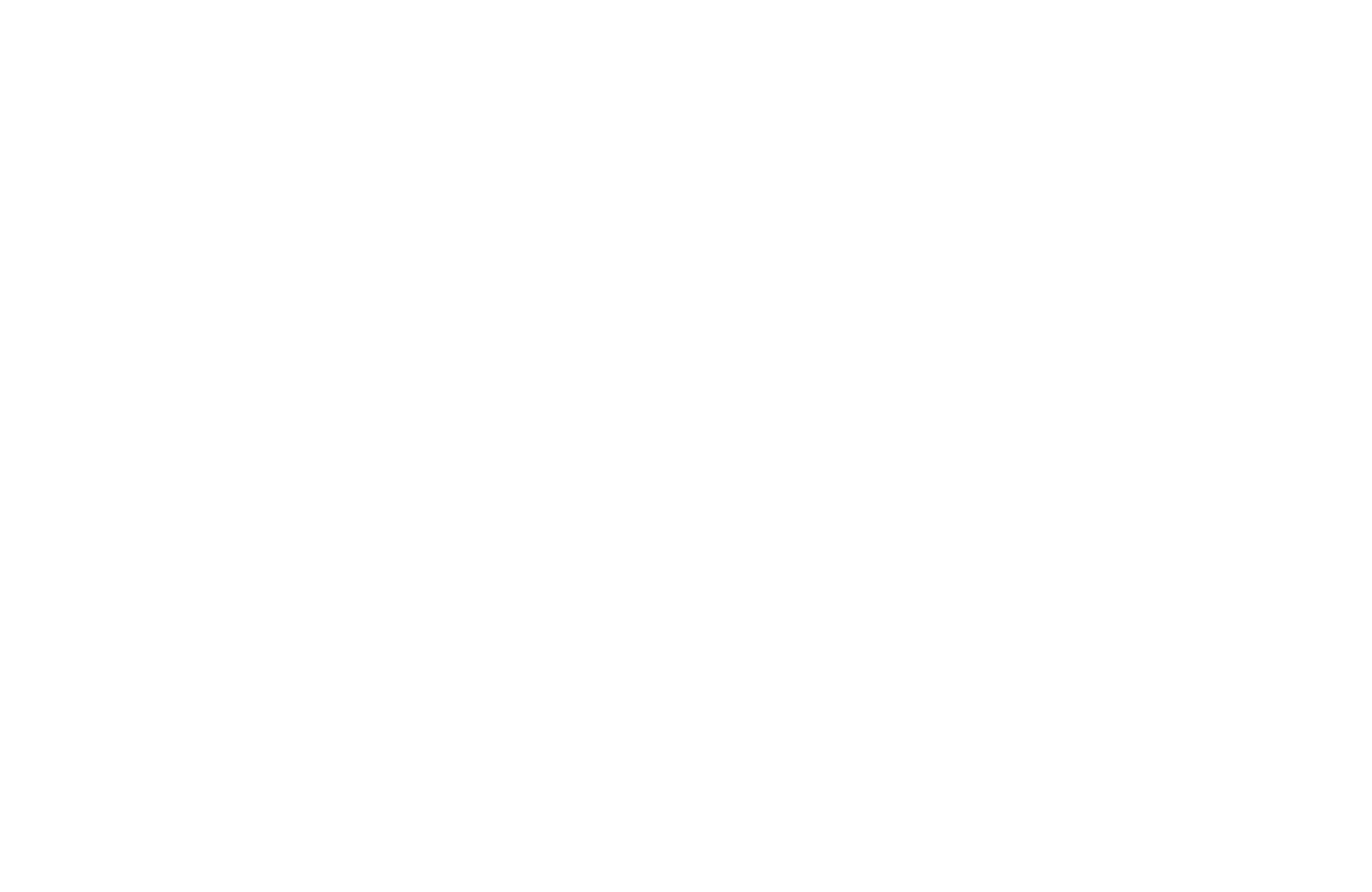## **Limited Product Warranty**

## **1. Coverage of Limited Warranty**

1.1 This limited warranty (see "Exclusions" and "Limitations" in Section 2) ("Limited Warranty") confers upon you specific rights and remedies against Acer. Please read this document carefully; by making a claim under this Limited Warranty, you will be deemed to have understood and accepted its terms. Independent of this Limited Warranty, you may have different and more expansive rights and remedies against the retailer who sold you the Acer product. This Limited Warranty does not operate to limit such rights.

Consumers have legal rights under applicable legislation governing the sale of consumer goods and this Limited Warranty does not exclude, limit or suspend any such applicable rights. For example, under the Consumer Rights Act 2015, consumers have certain rights and remedies available to them where goods do not conform to the contract, including where goods are not of satisfactory quality or not as described. Such remedies include a short-term right to reject the goods, the right to a repair or replacement of the goods and, in certain circumstances, the right to a price reduction or a final right to reject the goods. The consumer has up to 6 years (or 5 years in Scotland) within which they may pursue these legal rights and remedies.

1.2 Acer warrants any Acer product, including genuine Acer parts and components (offered as "Options" and/or "Accessories") which have been installed in your Acer product at the time of purchase, (collectively, referred to as "System") first sold to an end-user in a country of the European Economic Area (the "Territorial Scope") to be free from defects in materials and/or workmanship under conditions of normal use for the duration of the warranty period specified on the Limited Warranty card supplied with your System ("Warranty Card").

It is your responsibility to refuse to accept delivery of any Acer product sold as new when the Acer security seal is broken and to notify the retailer accordingly.

By accepting an Acer product with a broken seal, you acknowledge that this Limited Warranty does not apply. This does not limit or exclude your legal rights in relation to goods which do not conform to the contract.

1.3 Acer does not warrant that the operation of any software supplied with your System will be uninterrupted or error-free, or that such software will meet your individual requirements.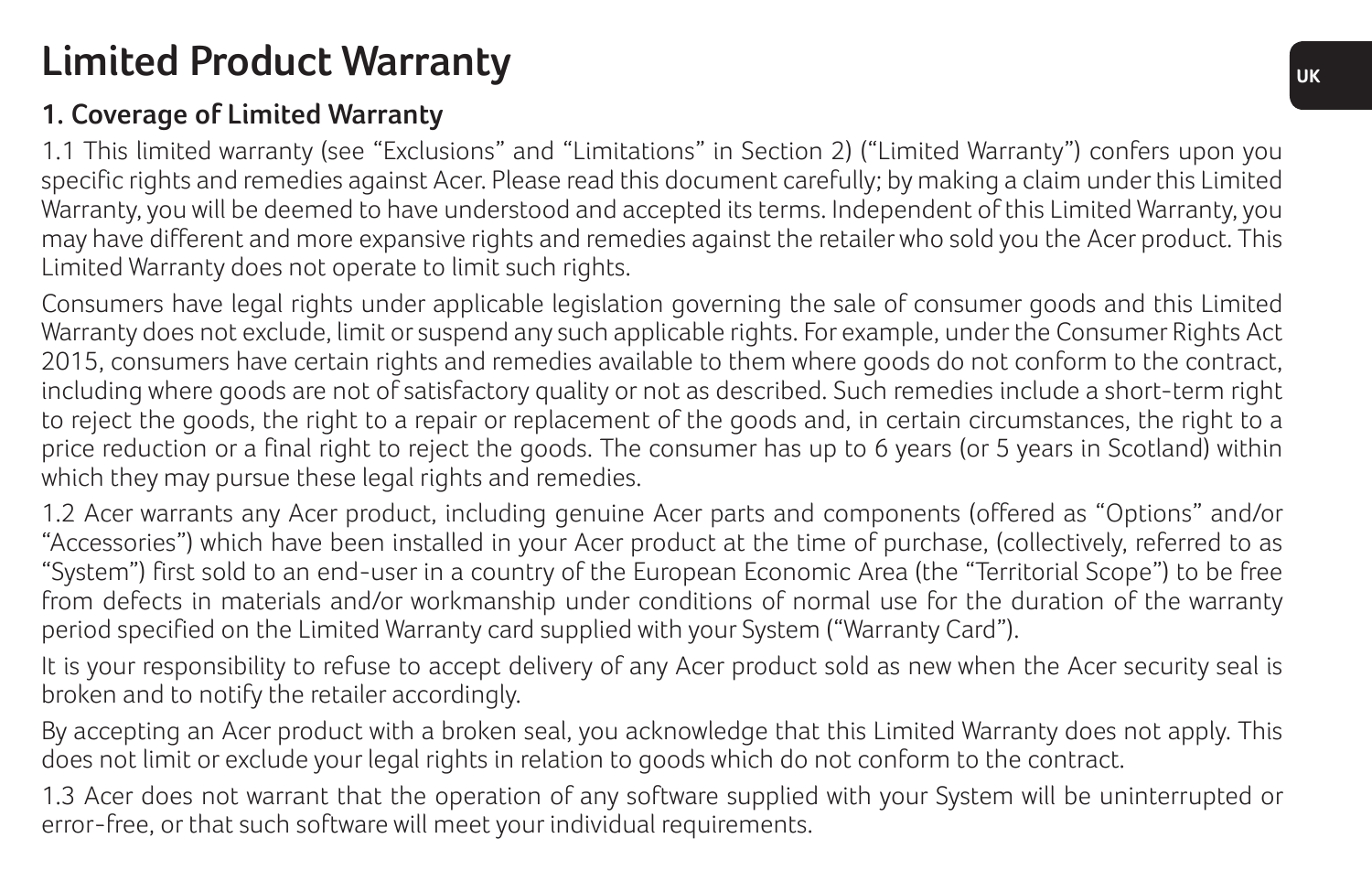1.4 If you make a claim under this Limited Warranty, Acer will, at its option, repair or replace any defective System or any parts thereof covered by this Limited Warranty by using new or factory-refurbished parts or Systems. In the event that Acer opts to use factory-refurbished parts or Systems, they will have performance characteristics equal to those of new products. All exchanged parts and Systems replaced under this Limited Warranty will become the property of Acer.

1.5 The warranty period commences on the date of purchase. Your original purchase invoice (sales receipt), showing the date of purchase of the System, is your proof of the date of purchase.

1.6 Warranty services will be performed based on the primary language used in the EEA country where the service request is made. Warranty repair services involving language based aspects of your System (e.g., keyboards, software) may not be capable of being performed in any other language(s) than the primary language(s) used in the EEA country where the service request is made.

## **2. Exclusions and Limitations**

This Limited Warranty is subject to the following exclusions and limitations:

### **2.1 Exclusions**

This Limited Warranty does not extend to:

2.1.1 any product not manufactured by or for Acer, or first sold to an end-user in a country outside the Territorial Scope of this Limited Warranty.

2.1.2 any product that has been damaged or rendered defective as a result of

2.1.2.1 use of the System other than for its normal intended use, including, without limitation, failure to use the System in accordance with the User's Guide that accompanies the System, or any other abuse or neglect with respect to the System;

2.1.2.2 modification of the System including use of parts not manufactured and/or sold by Acer;

2.1.2.3 service or repair by anyone other than Acer or an Acer Authorized Service Provider;

2.1.2.4 improper transportation or packing when returning the System to Acer or an Acer Authorized Service Provider; or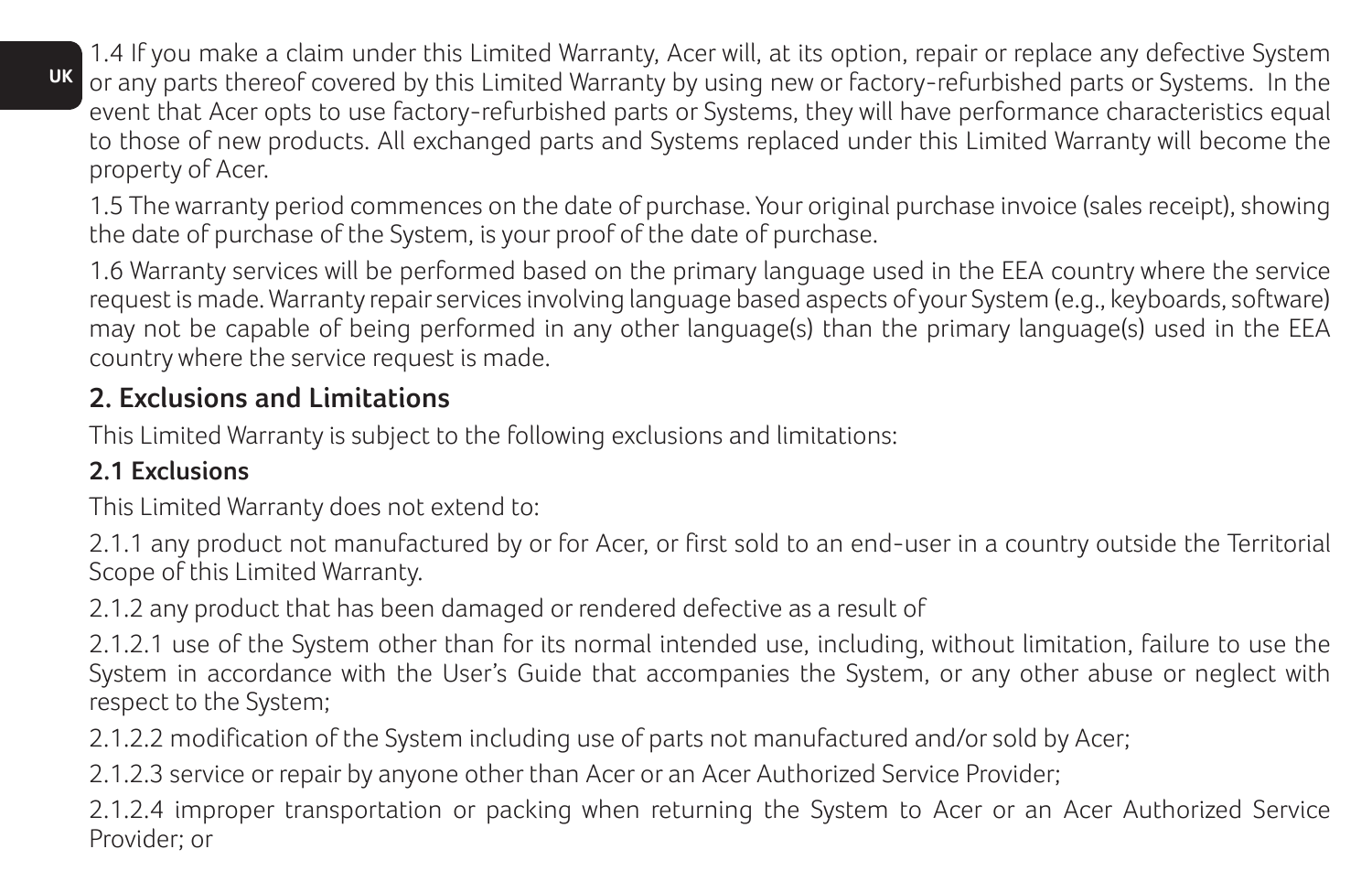2.1.2.5 improper installation of third-party products (e.g., memory cards).

2.1.3 loss of any, or damage to, programs, data, or removable storage media. You are responsible for saving (backing up) any programs, data and/or removable storage media. Please note that Acer may opt to replace the System submitted for warranty services with a remanufactured product of equal quality, and, thus, any data stored by you on your original System may become permanently inaccessible to you.

2.1.4 consumable parts, i.e., parts that require periodic replacement during the normal course of the System's use.

2.1.5 minor defects of LCD displays occurring in Systems equipped with LCD display technology, provided that there shall not be more than three (3) defective pixels on a given LCD display, and provided further that, if the display panel is divided into nine (9) equal rectangular areas, there shall be no more than one defective pixel in the central area of the display.

## **2.2 Limitation and Disclaimer of Warranty**

2.2.1 If you make a claim under this Limited Warranty, you acknowledge and agree that repair, and (upon availability) replacement, as applicable, under the warranty services described herein, is your sole and exclusive remedy vis-à-vis Acer or any of its corporate affiliates or parent companies with respect to any breach of the Acer Limited Warranty set forth herein, provided that this clause shall not exclude or limit Acer's liability for: (i) death or personal injury caused by the negligence of Acer or its employees, officers, agents or contractors; (ii) fraud or fraudulent misrepresentation; or (iii) any other liability that cannot be limited or excluded as a matter of law.

## **3. Obtaining Warranty Service**

To report any claims and/or to obtain warranty service, please refer to the contact information set out on your Warranty Card or visit http://support.acer-euro.com.

Before returning your Acer product to service, please ensure that you have backed up all data and programmes and please delete any confidential, proprietary or personal information or programmes (hereafter "Data") from it. Acer is not liable for any loss, damage or disclosure of any Data outside of its control or due to actions or omissions of third parties nor for the restoration or re-installation of any Data.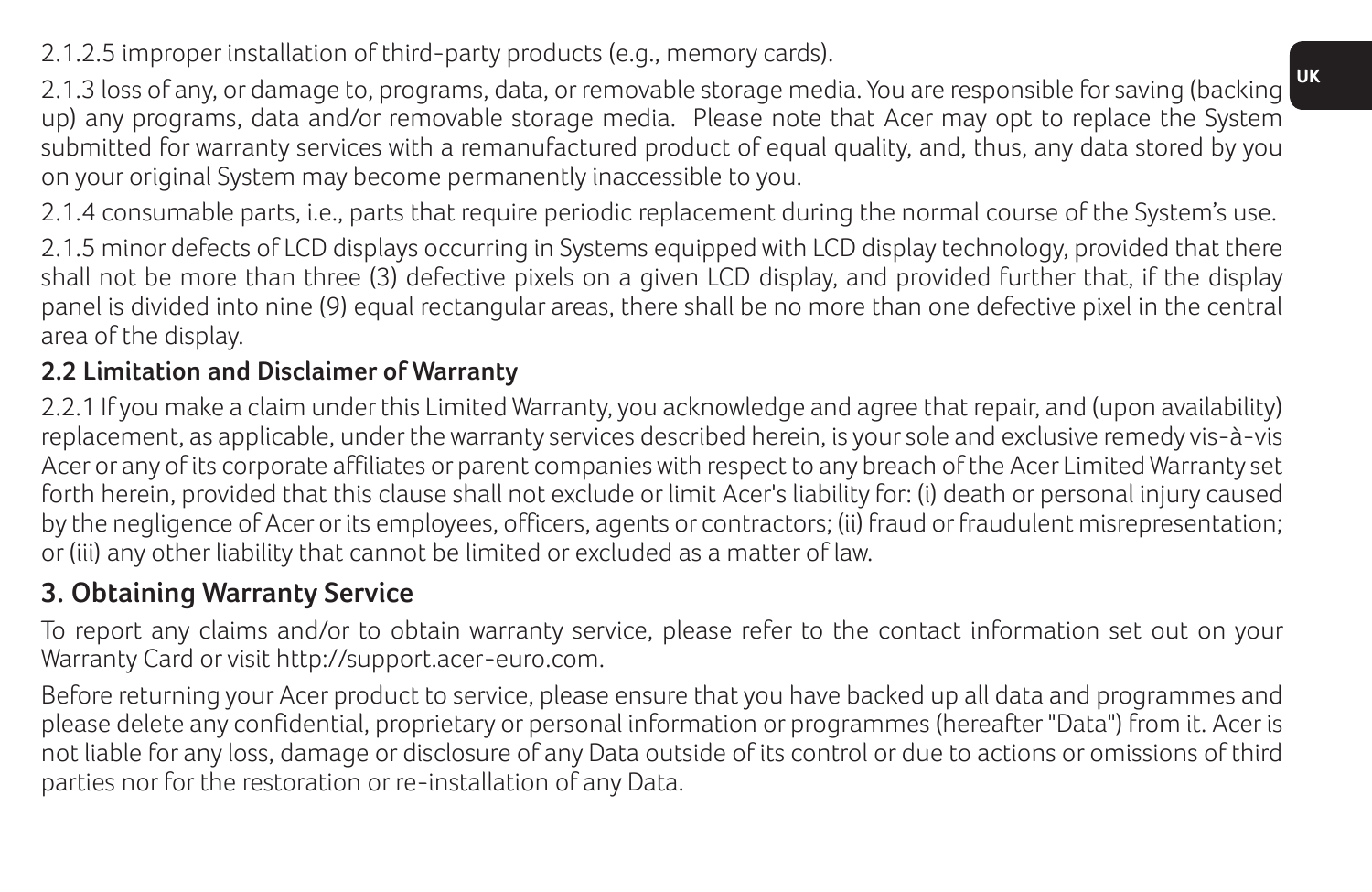**UK** set out in this Limited Warranty. No Acer reseller, agent or employee is authorized by Acer to make any variation to Each party agrees that it places no reliance on any statement, warranty or representation other than those expressly the terms of this Limited Warranty.

Where an Acer product has been purchased in the UK, this Limited Warranty is governed by and construed under the laws of England and Wales, and each party hereby submits to the non-exclusive jurisdiction of the English courts.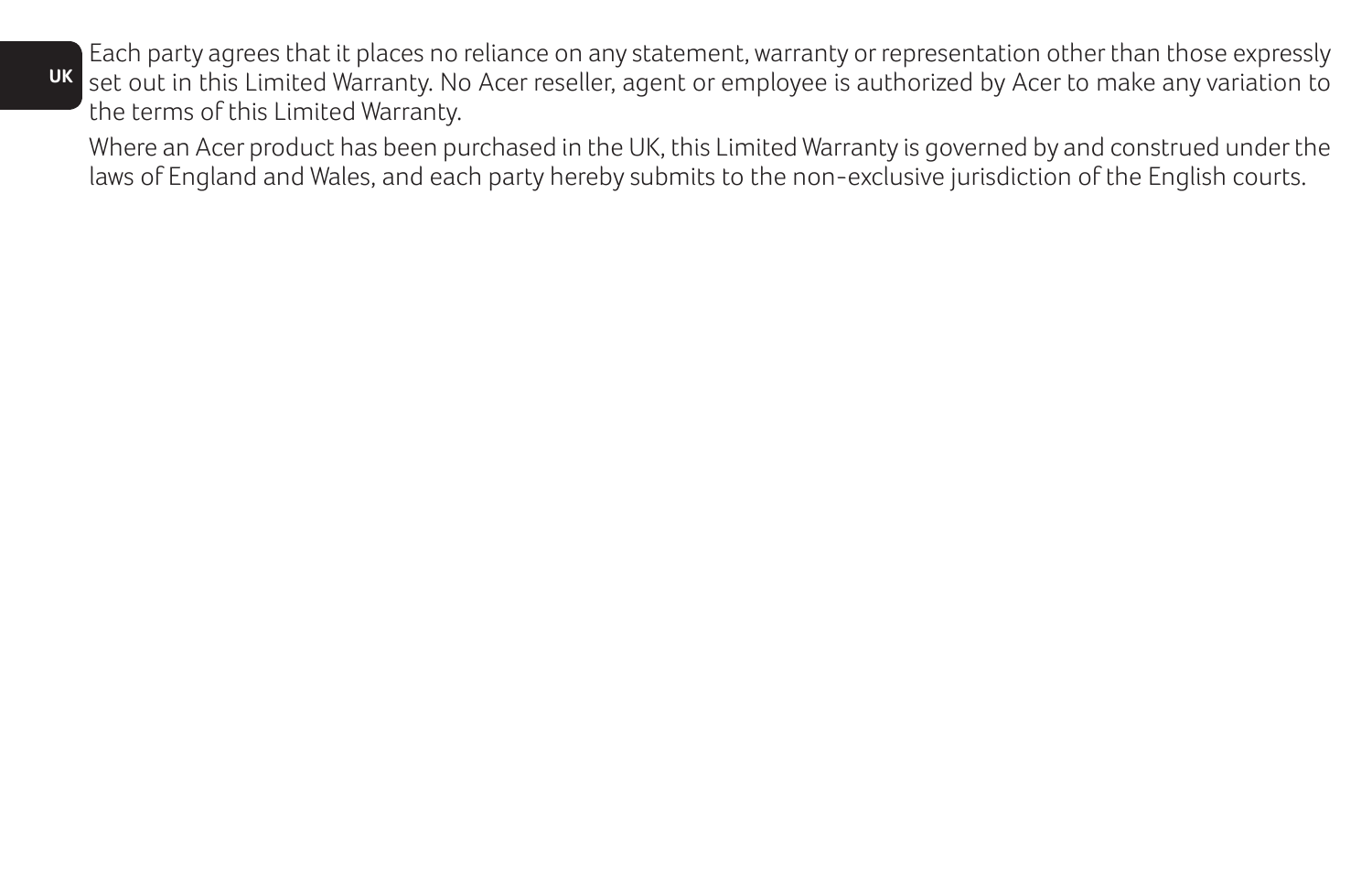## **2-Years LIMITED WARRANTY CARD**

| <b>PRODUCT</b>                            | <b>WARRANTY PERIOD AND TYPE</b>                                                                                               |
|-------------------------------------------|-------------------------------------------------------------------------------------------------------------------------------|
| <b>Smart Handheld</b>                     | 2 Years: Mail-in <sup>(1)</sup> or Carry-In <sup>(2)</sup>                                                                    |
| Technical Support (Hardware only) 2 Years |                                                                                                                               |
| Software Support                          | 180 days                                                                                                                      |
| $(1)$ Mail-in:                            | Customer ships the unit to Acer's repair depot. After the repair is complete,<br>Acer ships the unit back to the customer.    |
| $(2)$ Carry-in:                           | Customer brings the unit to an Acer Authorized Service Provider. After the<br>repair is complete, customer picks the unit up. |

### **Warranty Upgrade Options**

To obtain more information about or to order any of the warranty upgrade options please visit Acer WEB-sites or call the corresponding phone number in your Country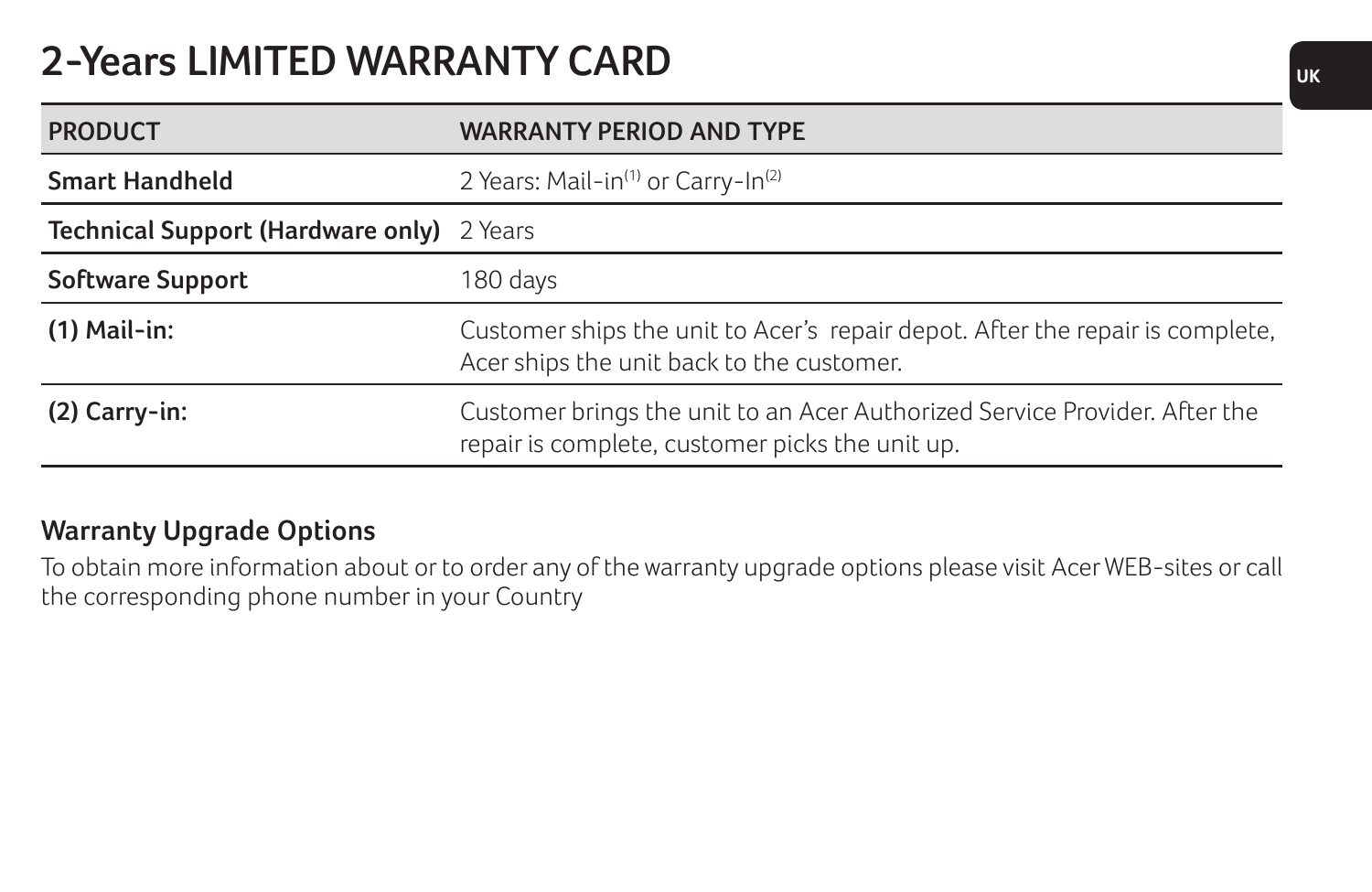## **Eingeschränkte Herstellergarantie**

## **1. Geltungsbereich der Garantie**

**DE/AT**

1.1 Acer räumt Ihnen mit dieser Garantieerklärung bestimmte, nach Art und Inhalt begrenzte (siehe "Ausschlüsse" und "Einschränkungen") Rechte ein. Bitte lesen Sie dieses Dokument sorgfältig durch. Durch die Ausübung von aus dieser Garantie abgeleiteten Rechten erklären Sie konkludent, dass Sie deren Bedingungen verstanden und akzeptiert haben. Ihre gesetzlichen Rechte (Gewährleistung) gegenüber der Partei, von der Sie dieses Acer Produkt unmittelbar erworben haben, bestehen, ohne durch diese Garantie berührt zu werden, neben und unabhängig von dieser Garantie.

Die Verbraucher haben gesetzliche Rechte im Rahmen der geltenden innerstaatlichen Rechtsvorschriften über den Verbrauchsgüterkauf und diese Garantie wird geltendes Recht nicht ausschließen, begrenzen oder aussetzen. Zum Beispiel haben die Verbraucher ab Kaufdatum (Neugerät) eine wenigstens 24 Monate geltende Gewährleistung unabhängig davon, was auf Garantiekarten oder anderen Materialien aufgeführt wird.

1.2 Acer garantiert, dass jedes Gerät (im weiteren als "System" bezeichnet), das in einem Land des Europäischen Wirtschaftsraums und der Schweiz (das "Einzugsgebiet") erstmalig von einem Händler an einen Endverbraucher verkauft wurde, bei normaler Verwendung für die Dauer der auf der mit Ihrem System mitgelieferten Garantie-Karte ("Garantiekarte") vermerkten Frist frei von Material- und Verarbeitungsfehlern ist. Als "System" gilt hier lhr fabrikneues Acer-Produkt, zuzüglich aller Acer-Originalbauteile und Komponenten (sofern diese zum Kaufzeitpunkt als "Optionen" und/oder "Zubehör" angeboten worden waren und bereits im Zusammenhang mit dem Kauf Ihres Acer-Produkts installiert worden waren).

Es obliegt der Verantwortung des Kunden, die Annahme des Acer Produkts zu verweigern, wenn es sich um Neuware handelt und das Acer Garantiesiegel geöffnet wurde. Es muss dann umgehend der Verkäufer informiert werden. Wenn Sie ein Acer Produkt mit geöffneten Garantiesiegel annehmen, akzeptieren Sie (als Kunde) die (eingeschränkten) Garantieansprüche eines solches Gerätes gegenüber den Standardbedingungen die beim Kauf eines neuen Acer Produktes gelten.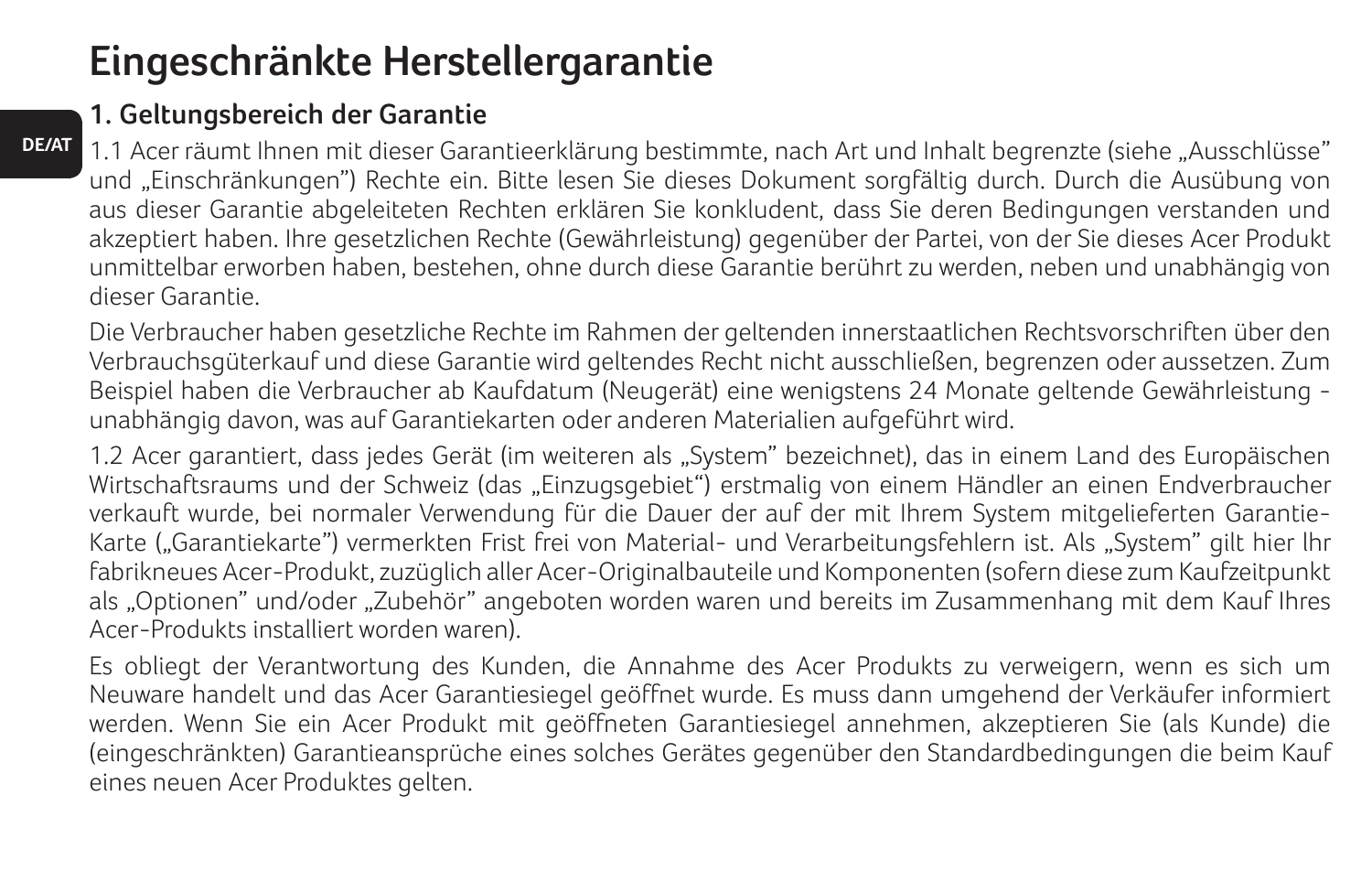1.3 Software, die mit Ihrem System mitgeliefert wird, einschließlich des Betriebssystems, fällt nicht in den sachlichen Geltungsbereich dieser Garantie. Acer garantiert nicht, dass diese Software ohne Unterbrechungen oder fehlerfrei funktioniert oder Ihren Anforderungen genügt.

**DE/AT** 1.4 Im Garantiefall repariert oder ersetzt Acer nach billigem Ermessen schadhafte von dieser Garantie gedeckte Systeme oder deren Teile durch neue oder neuwertige Teile oder Systeme. Sollte Acer neuwertige Teile oder Systeme verwenden, so handelt es sich dabei um generalüberholte original Acer Produkte, deren Leistungsmerkmale denen fabrikneuer Produkte gleichkommen. Alle ausgetauschten Teile und Systeme, die im Rahmen dieser eingeschränkten Garantie ersetzt werden, gehen in das Eigentum von Acer über.

1.5 Die Garantiefrist beginnt mit dem Zeitpunkt des Kaufs. Ihre Rechnung (Kassenzettel), mit dem Kaufdatum des Systems ist Ihr Kaufbeleg.

1.6 Soweit sprachliche Aspekte für den Garantieservice relevant sind (z.B. Tastaturen, Software), ist die primäre Landessprache des jeweiligen Landes maßgeblich, in dem der Garantieservice in Anspruch genommen wird. Falls dies Ihren Ansprüchen nicht genügt, bleibt es Ihnen unbenommen, sich an den Acer Kundendienst in jenem Land zu wenden, in dem Sie Ihr Acer Produkt gekauft haben.

## **2. Ausschlüsse und Einschränkungen**

Diese Garantie unterliegt folgenden Ausschlüssen und Einschränkungen:

## **2.1 Ausschlüsse**

Diese eingeschränkte Garantie erstreckt sich nicht auf:

2.1.1 Produkte, die nicht von oder für Acer hergestellt wurden oder die ursprünglich in einem Land außerhalb des Einzugsgebiets dieser Garantie an einen Endabnehmer verkauft wurden.

2.1.2 Produkte, die durch folgende Handlungen beschädigt oder funktionsunfähig gemacht wurden:

2.1.2.1 zweckentfremdete Verwendung des Produkts, einschließlich aber nicht beschränkt auf Nichtbeachtung der mit dem System gelieferten Benutzeranleitung oder anderer Missbrauch oder Vernachlässigung des Systems;

2.1.2.2 Veränderung des Systems, etwa durch Verwendung oder Einbau von Bestandteilen, die nicht von Acer hergestellt und/oder verkauft wurden;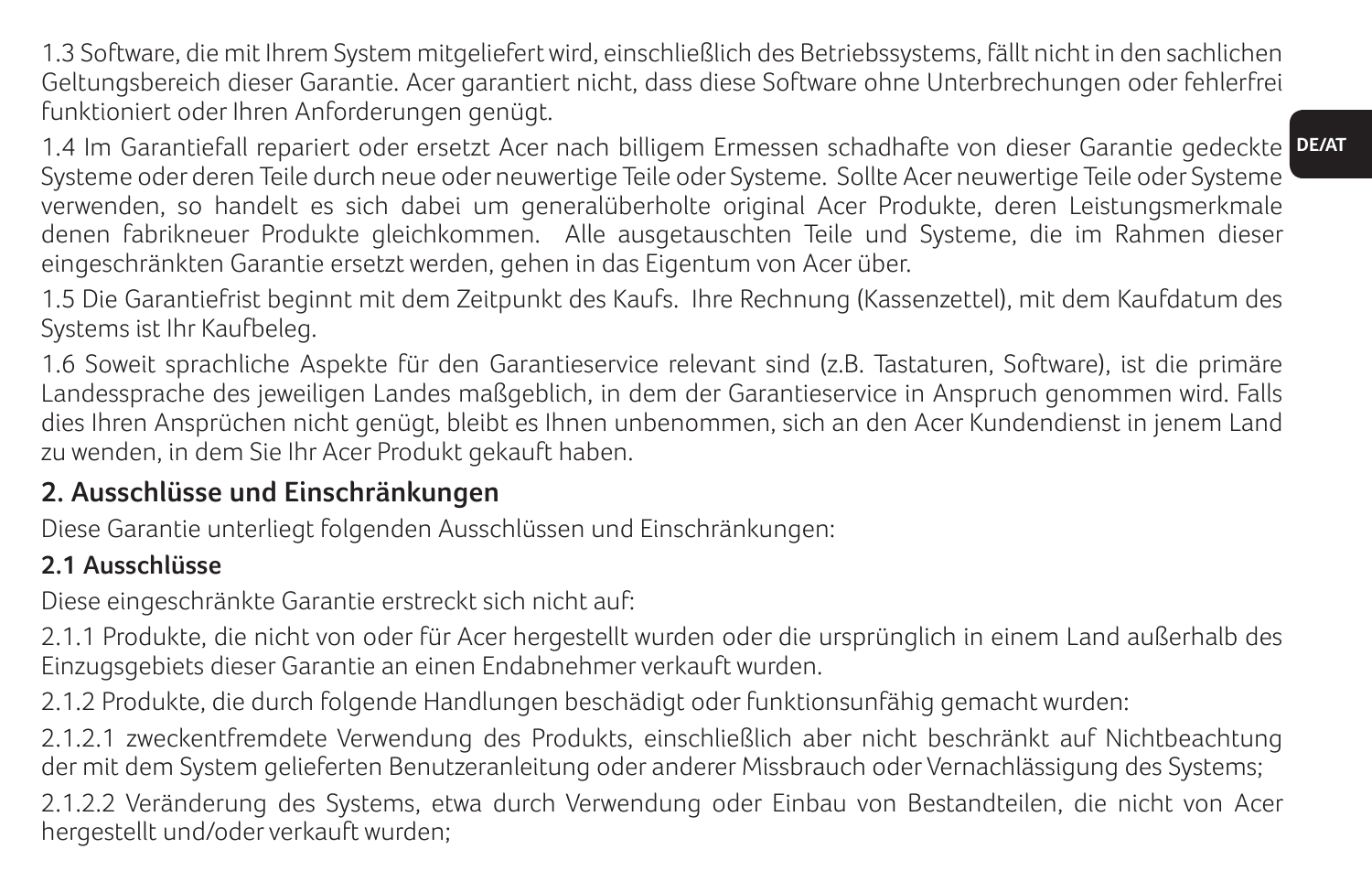2.1.2.3 Service oder Reparatur durch unautorisierte Dritte, d.h. nicht von Acer oder Acer-Vertragswerkstätten;

2.1.2.4 unsachgemäßer Transport oder Verpackung bei Rücksendung des Systems an Acer oder eine Vertragswerkstätte; oder

**DE/AT** 2.1.2.5 unsachgemäße Installation von Produkten von Drittanbietern (z.B. Speicherkarten).

2.1.3 Verlust oder Beschädigung von Programmen, Daten oder Wechselspeichermedien (ausgenommen in Fällen der Produzentenhaftung entsprechend der Produkthaftungsgesetzgebung die jeweils auf den vom Endverbraucher erlittenen Schaden Anwendung findet). Sie sind für das Abspeichern (Backup) von Programmen, Daten und/ oder für Wechselspeichermedien verantwortlich. Wie bereits erwähnt, behält Acer es sich vor, zur Reparatur eingesandte Systeme durch neue oder generalüberholte Produkte von wenigstens vergleichbarer Qualität und Leistungsfähigkeit zu ersetzen, wodurch alle von Ihnen auf Ihrem Originalsystem gespeicherten Daten für Sie auf Dauer unzugänglich werden können.

2.1.4 Verbrauchsmaterialien, d.h. Teile, die bei der normalen Nutzung des Systems regelmäßig ausgetauscht werden müssen.

2.1.5 Geringfügige Mängel bei LC-Displays, die in Geräten auftreten, die mit LC-Display-Technologie ausgestattet sind, vorausgesetzt, dass nicht mehr als drei (3) Pixelfehler auf einem Display auftreten und vorausgesetzt, dass man bei einer Aufteilung des Displays in neun (9) gleich große rechteckige Felder nur einen Pixelfehler im mittleren Feld des Displays antrifft.

#### **2.2 Einschränkung und Ausschluss der Gewährleistung**

2.2.1 Andere als die hier ausdrücklich eingeräumten Rechte können aus dieser Garantie nicht abgeleitet werden. Dies gilt insbesondere für alle sonstigen ausdrücklichen oder stillschweigenden Garantien für die Acer jegliche Haftung ablehnt. Dazu gehören u.a. stillschweigende Garantien für die Verkehrsfähigkeit oder Eignung für einen bestimmten Zweck.

2.2.2 In keinem Fall haftet Acer für Schäden aus Zufall oder für Mangelfolgeschäden,entgangenen Gewinn oder Verlust von Erwerbsmöglichkeiten, Daten oder Nutzungsmöglichkeiten, unabhängig davon, ob sich solche Ansprüche auf vertragliche Ansprüche oder unerlaubte Handlungen gründen oder diese sich auf Zusicherungen stützen, die im Zusammenhang mit der Verwendung des Systems stehen oder dessen Leistungsfähigkeit betreffen,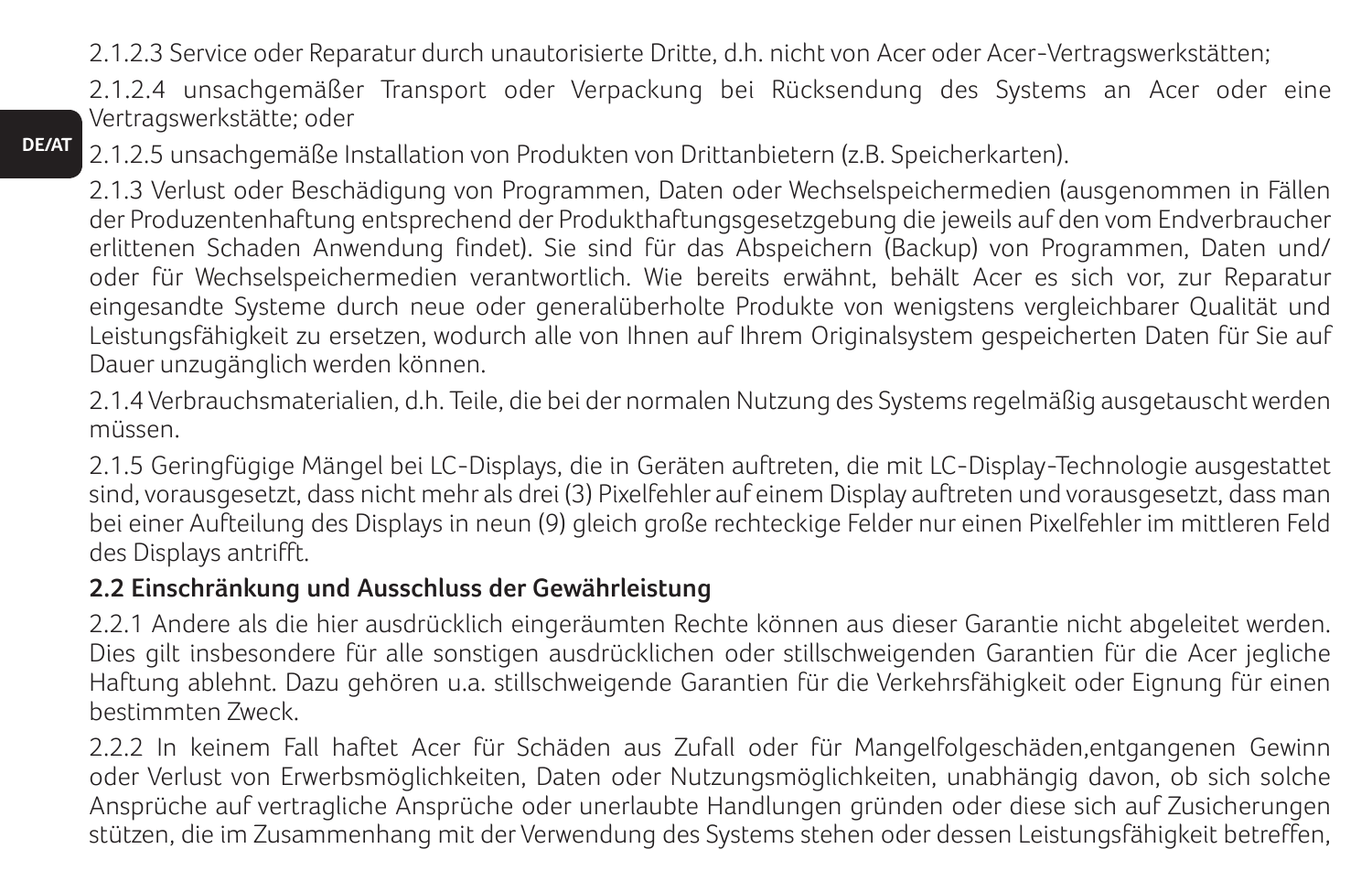oder sich auf die von Acer gelieferte Software beziehen, unabhängig davon, ob diese vorinstalliert ist oder dem Produkt beiliegt. Dieser Haftungsausschluss gilt selbst dann, wenn Acer auf die Möglichkeit solcher Schäden hingewiesen worden sein sollte.

**DE/AT** 2.2.3 Die in Absatz 2.2.2 enthaltenen Einschränkungen oder Haftungsauschlüsse kommen nicht zur Anwendung, wenn die von Ihnen erlittenen Verluste oder Beschädigungen das direkte und unmittelbare Ergebnis einer willkürlichen Irreführung durch Acer oder der Verletzung einer Rechtspflicht von Acer sind, und Acer wenigstens mit grober Fahrlässigkeit gehandelt hat, oder wenn deren Anwendung einen sonst zulässigen Anspruch gegen Acer unter der Produkthaftungsgesetzgebung, die jeweils auf den vom Endverbraucher erlittenen Schaden Anwendung findet, einschränken würde.

2.3 Wenn Sie diese Garantie in Anspruch nehmen, erkennen Sie an, dass über die hier beschriebenen Garantie- und Ersatzleistungen hinaus keine weitergehenden vertraglichen Ansprüche im Zusammenhang mit dem Erwerb oder den Gebrauch Ihres Systems gegenüber Acer oder anderen Firmen des Acer-Konzerns bestehen.

### **3. Inanspruchnahme von Garantieleistungen**

Bitte wenden Sie sich mit allen Reklamationen und/oder zur Inanspruchnahme von Garantieleistungen an das für Sie lokal zuständige Acer Kundendienst Zentrum. Die entsprechende(n) Adresse(n) und Telefonnummer(n) finden Sie auf Ihrer Garantiekarte oder im Internet unter: http://support.acer-euro.com.

Bevor Sie ihr Acer Produkt in den Service senden, stellen Sie bitte sicher, dass Sie alle ihre Programme und Daten gesichert haben. Löschen Sie bitte alle vertraulichen oder persönlichen Dokumente und Programme (im weiteren als "Daten" bezeichnet). Acer ist nicht verantwortlich für verlorene, beschädigte oder veröffentliche Daten ausserhalb unserer Kontrolle oder durch Handhabung oder durch Irrtümer durch Dritte. Auch nicht für die Wiederherstellung oder der Neuinstallation jeglicher Daten.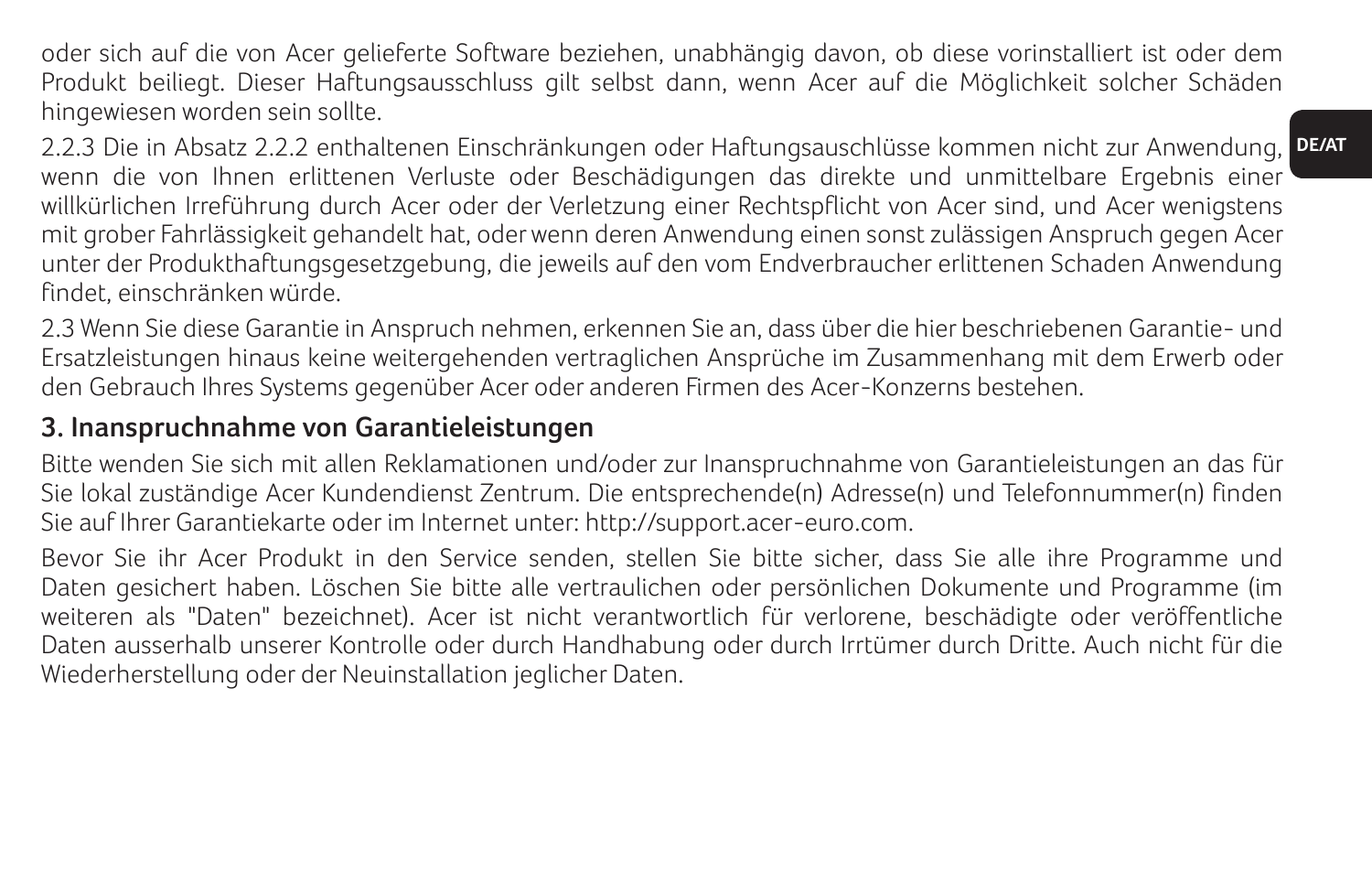## **GARANTIE –Bedingungen**

**DE/AT**

| Produkt                            | <b>GARANTIEDAUER UND ART DER GARANTIE</b>                                                                                                                                     |
|------------------------------------|-------------------------------------------------------------------------------------------------------------------------------------------------------------------------------|
| <b>Smart Handheld</b>              | 2 Jahre Mail-in <sup>(1)</sup> or Carry-In <sup>(2)</sup>                                                                                                                     |
| Technischer Support (nur Hardware) | 2 lahre                                                                                                                                                                       |
| Software Support                   | 180 Tage                                                                                                                                                                      |
| $(1)$ Mail-in:                     | Der Kunde schickt das Produkt an die Fachwerkstatt von Acer. Nach<br>erfolgter Reparatur schickt Acer das Produkt zum Kunden zurück.                                          |
| $(2)$ Carry-in:                    | Der Kunde übernimmt selbstständig den Transport des Produkts zu<br>einer Vertragswerkstatt von Acer. Nach erfolgter Reparatur holt der<br>Kunde das Produkt selbst wieder ab. |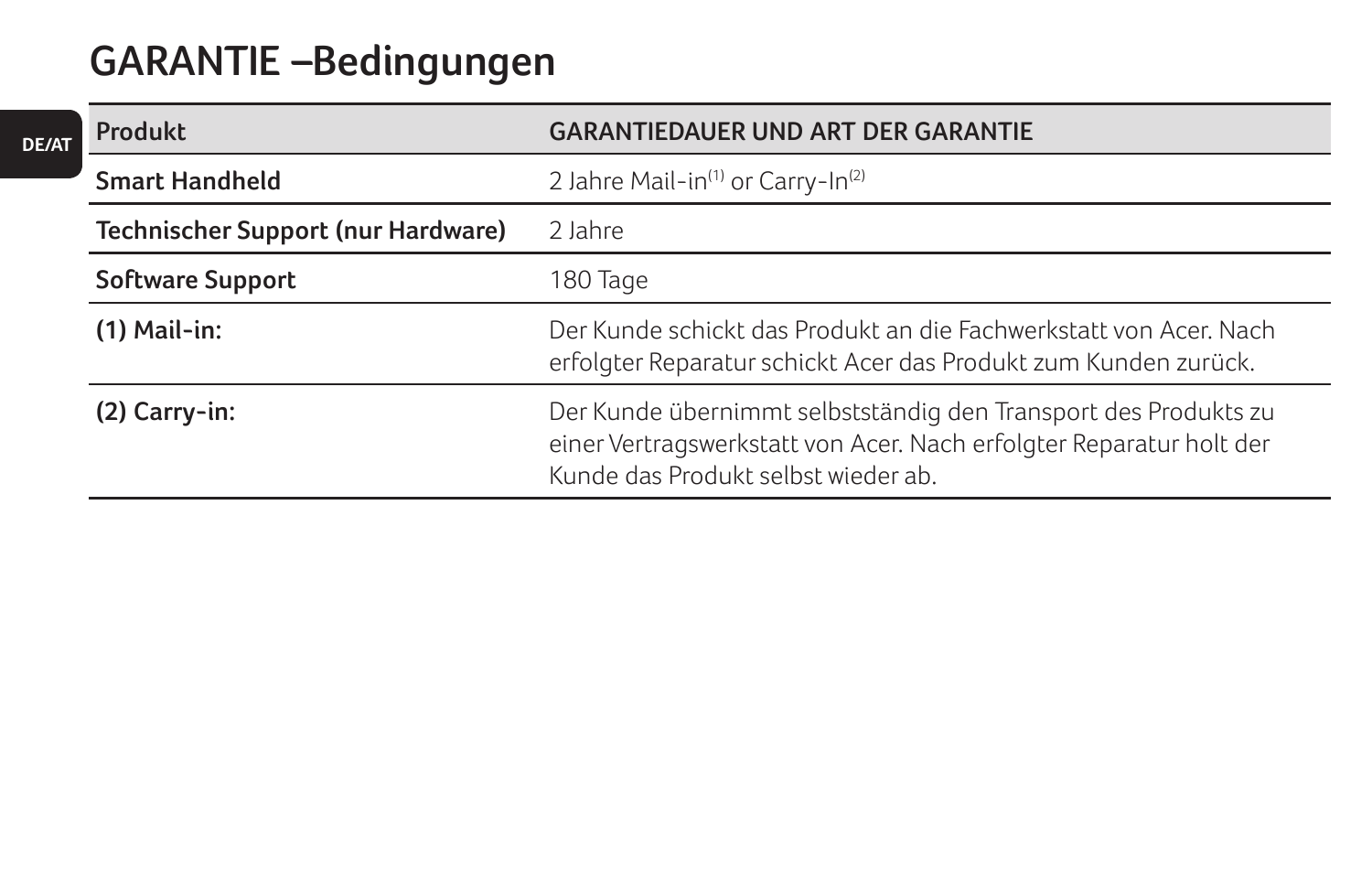## **Garantie des Produits**

## **1. Etendue de la Garantie Contractuelle**

dans le présent document, signifie la société Acer située dans le Champ Territorial tel que défini ci-après ou où <mark>er</mark> 1.1. La présente garantie contractuelle (la « Garantie Contractuelle ») (voir les sections « Exclusions » et « limitations » à l'article 2) vous confère des droits et recours spécifiques à l'encontre d'Acer (« Acer » tel qu'utilisé votre produit Acer, tel que défini ci-après, a été vendu pour la première fois à un utilisateur final). Pour de plus amples renseignements, contactez votre revendeur Acer ou consultez la page Internet http://support.acer-euro. com). Merci de lire attentivement le présent document, en faisant appel à cette Garantie Contractuelle, vous serez considéré comme en ayant compris et accepté les termes. Indépendamment de cette Garantie Contractuelle, vous pouvez bénéficier de droits différents et plus étendus à l'encontre du détaillant qui vous a vendu le produit Acer. La présente Garantie Contractuelle ne limite en rien de tels droits.

Le consommateur bénéficie de droits légaux selon la législation applicable à la vente des biens de consommation. Ces droits ne sont pas affectés par la présente garantie contractuelle. Indépendamment de la présente garantie commerciale, le vendeur ou le fabricant restent tenus de la garantie légale de conformité mentionnée aux articles L.211-4 à L.211-13 du Code de la consommation et de celle relative aux défauts de la chose vendue, dans les conditions prévues aux articles 1641 à 1648 et 2232 du Code civil.

## Rappel des textes légaux

Article L.211-4 du Code de la consommation : « Le vendeur est tenu de livrer un bien conforme au contrat et répond des défauts de conformité existant lors de la délivrance. Il répond également des défauts de conformité résultant de l'emballage, des instructions de montage ou de l'installation lorsque celle-ci a été mise à sa charge par le contrat ou a été réalisée sous sa responsabilité. »

Article L.211-5 du Code de la consommation : « Pour être conforme au contrat, le bien doit :

1° Etre propre à l'usage habituellement attendu d'un bien semblable et, le cas échéant :

- correspondre à la description donnée par le vendeur et posséder les qualités que celui-ci a présentées à l'acheteur sous forme d'échantillon ou de modèle ;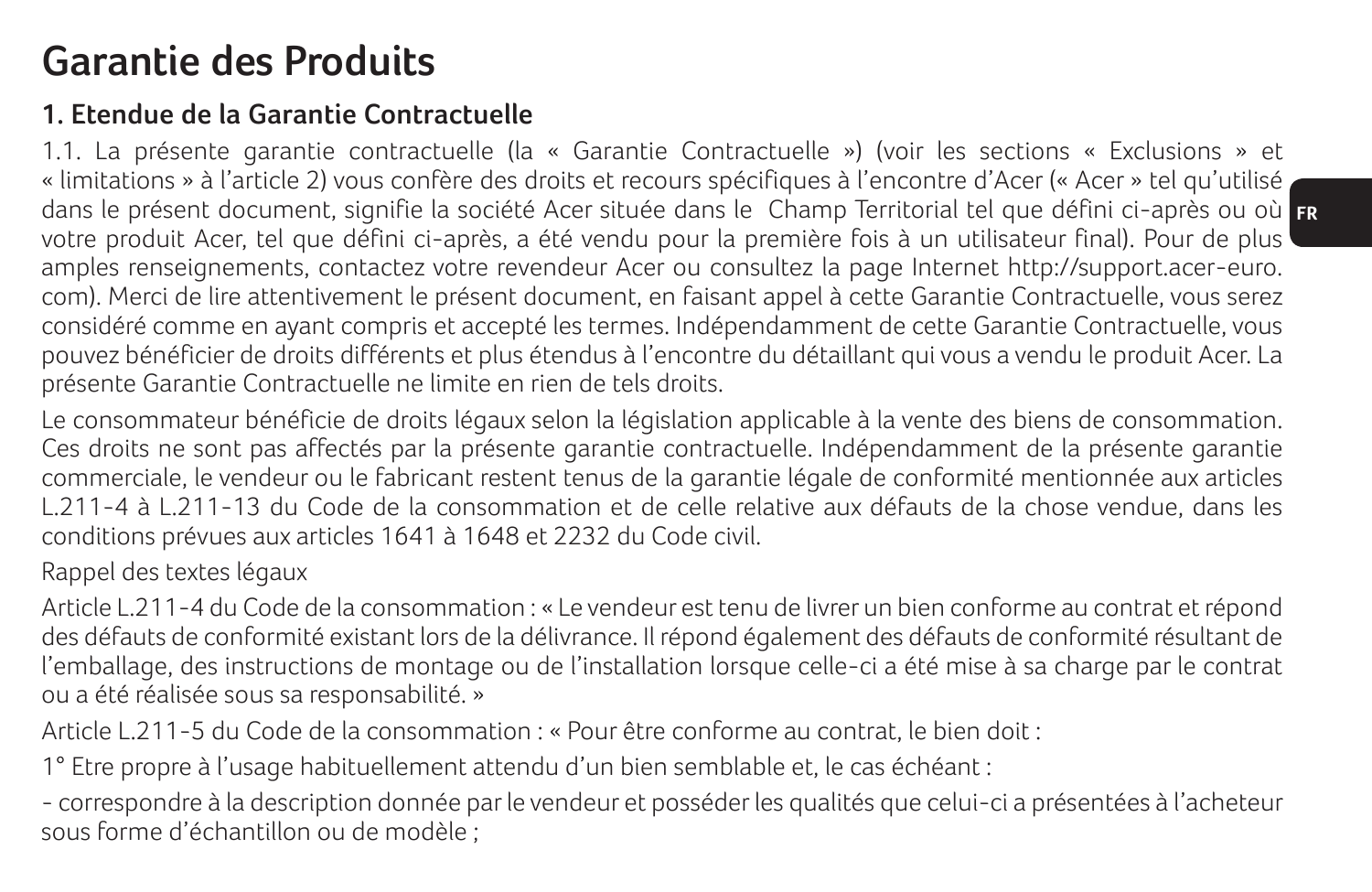- présenter les qualités qu'un acheteur peut légitimement attendre eu égard aux déclarations publiques faites par le vendeur, par le producteur ou par son représentant, notamment dans la publicité ou l'étiquetage ;

2° Ou présenter les caractéristiques définies d'un commun accord par les parties ou être propre à tout usage spécial recherché par l'acheteur, porté à la connaissance du vendeur et que ce dernier a accepté. »

**FR** ans à compter de la délivrance du bien. » Article L.211-12 du Code de la consommation : « L'action résultant du défaut de conformité se prescrit par deux

Article 1641 du Code civil : « Le vendeur est tenu de la garantie à raison des défauts cachés de la chose vendue qui la rendent impropre à l'usage auquel on la destine, ou qui diminuent tellement cet usage que l'acheteur ne l'aurait pas acquise, ou n'en aurait donné qu'un moindre prix, s'il les avait connus. »

Article 1648 alinéa 1 du Code civil : « L'action résultant des vices rédhibitoires doit être intentée par l'acquéreur dans un délai de deux ans à compter de la découverte du vice. »

Article L.211-16 du Code de la consommation : « Lorsque l'acheteur demande au vendeur, pendant le cours de la garantie commerciale qui lui a été consentie lors de l'acquisition ou de la réparation d'un bien meuble, une remise en état couverte par la garantie, toute période d'immobilisation d'au moins sept jours vient s'ajouter à la durée de la garantie qui restait à courir. Cette période court à compter de la demande d'intervention de l'acheteur ou de la mise à disposition pour réparation du bien en cause, si cette mise à disposition est postérieure à la demande d'intervention. »

1.2. Acer garantit tout produit Acer, incluant des pièces et composants (options et accessoires) Acer d'origine installés par Acer dans votre produit Acer au jour de son premier achat par un utilisateur final (« ci-après ensemble le « Système ») dans un pays de l'Union Européenne (le « Champ Territorial »), contre tout défaut matériel ou de construction dans des conditions normales d'utilisation et pendant la durée de garantie spécifiée sur la carte de garantie fournie avec votre Système (la « Carte de Garantie »).

Il est de la responsabilité du Client de refuser la livraison d'un produit Acer vendu comme neuf alors que les sceaux de sécurité sont déchirés et d'en informer le revendeur.

En acceptant un produit Acer dont les sceaux sont déchirés, le Client reconnait que ses droits à la garantie de ce produit seront différents (réduits) par rapport à ceux liés à la vente d'un produit Acer neuf.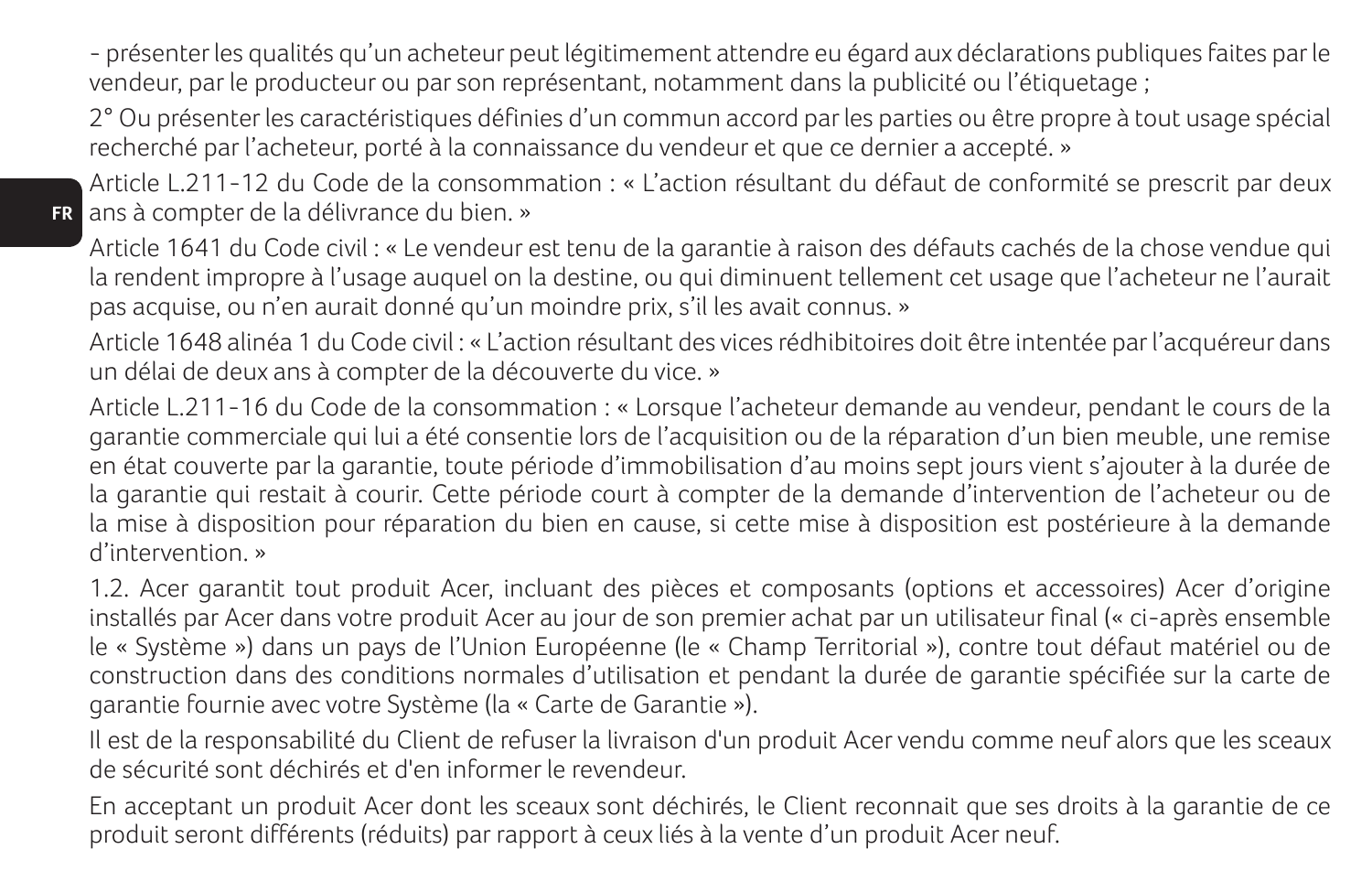1.3. Tout logiciel fourni avec votre Système, incluant le système d'exploitation, est fourni « tel quel ». Acer ne garantit pas que le fonctionnement des logiciels fournis avec le Système sera ininterrompu ou exempt d'erreur, ni que ces logiciels répondront à vos besoins.

**FR** neufs ou reconditionnés. Au cas où Acer opterait pour l'utilisation de pièces ou Systèmes reconditionnés, ceux-ci 1.4. Si vous faites une réclamation au titre de la présente Garantie Contractuelle, Acer pourra, à son choix, réparer ou remplacer tout ou partie du Système défectueux couvert par la Garantie Contractuelle par des Systèmes ou pièces auront des caractéristiques ou performances équivalentes à des produits neufs. Toutes les pièces démontées et Systèmes remplacés au titre de la Garantie Contractuelle deviennent la propriété d'Acer.

1.5. La période de garantie court à compter de la date d'achat par l'utilisateur initial. La facture originale d'achat (ticket de caisse), indiquant la date d'achat du Système, constitue la preuve de la date d'achat.

1.6. La garantie est assurée dans la langue principale en vigueur dans le pays de l'Union Européenne dans lequel le service est demandé. Les services de réparation sous garantie impliquant des aspects linguistiques de votre Système (tels que clavier, logiciels) ne peuvent pas être exécutés dans une langue différente de celle utilisée dans le pays de l'Union Européenne où les services sont demandés.

## **2. Exclusions et Limitations**

La présente Garantie Contractuelle est soumise aux exclusions et limitations suivantes :

### **2.1. Exclusions**

La présente Garantie Contractuelle ne s'applique pas :

2.1.1. aux produits qui n'ont pas été fabriqués par ou pour Acer et aux produits vendus initialement à un utilisateur final dans un pays extérieur au Champ Territorial de la Garantie Contractuelle.

2.1.2. aux produits endommagés ou rendus défectueux suite à

2.1.2.1. une utilisation du Système non conforme à l'usage pour lequel il a été conçu, incluant notamment une utilisation non conforme au Guide d'Utilisation fourni avec le Système, ou tout autre abus ou négligence dans l'utilisation du Système ;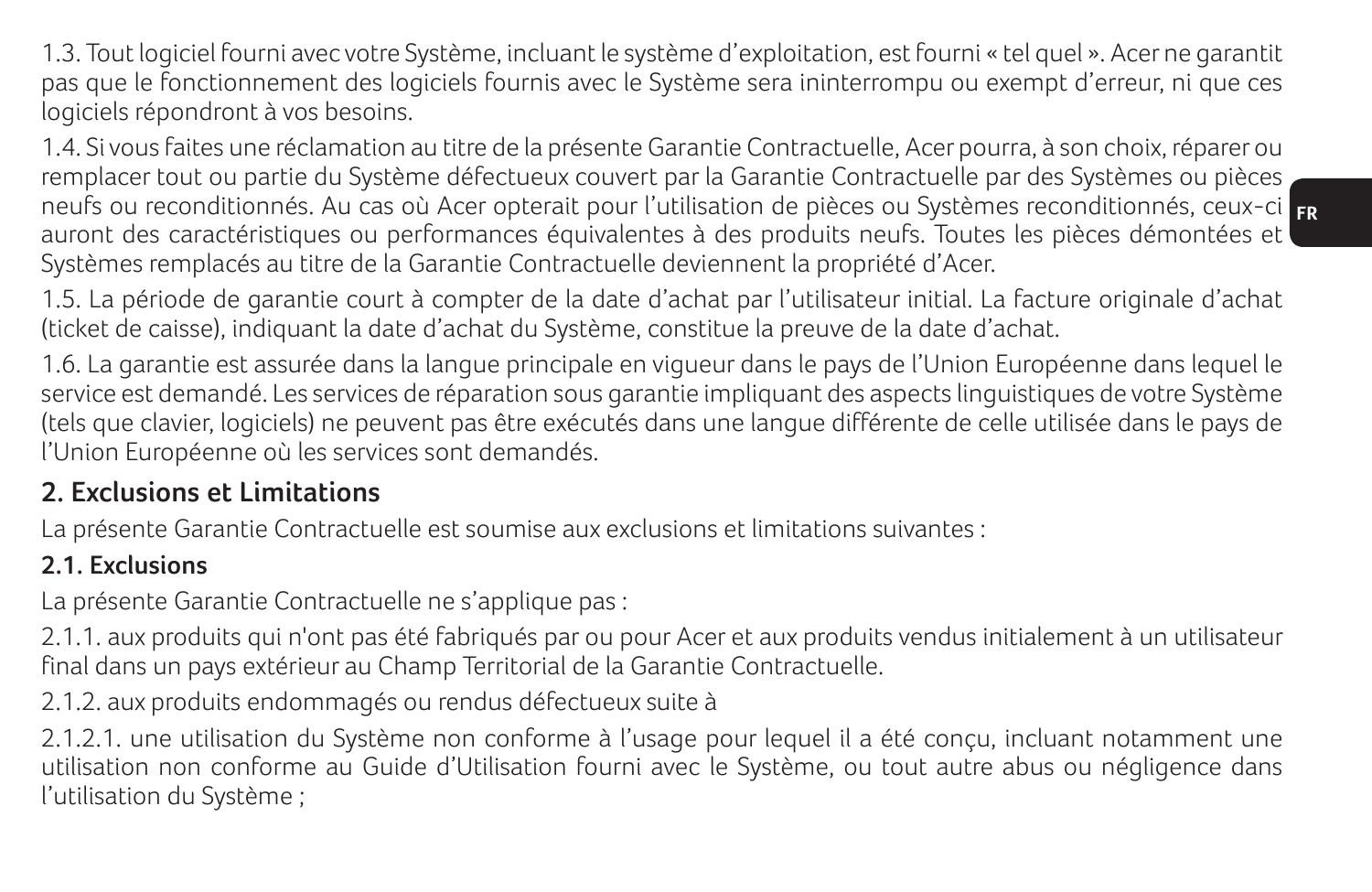2.1.2.2. une modification du Système, notamment une utilisation de pièces non fabriquées ou vendues par Acer ; 2.1.2.3. une réparation ou un service de maintenance non exécuté par Acer ou un prestataire de service agréé par Acer ;

2.1.2.4. un transport ou un emballage inappropriés lors du retour du Système à Acer ou à un prestataire de service agréé par Acer ;

2.1.2.5. une installation impropre de produits de tiers (par exemple carte mémoire).

2.1.3. aux pertes ou dommages de logiciels, données ou supports de stockage amovibles. Vous êtes responsable de la sauvegarde (copie de sauvegarde) de tous programmes, données ou supports de stockage amovibles. En effet, Acer peut être amené à choisir de remplacer le Système envoyé sous garantie par un produit reconditionné de qualité équivalente, entraînant l'impossibilité pour vous d'avoir accès aux données stockées dans votre Système d'origine.

2.1.4. aux consommables, c'est-à-dire aux pièces qui nécessitent un remplacement périodique dans le cadre de l'utilisation normale d'un Système.

2.1.5. aux défauts mineurs des écrans LCD survenant sur des Systèmes équipés de la technologie LCD, à la condition que le nombre de pixels défectueux n'excède pas trois (3) pixels défectueux sur un écran LCD, et à la condition qu'il n'y ait pas plus d'un pixel défectueux dans la zone centrale de la tranche lorsque l'écran est divisé en neuf (9) tranches rectangulaires égales.

#### **2.2. Limitations et exclusion de la Garantie**

**FR**

2.2.1. Sous réserve des stipulations de l'article 1.1, en faisant une réclamation dans le cadre de la présente Garantie Contractuelle, vous reconnaissez que la réparation et, selon les disponibilités, le remplacement du Système conformément et dans les limites de la présente Garantie Contractuelle, constituent votre seul et unique recours vis-à-vis d'Acer ou de l'une de ses filiales ou société du même groupe au titre de la présente Garantie Contractuelle en cas de défaut du Système couvert par la présente Garantie Contractuelle.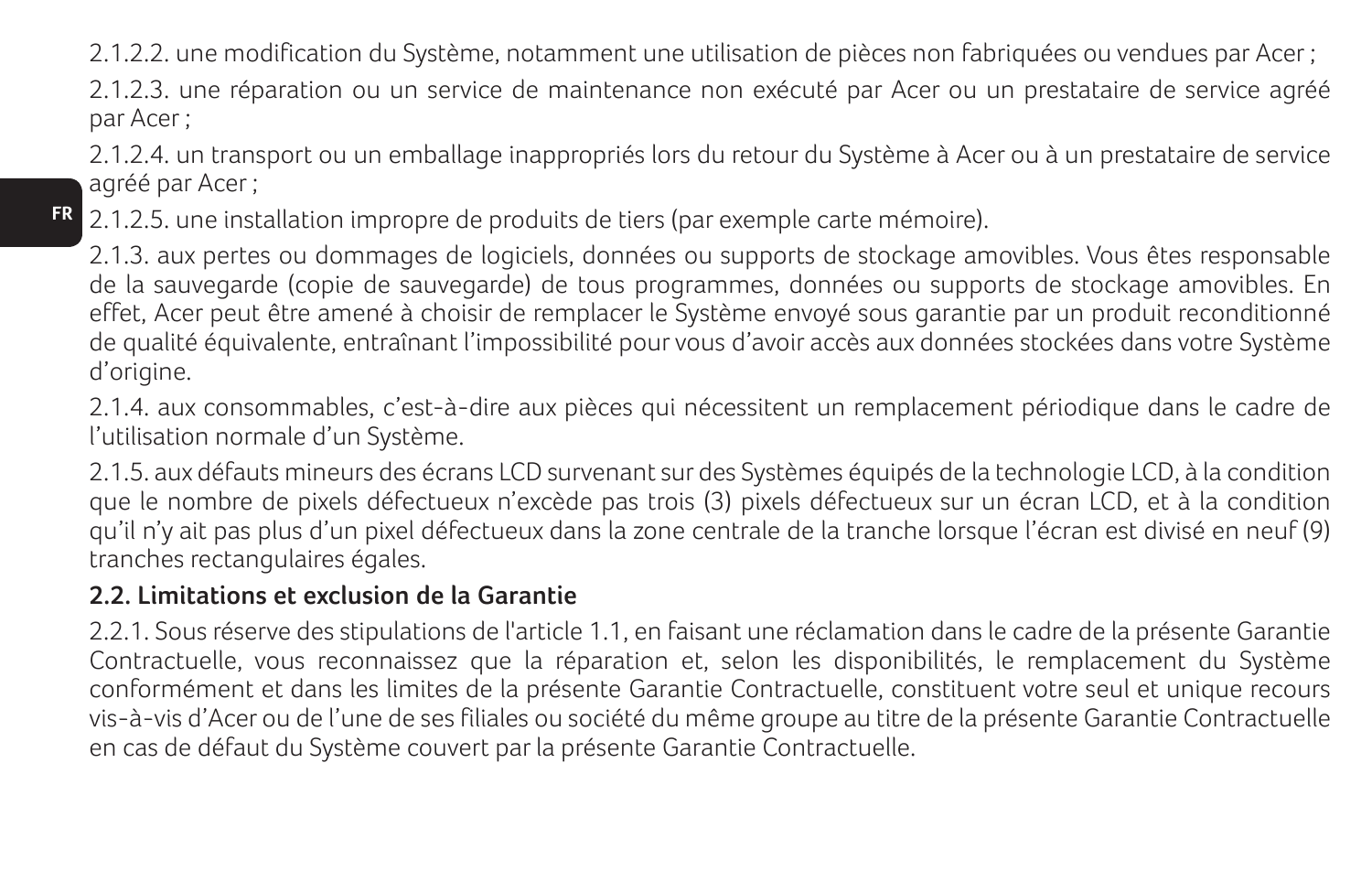## **3. Obtention du service de Garantie**

Pour procéder à une réclamation et/ou obtenir un service de garantie, veuillez vous reporter aux informations figurant sur la Carte de Garantie ou consultez la page Internet http://support.acer-euro.com.

ou personnel ou encore vos programmes (ci-après Données). Acer ne pourra être retenu responsable de la perte, <mark>Et</mark> Avant de retourner votre produit auprès de notre service après-vente, veuillez vous assurer d'avoir sauvegardé toutes vos données et programmes. Merci également d'effacer toutes les informations confidentielles, à caractère privé de la détérioration ou la divulgation des Données dues à des actions, omissions de tiers ou la non restauration ou réinstallation des Données.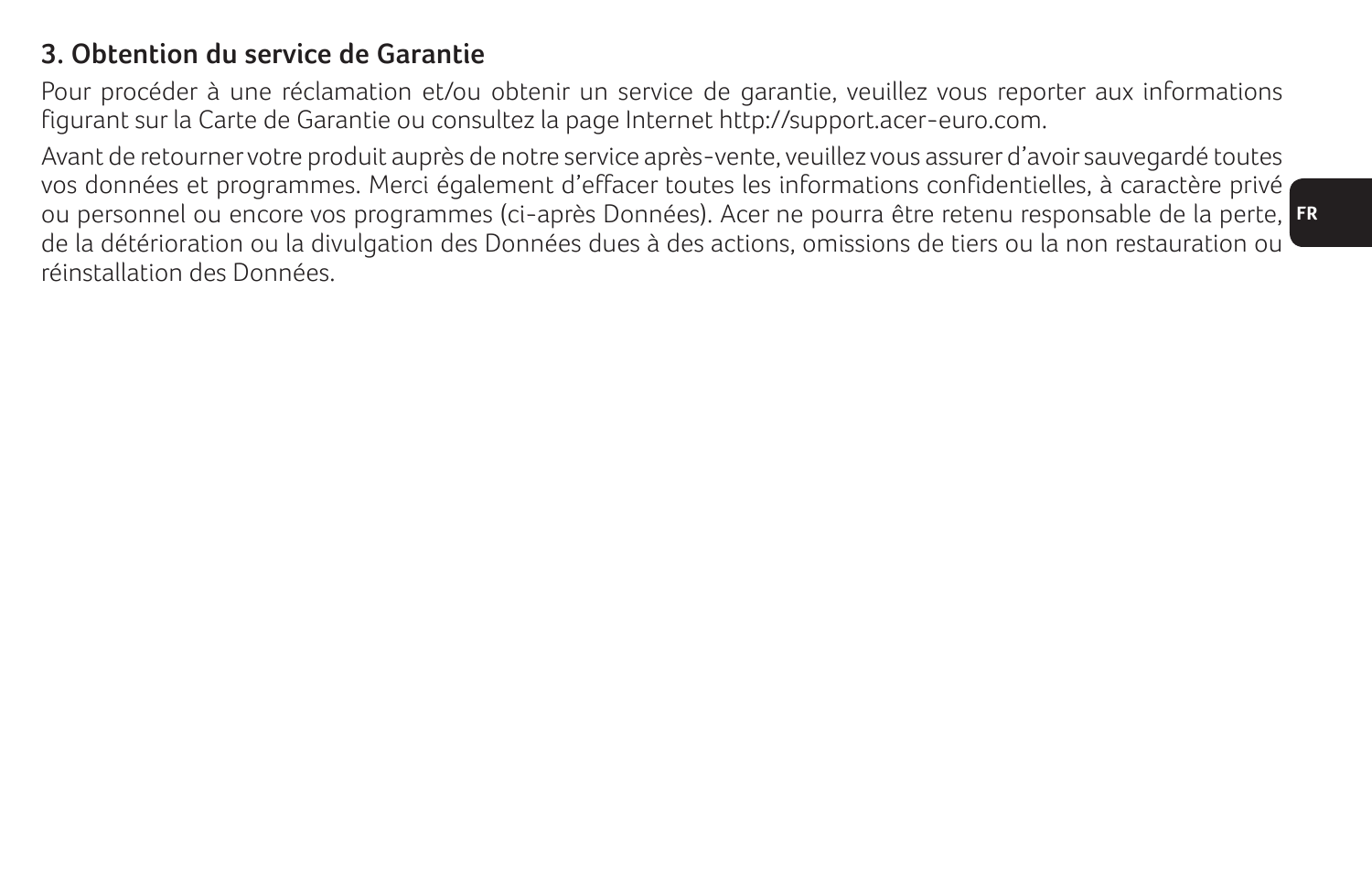## **CONDITIONS D'APPLICATION DE LA GARANTIE D'UNE DUREE DE 2 ANS**

| <b>PRODUIT</b>           | <b>GARANTIE</b>                                                                                                                                  |
|--------------------------|--------------------------------------------------------------------------------------------------------------------------------------------------|
| Smart Handheld           | 2 ans: Mail-in <sup>(1)</sup> ou Carry-In <sup>(2)</sup>                                                                                         |
| <b>Support Technique</b> | 2 ans matériel                                                                                                                                   |
| <b>Support Logiciel</b>  | 180 jours                                                                                                                                        |
| Système d'exploitation   | (OEM)                                                                                                                                            |
| $(1)$ Mail-in:           | Le client envoie l'unité à l'atelier de réparation Acer. Une fois que la<br>réparation a été effectuée, Acer renvoie l'unité au client.          |
| $(2)$ Carry-in:          | Le client apporte le matériel à un mainteneur agréé Acer. Une fois que la<br>réparation a été effectuée, le client vient reprendre son matériel. |

#### **Extension de la garantie**

Pour de plus amples renseignements sur l'extension de garantie ou pour la demander, consultez site Internet ou appeler le n° de téléphone de votre pays.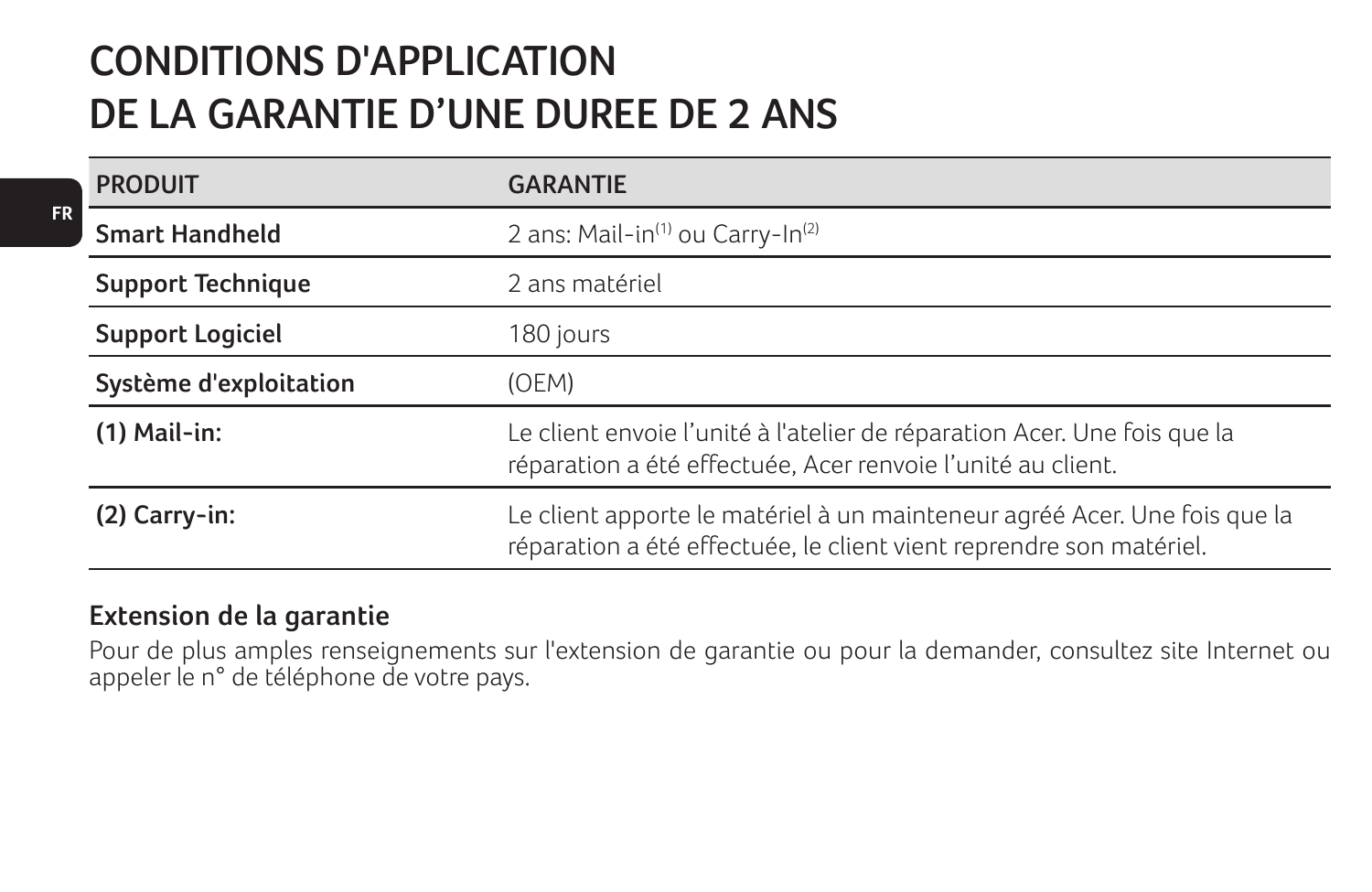## **Garanzia Limitata del Prodotto**

## **1. Ambito di applicazione della Garanzia Limitata**

1.1. Questa garanzia limitata (vedi "Esclusioni" e "Limitazioni" di cui all' art. 2) ("Garanzia Limitata") Vi conferisce specifici diritti e rimedi nei confronti di ACER .

Vi preghiamo di leggere attentamente questo documento, poiché, in caso di esercizio della Garanzia, i termini e le condizioni in esso contenuti si presumeranno da Voi conosciuti ed accettati.

Indipendentemente dalla Garanzia Limitata (Limited Product Warranty) il Consumatore ha diritto, nei confronti del <mark>II</mark> venditore, alla garanzia legale di conformità per 24 mesi dalla data di consegna del prodotto in base alle norme del Codice del Consumo.

I consumatori hanno diritti legali sanciti dalle leggi nazionali che governano la vendita dei beni di consumo. Questa garanzia non esclude, limita o sospende in alcun modo tali diritti.

1.2. Acer garantisce che ogni prodotto Acer, comprese le parti e i componenti originali Acer (opzioni e accessori), installati nel Vostro prodotto Acer al tempo dell'acquisto (qui complessivamente denominato il "Sistema"), venduto per la prima volta ad un utente finale in uno Stato membro dello Spazio Economico Europeo (l'"Ambito territoriale") sia libero da vizi nei materiali o nella costruzione in condizioni di uso normale, per tutto il periodo di garanzia come indicato nel documento di Garanzia Limitata fornito insieme al "Sistema" ("Carta di Garanzia").

Il Cliente ha il diritto di rifiutare un prodotto Acer venduto come nuovo, ma avente i sigilli di garanzia manomessi, informando il rivenditore. Accettando un prodotto Acer avente i sigilli di garanzia manomessi, il Cliente è consapevole che la garanzia sarà diversa (inferiore) rispetto ai termini e condizioni standard di un prodotto Acer nuovo e con i sigilli di garanzia intatti.

1.3. Ogni software fornito insieme al "Sistema", compreso il sistema operativo, viene fornito nello stato in cui si trova e non è coperto dalla garanzia. In particolare, Acer non garantisce che il funzionamento di ciascun software fornito con il vostro "Sistema" sia esente da interruzioni o privo di vizi o risponda comunque alle Vostre necessità.

1.4. In caso di esercizio della presente Garanzia, Acer, a sua scelta, provvederà alla riparazione o alla sostituzione di ogni prodotto difettoso, o delle parti di esso coperte dalla Garanzia Limitata, avvalendosi di parti o "Sistemi" nuovi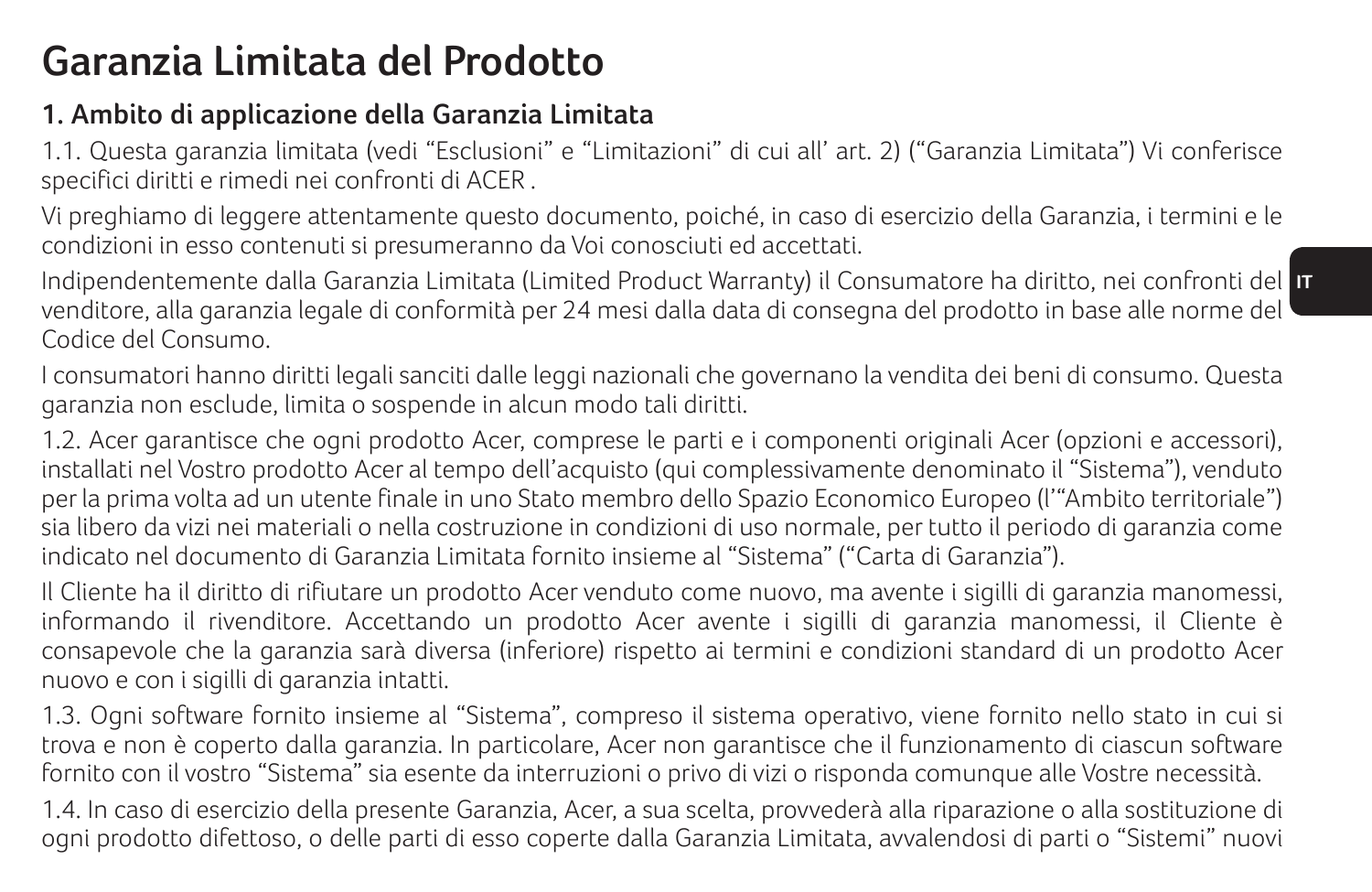o riparati in fabbrica. Nel caso in cui Acer scelga di avvalersi di parti o "Sistemi" riparati in fabbrica, questi dovranno presentare livelli di funzionamento uguali a quelli dei nuovi prodotti. Tutte le parti oggetto di ricambio e tutti i "Sistemi" sostituiti in base a questa Garanzia Limitata torneranno di proprietà di Acer.

1.5. Il periodo di Garanzia decorre dal momento dell'acquisto. La fattura di acquisto in originale (o lo scontrino) recante la data di acquisto del "Sistema" costituisce prova della data dell'acquisto.

1.6. Il servizio di garanzia sarà eseguito nella lingua adottata nello Stato dell'Area Economica Europea (AEE) in cui il servizio richiesto viene effettuato. I servizi di riparazione in garanzia che richiedono l'adozione di elementi e termini linguistici (per esempio, tastiera, software) potrebbero non essere idonei ad essere eseguiti in una lingua diversa da quella adottata nello Stato membro dell'AEE in cui il servizio richiesto è effettuato.

## **2. Esclusioni e limitazioni**

Questa Garanzia Limitata è soggetta alle seguenti esclusioni e limitazioni:

#### **2.1. Esclusioni**

Questa Garanzia Limitata non si estende a:

2.1.1. ogni prodotto non fabbricato da o per conto di Acer, o venduto per la prima volta ad un utente finale fuori dall'Ambito territoriale di questa Garanzia Limitata.

2.1.2. Ogni prodotto danneggiato o reso difettoso in conseguenza di:

2.1.2.1. un uso del "Sistema" diverso da quello ritenuto normale, compreso, a titolo meramente esemplificativo, l'uso difforme dalle istruzioni della Guida all'utente allegate al "Sistema", o ogni altro abuso o negligenza riferita al "Sistema".

2.1.2.2. ogni modificazione apportata al "Sistema", compreso l'utilizzo di parti non fabbricate o vendute da Acer. 2.1.2.3. ogni servizio o riparazione effettuato da ogni altro soggetto diverso da Acer o da un Provider di Servizi Autorizzato Acer;

2.1.2.4. trasporto o imballaggio inadeguato in occasione della restituzione del prodotto ad Acer o ad un Provider di Servizi Autorizzato Acer,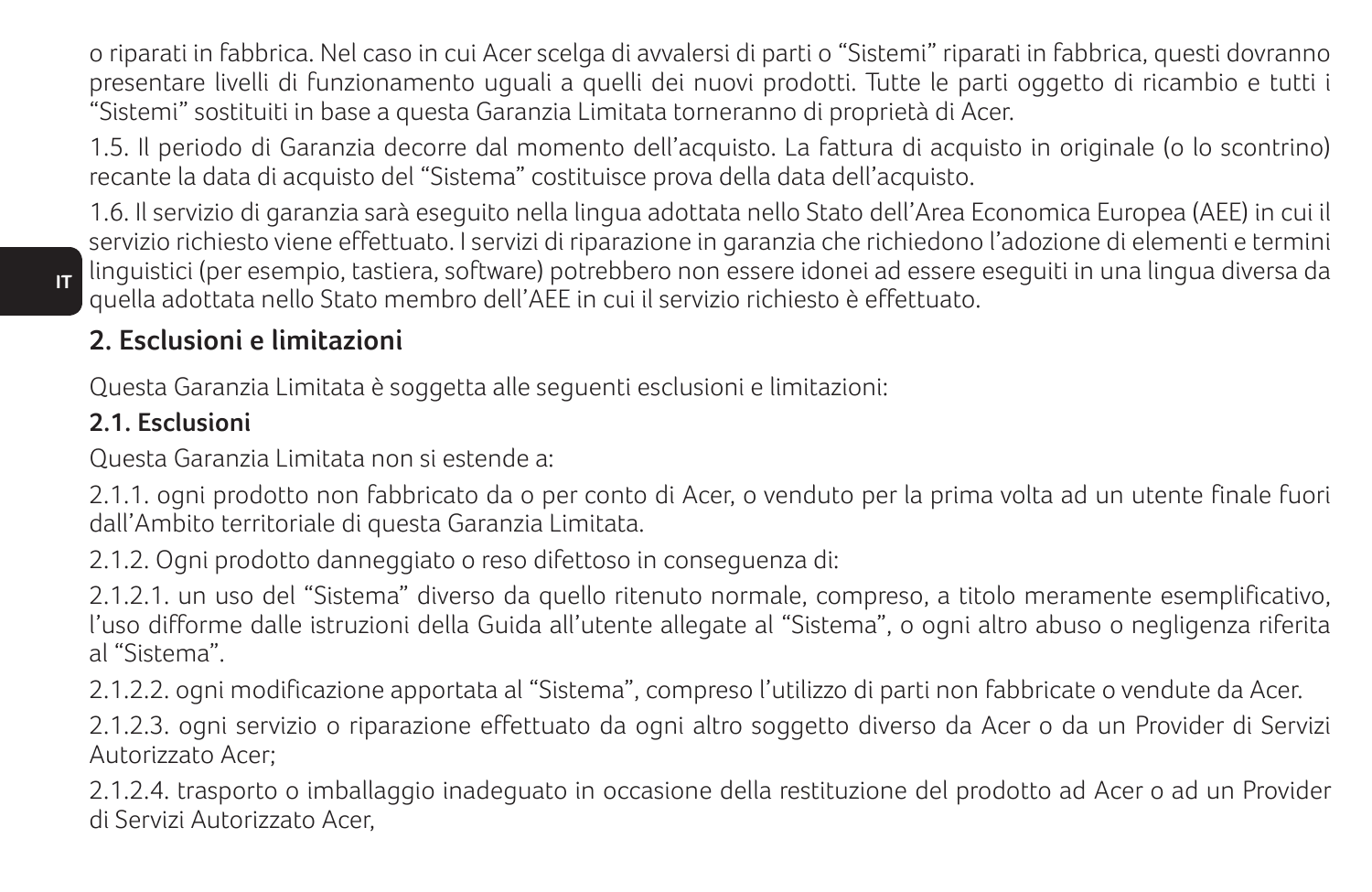2.1.2.5. erronea installazione di prodotti di terzi (ad esempio, memory cards).

2.1.3. Perdita o danneggiamento di programmi, dati, o supporti di memorizzazione rimovibili.

Siete responsabili del salvataggio (backing up) di tutti i programmi, dati o supporti di memorizzazione rimovibili.

Si noti che Acer può decidere di sostituire il Sistema inviato per i servizi di assistenza coperti dalla garanzia con un prodotto rigenerato di uguale qualità e, di conseguenza, potrebbe non essere più possibile accedere ai dati memorizzati sul Sistema originale.

2.1.4. Parti soggette ad usura, ovvero parti che richiedono una sostituzione periodica durante il normale periodo di utilizzo del Sistema.

2.1.5. Difetti di lieve entità dei display LCD che si verifichino in sistemi dotati di tecnologia LCD display, a condizione che l'entità di tali difetti non sia superiore a tre pixel difettosi su ogni display LCD fornito e, ulteriormente, a condizione che, dividendo il pannello del display in nove uguali aree rettangolari, vi sia non più di un pixel difettoso nell'area centrale del display.

#### **2.2. Limitazioni e Rinuncia [esclusione] alla Garanzia**

2.2.1. L'esercizio della presente Garanzia Limitata fa presumere l'accettazione della riparazione e (se disponibile) della sostituzione, qualora possibile, in base ai servizi di garanzia sopra indicati, come unici ed esclusivi rimedi esperibili nei confronti di Acer o ognuna delle sue società controllate o controllanti, in relazione a qualunque violazione della Garanzia Limitata Acer qui descritta.

## **3. Concessione del Servizio in Garanzia**

Per ogni reclamo o richiesta di assistenza in garanzia, fate riferimento alle informazioni contenute nella Vostra Carta di Garanzia o visitate il sito http://support.acer-euro.com.

Prima di inviare un prodotto Acer presso i centri di assistenza autorizzati, il Cliente è tenuto a fare copia di backup di tutti i dati e programmi installati e a cancellare ogni informazione confidenziale, proprietaria o personale e i programmi installati (di seguito indicati come "Dati"). Acer non può essere ritenuta responsabile della perdita, danneggiamento o divulgazione di Dati a causa di azioni o omissioni di terze parti né tenuta al recupero o reinstallazione di tali Dati.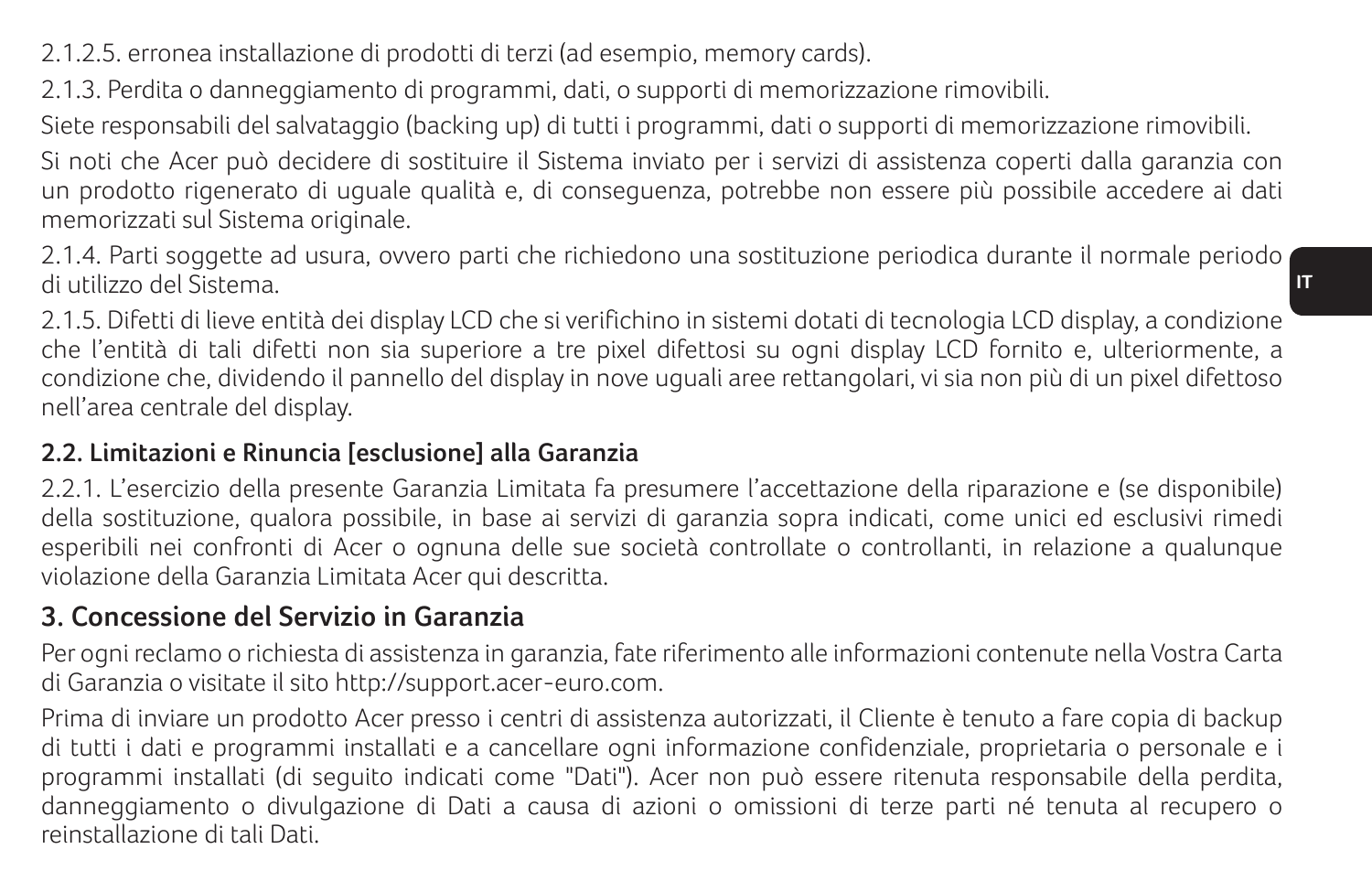## **CARTOLINA DI GARANZIA (2 ANNI)**

| <b>PRODOTTO</b>                                                                                                                                                                                                   | PERIODO E TIPO DI GARANZIA                                                                                                                                                |
|-------------------------------------------------------------------------------------------------------------------------------------------------------------------------------------------------------------------|---------------------------------------------------------------------------------------------------------------------------------------------------------------------------|
| <b>Smart Handheld</b>                                                                                                                                                                                             | 2 anni: Mail-in <sup>(1)</sup> o Carry-in <sup>(2)</sup>                                                                                                                  |
| Assistenza tecnica<br>(solo hardware)                                                                                                                                                                             | 2 anni                                                                                                                                                                    |
| Assistenza software                                                                                                                                                                                               | 180 giorni                                                                                                                                                                |
| Acer Italy S.r.l. Titolare del trattamento usa i Suoi dati personali solo per fornirLe l'assistenza e le informazioni<br>richieste. Per accedere all'informativa completa può visitare il nostro sito www.acer.it |                                                                                                                                                                           |
| $(1)$ Mail-in:                                                                                                                                                                                                    | Il cliente invia l'unità al centro assistenza Acer per la riparazione. Dopo averla<br>riparata, Acer restituisce l'unità al cliente.                                      |
| (2) Carry-in:                                                                                                                                                                                                     | Il cliente consegna direttamente l'unità al centro assistenza Acer per la riparazione.<br>Dopo averla riparata, Acer riconsegna direttamente al cliente l'unità riparata. |

#### **Estensione della garanzia**

**IT**

Per ulteriori informazioni o per ordinare un'opzione di upgrade della garanzia, visitare l'indirizzo Internet di Acer oppure chiamare il numero telefonico indicato per il proprio paese.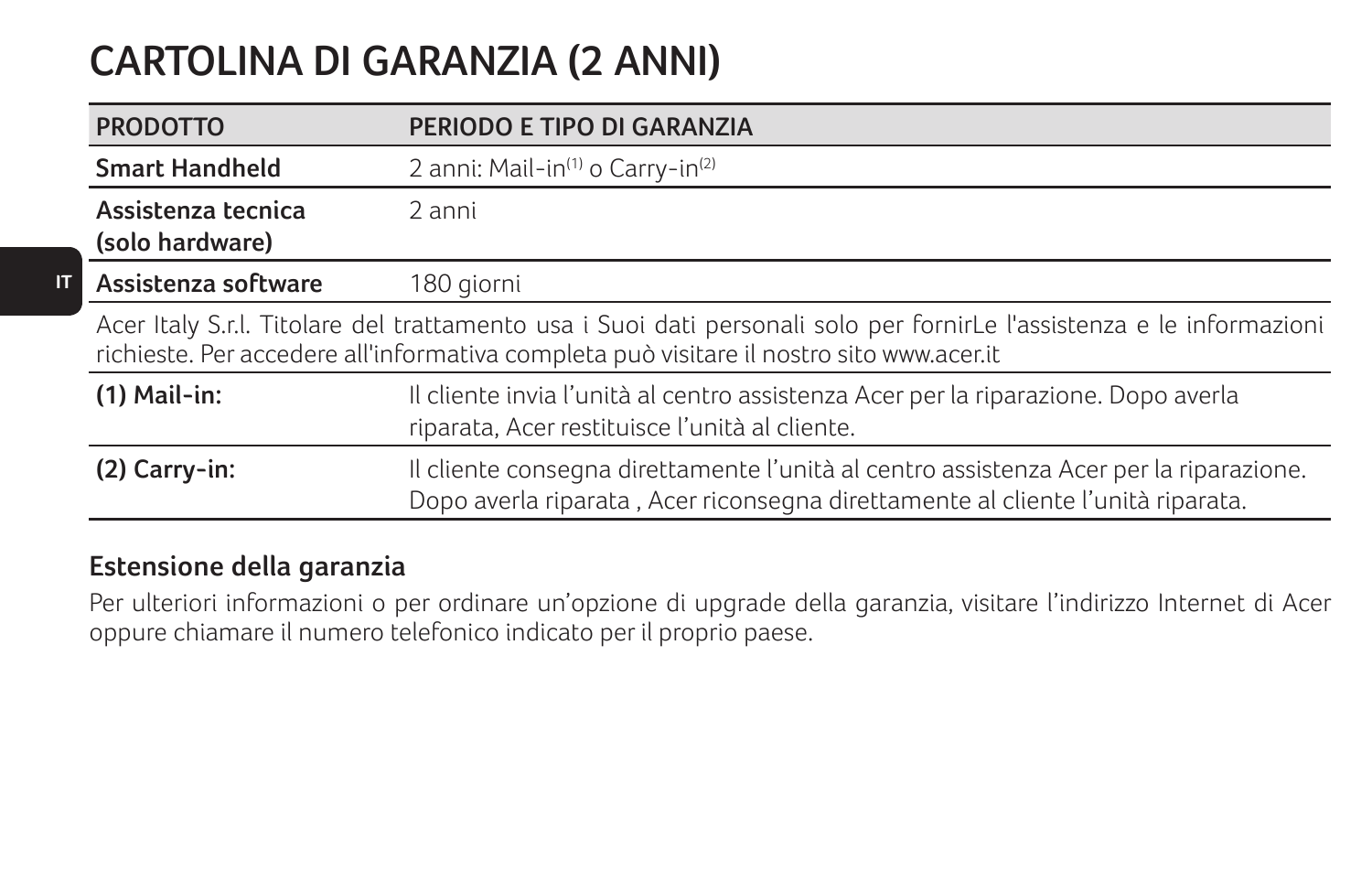## **Garantía Limitada**

## **1. Cobertura de la Garantía**

1.1 Esta garantía (ver "Exclusiones" y "Limitaciones" en la Sección 2) ("Garantía Limitada") le concede derechos y acciones contra Acer de carácter específico. Le rogamos que lea este documento cuidadosamente, ya que mediante la realización de una reclamación de conformidad con lo previsto en esta Garantía Limitada, usted acepta haber entendido y aceptado sus términos. De modo independiente a esta Garantía Limitada, puede tener derechos y acciones diferentes y más extensos contra el comerciante que le vendió el producto Acer. Esta Garantía Limitada no opera para limitar dichos derechos. Asimismo, esta Garantía Limitada no afecta a los derechos legales del consumidor y usuario ante la falta de conformidad de los productos con el contrato.

El consumidor, tal y como se define en el Real Decreto Legislativo 1/2007, de 16 de noviembre, por el que se aprueba el texto refundido de la Ley General para la Defensa de los Consumidores y Usuarios y otras leyes complementarias, tiene derechos legales según la legislación aplicable que regula la venta de bienes de consumo y esta Garantía Limitada no excluye, limita o suspende ningún derecho aplicable. Por ejemplo, los consumidores tienen mínimo 24 meses de garantía desde la fecha de compra del producto - independientemente de lo establecido en cualquier tarjeta de garantía u otros materiales.

1.2 Acer garantiza que cualquier producto Acer, incluyendo piezas y componentes (opcionales y accessorios) genuinos Acer que han sido instalados en su producto Acer en el momento de la compra (en adelante, colectivamente, serán designados como "Sistema"), vendido por primera vez a un usuario final en un país del Área Económica Europea (el "Ámbito Territorial") está exento de defectos en materiales o trabajo en condiciones normales de uso durante la duración del período de garantía especificado en la tarjeta de la Garantía Limitada suministrada con su Sistema ("Tarjeta de Garantía").

Es responsabilidad del cliente rechazar un producto Acer vendido como nuevo pero que presente los precintos de garantía manipulados y debe de informarle al revendedor. Admitiendo un producto Acer con los sellos de garantía manipulados, el Cliente acepta una garantía distinta (inferior) respecto a los términos y a las condiciones estándar de un producto Acer nuevo y con los precintos de garantía intactos.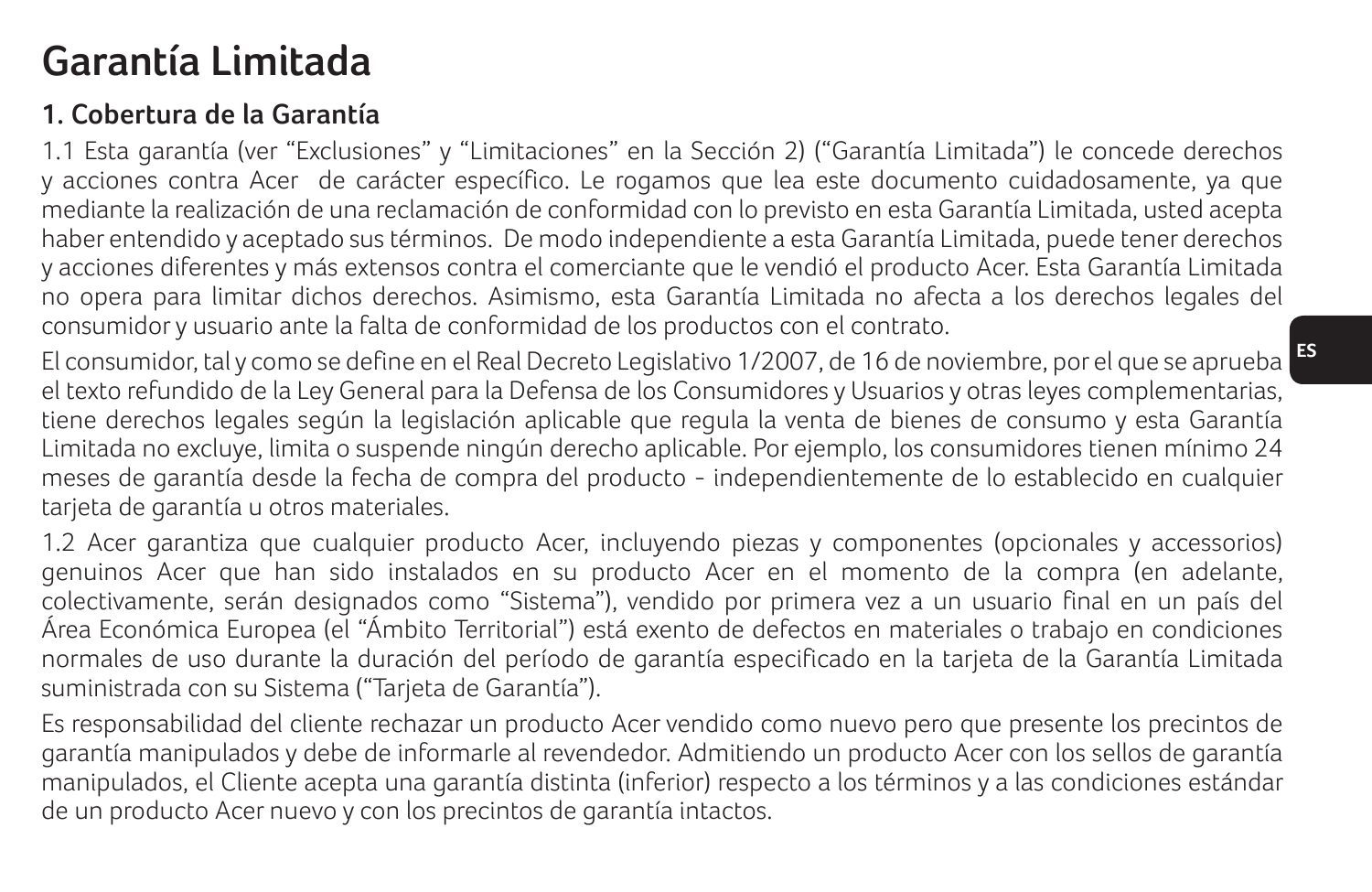1.3 Si realiza una reclamación en base a esta Garantía, Acer, a su opción, reparará o reemplazará cualquier Sistema defectuoso o cualquiera de sus piezas cubiertas por parte de esta Garantía Limitada mediante la utilización, a elección de Acer, de piezas o Sistemas nuevos o reformados en fábrica. En el caso de que Acer opte por utilizar piezas o Sistemas nuevos o reformados en fábrica, los mismos tendrán características de funcionamiento iguales a aquellos correspondientes a productos nuevos. Todos los Sistemas y piezas cambiados o reemplazados de conformidad con lo previsto en esta Garantía Limitada serán propiedad de Acer.

1.4 El período de garantía comienza la fecha de entrega. El original de su factura de compra (recibo de compra), mostrando la fecha de compra del Sistema, o la fecha que figure en el albarán de entrega correspondiente si este fuera posterior, es su prueba de la fecha de entrega compra.

1.5 La prestación del servicio de garantía se basará en el idioma principal utilizado, a nivel nacional, en el país del AEE en el que la petición del servicio fue realizado. Los servicios de garantía de reparación que se refieran a aspectos de su Sistema basados en la lengua (por ejemplo, teclado, software) es posible que no puedan ser prestados en cualquier idioma que sea distinto al idioma principal utilizado, a nivel nacional, en el país del AEE en el que la petición del servicio sea realizada.

## **2. Exclusiones y Limitaciones**

Esta Garantía Limitada está sujeta a las siguientes exclusiones y limitaciones:

### **2.1 Exclusiones**

La presente Garantía Limitada no se extiende a:

2.1.1 cualquier producto no fabricado por o para Acer, o que haya sido vendido por primera vez a un usuario final fuera del Ámbito Territorial de la presente Garantía Limitada.

2.1.2 cualquier producto que haya sido dañado o esté defectuoso como consecuencia

2.1.2.1 del uso del Sistema de un modo distinto a su uso normal previsto, incluyendo, sin limitación, la falta de uso del Sistema de conformidad con el Manual de Usuario que acompaña al Sistema, o cualquier otro uso del Sistema que sea abusivo o negligente;

2.1.2.2 de la modificación del Sistema incluyendo el uso de piezas no fabricadas o vendidas por parte de Acer;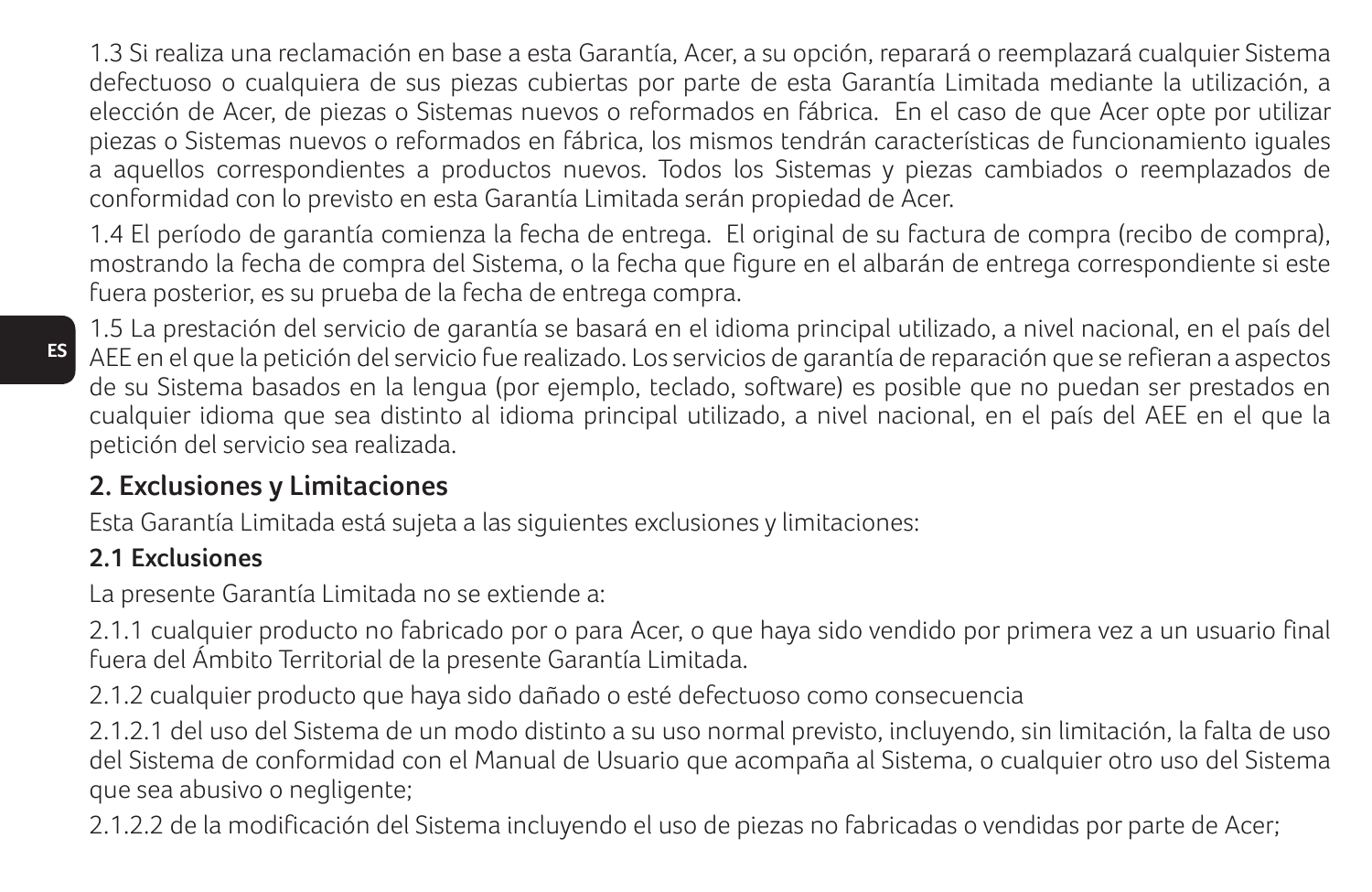2.1.2.3 de la prestación de servicios o la reparación realizada por parte de cualquier persona distinta a Acer o a un Prestador de Servicios Autorizado Acer;

2.1.2.4 del transporte o empaquetado inapropiado cuando se devuelva el Sistema a Acer o a un Prestador de Servicios Autorizado Acer;

2.1.2.5 de la instalación inapropiada de productos de terceros (por ejemplo, tarjetas de memoria).

dato almacenado por usted en su Sistema original puede llegar a ser inaccesible para usted de modo permanente.<br>**E**s 2.1.3 la pérdida de, o el daño a, cualquier programa, dato, o medio de almacenamiento removible. Usted es responsable de guardar (realizando copias de seguridad o back-up) cualquier programa, dato, o medio de almacenamiento removible. Por favor, tenga en cuenta que Acer puede optar por reemplazar el Sistema entregado para la prestación de servicios de garantía con un producto reformado de igual calidad, y, de este modo, cualquier

2.1.4 piezas consumibles, así, por ejemplo, piezas que requieran ser reemplazadas de modo períodico durante el curso normal del uso del Sistema.

2.1.5 defectos menores de las pantallas LCD que ocurran en Sistemas equipados con tecnología de pantalla LCD, siempre que no haya más de tres (3) píxeles defectuosos en una pantalla LCD dada, y además siempre que, el panel de la pantalla esté dividido en nueve (9) áreas rectangulares iguales, no haya más de un píxel defectuoso en el área central.

#### **2.2 Limitación y Exención de Responsabilidad de la Garantía**

2.2.1 Si usted realiza cualquier reclamación de conformidad con lo establecido en la presen te Garantía Limitada, se entiende que usted acepta que la reparación (de modo gratuito) del producto Acer, su sustitución, la rebaja del precio, o la resolución del contrato, según sea aplicable, de conformidad con la prestación de servicios de garantía descritos en el presente documento, son sus acciones frente a Acer o frente a cualquiera de sus sociedades filiales o sociedades matrices respecto a cualquier incumplimiento de la Garantía Limitada Acer establecida en el presente documento.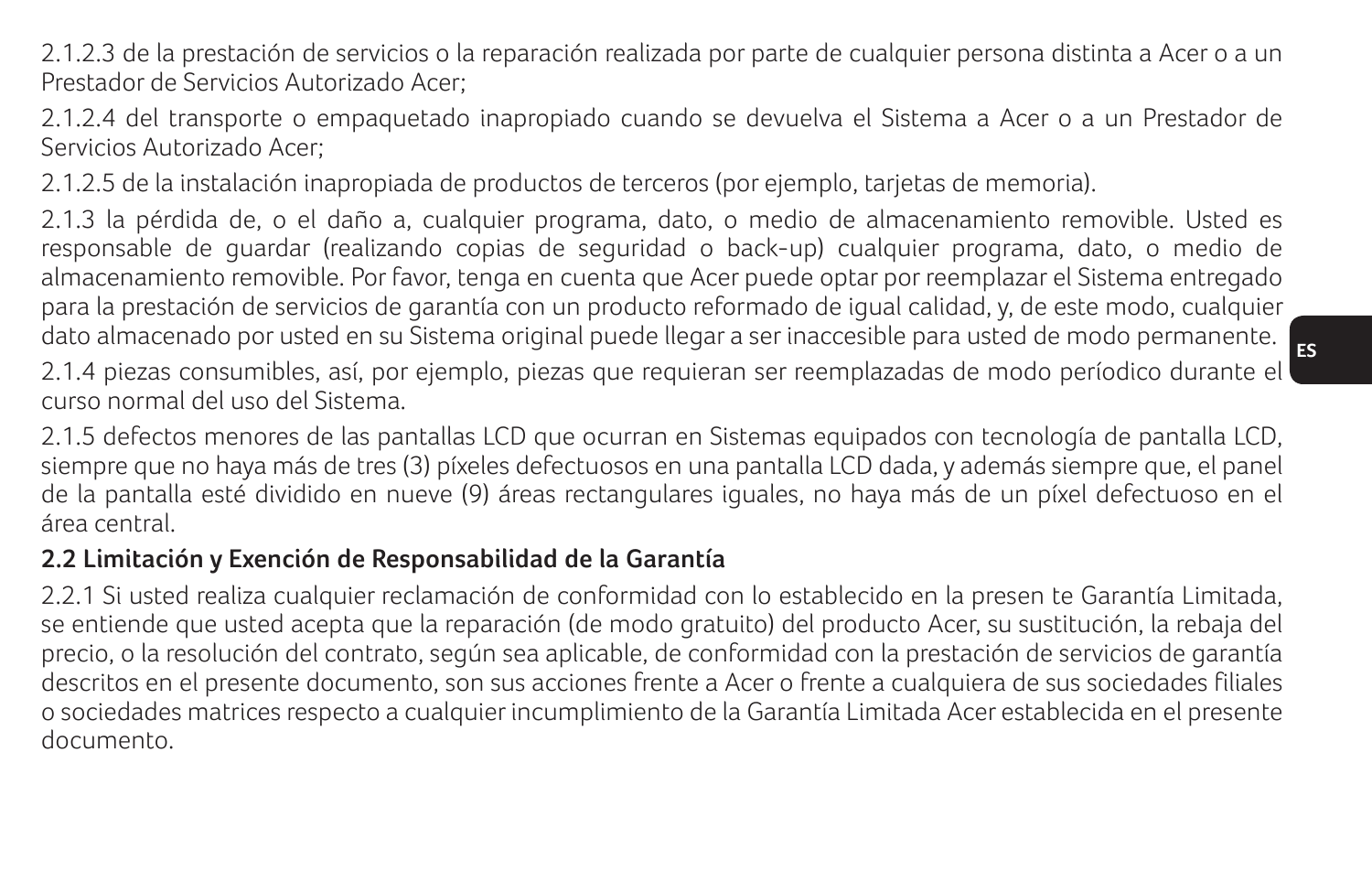## **3. Obtención del Servicio de Garantía**

Para informar de cualquier reclamación y/u obtener servicios de garantía, le rogamos que revise la información de contacto establecida en su Tarjeta de Garantía o que visite http://support.acer-euro.com.

Antes de enviar un producto Acer a los centros de reparación/ asistencia autorizados, el Cliente debe hacerse una copia de todos sus datos y de los programas

instalados y borrar cada tipo de información confidencial o reservada (de ahora en adelante le llamaremos "DATOS"). Acer no se hará responsable de la pérdida, daños ni de divulgación de "DATOS" debidos a terceros, ni de la recuperación o restauración de dichos "DATOS"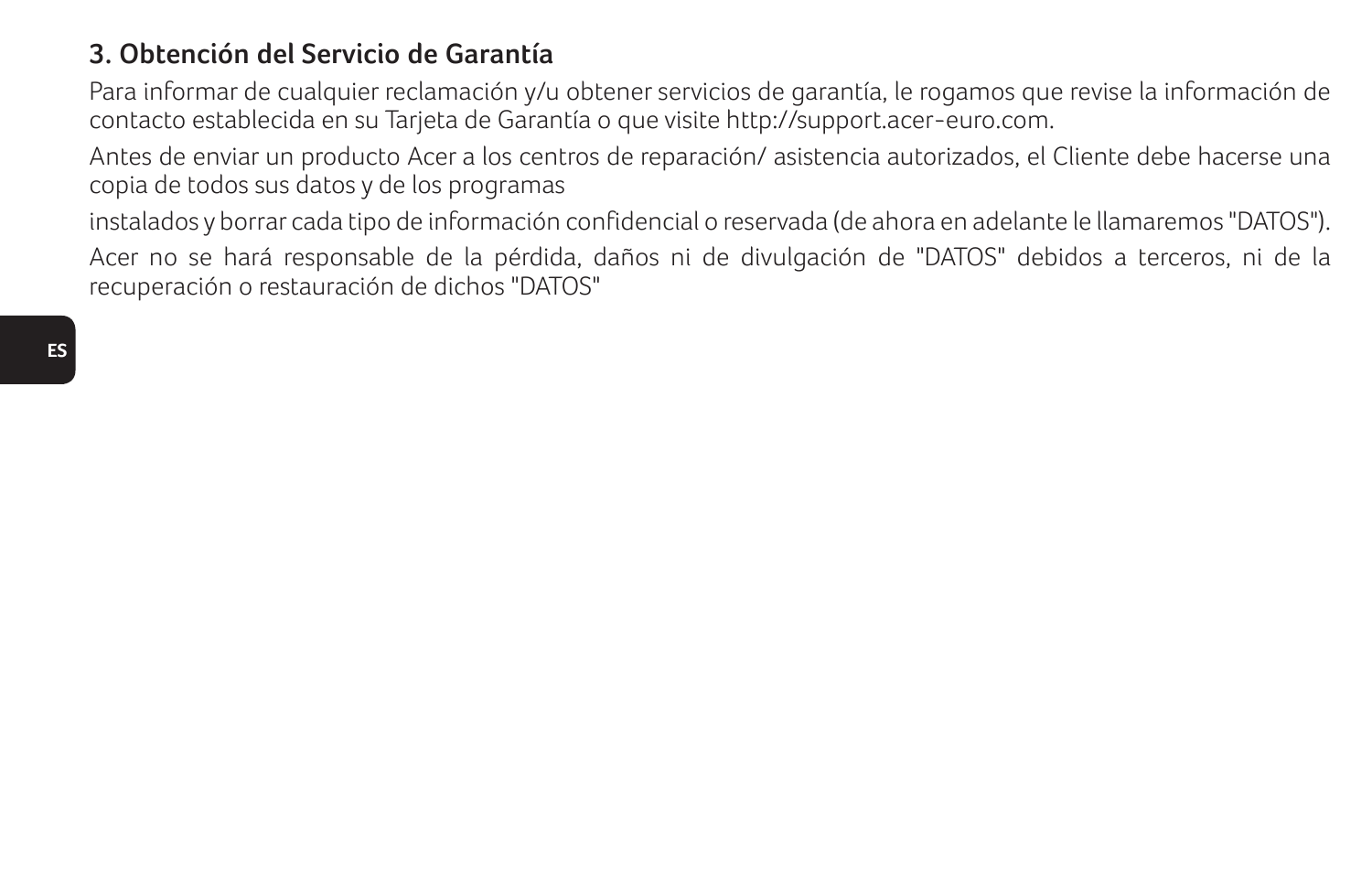## **CONDICIONES DE APLICACION DE LA GARANTÍA LIMITADA A 2 AÑOS**

| <b>PRODUCTO</b>                           | PERIODO Y TIPO DE GARANTÍA                                                                                                                          |  |
|-------------------------------------------|-----------------------------------------------------------------------------------------------------------------------------------------------------|--|
| <b>Smart Handheld</b>                     | 2 Años Envío <sup>(1)</sup> o Entrega <sup>(2)</sup>                                                                                                |  |
| Asistencia técnica (solo Hardware) 2 Años |                                                                                                                                                     |  |
| Asistencia sobre el software              | 180 días                                                                                                                                            |  |
| $(1)$ Envío:                              | El cliente envia la unidad al taller de Acer. Terminada la reparación, Acer<br>remite la unidad al cliente.                                         |  |
| (2) Entrega:                              | El cliente lleva la unidad a un Centro de asistencia autorizado de Acer.<br>Terminada la reparación, el cliente recoge la unidad en el mismo lugar. |  |

#### **Opciones de ampliación y actualización de la garantía**

Si precisa más información o desea solicitar alguna de las opciones de actualización de la garantía, visite la dirección de Acer en Internet o llame al número consignado para su país.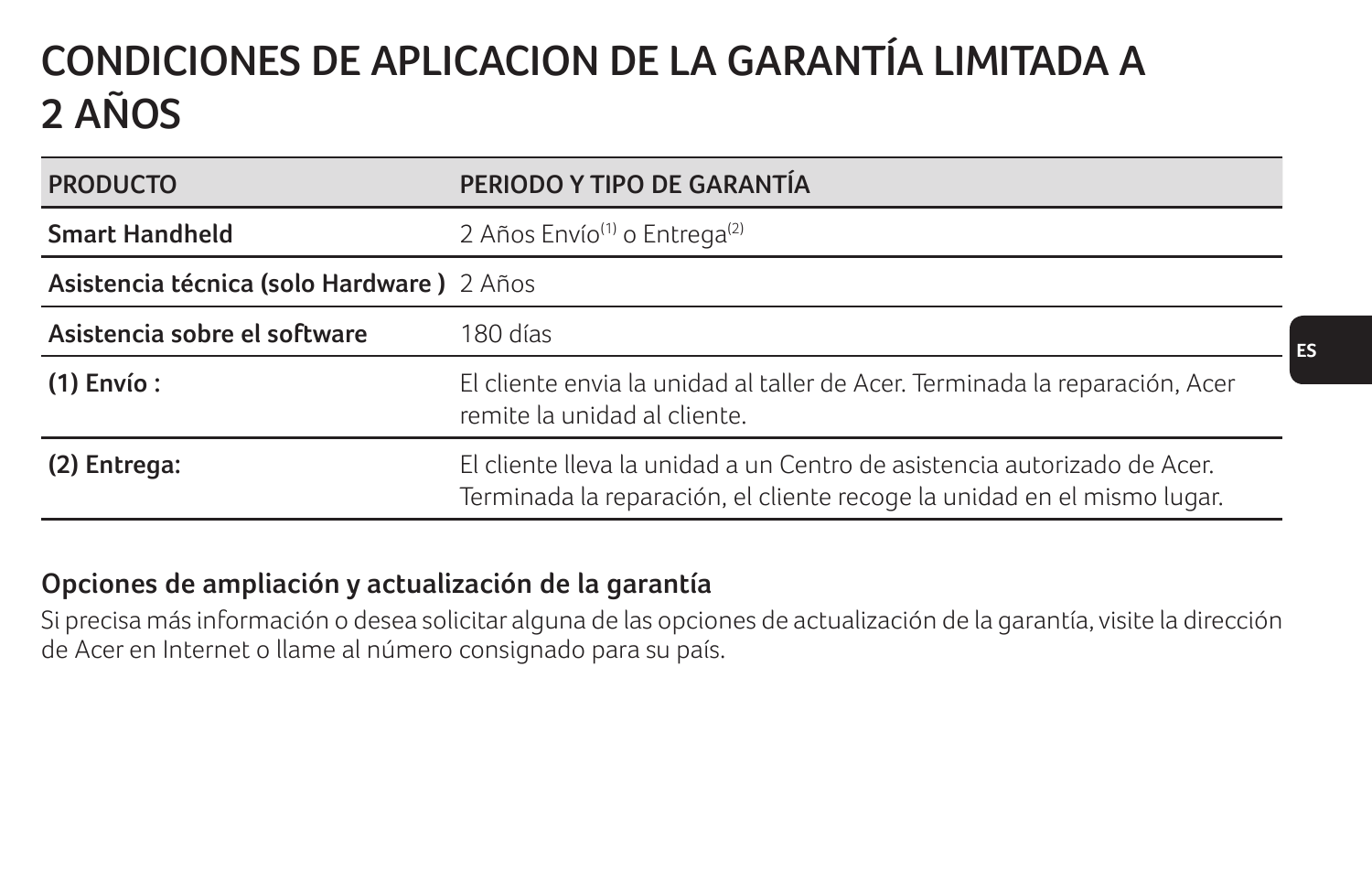## **Garantia limitada**

## **1. Cobertura de la Garantia**

1.1 Aquesta garantia limitada (vegeu "Exclusions" i "Limitacions" en la secció 2) ("Garantia Limitada") li concedeix drets i accions contra Acer de caràcter específic contra Acer. Li preguem que llegeixi aquest document atentament, ja que mitjançant la realització d'una reclamació de conformitat amb allò que preveu aquesta Garantia Limitada, vostè accepta haver-ne entès i acceptat els termes. De forma independent a aquesta Garantia Limitada, pot tenir drets i accions diferents i més extensos contra el comerciant que li ha venut el producte Acer. Aquesta Garantia Limitada no opera per limitar aquests drets. Així mateix, aquesta Garantia Limitada no afecta als drets legals del consumidor i usuari davant la manca de conformitat dels productes envers el contracte.

**CAT** legals d`acord amb la legislació aplicable que regula la venda de béns de consum i aquesta Garantia Limitada no El consumidor, tal i com es defineix en el Reial Decret Legislatiu 1/2007, de 16 de novembre, pel qual s'aprova el text refós de la Llei General per a la Defensa dels Consumidors i Usuaris i altres lleis complementàries, té drets exclou, limita o suspèn cap dret aplicable. Per exemple, els consumidors tenen com a mínim 24 mesos de garantia des de la data de compra del producte, independentment del que s`estableixi en qualsevol targeta de garantia o altres materials.

1.2 Acer garanteix que qualsevol producte Acer, incloent-hi peces i components (opcionals i accessoris) genuïns Acer que han estat instal·lats en el seu producte Acer en el moment de la compra (en endavant, col·lectivament, seran designats com a "Sistema"), venut per primera vegada a un usuari final en un país de l'Àrea Econòmica Europea (`'l'Àmbit Territorial") està exempt de defectes en materials o treball en condicions normals d'ús durant la durada del període de garantia especificat en la targeta de la Garantia Limitada subministrada amb el seu Sistema ("Targeta de Garantia").

És responsabilitat del client rebutjar un producte Acer venut com a nou però que presenti els precintes de garantia manipulats i ha d'informar-ne al revenedor. Admetent un producte Acer amb els segells de garantia manipulats, el Client accepta una garantia diferent (inferior) respecte als termes i a les condicions estàndard d'un producte Acer nou i amb els precintes de garantia intactes.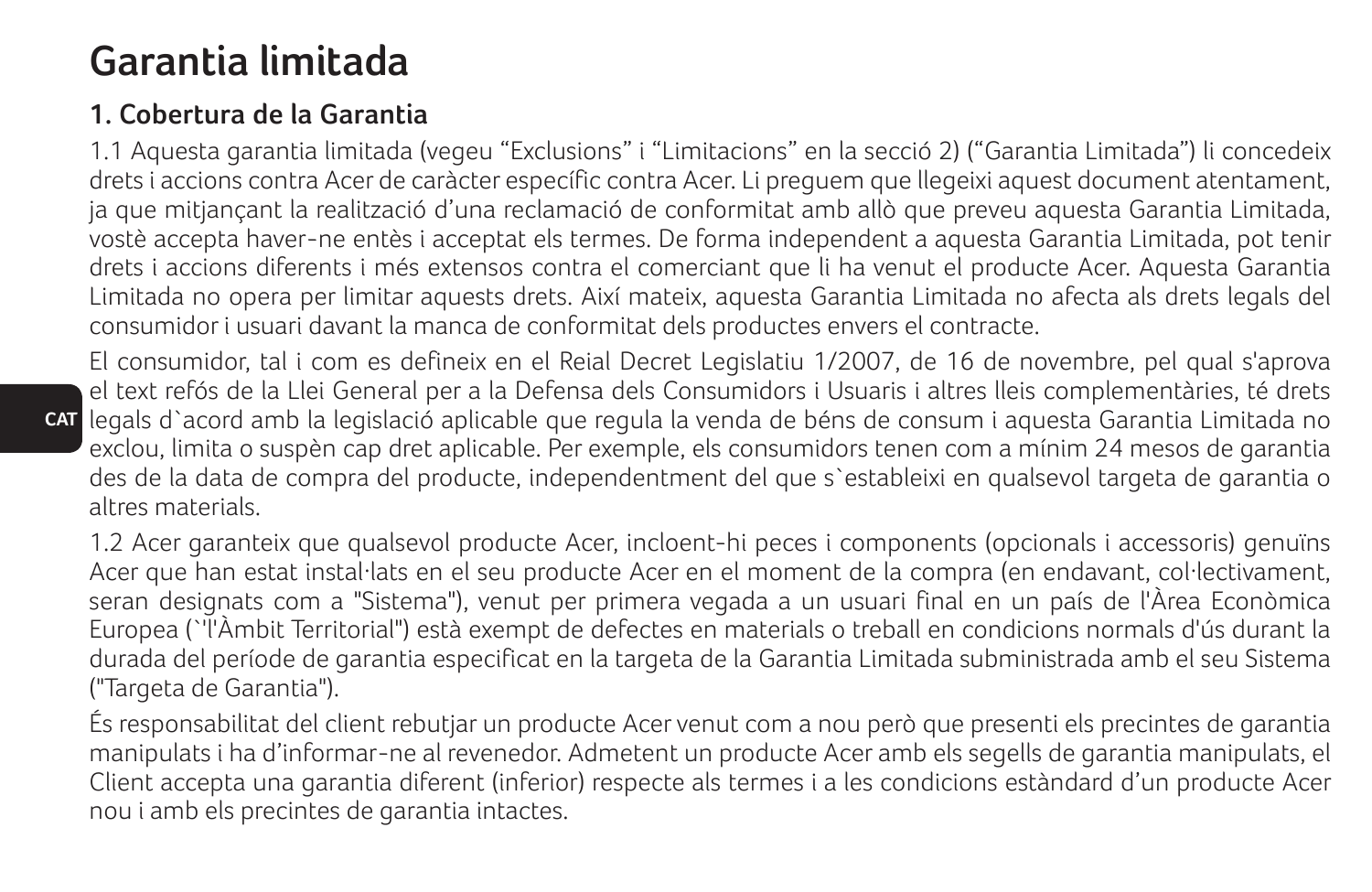1.3 Si fa una reclamació basant-se en aquesta garantia, Acer, a la seva elecció, repararà o reemplaçarà qualsevol Sistema defectuós o qualsevol de les seves peces cobertes per part d'aquesta Garantia Limitada mitjançant la utilització, a elecció d'Acer, de peces o sistemes nous o reformats a fàbrica. En el cas que Acer opti per utilitzar peces o sistemes nous o reformats a fàbrica, aquests tindran característiques de funcionament iguals a aquells corresponents a productes nous. Tots els sistemes i peces canviats o reemplaçats de conformitat amb allò que preveu aquesta Garantia Limitada seran propietat d'Acer.

1.4 El període d'aquesta Garantia Limitada, comença la data de lliurament del producte Acer. L'original de la seva factura de compra (rebut de compra) mostrant la data de compra del Sistema o la data que figuri en l'albarà de lliurament corresponent, si aquest és posterior, és la seva prova de la data de lliurament de compra.

1.5 La prestació del servei de garantia es basarà en l'idioma principal utilitzat, en l'àmbit nacional, al país de l'EEA on la petició del servei ha estat feta. Els serveis de garantia de reparació que es refereixin a aspectes del seu Sistema basats en la llengua (per exemple, teclat, programari) és possible que no puguin ser prestats en qualsevol idioma que sigui diferent de l'idioma principal utilitzat, en l'àmbit nacional, al país de l'EEA on la petició del servei es faci.

## **2. Exclusions i limitacions**

Aquesta Garantia Limitada està subjecta a les exclusions i limitacions següents:

#### **2.1 Exclusions**

Aquesta Garantia Limitada no s'estén a:

2.1.1 qualsevol producte no fabricat per o per a Acer, o que hagi estat venut per primera vegada a un usuari final fora de l'Àmbit Territorial d'aquesta garantia limitada;

2.1.2 qualsevol producte que hagi estat malmès o estigui defectuós com a conseqüència:

2.1.2.1 de l'ús del Sistema d'una manera diferent del seu ús normal previst, incloent-hi, sense limitació, la manca d'ús del Sistema de conformitat amb el manual d'usuari que acompanya el Sistema, o qualsevol altre ús del Sistema que sigui abusiu o negligent; o

2.1.2.2 de la modificació del Sistema incloent-hi l'ús de peces no fabricades o venudes per part d'Acer; o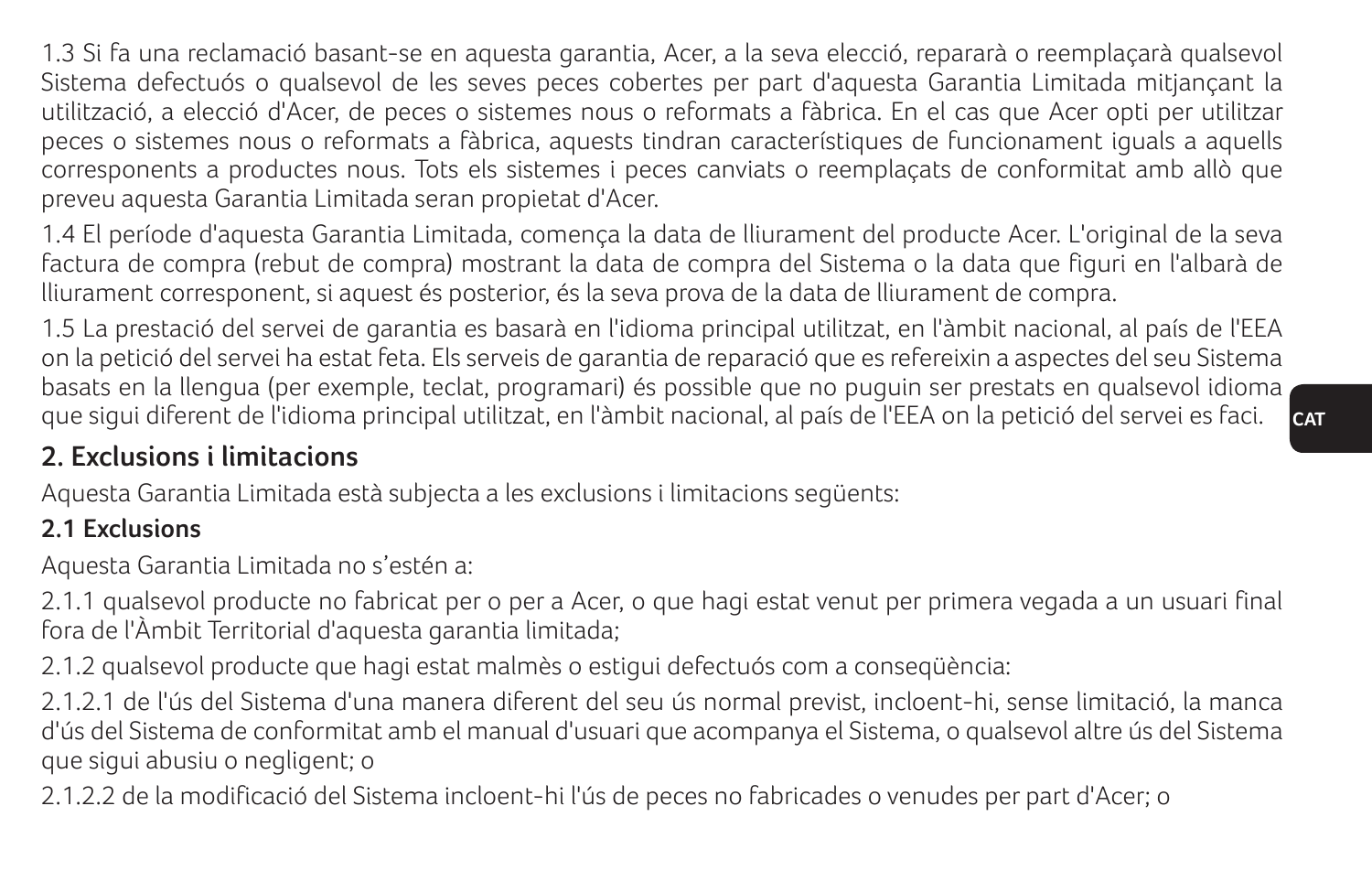2.1.2.3 de la prestació de serveis o la reparació feta per part de qualsevol persona diferent d'Acer o a un prestador de serveis autoritzat Acer; o

2.1.2.4 del transport o empaquetatge inapropiat quan es retorni el Sistema a Acer o a un prestador de serveis autoritzat Acer; o

2.1.2.5 de la instal·lació inapropiada de productes de tercers (per exemple, targetes de memòria).

2.1.3 la pèrdua de, o el dany a, qualsevol programa, dada, o mitjà d'emmagatzemament amovible. Vostè és responsable de desar (fent còpies de seguretat o back-up) qualsevol programa, dada, o mitjà d'emmagatzemament amovible. Si us plau, tingui en compte que Acer pot optar per reemplaçar el Sistema lliurat per a la prestació de serveis de garantia amb un producte reformat de la mateixa qualitat, i, d'aquesta manera, qualsevol dada emmagatzemada per vostè en el seu Sistema original pot arribar a ser inaccessible per a vostè de forma permanent;

2.1.4 peces consumibles, així, per exemple, peces que requereixin ser reemplaçades de forma periòdica durant el curs normal de l'ús del Sistema;

**CAT** 2.1.5 defectes menors de les pantalles LCD que succeeixin en sistemes equipats amb tecnologia de pantalla LCD, sempre que no hi hagi més de quatre (4) píxels defectuosos per cada milió de píxels en una pantalla LCD donada, i

a més a més, sempre que el panell de la pantalla estigui dividit en nou (9) àrees rectangulars iguals, no hi hagi més d'un píxel defectuós en l'àrea central.

### **2.2 Limitació i exempció de responsabilitat de la garantia**

2.2.1 Si vostè fa qualsevol reclamació de conformitat amb allò que estableix aquesta garantia limitada, s'entén que vostè accepta que la reparació (de forma gratuïta) del producte Acer, la seva substitució, la rebaixa del preu, o la resolució del contracte, segons sigui aplicable, de conformitat amb la prestació de serveis de garantia descrits en aquest document, són les seves accions enfront d'Acer o enfront de qualsevol de les seves societats filials o societats matrius respecte a qualsevol incompliment de la garantia limitada Acer que estableix aquest document.

## **3. Obtenció del servei de garantia**

Per informar de qualsevol reclamació i/o obtenir serveis de garantia, li preguem que revisi la informació de contacte establerta a la seva targeta de garantia o que visiti http://support.acer-euro.com.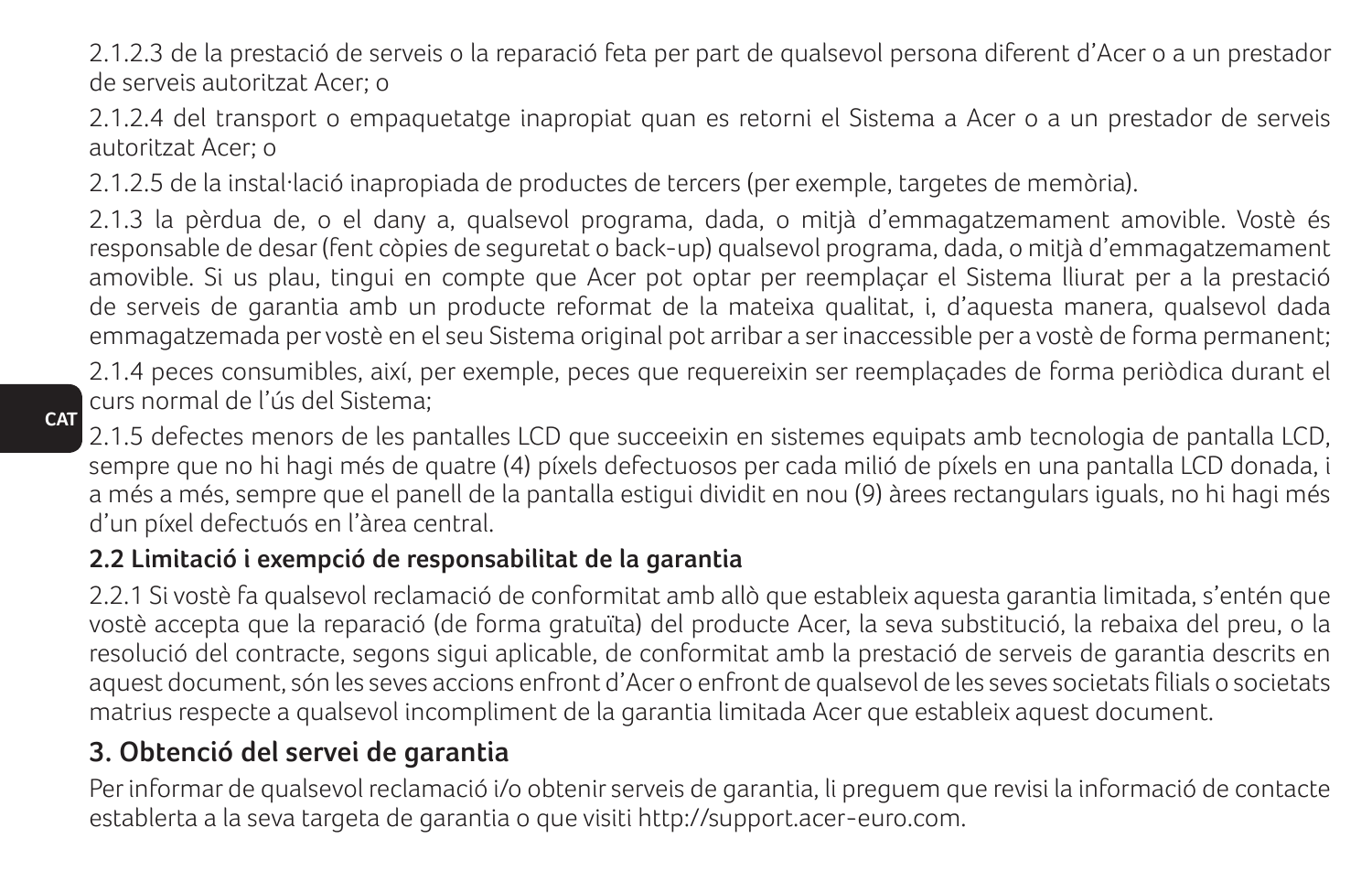Abans d'enviar un producte Acer als centres de reparació/ assistència autoritzats, el client ha de fer una còpia de totes les seves dades i dels programes instal•lats i esborrar cada tipus d'informació confidencial o reservada (en endavant, ho anomenarem "DADES").

Acer no es farà responsable de la pèrdua, danys ni de divulgació de "DADES" a causa de tercers, ni de la recuperació o restauració d'aquestes "DADES"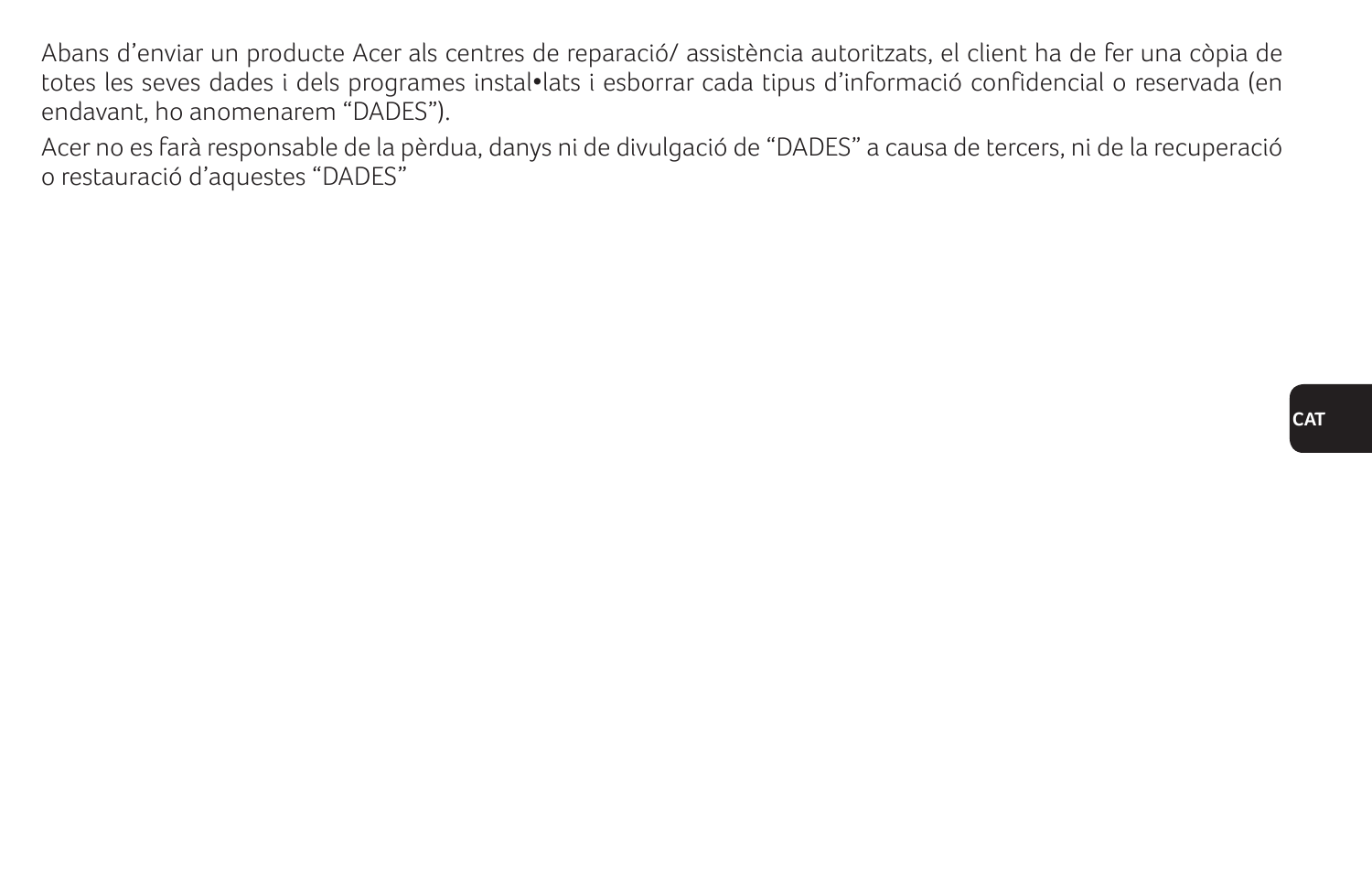# **CONDICIONS D'APLICACIÓ DE LA GARANTIA LIMITADA A 2 ANYS**

| <b>PRODUCTE</b>                          | PERÍODE I TIPUS DE GARANTIA                                                                                                                   |
|------------------------------------------|-----------------------------------------------------------------------------------------------------------------------------------------------|
| <b>Smart Handheld</b>                    | 2 anys enviament <sup>(1)</sup> o lliurament <sup>(2)</sup>                                                                                   |
| Assistència tècnica (només<br>maquinari) | 2 anys                                                                                                                                        |
| Assistència sobre el programari          | 180 dies                                                                                                                                      |
| 1) Enviament:                            | El client envia la unitat al taller d'Acer. Acabada la reparació, Acer tramet<br>la unitat al client.                                         |
| (2) Lliurament:                          | El client porta la unitat a un centre d'assistència autoritzat d'Acer. Acabada<br>la reparació, el client recull la unitat en el mateix lloc. |

### **Opcions d'ampliació i actualització de la garantia**

**CAT**

Si necessita més informació o vol sol•licitar alguna de les opcions d'actualització de la garantia, visiti l'adreça d'Acer a Internet o truqui al número consignat per al seu país.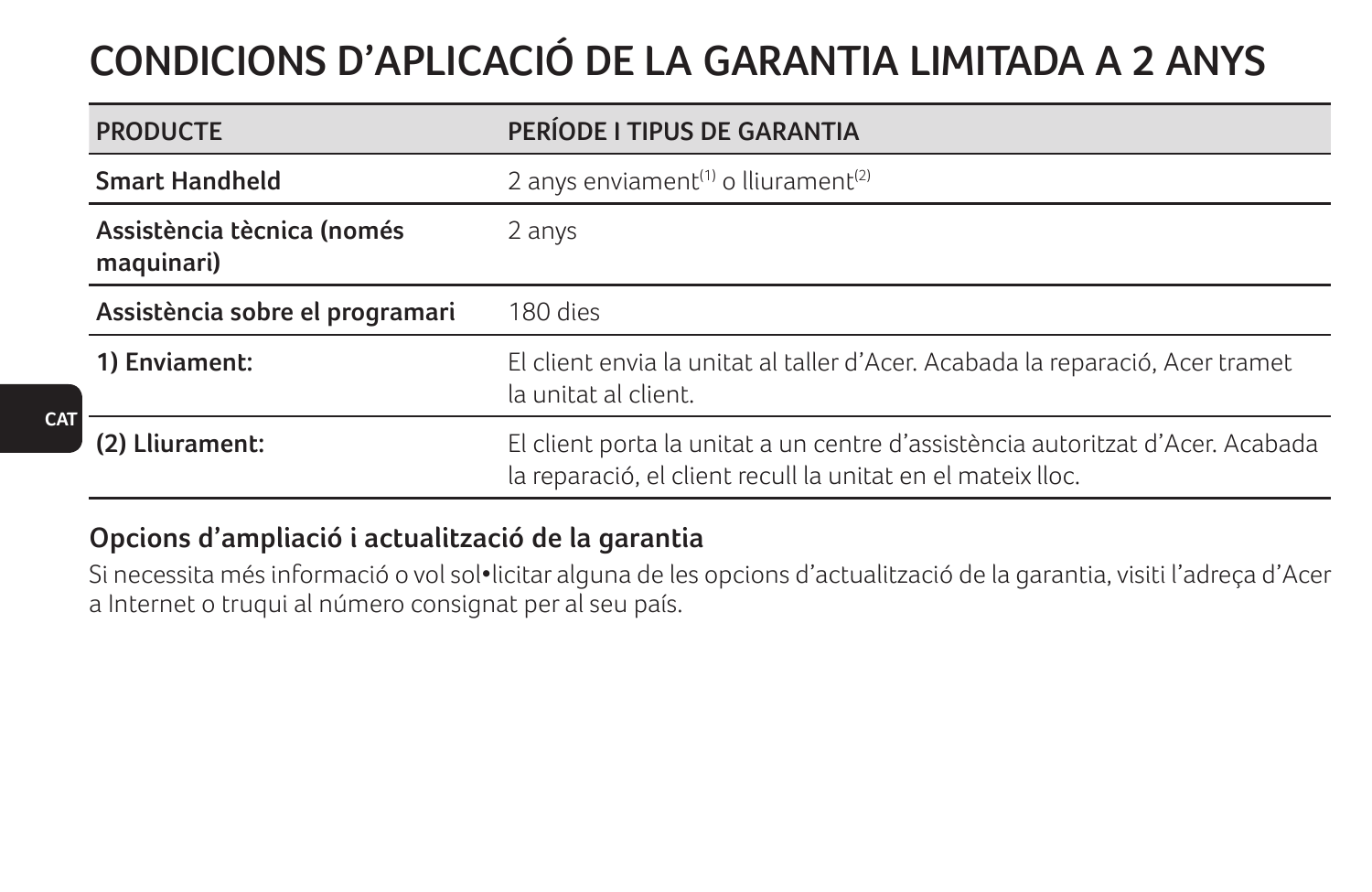## **Produktuentzako berme mugatua**

#### **1. Berme mugatuaren estaldura.**

1.1 Berme mugatu honek (ikus bigarren ataleko "Kanporaketak" eta "Mugapenak") Acer-en aurkako izaera espezifikoko eskubide eta ekintzak burutzeko aukera ematen dizu. Agiri hau arretaz irakur dezazun eskatzen dizugu, Berme Mugatu honek jasotzen duenaren inguruan egindako erreklamazio baten bitartez, bere edukia onartzen eta ulertzen duzula onesten duzulako. Berme Mugatu honetaz aparte, Acer produktua saldu zizun saleroslearen aurka, eskubide eta akzio ezberdin eta zabalagoak burutzeko aukera izan dezakezu. Berme Mugatu honek ez die Espainiako legedi ezagarriaren zuzenbide agintzaileak ematen dizkizun eskubideei eragiten.

Kontsumitzaileak legezko eskubideak ditu kontsumo-ondasunen salmenta arautzen duen legeria aplikagarriaren arabera, eta berme honek ez du eskubide horietako bat ere alde batera uzten, mugatzen edo eteten. Esaterako, kontsumitzaileek gutxienez 24 hileko bermea dute produktua erosten duten egunetik zenbatzen hasita -edozein berme-txartel edo gainerako materialetan ezarritakoa alde batera utzita.

produktuk, erosketaren momentuan zure Acer produktuan ipinitako (aurrerantzean "Sistema" izena hartuko <mark>aus</mark> 1.2 Acer-ek, Europar Gune Ekonomikoan ("Lurralde Eremuan") lehen aldiz saldutako Acer enpresako edozein duten) Acer jatorriko pieza eta osagaiak (aukerakoak eta akzesorioak) barne, zure Sistemarekin hornitutako Berme Mugatuko Txartelean ("Berme Txartelean") zehazturiko berme epearen iraupenean zehar, baldintza normalean lan egiteko, akats materialik ez duela bermatzen du.

Berri bezala saldutako, baina berme prezintoa eskuztatua duen Acer produktuari uko egitea bezeroaren erantzukizuna da eta birsaltzaileari geratutakoaren berri eman behar dio. Berme zigiluak eskuztatuak dituen Acer produktu bat onartzerakoan, akatsik gabeko berme prezintodun Acer produktu berri bati dagozkion termino eta baldintzekin alderatuta, Bezeroak berme ezberdina (maila txikiagokoa) onartzen du.

1.3 Berme honen inguruan erreklamazioren bat egingo balitz, Berme Mugatu honek estaltzen dituen edozein pieza edota edozein sistema akastun, aldatu edo konpondu (Acer-en erabakiaren arabera) egingo lirateke, Sistema eta pieza berrien bitartez edota lantegian berritutako sistema eta piezen bitartez, Acer-en erabakiaren arabera.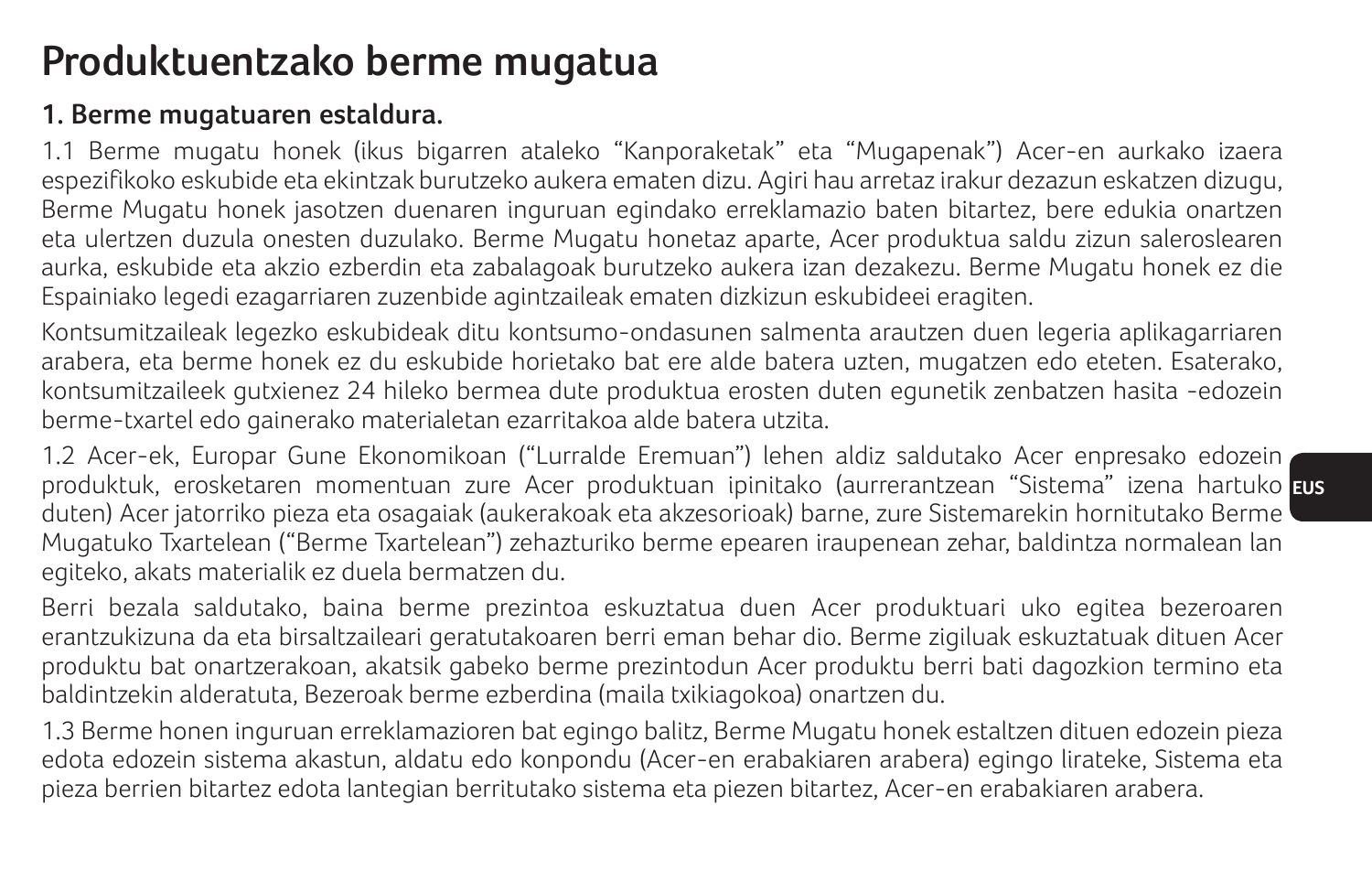Acer-ek, sistema eta pieza berriak edota lantegian berritutako pieza eta sistemak erabiltzea erabakiko balu, hauek, produktu berriek dituzten funtzionamendu ezaugarri berberak izango lituzkete. Berme Mugatu honen barruan jasotzen diren aldatutako edo ordezkatutako sistema eta pieza guztiak Acer-en jabetzakoak izango dira.

1.4 Berme epea, emate egunean sartuko da-indrrean. Zure erosketa eguneko dataren froga, Sistemaren erosketa eguna erakusten duen erosketaren faktura originala (erosketaren ordainagiria) edota albaranean azaltzen den data (hau geroagokoa izango balitz) izango da.

1.5 Berme zerbitzuaren prestazioa, zerbitzuaren eskaera egin den Europar Gune Ekonomikoko herrialdeko hizkuntza nagusian oinarrituko da. Hizkuntzarekin zerikusia duten sistemaren konponketa berme zerbitzuen gainean (teklatua, softwarea, adibidez), zerbitzuaren eskaera egin den Europar Gune Ekonomikoko herrialdeko hizkuntza nagusia ez den beste hizkuntza bat ez erabiltzea posible izango da.

## **2.Kanporaketak eta Mugapenak**

Berme Mugatu hau hurrengo kanporaketa eta mugapenei lotua dago:

#### **2.1.Kanporaketak**

**EUS** Berme Mugatu honen estalduratik kanpo geratzen dira:

2.1.1. Berme Mugatu honen Lurralde Eremutik kanpo lehen aldiz saldutako Acer-ek egindako edota Acer-entzat egindako edozein produktu.

2.1.2. Hurrengo arrazoiengatik hondatutako edo akastutako edozein produktu:

2.1.2.1. Sistema erabilera normaletik kanpo erabiltzeagatik, Sistemak dakarren Erabiltzailearen Eskuliburua ez erabiltzeagatik, edota abusuzkoak eta axolagabekoak diren edozein erabilerengatik;

2.1.2.2. Sistema eraldatzeagatik, baita Acer-ek egin ez edo saldu ez dituen piezak erabiltzeagatik;

2.1.2.3. Acer-ek Baimendu ez duen Zerbitzu Prestatzaile batek edota Acer-entzat lan egiten ez duen edonork egindako zerbitzu prestazio edo konponketengatik;

2.1.2.4. Acer-ek Baimendutako Zerbitzu Prestatzaileari Acer Sistema garraiaketa edo

paketaketa desegokia erabili ondoren itzultzeagatik;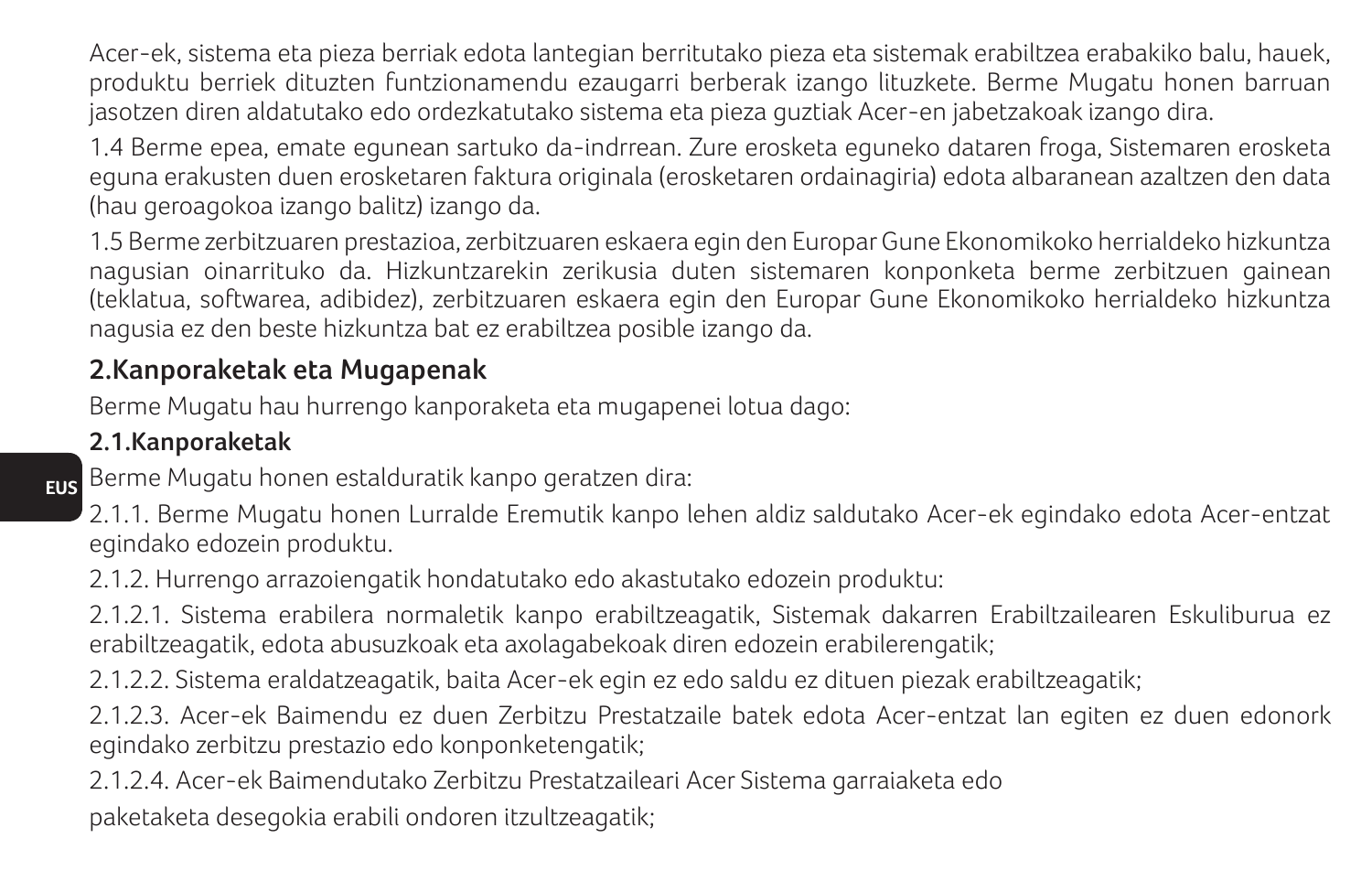2.1.2.5. erabiltzaileak, gure enpresarekin zerikusirik ez duen produkturen bat gaizki ipintzeagatik (memoria txartelak, adibidez).

2.1.3. Galera edota kalteren bat jasandako bilketa aldagarriaren inguruko edozein bide, datu eta programa. Segurtasun aldakiaren edo back-up-aren bitartez, bilketa aldagarriaren inguruko edozein bide, datu eta programa gordetzea zure ardura da. Mesedez, kontutan har ezazu Acer-ek berme zerbitzuen prestaziorako emandako Sistema, kalitate berdineko produktu berritu bategatik ordezka dezakeela,eta honen bitartez, zure Sistema originalean zuk zeuk gordetako edozein datu berreskura ezin bilakatuko direla.

2.1.4. Pieza suntsikorrak; adibidez, Sistemaren erabilera normalean,aldizka ordezkatu beharreko piezak.

2.1.5. LCD pantaila teknologiaz hornitutako sistematan, LCD pantailetan gertaturiko akats txikiak, beti ere, emandako LCD pantailan, hiru (3) pixel akastun baino gehiago ez dauden bitartean; eta gainera, pantailako panela, bederatzi (9) zati errektangeluar berdinetan zatitua dagoenean, erdiko zatian pixel akastun bat baino gehiago ez dagoen bitartean.

#### **2.2 Berme Erantzukizunaren Mugapena eta Exentzioa**

**EUS** konponketa (dohainik), ordezkapena, prezio murrizketa, edota agiri honetan deskribatutako berme zerbitzuaren 2.2.1.Berme Mugatu honetan jasotako edozein erreklamazio egiten baduzu, zuk, edozein Acer produkturen prestazioak kontutan hartuta, aplikagarri izan daitekeen kontratuaren ebazpena onartzen duzula ulertzen da.

Agiri honetan ezarritako Acer Berme Mugatuko edozein ez betetzearen aurrean, Acer-en aurka, bere ordezko edozein elkarteren aurka, edota bere elkarte nagusietako edozeinen aurka ariko zara.

### **3.Berme Zerbitzuaren erdiespena**

Edozein erreklamazio egiteko edo/eta berme zerbitzuak erdiesteko, Berme Txartelean jasotako kontaktu argibideak berrikus itzazu, edota sar zaitez hurrengo webgunean: http://support.acer-euro.com

Bezeroak, baimendutako konpoketa/laguntza etxeetara Acer produktu bat bidali aurretik, bai instalatutako programa guztien bai bere datu guztien aldakia egin beharko du, baita bapesteko informazio guztia ezabatu ere (aurrerantzean "DATUAK" izena emango dioguna).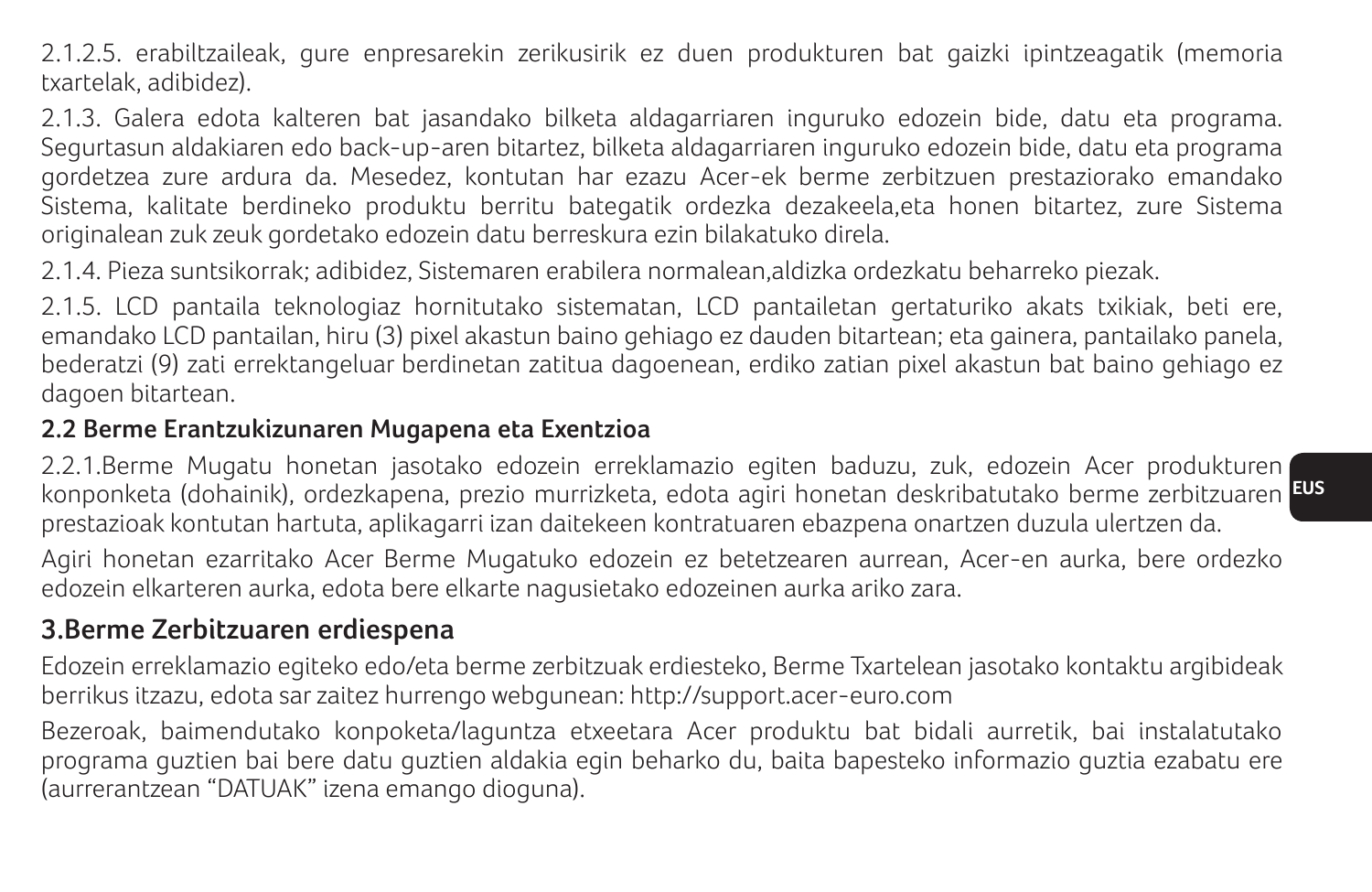Acer ez da "DATUEN" galera, kalte edota gure enpresarekin zerikusirik ez duen edonork eragindako "DATUEN" dibulgazioaren aurrean erantzule egingo, ezta "DATUEN" lehengoratze edo berreskurapenen aurrean ere.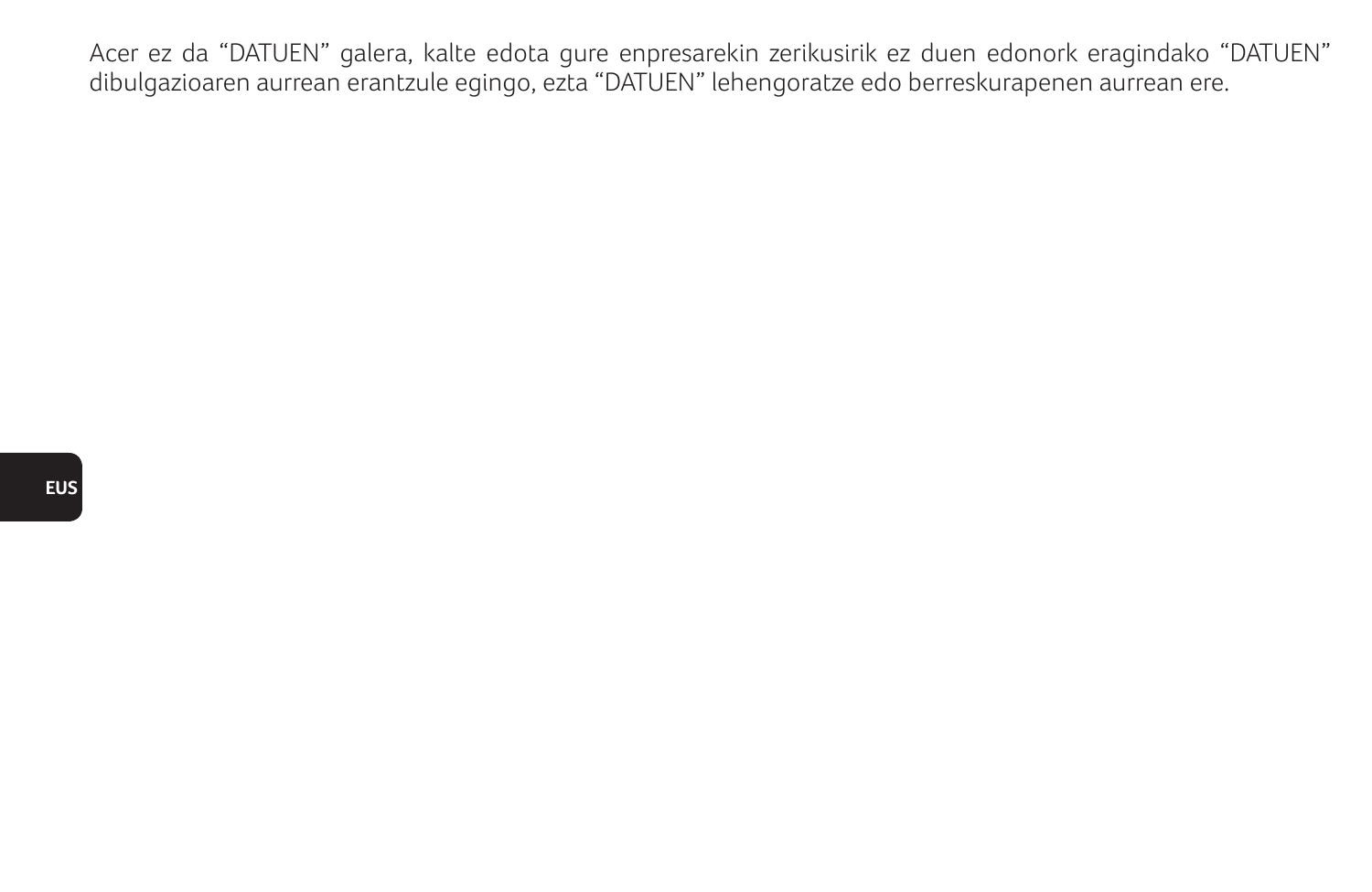## **2 URTETARA MUGATURIKO BERMEAREN APLIKAZIO BALDINTZAK**

| <b>PRODUKTUA</b>                        | <b>EPEA ETA BERME MOTA</b>                                                                                                                        |
|-----------------------------------------|---------------------------------------------------------------------------------------------------------------------------------------------------|
| <b>Smart Handheld</b>                   | 2 urte igorpena(1) edo ematea(2)                                                                                                                  |
| Laguntza teknikoa<br>(Hardwarea soilik) | 2 urte                                                                                                                                            |
| Softwarearen inguruko laguntza 180 egun |                                                                                                                                                   |
| 1) Igorpena:                            | Bezeroak, aparatua Acer-en tailerrera bidaliko du. Konponketa burututakoan,<br>Acer-ek, aparatua bezeroari bidaliko dio.                          |
| 2) Ematea:                              | Bezeroak aparatua Acer-ek baimendutako Laguntza Etxe batera eramango<br>du. Konponketa burututakoan, bezeroak aparatua leku berberean hartuko du. |

#### **Bermea gaurkotzeko eta zabaltzeko aukerak**

Argibide gehiago eskatu nahi baduzu, edota bermea gaurkotzeko aukeretako bat eskatu nahi baduzu,Interneten Acer-en helbidea bisita dezakezu, baita zure herrialdeari dagokion telefono zenbakira deitu ere.

**EUS**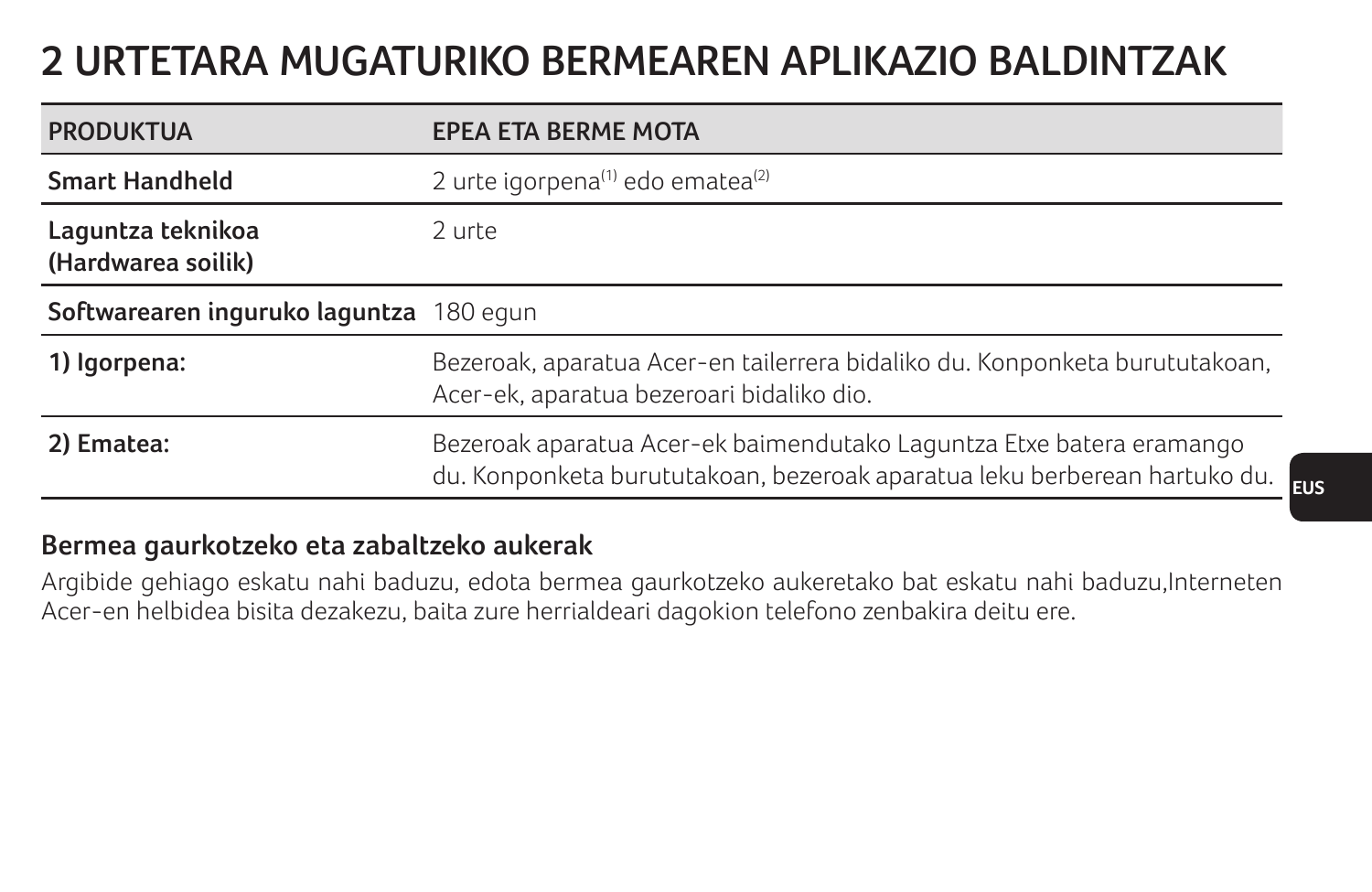## **Garantía limitada para Produtos**

### **1. Cobertura da Garantía Limitada**

1.1 Esta garantía limitada (ver "Exclusións" e "Limitacións" na Sección 2) ("Garantía Limitada") concédelle dereitos e accións contra Acer de carácter específico. Rogámoslle que lea este documento coidadosamente, xa que mediante a realización dunha reclamación de conformidade co previsto nesta Garantía Limitada, vostede confirma ter entendido e aceptado os seus termos. De xeito independente a esta Garantía Limitada, pode ter dereitos e accións diferentes e máis extensos contra o comerciante que lle vendeu o produto Acer. Esta Garantía Limitada non opera para limitar tales dereitos. Así mesmo, esta Garantía Limitada non afecta aos dereitos que lle concede o dereito imperativo da lexislación española aplicable.

O consumidor ten dereitos legais segundo a lexislación aplicable que regula a venda de bens de consumo e esta garantía non exclúe, limita nin suspende ningún dos devanditos dereitos. Por exemplo, os consumidores teñen un mínimo de 24 meses de garantía desde a data de compra do produto - independentemente do establecido en calqueratarxeta de garantía ou noutrosmateriais.

1.2 Acer garante que calquera produto Acer, incluídas pezas e compoñentes (opcionais e accesorios) xenuínos Acer que teñen sido instalados no seu produto Acer no momento da compra (en diante, colectivamente, serán designados como "Sistema"), vendido por primeira vez a un usuario final nun país da Área Económica Europea (o "Ámbito Territorial") está exento de defectos en materiais ou traballo en condicións normais de uso durante a duración do período de garantía especificado na tarxeta da Garantía Limitada fornecida co seu Sistema ("Tarxeta de Garantía").

É responsabilidade do cliente rexeitar un produto Acer vendido como novo pero que presente os precintos de garantía manipulados e debe informar disto ao revendedor. Ao admitir un produto Acer cos selos de garantía manipulados, o Cliente acepta unha garantía distinta (inferior) respecto aos termos e condicións estándar dun produto Acer novo e cos precintos de garantía intactos.

1.3 Se se realizar unha reclamación con base nesta Garantía, Acer, á súa opción, reparará ou substituirá calquera Sistema defectuoso ou calquera das súas pezas cubertas por parte desta Garantía Limitada mediante a utilización,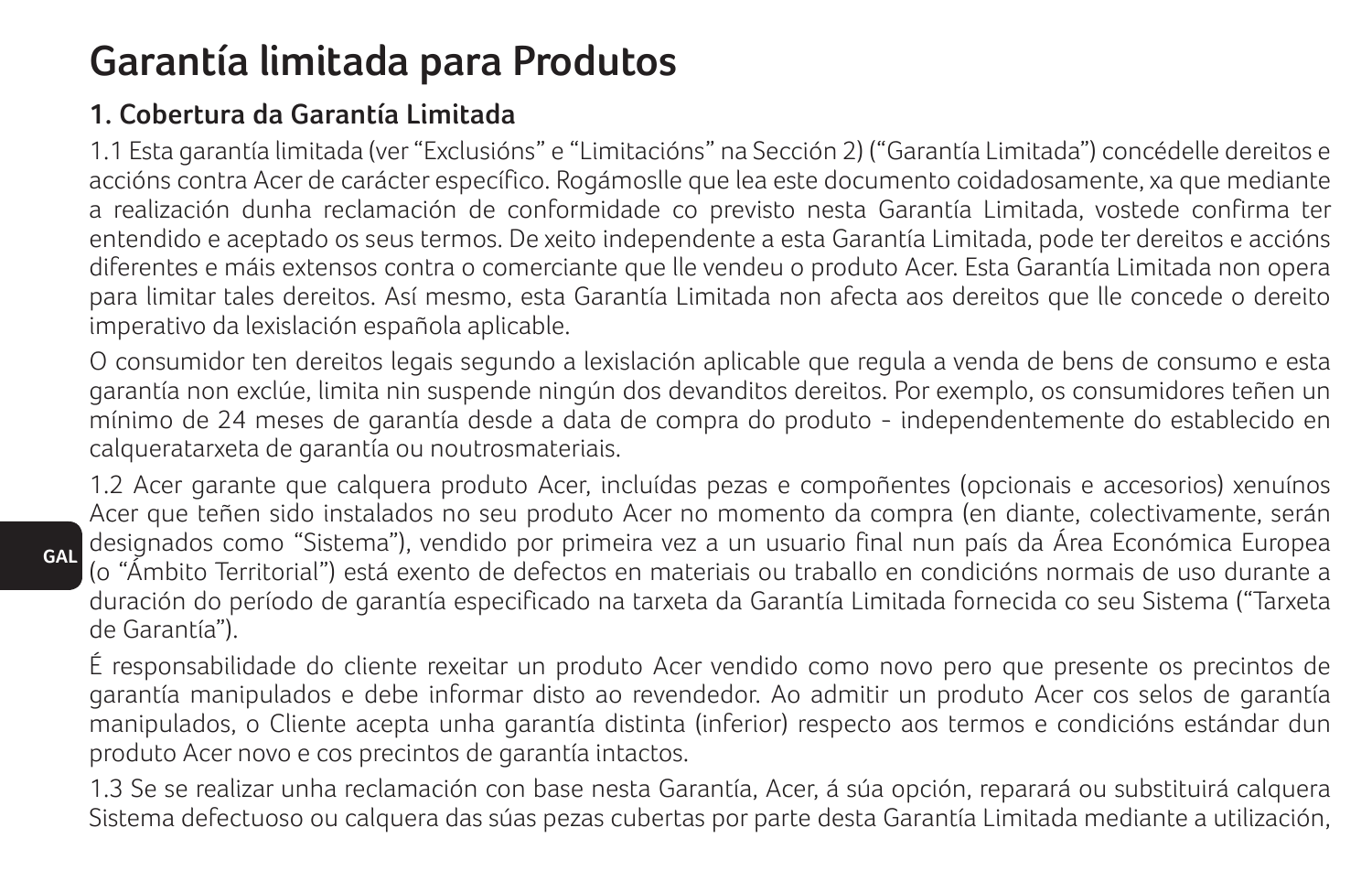á elección de Acer, de pezas ou Sistemas novos ou reformados en fábrica. No caso de que Acer opte por empregar pezas ou Sistemas novos ou reformados en fábrica, estes terán características de funcionamento iguais a aqueles correspondentes a produtos novos. Todos os Sistemas e pezas cambiados ou substituídos de conformidade co previsto nesta Garantía Limitada serán propiedade de Acer.

1.4 O período de garantía comeza na data de entrega. O orixinal da súa factura de compra (recibo de compra), no que apareza a data de compra do Sistema, ou a data que figure no albará de entrega correspondente, se este fose posterior, é a súa proba da data de entrega ou compra.

1.5 A prestación do servizo de garantía basearase no idioma principal utilizado, a nivel nacional, no país da AEE no que a petición do servizo teña sido realizada. Os servizos de garantía de reparación que se refiran a aspectos do seu Sistema baseados na lingua (por exemplo, teclado ou software) é posible que non poidan ser prestados en calquera idioma que sexa distinto do idioma principal utilizado, a nivel nacional, no país da AEE no que a petición do servizo sexa realizada.

### **2. Exclusións e Limitacións**

Esta Garantía Limitada está suxeita ás seguintes exclusións e limitacións:

### **2.1 Exclusións**

A presente Garantía Limitada non se estende a:

2.1.1 Calquera produto non fabricado por ou para Acer, ou que teña sido vendido por primeira vez a un usuario final fóra do Ámbito Territorial da presente Garantía Limitada.

2.1.2 Calquera produto que teña sido danado ou estea defectuoso como consecuencia (...)

2.1.2.1 do uso do Sistema dun xeito distinto ao seu uso normal previsto, incluída, sen limitación, a falta de uso do Sistema de conformidade co Manual de Usuario que acompaña o Sistema ou calquera outro uso do Sistema que sexa abusivo ou neglixente;

2.1.2.2 da modificación do Sistema, incluído o uso de pezas non fabricadas ou vendidas por parte de Acer;

2.1.2.3 da prestación de servizos ou a reparación realizada por parte de calquera persoa distinta de Acer ou dun Prestador de Servizos Autorizado Acer;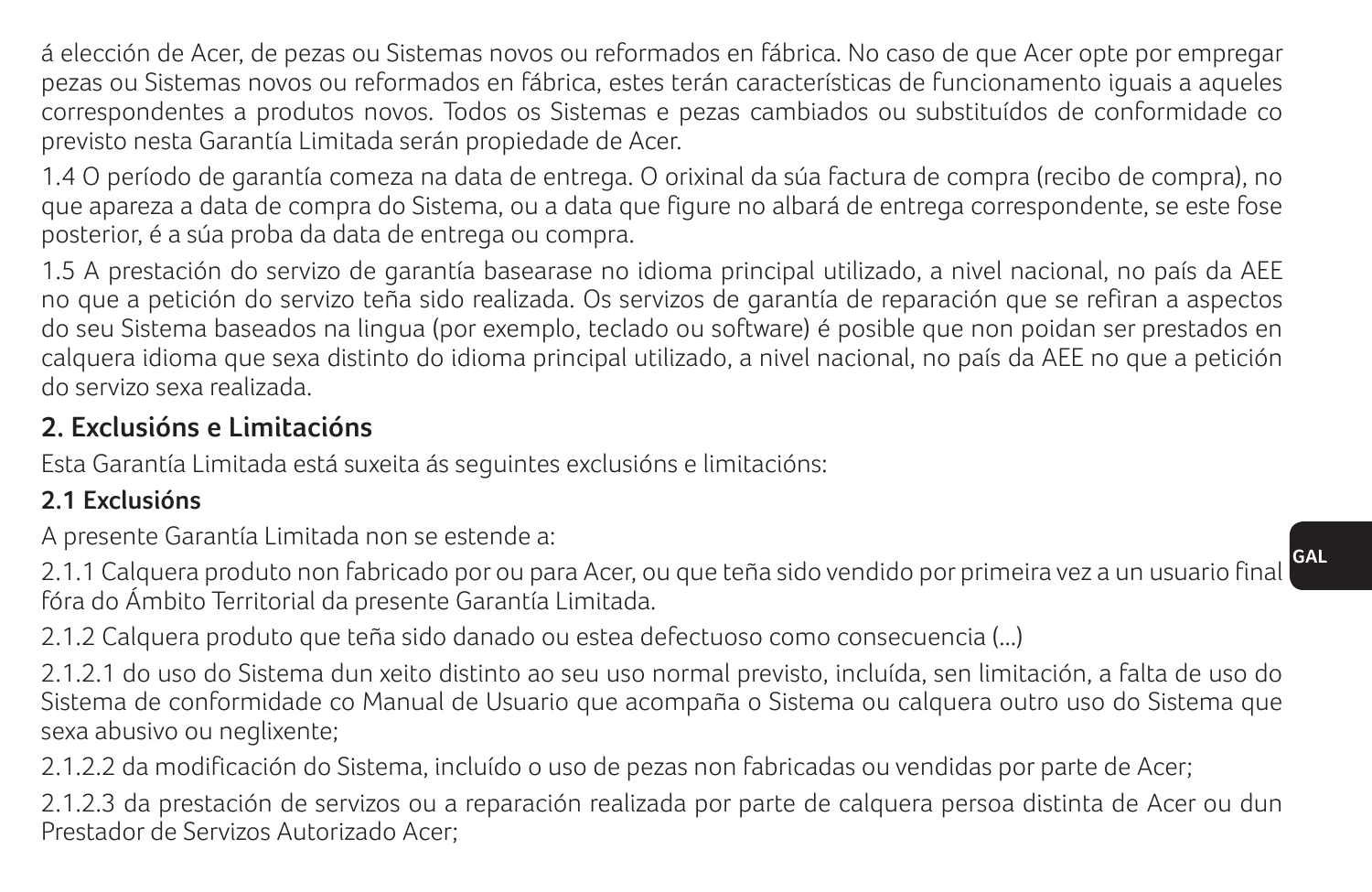2.1.2.4 do transporte ou empaquetado desaxeitado cando se devolva o Sistema a Acer ou a un Prestador de Servizos Autorizado Acer;

2.1.2.5 da instalación desaxeitada de produtos de terceiros (por exemplo, tarxetas de memoria).

2.1.3 A perda de, ou o dano a, calquera programa, dato, ou medio de almacenamento extraíble. Vostede é responsable de gardar (realizando copias de seguridade ou back-up) calquera programa, dato, ou medio de almacenamento extraíble. Por favor, teña en conta que Acer pode optar por substituír o Sistema entregado para a prestación dos servizos de garantía cun produto reformado de igual calidade e, deste xeito, calquera dato almacenado por vostede no seu Sistema orixinal pódelle chegar a ser inaccesible de xeito permanente.

2.1.4 Pezas consumibles, como, por exemplo, pezas que requiran ser substituídas de xeito periódico durante o curso normal do uso do Sistema.

2.1.5 Defectos menores das pantallas LCD que ocorran en Sistemas equipados con tecnoloxía de pantalla LCD sempre que non haxa máis de tres (3) píxeles defectuosos nunha pantalla LCD dada e, ademais, sempre que o panel da pantalla estea dividido en nove (9) áreas rectangulares iguais e non haxa máis dun píxel defectuoso na área central.

#### **2.2 Limitación e Exención de Responsabilidade da Garantía**

**GAL** 2.2.1 Se vostede realiza calquera reclamación de conformidade co establecido na presente Garantía Limitada, enténdese que vostede acepta que a reparación (de xeito gratuíto) do produto Acer, a súa substitución, a rebaixa do prezo ou a resolución do contrato, segundo sexa aplicable de conformidade coa prestación de servizos de garantía descritos no presente documento, son as súas accións fronte a Acer ou fronte a calquera das súas sociedades filiais ou sociedades matrices respecto de calquera incumprimento da Garantía Limitada Acer establecida no presente documento.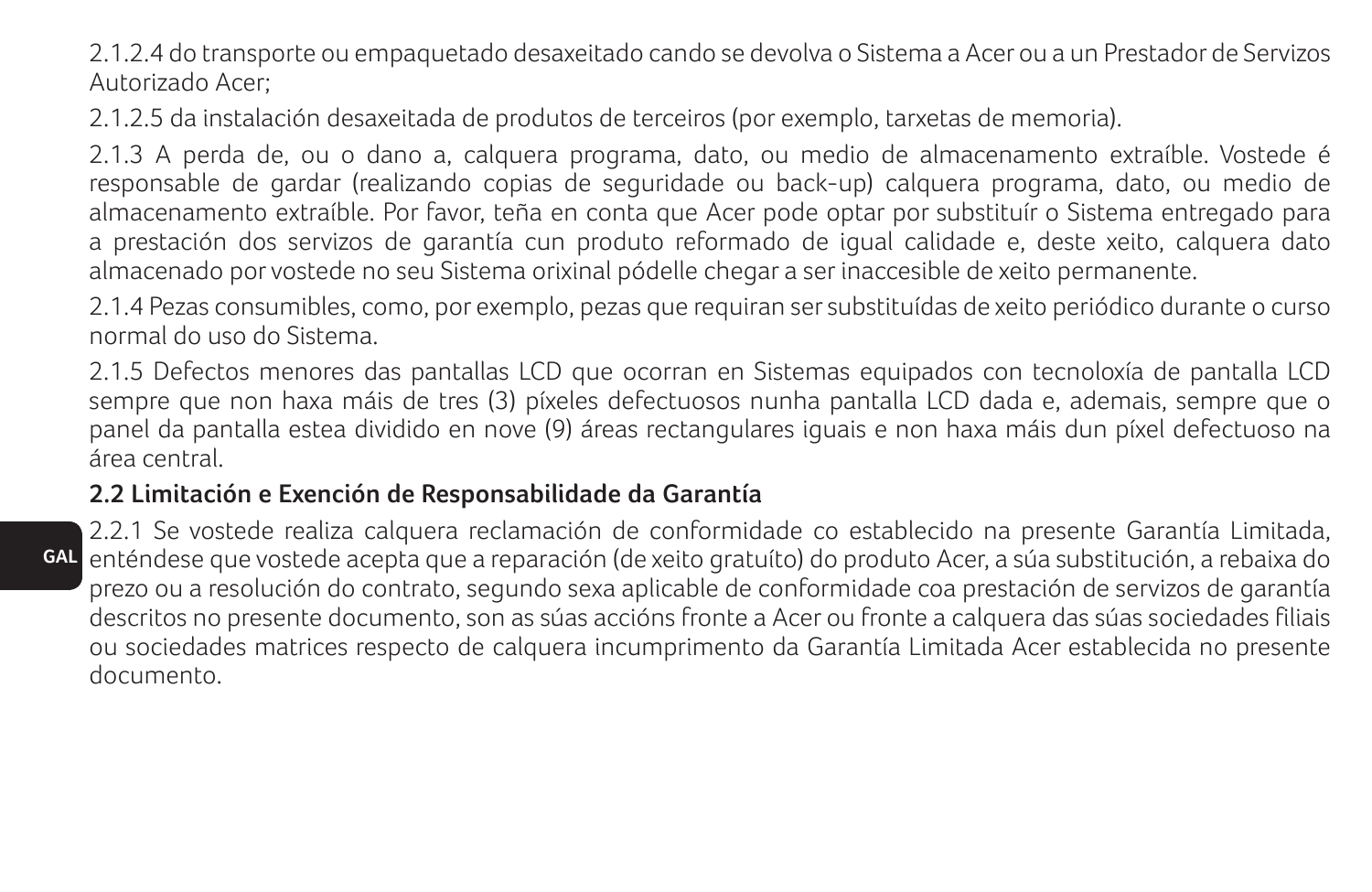### **3. Obtención do Servizo de Garantía**

Para informar de calquera reclamación e/ou obter servizos de garantía, rogámoslle que revise a información de contacto establecida na súa Tarxeta de Garantía ou que visite http://support.acer-euro.com.

Antes de enviar un produto Acer aos centros de reparación/asistencia autorizados, o Cliente deberá facer unha copia de todos os seus datos e dos programas instalados e borrar calquera tipo de información confidencial ou reservada (de agora en diante, "Datos").

Acer non se fará responsable da perda, dano ou divulgación de "Datos" debidos a terceiros, nin da recuperación ou restauración de tales "Datos".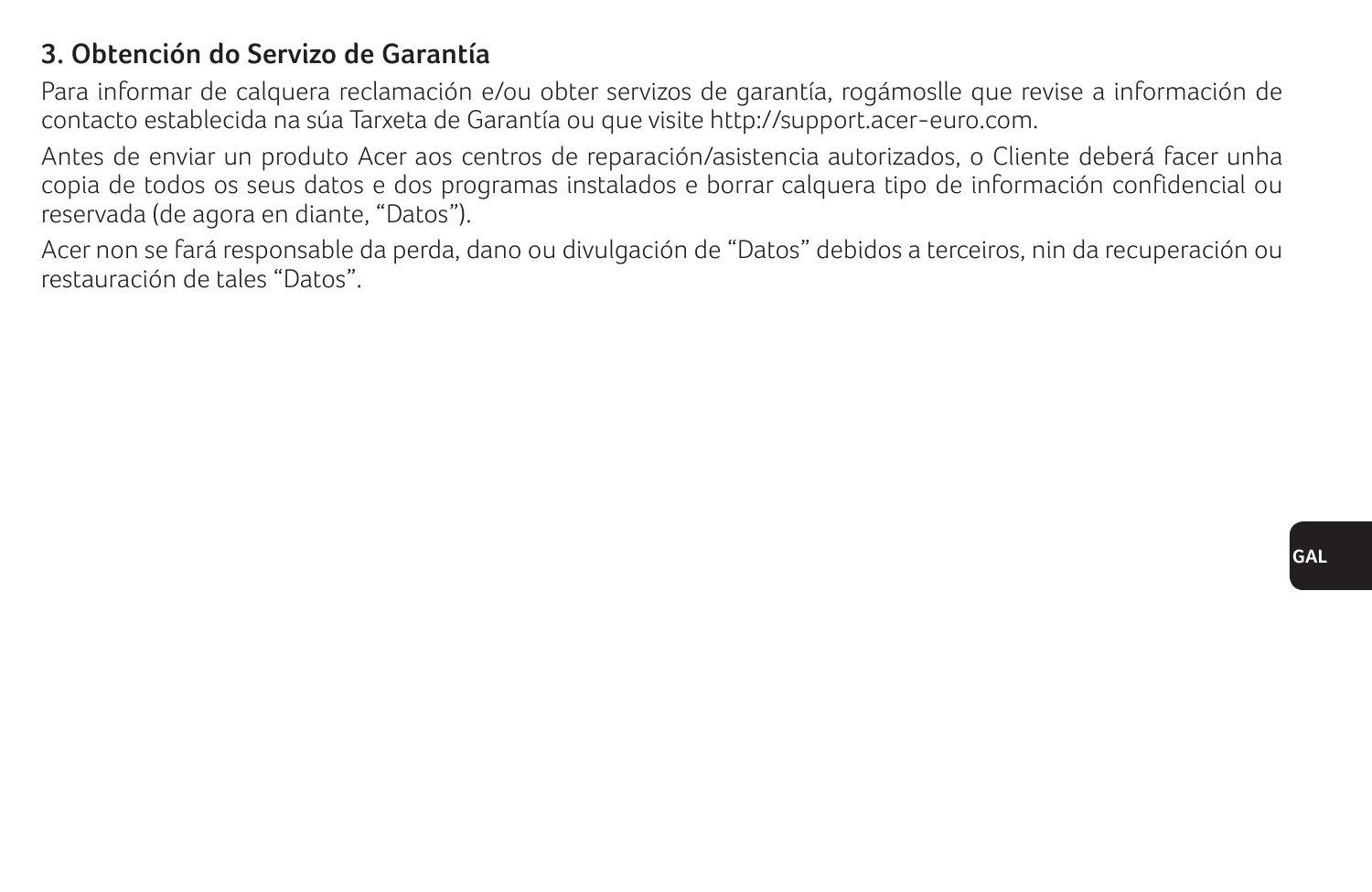# **CONDICIÓNS DE APLICACIÓN DA GARANTÍA LIMITADA A 2 ANOS**

| <b>PRODUTO</b>                   | PERÍODO E TIPO DE GARANTÍA                                                                                                                   |
|----------------------------------|----------------------------------------------------------------------------------------------------------------------------------------------|
| <b>Smart Handheld</b>            | 2 anos envío <sup>(1)</sup> ou entrega <sup>(2)</sup>                                                                                        |
| Asistencia técnica (só Hardware) | 2 anos                                                                                                                                       |
| Asistencia sobre O software      | 180 dias                                                                                                                                     |
| 1) Envío:                        | O cliente envía a unidade ao taller de Acer. Rematada a reparación, Acer<br>remite a unidade ao cliente.                                     |
| 2) Entrega:                      | O cliente leva a unidade a un Centro de asistencia autorizado de Acer.<br>Rematada a reparación, o cliente recolle a unidade no mesmo lugar. |

#### **Opcións de ampliación e actualización da garantía**

**GAL** Se precisa máis información ou desexa solicitar algunha das opcións de actualización da garantía, visite o enderezo de Acer en Internet ou chame ao número consignado para o seu país.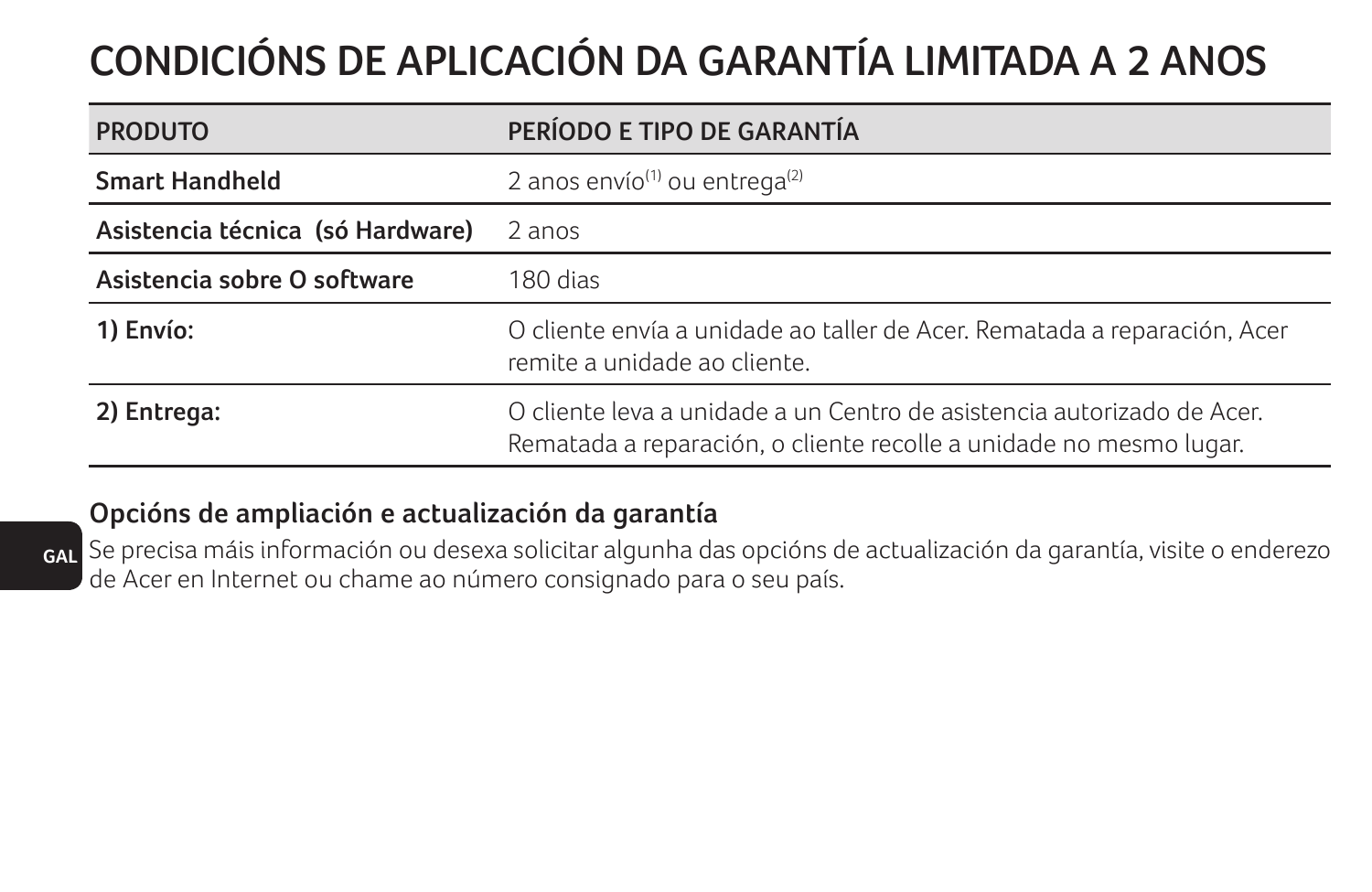## **Beperkte Productgarantie**

## **1. Garantiedekking**

1.1 Deze garantiebepalingen, verder de: "Garantiebepalingen" kennen u bepaalde aanspraken jegens Acer toe (zie ook "Uitzonderingen" en "Beperkingen" in Sectie 2). Lees de Garantiebepalingen zorgvuldig door. Indien u een aanspraak jegens Acer maakt ingevolge de Garantiebepalingen, wordt u geacht de garantiebepalingen te hebben begrepen en aanvaard. Acer wijst u er op dat consumenten krachtens nationale wetgeving wettelijke rechten hebben betreffende de verkoop van consumptiegoederen. Mogelijk heeft u dan ook, onafhankelijk van de Garantiebepalingen, gelijke, andere en/of verderstrekkende aanspraken jegens degene die u het Acer product heeft verkocht. De Garantiebepalingen laten dergelijke aanspraken onverlet.

Toepasselijke consumentenrechten met betrekking tot de verkoop van consumentenproducten worden door deze garantie niet uitgesloten, beperkt of opgeschort. Een voorbeeld: Consumenten hebben recht op ten minste 24 maanden garantie vanaf de datum van aankoop - ongeacht wat er op garantiekaarten of ander materiaal staat vermeld.

garantieperiode is vermeld op de specifieke (product)documentatie zoals die is gevoegd bij het Systeem, verder de: <mark>N</mark> 1.2 De garantie van Acer ziet uitsluitend op het geval dat een Acer Product, inclusief originele Acer onderdelen en bestanddelen (opties en toebehoren) die zijn geïnstalleerd in uw Acer product ten tijde van de koop, hierna gezamenlijk te noemen het: "Systeem", dat voor het eerst wordt verkocht aan een eindgebruiker in een van de lidstaten van de Europese Economische Ruimte, hierna te noemen het: "Territoir", bij normaal gebruik gedurende de toepasselijke garantieperiode niet vrij is van gebreken in materiaal en/of vakmanschap. De toepasselijke "Garantiekaart", die behoort tot de Garantiebepalingen.

De klant is verantwoordelijk voor het weigeren of accepteren van een Acer product dat als nieuw wordt verkocht met een verbroken Acer beveiligingszegel, en het melden daarvan aan de verkoper.

Als de klant een Acer product met een verbroken zegel accepteert, geeft hij daarmee aan dat hij akkoord gaat met een gewijzigde (verminderde) garantie voor een dergelijk product in vergelijking met de standaardvoorwaarden die gelden voor een nieuw Acer product.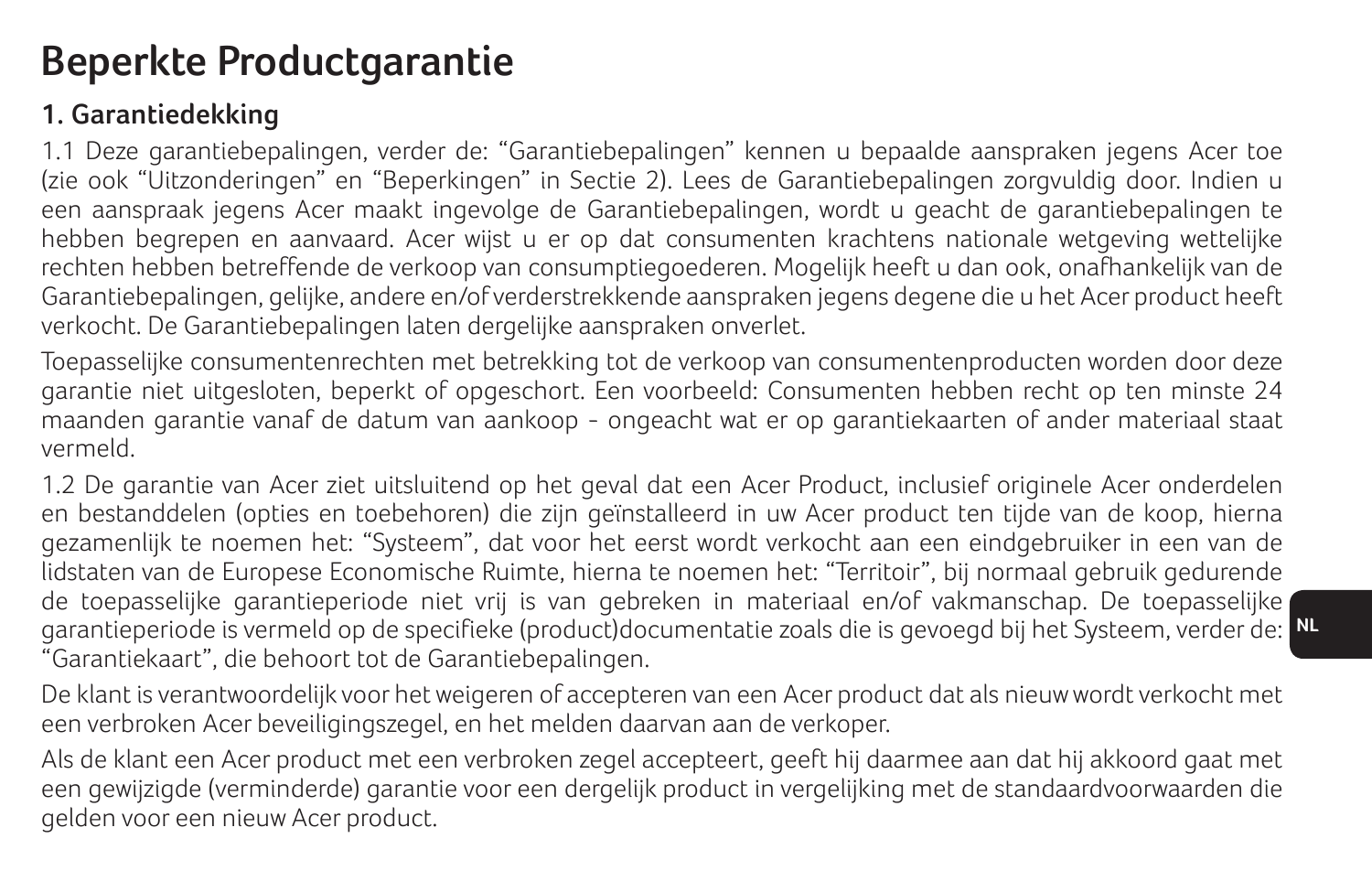1.3 Iedere software die wordt geleverd bij, in en/of op het Systeem, inclusief het besturingssysteem, is verschaft "in de staat waarin het zich bevindt". Acer garandeert noch de ononderbroken en/of foutloze werking van dergelijke software bij, in en/of op het Systeem noch dat dergelijke software voldoet aan uw verwachtingen en/of eisen.

1.4 De garantie van Acer bestaat er uit dat in het geval zoals genoemd in artikel 1.2 van de Garantiebepalingen Acer, naar eigen discretie, het defecte Systeem of onderdelen daarvan, voor zover deze vallen onder de garantie, zal repareren en/of vervangen door middel van nieuwe en/of gereviseerde onderdelen en/of Systemen. In het geval Acer er voor kiest om gereviseerde onderdelen en/of Systemen te gebruiken, zullen de prestatiekarakteristieken daarvan gelijk zijn aan die van nieuwe producten. Alle ingevolge de garantie vervangen onderdelen en Systemen worden eigendom van Acer.

1.5 De periode dat aanspraak kan worden gemaakt op garantie ingevolge de Garantiebepalingen, vangt aan op de datum van aankoop van het Acer product. U dient uw originele factuur (aankoopbon) te bewaren, aangezien de daarop vermelde datum van aankoop uw bewijs is van de datum van aankoop.

1.6 De garantie zal worden verleend met gebruikmaking van de primaire taal van de lidstaat van de Europese Economische Ruimte van waaruit het verzoek om garantie wordt gedaan. Het is mogelijk dat garantie reparatie en/ of herstelwerkzaamheden met betrekking tot taalaspecten van uw Systeem (zoals toetsenborden en software) niet zullen kunnen worden uitgevoerd met gebruikmaking van een andere taal dan de primaire taal van de lidstaat van de Europese Economische Ruimte van waaruit het verzoek om garantie is gedaan.

### **2. Uitzonderingen en Beperkingen**

De garantie kent de volgende uitzonderingen en beperkingen:

### **2.1 Uitzonderingen**

**NL**

Van garantie ingevolge de Garantiebepalingen is uitgezonderd:

2.1.1 ieder product dat niet is gefabriceerd door of voor Acer, of dat voor het eerst aan een eindgebruiker is verkocht in een land buiten het Territoir;

2.1.2 ieder product dat beschadigd of defect is geraakt als gevolg van: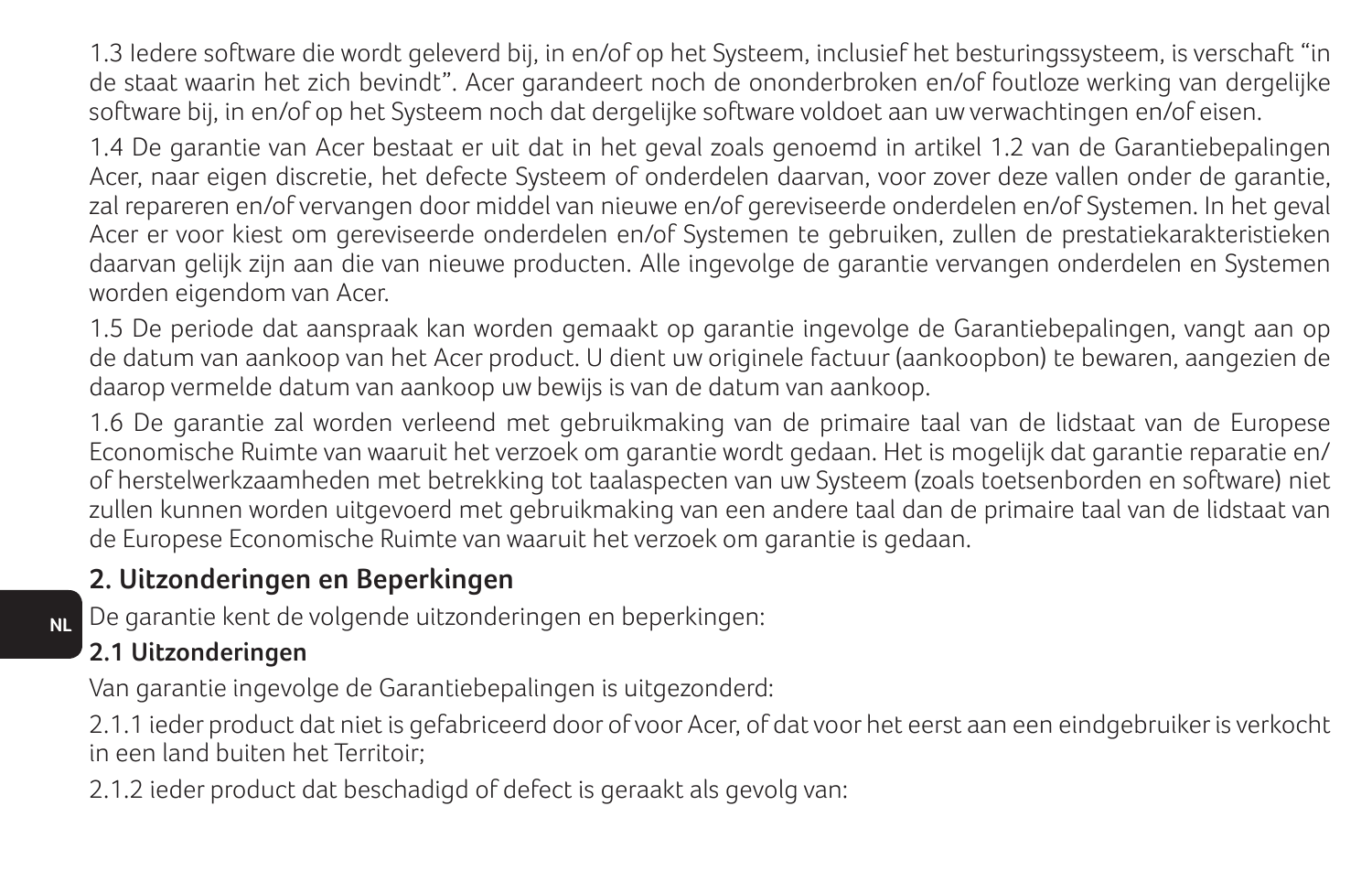2.1.2.1 gebruik van het Systeem anders dan voor het normale doel, waaronder, niet limitatief, dient te worden verstaan, het gebruik van het Systeem in afwijking van de voorschriften uit de gebruiksaanwijzing die bij het Systeem hoort, en/of enige ander misbruik en/of nalaten met betrekking tot het Systeem;

2.1.2.2 wijziging van het Systeem met gebruik van onderdelen die niet gefabriceerd en/of verkocht zijn door Acer; 2.1.2.3 dienstverlening en/of reparatie door een ander dan Acer of een door Acer geautoriseerde dienstverlener, verder te noemen: "Acer Authorized Service Provider";

2.1.2.4 niet-deugdelijke verpakking bij het verzenden van het Systeem naar Acer of naar een Acer Authorized Service Provider; en/of

2.1.2.5 niet-deugdelijke installatie van niet van Acer afkomstige producten (zoals geheugenkaarten en software).

2.1.3 verlies van, alsmede schade aan software, gegevens en/of verwijderbare opslagmedia. U bent zelf verantwoordelijk voor het opslaan (waaronder het maken van reservekopieën) van software, gegevens en verwijderbare opslagmedia. Wees er op bedacht dat Acer er voor kan kiezen om het Systeem dat onder garantie wordt aangeleverd, te vervangen door een (her)gefabriceerd product van dezelfde kwaliteit, en dat derhalve door u op uw originele Systeem opgeslagen gegevens kunnen worden verwijderd en/of permanent ontoegankelijk voor u kunnen worden;

2.1.4 verbruiksonderdelen, dat wil zeggen onderdelen die periodiek dienen te worden vervangen gedurende het normale verloop van het gebruik van het Systeem.

**NL** LCD beeldschermtechnologie, daarvan uitgezonderd de situatie dat cumulatief:a. sprake is van meer dan vier (4) 2.1.5 kleine of ondergeschikte gebreken aan LCD beeldschermen die optreden in Systemen die zijn uitgerust met defecte beeldpunten ("pixels") per miljoen beeldpunten op het betreffende LCD beeldscherm; én

b. er, in het geval het beeldscherm wordt verdeeld in negen (9) gelijke rechthoekige vlakken, sprake is van méér dan één defect beeldpunt in het middelste rechthoekige vlak van het LCD beeldscherm.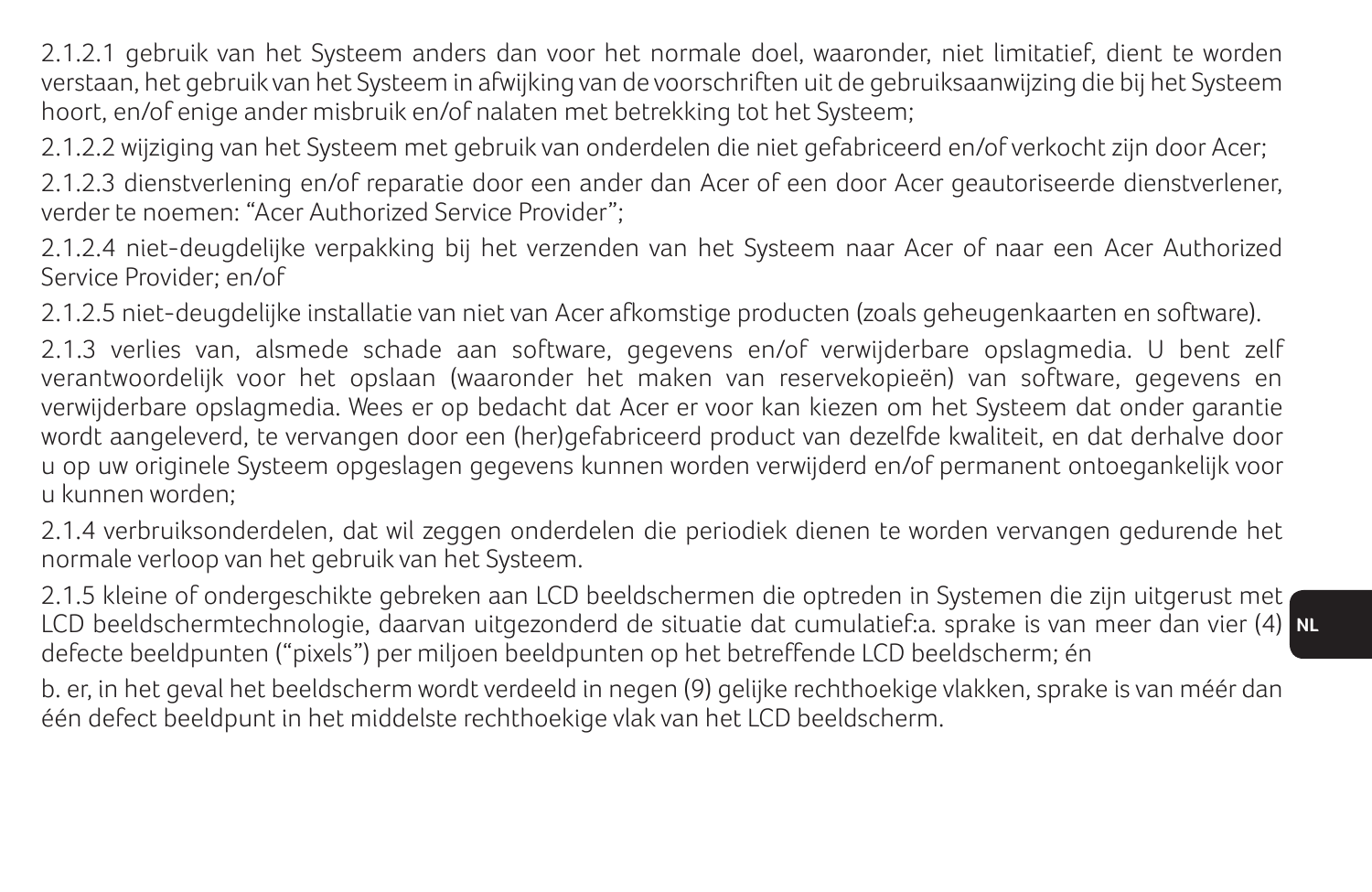#### **2.2 Beperkingen**

2.2.1 Als u een beroep doet op garantie op grond van de Garantiebepalingen, stemt u er mee in dat reparatie en/ of vervanging, voor zover toepasselijk op grond van de Garantiebepalingen, jegens Acer en de ondernemingen tot wie Acer in concernverband staat en/of van wie Acer een dochtermaatschappij is, uw enige aanspraak vormt met betrekking tot het geval als genoemd in artikel 1.2 van de Garantiebepalingen.

### **3. Verkrijgen van garantie**

Voor het melden van garantieaanspraken en het verkrijgen van garantie, verwijst Acer naar de contactinformatie zoals vermeld op de Garantiekaart. Tevens kunt u Internetpagina http://support.acer-euro.com raadplegen.

Voordat u uw Acer product retourneert voor service, moet u ervoor zorgen dat u een back-up heeft gemaakt van alle gegevens en programma's, en dat u alle vertrouwelijke en/of persoonlijke informatie of programma's (hierna 'Gegevens' genoemd) van het product hebt verwijderd. Acer kan niet aansprakelijk worden gesteld voor enig verlies, enige beschadiging of onthulling van Gegevens waarover zij geen controle heeft, of die het gevolg is van het handelen of niet-handelen van derden, noch voor het herstel of de herinstallatie van Gegevens.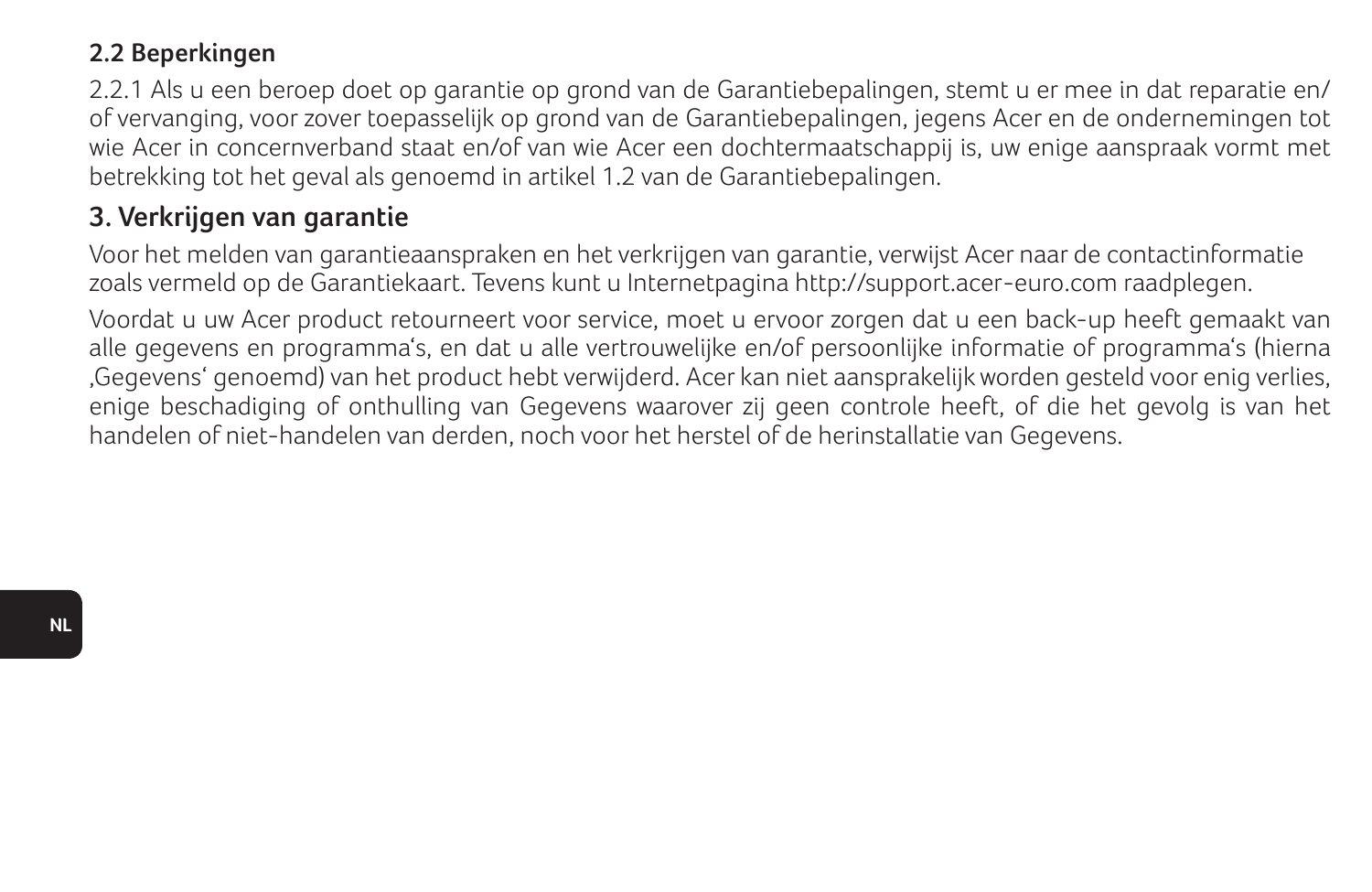## **BEPERKTE GARANTIE KAART**

| <b>PRODUCT</b>                                              | <b>GARANTIEPERIODE EN -TYPE</b>                                                                                                                                                                                                       |
|-------------------------------------------------------------|---------------------------------------------------------------------------------------------------------------------------------------------------------------------------------------------------------------------------------------|
| <b>Smart Handheld</b>                                       | 2 jaar: Pickup & Return / Drop off Collection points <sup>(1)</sup>                                                                                                                                                                   |
| Technische ondersteuning<br>(alleen hardware)               | 2 jaar                                                                                                                                                                                                                                |
| Software ondersteuning                                      | 180 dagen                                                                                                                                                                                                                             |
| (1) Pickup & Return / Drop off<br><b>Collection points:</b> | Om voor een kosteloze verzending naar een erkend Acer Repair Center in<br>aanmerking te komen dient de consument eerst met het Acer Contact<br>Center contact op te nemen. Na reparatie wordt het product kosteloos<br>geretourneerd. |

#### **Garantie-uitbreiding**

Voor meer informatie over of om één van de opties voor garantie-uitbreiding te bestellen, bezoek de Acer website of bel het corresponderende nummer in uw land.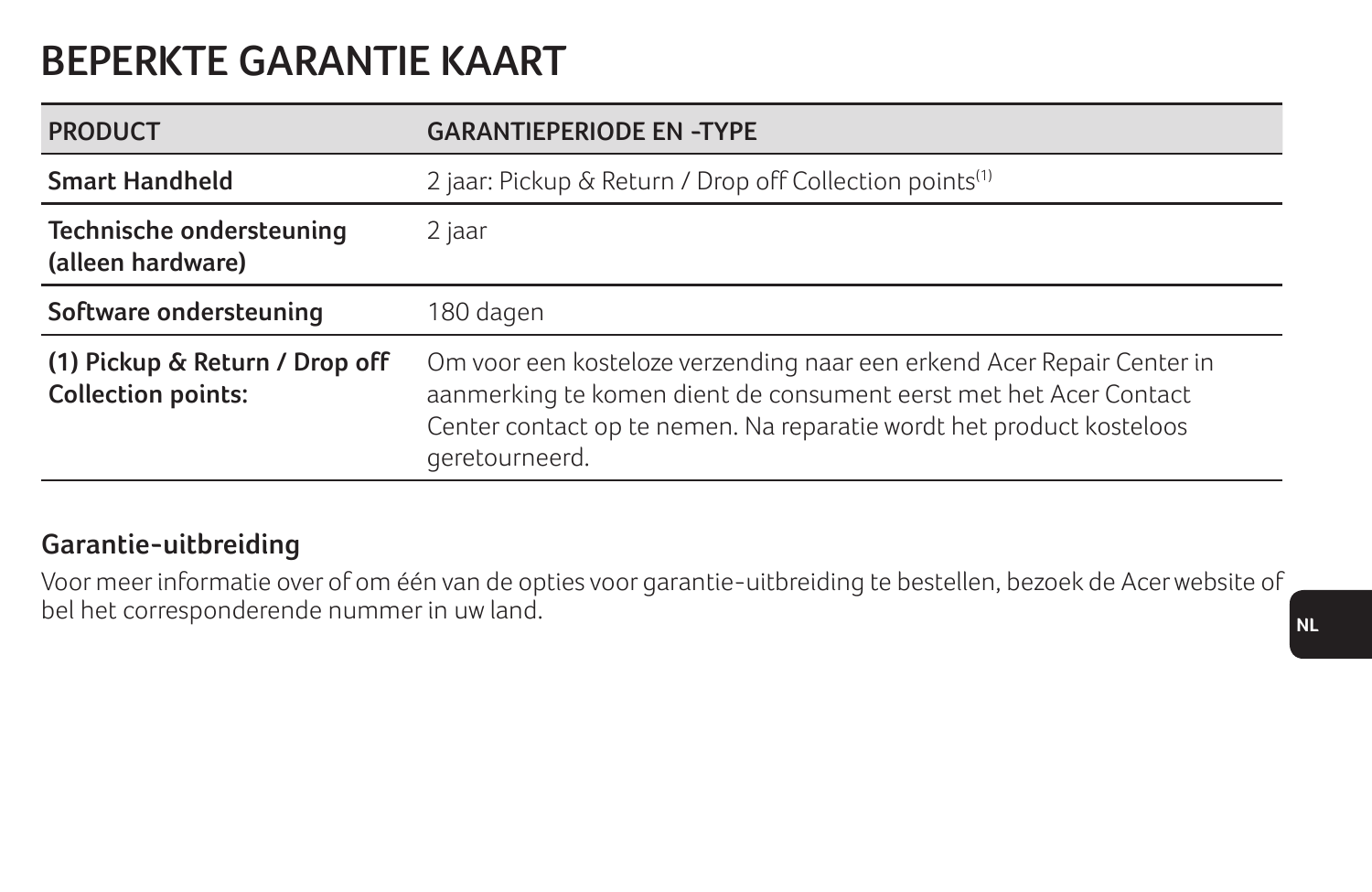## **Garantia Limitada para Produtos**

### **1. Cobertura de Garantia Limitada**

**PT**

1.1 Esta garantia limitada (veja "Exclusões" e "Limitações" na Secção 2) ("Garantia Limitada") confere-lhe direitos e meios de reacção específicos contra a Acer. Por favor leia este documento cuidadosamente, uma vez que ao efectual uma reclamação ao abrigo desta Garantia Limitada, considerar-se-á que compreendeu e aceitou os seus termos. Indepedentemente desta Garantia Limitada, poderá ter direitos e meios de reacção distintos e mais abrangentes contra o comerciante que lhe vendeu o produto Acer. Esta Garantia Limitada não limitará tais direitos ou os direitos legais dos consumidores ao abrigo da legislação nacional que regulam a venda dos bens a consumidores e na demais legislação aplicavel.

Os consumidores têm direitos legais ao abrigo da legislação aplicável que determina a venda de bens de consumo e esta garantia não exclui, limita ou suspende qualquer desses direitos aplicáveis. Por exemplo, os Consumidores têm pelo menos uma garantia de 24 meses a partir da data de compra - independentemente do que esteja especificado nos cartões de garantia ou noutros materiais.

1.2 A Acer garante que qualquer produto Acer, incluindo partes e componentes genuínas Acer (opções e acessórios), que tenham sido instalados no seu produto Acer no momento da compra (colectivamente referidos como "Sistema") pela primeira vez vendidos a um consumidor final num país da Área Económica Europeia (o "Âmbito Territorial") estarão livres de defeitos nos materiais ou mão-de-obra sob condições de uso normal pelo período de duração da garantia especificado no cartão de Garantia Limitada fornecido com o Sistema ("Cartão de Gaantia") A Acer irá fornecer serviço de garantia, sem encargos, pelo período especificado no Cartão de Garantia (ou um período mais extenso, conforme requerido por lei). É responsabilidade dos clientes que se recusam em aceitar a entrega de qualquer produto Acer vendido como novo, quando o selo de segurança Acer está rasgado e informará o vendedor.Ao aceitar o produto Acer com um selo rasgado, o cliente reconhece que o direito à garantia dessa unidade vai ser diferente (reduzida) vs. Cláusulas e Condições associadas à venda de um novo produto Acer.

1.3 Qualquer software fornecido com o seu Sistema, incluindo o sistema operativo, é fornecido, "As Is" (tal como se apresenta). A Acer não garante que qualquer software fornecido com o seu Sistema terá um funcionamento sem interrupções e sem erros, ou que tal software irá satisfazer as suas necessidades.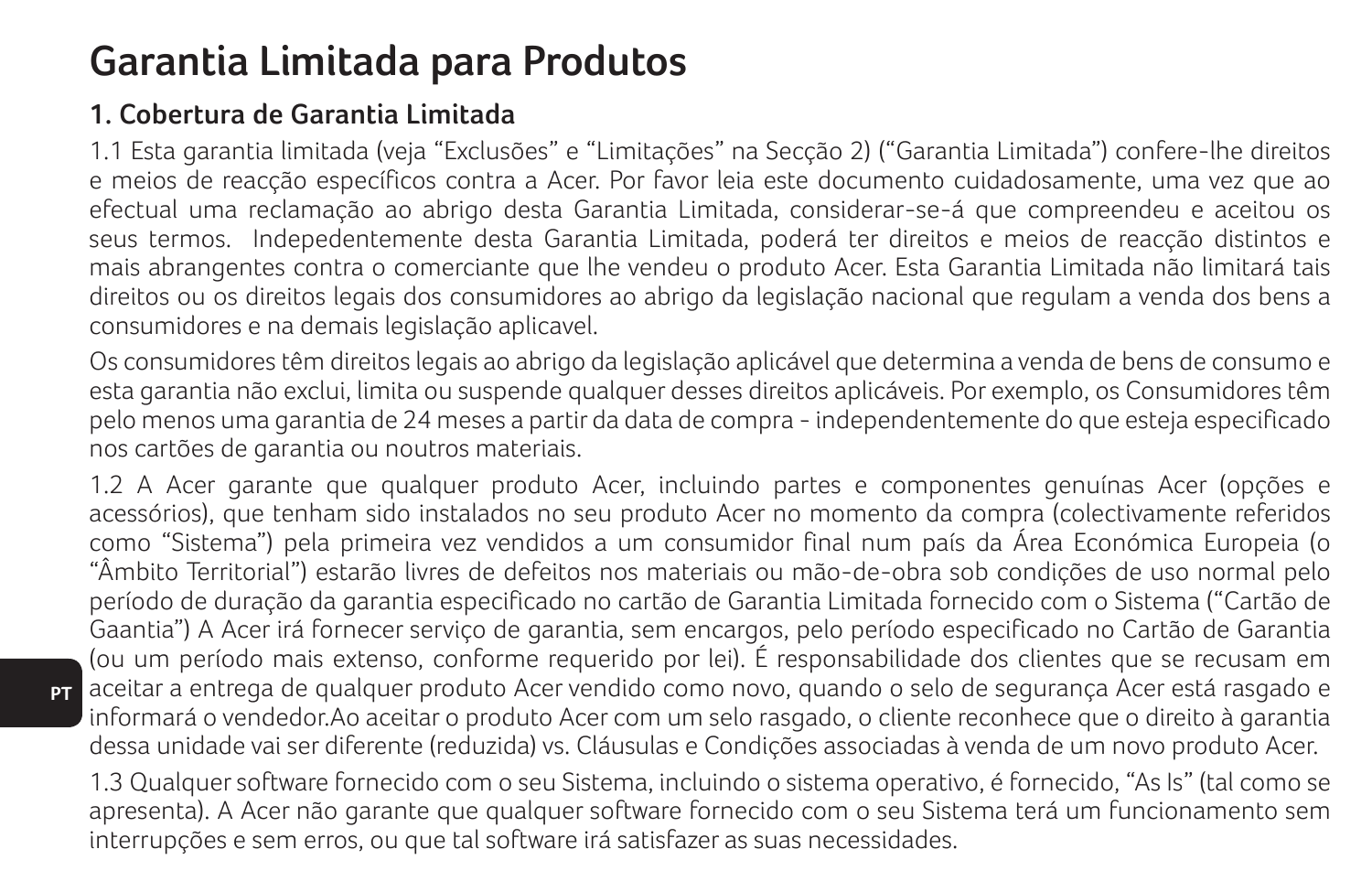1.4 Se efectuar uma reclamação ao abrigo desta Garantia, a Acer irá, à descrição da Acer, reparar ou substituir qualquer Sistema que apresente defeito ou quaisquer componentes do mesmo cobertas por esta Garanita Limitada utilizando peças novas ou peças de fábrica recicladas ou Sistemas. No caso de a Acer optar por utilizar peças ou Sistemas de fábrica reciclados, estes terão características de desempenho iguais aos de um produto novo. Todas os componentes trocados e Sistemas substituídos ao abrigo deste Garantia Limitada tornar-se-ão propriedade da Acer.

1.5 O período de garantia começa na data de aquisição. A sua factura de compra original (talão de venda), exibindo a data de compra do Sistema, será a sua prova da data da compra.

1.6 O serviço de Garantia será executado com base no idioma primário utilizada no país da AEE onde o pedido de serviço for efectuado. Os serviços de reparação da Garantia envolvendo aspectos baseados no idioma do seu Sistema (ex.: teclados, software) podem não ser capazes de ser efectuados em qualquer/quaisquer outro(s) idioma(s) que o(s) idioma(s) utilizados no país da AEE onde o pedido de serviço for efectuado.

### **2. Exclusões e Limitações**

Esta Garantia Limitada está sujeita às seguintes exclusões e limitações:

### **2.1 Exclusões**

Esta Garantia Limitada não é extensível a:

2.1.1 qualquer produto não fabricado por ou para a Acer, ou pela primeira vez vendido a um utilizador final num país for a do Âmbito Territorial desta Garantia Limitada.

2.1.2 qualquer produto que tenha sido danificao ou considerado como defeituoso em resultado do uso:

2.1.2.1 do Sistema que não o seu uso normal, incluindo, sem limitação, falha na utilização do Sistema de acordo com o Guia do Utilizador que acompnaha o Sistema, ou qualquer outro abuso ou negligencia com respeito ao Sistema;

2.1.2.2 por modificação do Sistema incluindo o uso de componentes não produzidos ou vendidos pela Acer;

2.1.2.3 por serviço ou reparação por qualquer pesoa que não a Acer ou um Prestador de Serviços Autorizado pela Acer;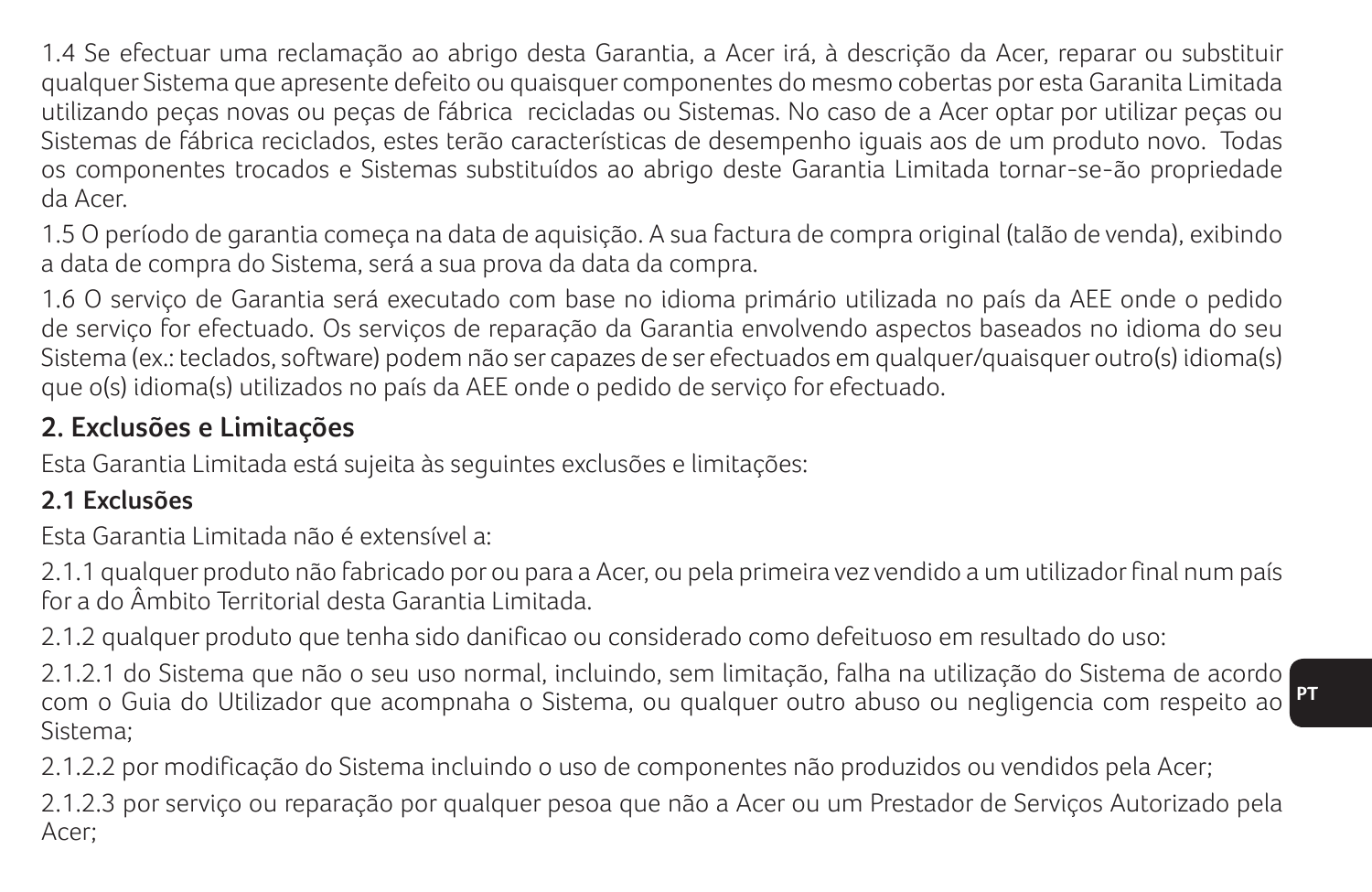2.1.2.4 por transporte ou emabalamento impróprio quando devolve o sistema à Acer ou a um Prestador de Serviços Autorizado pela Acer; ou

2.1.2.5 por instalação imprópria de produtos de um terceiro (ex.: cartões de memória).

2.1.3 perda de qualquer, ou danificação de, programas, dados, ou meio de armazenamento de memória removível. Você é responsável pelo armazenamento (efectuar cópia de segurança) de quaisquer programas, dados ou meios de armazenamento de memória. Por favor tenha em atenção que a Acer poderá optar por substituir o Sistema apresentado para serviços de garantia por um produto re-frabricado de igual qualidade, e, assim, quaisquer dados por si armazenados no seu Sitema original podem ficar permanentemente inacessíveis a si.

2.1.4 partes consumíveis, isto é, partes que requeiram uma substituição periódica durante o período normal de utilização do Sistema.

2.1.5 pequenos defeitos de visores de LCD que ocorram em Sistemas equipados com visores de tecnologia LCD, desde que não existam mais do que quatro (4) pixéis defeituosos por milhão de pixéis num determinado visor de LCD, e desde que também, o painel do visor esteja dividido em nove (9) areas rectangulares iguais não mais do que um pixel defeituoso na área central.

#### **2.2 Limitação e Aviso de Garantia**

2.2.1 Se efectuar uma reclamação ao abrigo desta Garantia Limitada, será considerado que aceitou a reparação, e (mediante disponibilidade) a substituição, se aplicável, ao abrigo dos serviços de garantia aqui descritos como o sua única e exclusiva acção com respeito à Acer ou qualquer das suas filiais ou subsidiárias ou sociedades-mãe com respeito a qualquer violação da Garantia Limitada Acer aqui exposta.

### **3. Obtenção de Serviço de Garantia**

Para reporter quaisquer reclamações e/ou obter serviços de garantia, por favor veja as informações de contacto estabelecidas no seu Cartão de Garantia, visite support.acer-euro.com, ou contacte a Acer no seguinte endereço: Acer Computer Iberica, SAU Samontà 25-4 planta, 08970 Saint Joan Despi, Barcelona, Sapin

Antes de devolver o seu produto Acer para o serviço, verifique se você fez backup de todos os ficheiros e programas e, por favor, apague todas as informações confidenciais, proprietárias ou pessoais. A Acer não é responsável por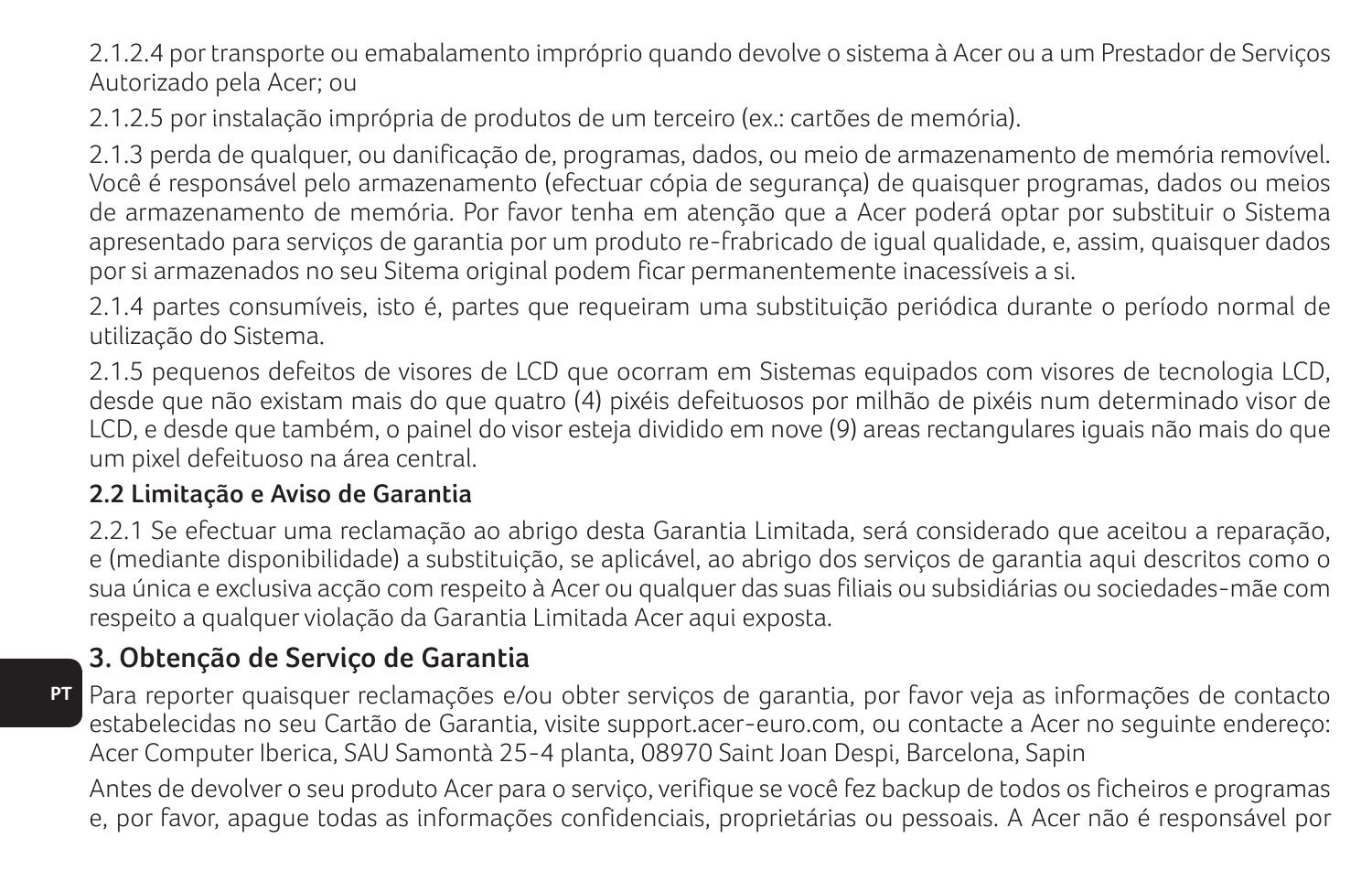perda, dano ou divulgação de qualquer dados fora do seu controle ou por acções ou omissões de terceiros, nem para a restauração ou reinstalação de qualquer dados.

## **TABELA DE REFERENCIA DA GARANTÍA LIMITADA A 2 ANOS**

| <b>PRODUTO</b>        | PERIODO E TIPO DE GARANTÍA                                                                                                                    |
|-----------------------|-----------------------------------------------------------------------------------------------------------------------------------------------|
| <b>Smart Handheld</b> | 2 anos Envio <sup>(1)</sup> ou Entrega <sup>(2)</sup> no centro assistência                                                                   |
| Assistência Técnica   | 2 anos                                                                                                                                        |
| Software Support      | 180 días                                                                                                                                      |
| (1) Envío:            | O cliente envia uma unidade ao centro assistência de Acer. Terminada a<br>reparação, Acer remite a unidade ao cliente.                        |
| (2) Entrega:          | O cliente leva a unidade a um Centro de assistência autorizado de Acer.<br>Terminada a reparação, o cliente recolhe a unidade no mesmo lugar. |

#### **Opções de ampliação e atualização da garantía**

Si precisa mais informações ou deseja solicitar alguma das opções de atualização da garantía, visite a direção de Acer em Internet ou chame ao número consignado para o seu país.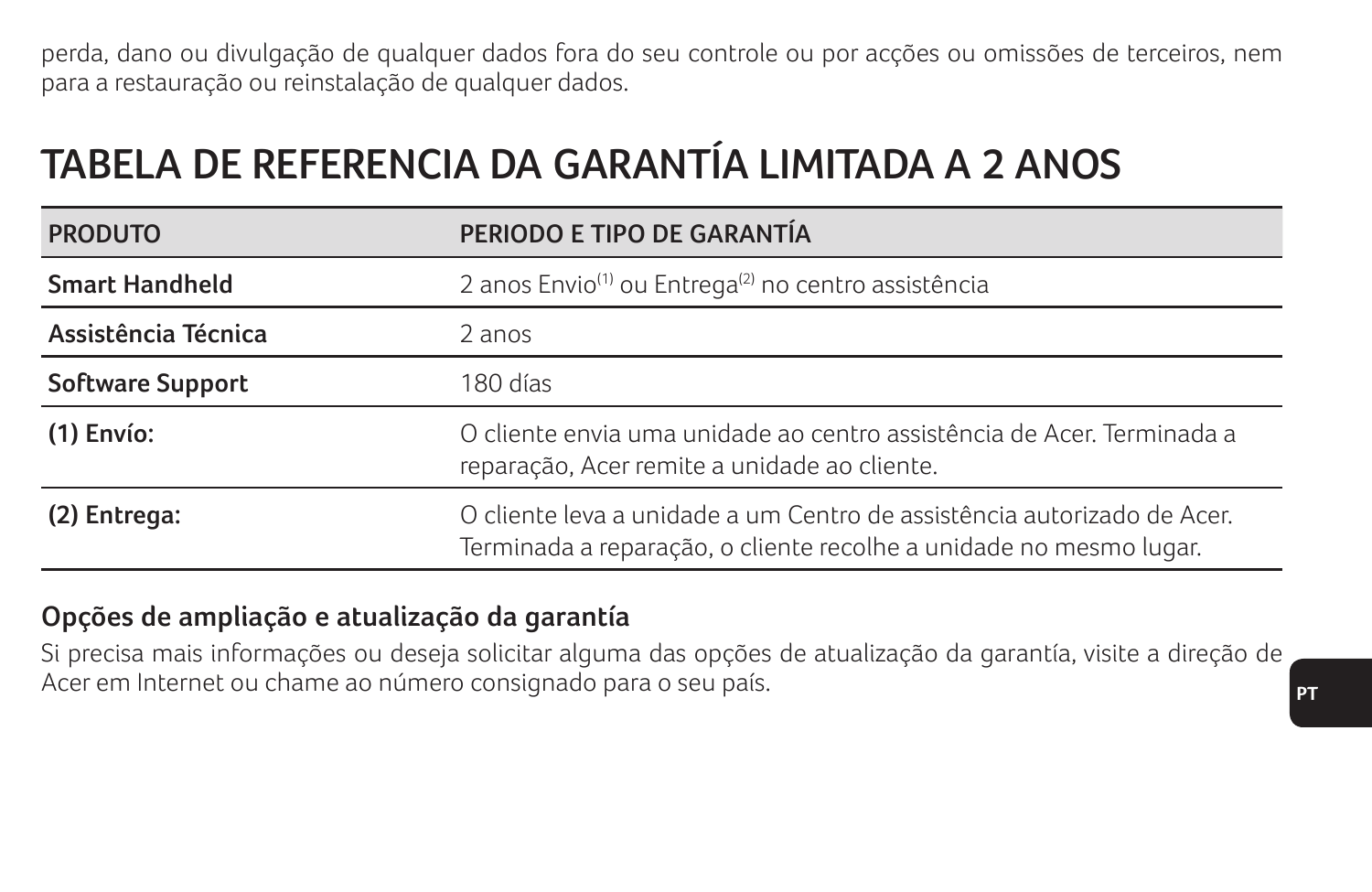## **Omezená záruka "na výrobek"**

## **1. Rozsah omezené záruky**

**CZ**

1.1 Tato omezená záruka (viz "Výjimky" a "Omezení" v Části 2) (dále "Omezená záruka") Vám přiznává specifická práva a právní prostředky vůči společnosti Acer. Čtěte tento dokument pozorně, uplatněním záruky se bude mít za to, že jste porozuměli jejím podmínkám a přijali je. Nezávisle na této Omezené záruce můžete uplatňovat odlišná a rozsáhlejší práva a právní prostředky vůči prodejci, který vám prodal výrobek Acer. Tato Omezená záruka taková práva nijak neomezuje.

Zákazníci mají práva podle platných zákonů, které upravují prodej spotřebního zboží, a tato záruka nevylučuje, neomezuje ani nepozastavuje platnost těchto práv. Např. zákazníci (bez IČ) mají nárok na záruku v délce nejméně 24 měsíců od data koupě bez ohledu na to, co je uvedeno v jakémkoli záručním listu nebo v jiných tiskovinách.

1.2 Společnost Acer poskytuje záruku, že všechny výrobky Acer včetně originálních součástí a komponentů (nabízených jako "Možnosti" a/nebo "Doplňky"), které byly nainstalované na Vašem výrobku Acer v okamžiku koupě (hromadně označovaném jako "Systém"), poprvé prodaném koncovému uživateli v zemi Evropského hospodářského prostoru ("Územní rámec"), nemají vady materiálu ani výrobní vady za podmínek běžného používání během záruční doby uvedené na listu Omezené záruky dodaném s Vaším Systémem ("Podmínky omezené záruky").

Pokud je zákazníkovi prodán produkt Acer jako nový a bezpečnostní pečeť je porušena, je povinností zákazníka oznámit toto prodávajícímu. Přijetím výrobku Acer s poškozenou pečetí zákazník uznává, že jeho nárok na záruku tohoto produktu se bude lišit (bude omezen) oproti standardním podmínkám, na které by měl nárok při nákupu nového výrobku Acer.

1.3 Veškerý software dodávaný s Vaším Systémem, včetně operačního systému, je poskytovaný "tak, jak je". Acer nezaručuje, že funkce softwaru dodávaného s Vaším Systémem bude nerušená či bezchybná ani že takový software bude odpovídat Vašim požadavkům.

1.4 Budete-li uplatňovat nárok podle této Omezené záruky, Acer podle svého uvážení opraví nebo vymění jakýkoli vadný Systém nebo jakoukoli jeho součást, na něž se vztahuje tato Omezená záruka, a to použitím nových nebo výrobcem renovovaných součástí či Systémů. V případě, že se Acer rozhodne použít výrobcem renovované součásti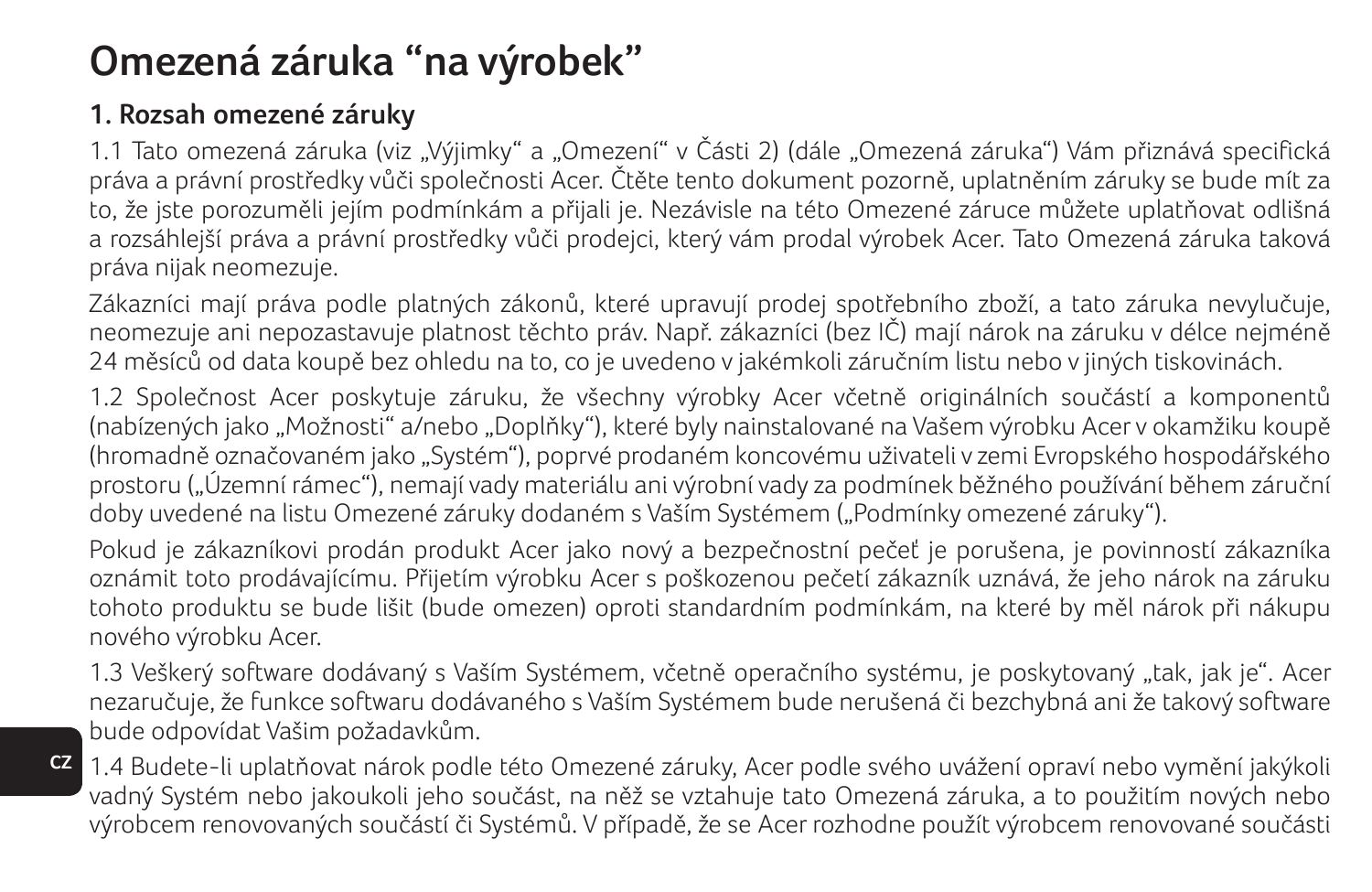nebo Systémy, budou mít stejný výkon jako nové výrobky. Všechny vyměněné součásti a Systémy nahrazené podle této Omezené záruky se stanou majetkem společnosti Acer.

1.5 Záruční doba začíná běžet okamžikem koupě. Vaším dokladem o datu koupě je originál faktury (paragon) s vyznačeným datem koupě Systému.

1.6 Záruční oprava bude provedena na základě hlavního jazyka používaného v zemi Evropského hospodářského prostoru, v níž je podána žádost o opravu. Služby záruční opravy zahrnující aspekty Vašeho Systému založené na jazyku (tj. klávesnice, software); nemusí být proveditelné v jakémkoli jiném jazyce či jazycích než je hlavní jazyk či jazyky používané v zemi Evropského hospodářského prostoru, kde je uplatněn požadavek na opravu.

## **2. Výjimky a omezení**

Tato Omezená záruka podléhá následujícím výjimkám a omezením:

### **2.1 Výjimky**

Tato Omezená záruka se nevztahuje na:

2.1.1 jakýkoli výrobek, který nebyl vyroben společností Acer nebo pro ni, nebo byl nejprve prodán koncovému uživateli v zemi mimo Územní rámec této Omezené záruky.

2.1.2 jakýkoli výrobek, který byl poškozen nebo znehodnocen v důsledku

2.1.2.1 použití Systému k jinému než určenému účelu včetně neschopnosti použít Systém v souladu s Nápovědou pro uživatele dodávanou se Systémem nebo v důsledku jiného nesprávného použití či nedbalosti vzhledem k Systému, bez omezení;

2.1.2.2 úpravy systému včetně použití součástí, které nevyrobil či neprodal Acer;

2.1.2.3 servisu či opravy někým jiným než Acerem nebo servisním střediskem autorizovaným Acerem;

2.1.2.4 nevhodné přepravy nebo obalu při odeslání Systému Acer nebo servisnímu středisku autorizovanému Acerem; nebo

2.1.2.5 nevhodné instalace výrobků třetí strany (např. paměťových karet).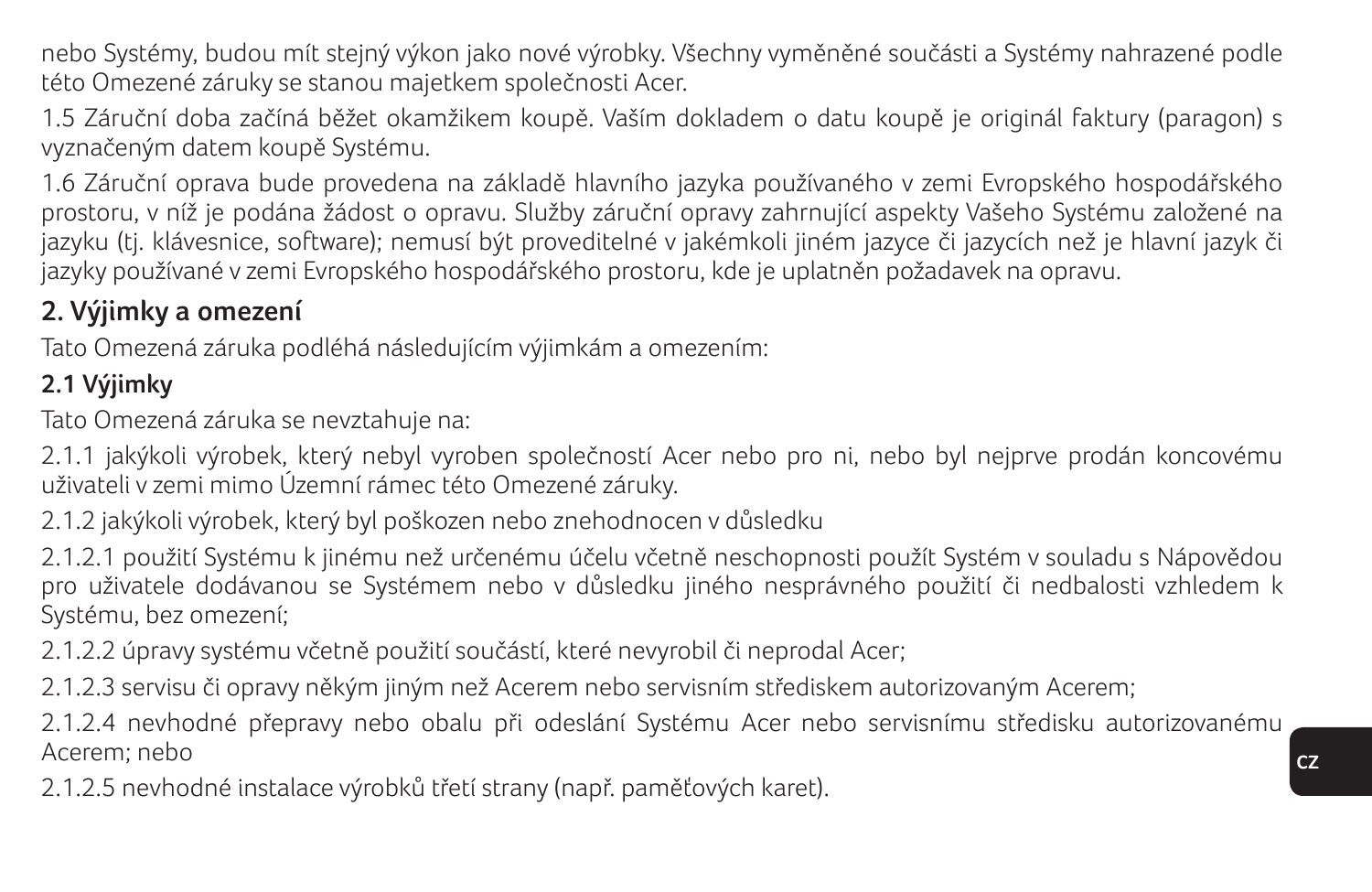2.1.3 ztrátu či poškození jakýchkoli programů, dat nebo přenosných paměťových médií. Nesete odpovědnost za ukládání (zálohování) jakýchkoli programů, dat a/nebo přenosných paměťových médií, nestanoví-li závazný právní předpis jinak. Upozorňujeme Vás, že Acer může dle svého uvážení nahradit Systém předložený k záruční opravě repasovaným výrobkem stejné kvality a data uložená na Vašem původním Systému tak mohou být trvale nedostupná.

2.1.4 spotřební části, tj. části, které vyžadují pravidelnou výměnu v rámci běžného používání Systému.

2.1.5 drobné vady LCD displejů, které se vyskytují v Systémech vybavených LCD displeji, za předpokladu, že se nevyskytnou více než čtyři (4) vadné pixely na milion pixelů na daném LCD displeji, a dále za předpokladu, že se nevyskytne více než jeden vadný pixel v prostřední části displeje, je-li tento rozdělen do devíti (9) stejných pravoúhlých částí.

#### **2.2 Omezení a neuznání záruky**

2.2.1 Uplatníte-li nárok podle této Omezené záruky, předpokládá se, že jste souhlasili s tím, že oprava a (je-li dostupná) výměna, použitelná podle záručních služeb zde popsaných, je Vaším jediným a výhradním opravným prostředkem vůči Aceru nebo jakékoli z jeho sesterských či mateřských společností, pokud jde o jakékoli porušení Omezené záruky Acer zde uvedené.

#### **3. Získání záručního servisu**

Chcete-li vznést jakýkoli nárok a/nebo využít záruční servis, obraťte se na kontakty uvedené v této Omezené záruce nebo navštivte webovou stránku http://support.acer-euro.com.

Ve smyslu této smlouvy "Acer" znamená společnost Acer působící na území, kde se Váš Acer výrobek poprvé prodal koncovému uživateli. Bližší informace obdržíte u své kontaktní osoby zastupující společnost Acer nebo na webových stránkách http://support.acer-euro.com.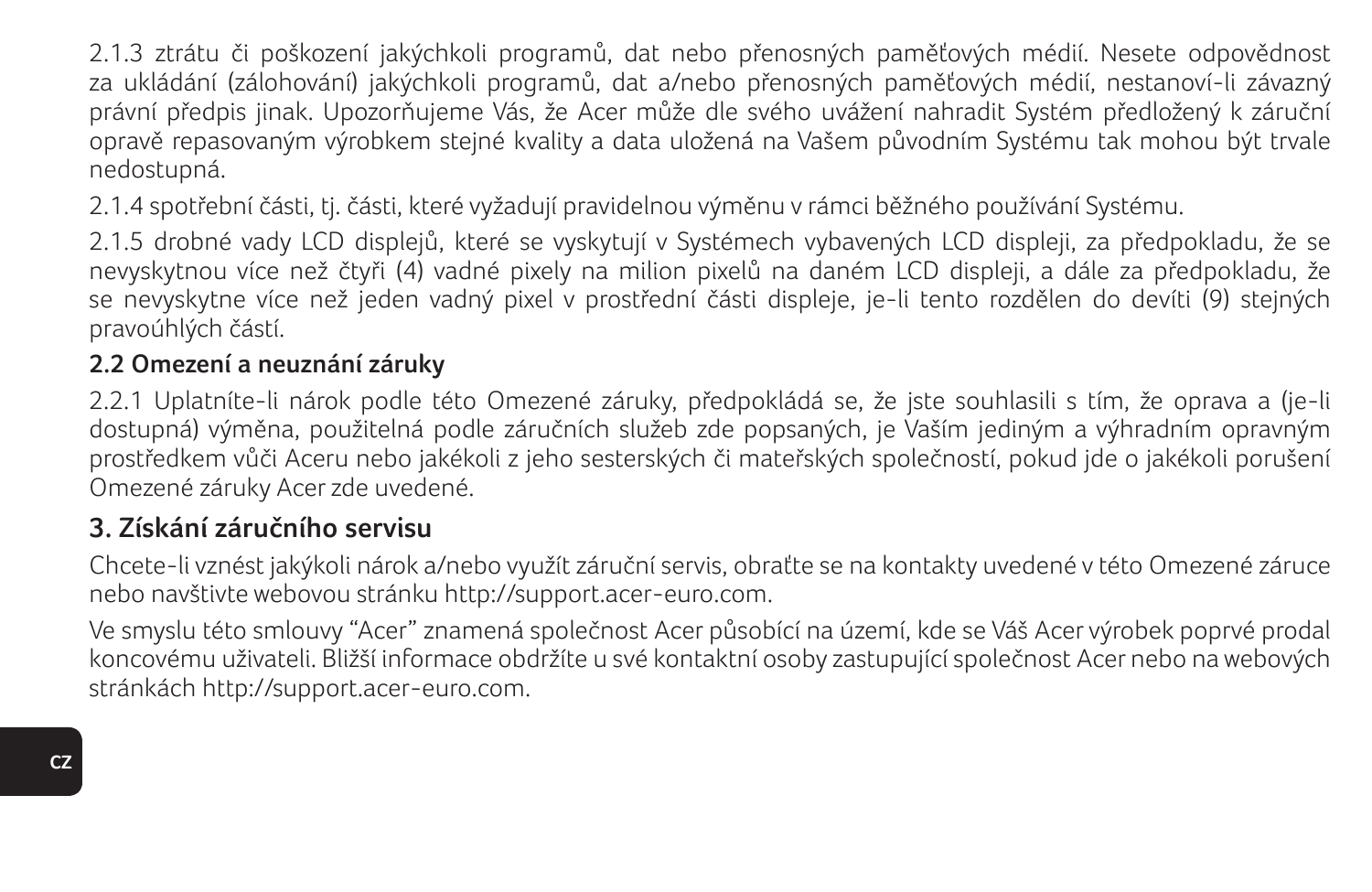Před vrácením vášeho výrobku Acer do servisu se ujistěte, že jste zálohovali všechna data a programy a prosíme, odstraňte všechny důvěrné, vlastnické nebo osobní informace nebo programy (dále jen "" Data ""). Acer není odpovědný za ztrátu, poškození nebo prozrazení jakékoli obsahu při jeho kontrole nebo v důsledku jednání či opomenutí třetích stran, a není povinen obnovit ani re-instalovat žádná Data.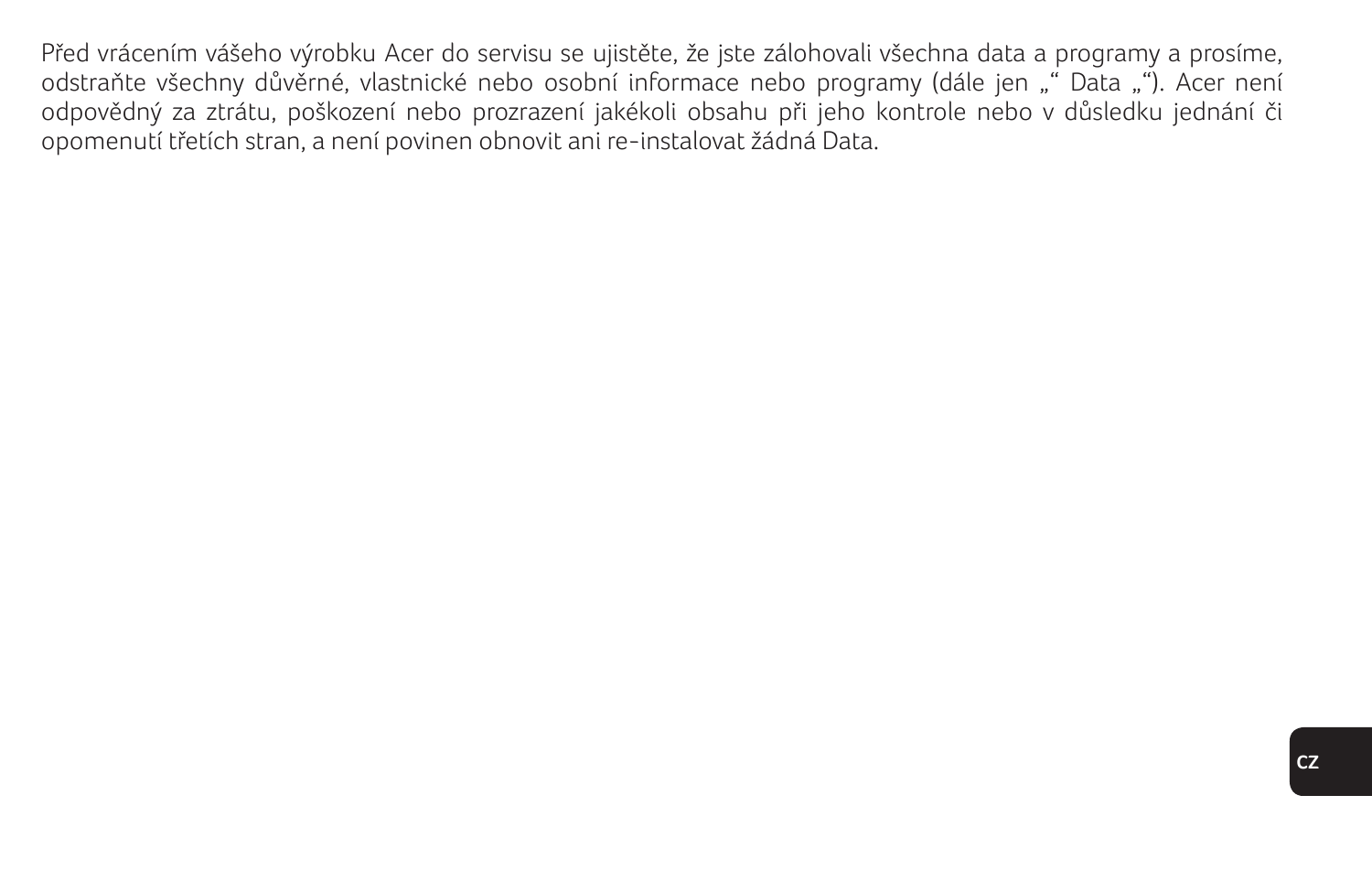## **2-Rok Podmínky omezené záruky**

| <b>VÝROBEK</b>                        | TYP A DOBA ZÁRUKY                                                                                                          |
|---------------------------------------|----------------------------------------------------------------------------------------------------------------------------|
| Mobilní telefony                      | 2 Rok: Mail-in nebo Carry-In                                                                                               |
| Technická podpora<br>(pouze hardware) | 2 Rok                                                                                                                      |
| Softwarová podpora                    | 180 dní                                                                                                                    |
| Mail-in                               | Zákazník zasílá výrobek do servisu Acer. Po dokončení opravy Acer zasílá<br>výrobek zpět zákazníkovi.                      |
| Carry-in                              | Zákazník dopraví výrobek k autorizovanému servisnímu partnerovi Acer. Po<br>dokončení opravy si zákazník výrobek vyzvedne. |
|                                       |                                                                                                                            |

#### **Možnost rozšíření záruky**

Bližší informace k možnosti rozšíření záruky získáte na webových stránkách Acer nebo na odpovídajícím telefonním čísle ve vaší zemi.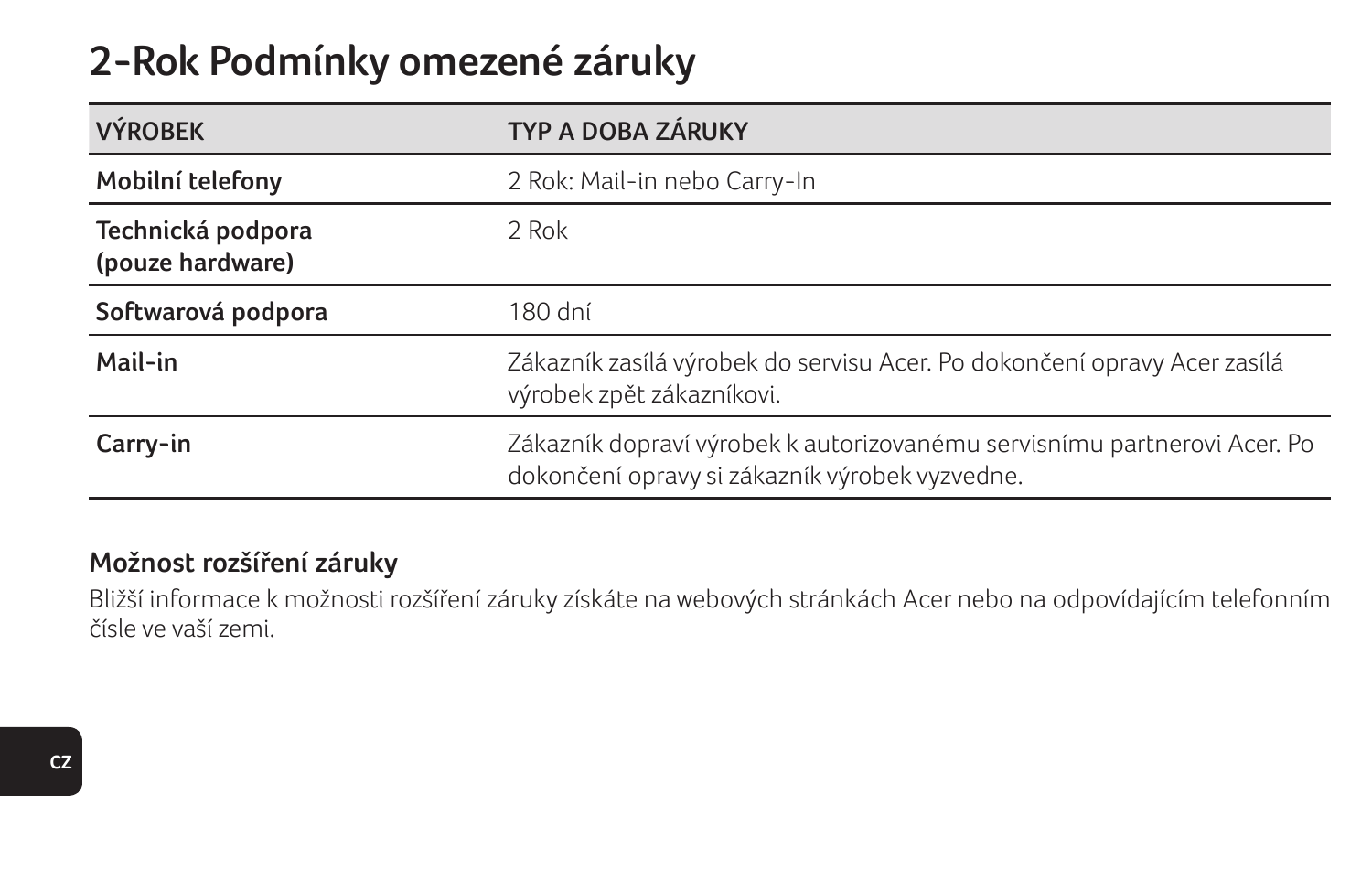## **Obmedzená záruka na výrobok SK**

## **1. Rozsah obmedzenej záruky**

1.1 Táto obmedzená záruka (viď "Výnimky" a "Obmedzenia" v Časti 2) (ďalej "Obmedzená záruka") Vám priznáva špecifické práva a právne prostriedky voči spoločnosti Acer. Čítajte tento dokument pozorne, uplatnením záruky sa bude mať za to, že ste porozumeli jej podmienkam a prijali ich. Nezávisle od tejto Obmedzenej záruky môžete uplatňovať odlišné a rozsiahlejšie práva a právne prostriedky voči predajcovi, ktorý vám predal výrobok Acer. Táto Obmedzená záruka takéto práva nijako neobmedzuje.

Táto zaruka nijako nevylučuje, neobmedzuje ani neruší práva spotrebiteľov, ktoré im pri nákupe spotrebného tovaru garantuje právny poriadok danej krajiny.

1.2 Spoločnosť Acer poskytuje záruku, že všetky výrobky Acer vrátane originálnych súčastí a komponentov (ponúkaných ako "Možnosti" a/nebo "Doplnky"), ktoré boli nainštalované na Vašom výrobku Acer v okamihu kúpy (hromadne označovanom ako "Systém"), prvýkrát predanom koncovému užívateľovi v krajine Európskeho hospodárskeho priestoru ("Územný rámec"), nemajú vady materiálu ani výrobné vady za podmienok bežného používania počas záručnej doby uvedenej na liste Obmedzenej záruky dodanom s Vašim Systémom ("Podmienky obmedzenej záruky").

Ak je zákazníkovi predaný produkt Acer ako nový a bezpečnostná pečať je porušená, je povinnosťou zákaníka oznámiť túto skutočnosť predávajúcemu. Prijatím výrobku Acer s poškodenou pečaťou zákazník uznáva, že jeho nárok na záruku tohto produktu sa bude líšiť (bude obmedzený) oproti štandardným podmienkam, na ktoré by mal nárok pri nákupe nového výrobku Acer.

1.3 Akýkoľvek software dodávaný s Vašim Systémom, vrátane operačného systému, je poskytovaný "tak, ako je". Acer nezaručuje, že funkcia softwaru dodávaného s Vašim Systémom bude nerušená či bezchybná, ani že takýto software bude zodpovedať Vašim požiadavkám.

1.4 Ak budete uplatňovať nárok podľa tejto Obmedzenej záruky, Acer podľa svojho uváženia opraví alebo vymení akýkoľvek vadný Systém alebo akúkoľvek jeho súčasť, na ktorú sa vzťahuje táto Obmedzená záruka, a to použitím nových alebo výrobcom renovovaných súčastí či Systémov. V prípade, že sa Acer rozhodne použiť výrobcom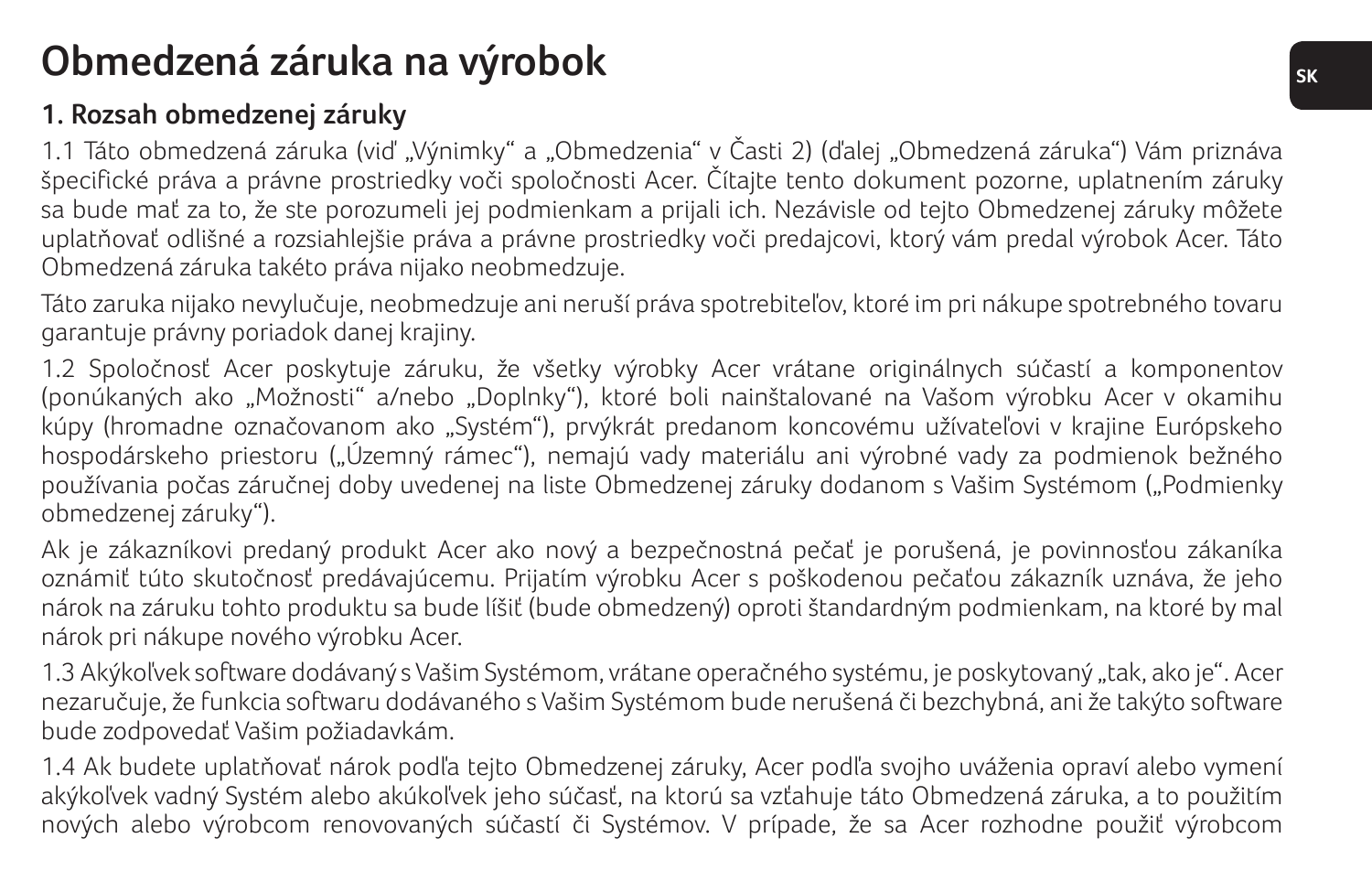renovované súčasti alebo Systémy, budú mať rovnaký výkon ako nové výrobky. Všetky vymenené súčasti a Systémy nahradené podľa tejto Obmedzenej záruky sa stanú majetkom spoločnosti Acer.

1.5 Záručná doba začína plynúť okamihom kúpy. Vašim dokladom o dátume kúpy je originál faktúry (paragón) s vyznačeným dátumom kúpy Systému.

1.6 Záručná oprava bude vykonaná na základe hlavného jazyka používaného v krajine Európskeho hospodárskeho priestoru, v ktorej je podaná žiadosť o opravu. Služby záručnej opravy zahrňujúce jazykové aspekty Vášho Systému (tj. klávesnice, software); nemusia byť vykonateľné v akomkoľvek inom jazyku či jazykoch ako je hlavný jazyk či jazyky používané v krajine Európskeho hospodárskeho priestoru, kde je uplatnená požiadavka na opravu.

### **2. Výnimky a obmedzenia**

Táto Obmedzená záruka podlieha nasledujúcim výnimkám a obmedzeniam:

### **2.1 Výnimky**

**SK**

Táto Obmedzená záruka sa nevzťahuje na:

2.1.1 akýkoľvek výrobok, ktorý nebol vyrobený spoločnosťou Acer alebo pre ňu, alebo bol najprv predaný koncovému užívateľovi v krajine mimo Územného rámca tejto Obmedzenej záruky.

2.1.2 akýkoľvek výrobok, ktorý bol poškodený alebo znehodnotený v dôsledku

2.1.2.1 použitia Systému k inému než určenému účelu vrátane neschopnosti použiť Systém v súlade s Príručkou pre užívateľa dodávanou so Systémom alebo v dôsledku iného nesprávneho použitia či zanedbaním Systému, bez obmedzenia;

2.1.2.2 úpravy systému vrátane použitia súčastí, ktoré neboli vyrobené či neboli predané Acerom;

2.1.2.3 servisu či opravy niekým iným než Acerom alebo autorizovaným servisom spoločnosti Acer;

2.1.2.4 nevhodnej prepravy alebo obalu pri odosielaní Systému Acer alebo autorizovaným servisom spoločnosti Acer; alebo

2.1.2.5 nevhodnej inštalácie výrobkov iných výrobcov (napr. pamäťových kariet).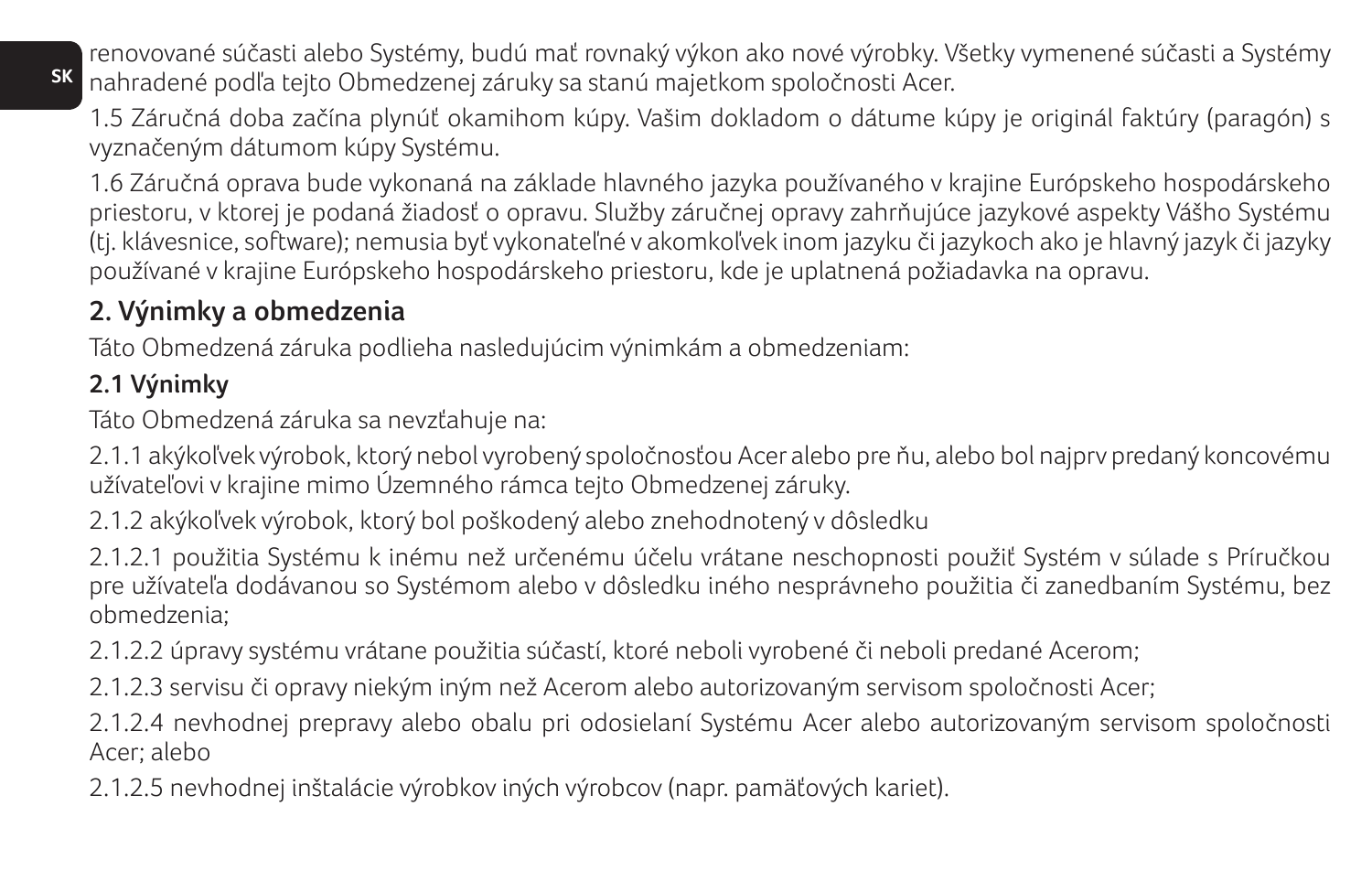**SK** za uloženie (zálohovanie) akýchkoľvek programov, dát a/alebo prenosných pamäťových médií. Upozorňujeme Vás na 2.1.3 stratu či poškodenie akýchkoľvek programov, dát alebo prenosných pamäťových médií. Nesiete zodpovednosť to, že Acer môže podľa svojho uváženia nahradiť Systém predložený k záručnej oprave za iný produkt rovnakej kvality a dáta uložené na Vašom pôvodnom Systéme tak môžu byť trvale nedostupné.

2.1.4 diely spotrebného charakteru, tj. časti, ktoré vyžadujú pravidelnú výmenu v rámci bežného používania Systému.

2.1.5 drobné závady LCD Productov, ktoré sa vyskytujú v Systémoch vybavených LCD Productmi, za predpokladu, že sa nevyskytnú viac než štyri (4) vadné pixely na 1 milión pixelov na danom LCD Producte, a ďalej za predpokladu, že sa nevyskytne viac než jeden vadný pixel v stredovej oblasti Productu, pri jeho rozdelení do deviatich (9) rovnakých pravouhlých častí.

#### **2.2 Obmedzenie a neuznanie záruky**

2.2.1 Ak uplatníte nárok podľa tejto Obmedzenej záruky, predpokladá sa, že ste súhlasili s tým, že oprava a (ak je dostupná) výmena, použiteľná podľa záručných služieb tu popísaných, je Vašim jediným a výhradným opravným prostriedkom voči Aceru alebo akejkoľvek z jeho sesterských či materských spoločností, pokiaľ ide o akékoľvek porušenie Obmedzenej záruky Acer tu uvedenej.

### **3. Získanie záručného servisu**

Ak chcete vzniesť akýkoľvek nárok a/alebo využiť záručný servis, obráťte sa na kontakty uvedené na Záručnom liste alebo navštívte webovú stránku http://support.acer-euro.com.

V zmysle tejto zmluvy "Acer" znamená spoločnosť Acer pôsobiacu na území, kde bol Váš Acer výrobok po prvýkrát predaný koncovému užívateľovi. Bližšie informácie obdržíte u svojej kontaktnej osoby zastupujúcej spoločnosť Acer alebo na webovských stránkach http://support.acer-euro.com.

Pred vrátením Vášho výrobku Acer do servisu sa uistite, že ste zálohovali všetky dáta a programy. Odstráňte, prosím, všetky dôverné, vlastnícke alebo osobné informácie prípadne programy (ďalej len "" Dáta ""). Acer nie je zodpovedný za stratu, poškodenie alebo prezradenie akejkoľvek obsahu pri jeho kontrole alebo v dôsledku konania alebo pochybenia tretích strán, a nie je povinný obnoviť ani reinštalovať žiadne Dáta.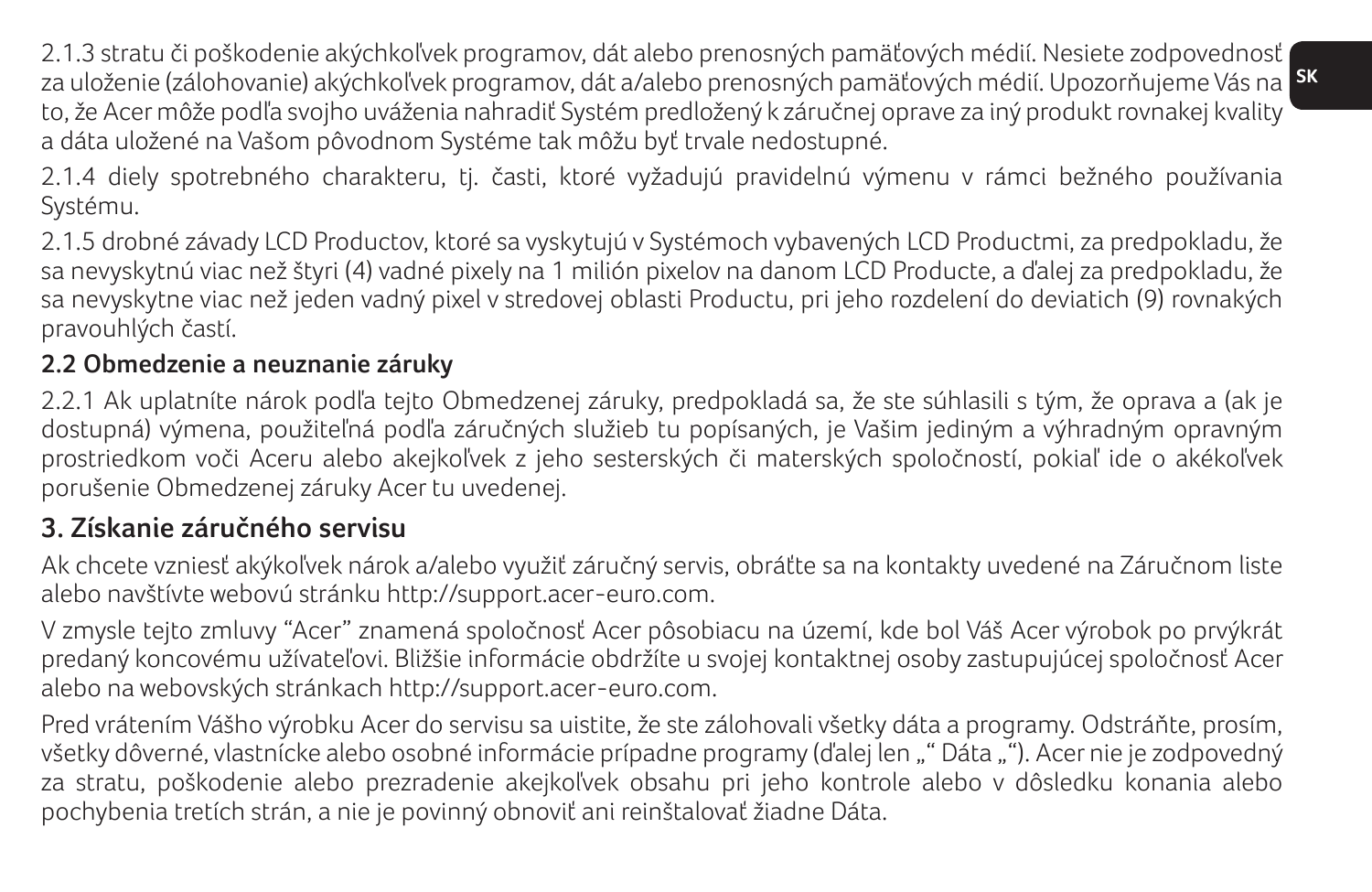# **SK 2-Rok PODMIENKY OBMEDZENEJ ZÁRUKY**

| DĹŽKA A TYP ZÁRUKY                                                                                                             |
|--------------------------------------------------------------------------------------------------------------------------------|
| 2 Rok: Mail-in alebo Carry-In                                                                                                  |
| 2 Rok                                                                                                                          |
| 180 dní                                                                                                                        |
| Zákazník odošle výrobok do servisu Acer. Po ukončení opravy zašle Acer<br>výrobok späť zákazníkovi.                            |
| Zákazník prinesie výrobok k autorizovanému servisnému partnerovi Acer.<br>Po ukončení opravy si zákazník zariadenie vyzdvihne. |
|                                                                                                                                |

## **Možnosti rozšírenia záruky**

Informácie o rozšírených zárukách nájdete na webových stránkach Acer alebo ich získate telefonicky na uvedenom čísle.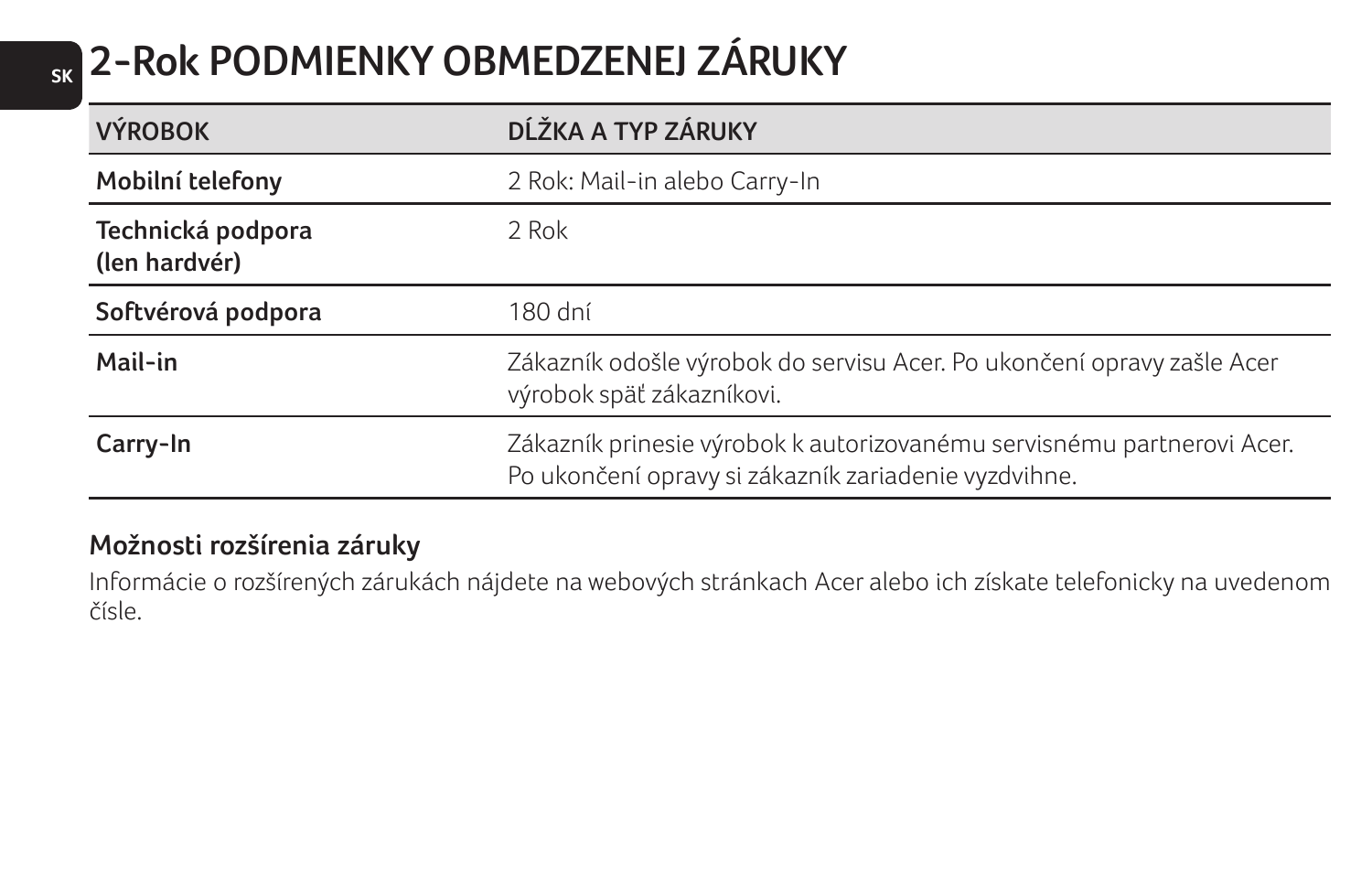## **Korlátozott Jótállási nyilatkozat**

## **1. A korlátozott jótállás terjedelme**

1.1 A jelen jótállás alapján a Magyarországon forgalomba hozott Acer termékek vásárlóit az alábbiakban <mark>H</mark> meghatározott jogok és jogorvoslati lehetőségek illetik meg a forgalmazóval szemben. (A 2. pontban megtalálhatja mindazon esetek felsorolását, amelyeknél az Acer által nyújtott jótállás /garancia/ kizárására illetve korlátozására kerül sor.)

A jelen jótállás alapján történő igényérvényesítéssel a jótállás igénybevételére jogosult megerősíti azt, hogy a jótállási nyilatkozatba foglaltakat megismerte, azokat megértette és magára nézve kötelezőnek, fogadta el. Minden jótálláson alapuló igény érvényesítése során a jelen jótállási nyilatkozatba foglaltak irányadóak, ezért szíveskedjék a jelen dokumentumot gondosan áttanulmányozni.

A fogyasztót a fogyasztási cikkek értékesítésére vonatkozó jogszabályokban foglalt jogok illetik meg, és ez a garancia nem zárja ki, korlátozza vagy függeszti fel a nevezett jogok egyikét sem. Például a Fogyasztót legalább 24 hónap garancia illeti meg a vásárlás dátumától kezdődően - függetlenül attól, hogy mi van feltüntetve a garancia kártyán vagy bármilyen más anyagon.

1.2. Az Acer által nyújtott jótállás nem érinti a vásárlók törvényes jogait és jogorvoslati lehetőségeit, és nem korlátozza a fogyasztókat a Ptk. 305-311/A. §-aiban, a 151/2003 (IX.22.) Korm.

Rendeletben (a továbbiakban: kötelező jótállás), valamint a 49/2003 (VII. 30.) GM rendelet alapján, vagy a jövőben ezen jogszabályok helyébe lépő egyéb rendelkezések értelmében megillető jogosultságokat sem. Amennyiben az Acer a kötelező 1 évet meghaladó időtartamú garanciát vállal bármely termékére, akkor a vásárlás napjától számított 12 hónap elteltét követően a garancia terjedelme és az igényérvényesítés tekintetében, minden esetben, kizárólag a termékhez kapott Korlátozott Jótállási Nyilatkozat vonatkozó rendelkezései érvényesek. Ha a jótállási jegy kitöltésre került annak ellenére, hogy a termék megvásárlása nem fogyasztói jogügylet keretében történt, akkor a vásárló kizárólag a termékhez mellékelt Korlátozott Jótállási Nyilatkozat szerinti jogokat érvényesítheti a jótállás keretében. Az ügyfél felelőssége elutasítani olyan újként értékesített Acer termék átvételét, amelynél az Acer biztonsági pecsét sérült, ilyenkor értesíteni kell az eladót. Sérült pecséttel ellátott Acer termék átvételével az ügyfél vállalja, hogy az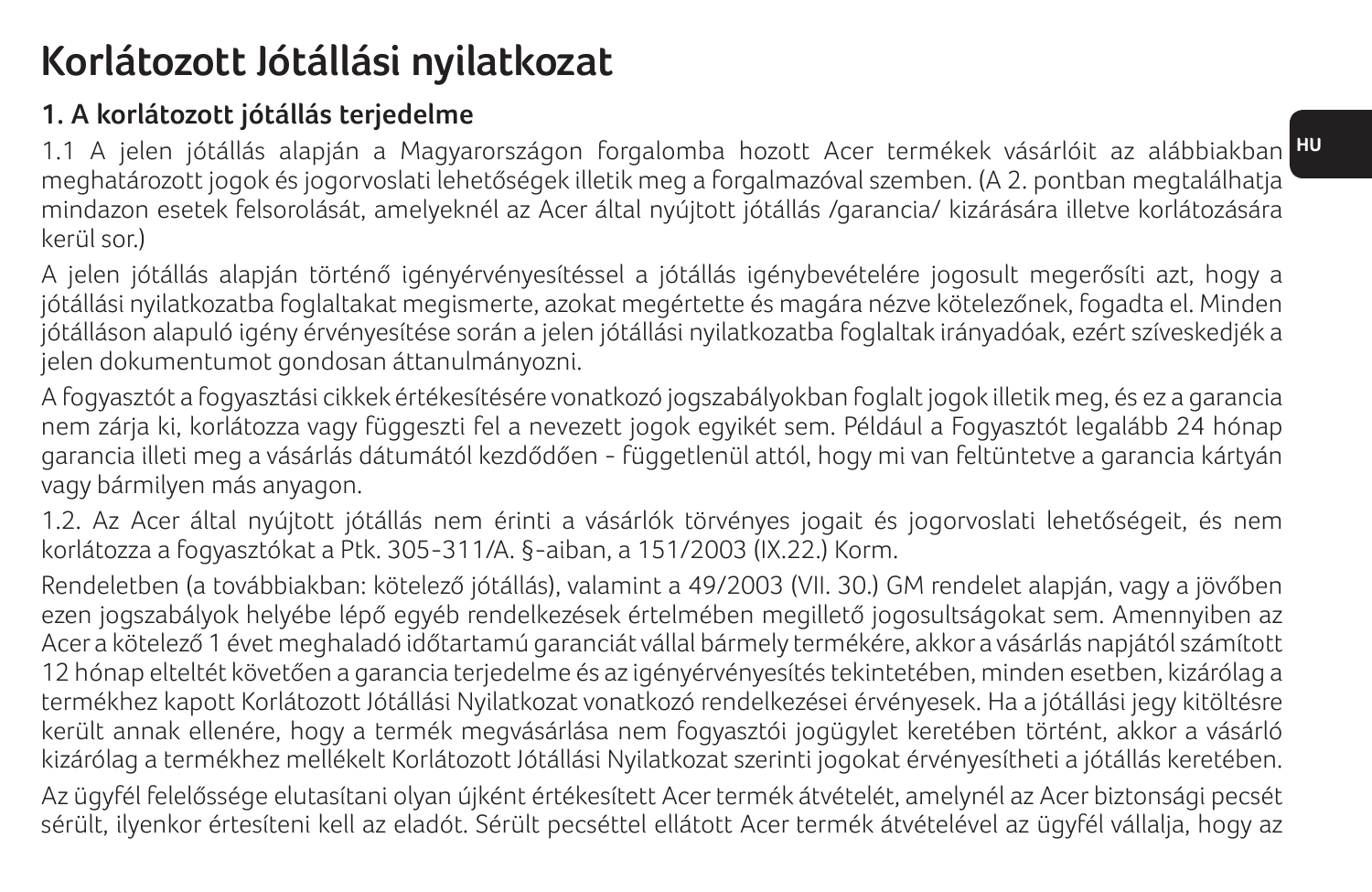ilyen termék jótállási jogosultsága különböző (csökkentett) lesz, ellenkezni fognak egy új Acer termék alapvető jótállási feltételeivel.

**HU**

1.3. Az Acer jótállást vállal a termékhez mellékelt jótállási jegyben (garancialevélben) meghatározott garancia időtartama alatt minden olyan Magyarországon forgalmazott és a végfelhasználó részére első ízben értékesített Acer termék anyagbeli vagy gyártási hibától való mentességéért, ideértve a vétel időpontjáig azokba beépített eredeti Acer alkatrészeket és tartozékokat is (együttesen: rendszer), amelyek használatára rendeltetésszerűen került sor. A forgalomba hozott rendszerhez kapcsoltan értékesített – tartós fogyasztási cikknek nem minősülő - szoftverek, ideértve az operációs rendszert is, a termék átadáskori állapotában fennálló felszereltséggel és állapotban kerülnek biztosításra. Az Acer nem vállal garanciát arra nézve, hogy a kapcsolt szoftverek bármelyike folyamatosan vagy hibamentesen fog működni, illetőleg megfelel a vásárló által támasztott igényeknek. A hibás szoftverekkel kapcsolatos szavatossági igényt a vásárlás napjától számított 2 éves időtartamon belül lehet a törvényes rendelkezések megtartásával érvényesíteni.

1.4. A jelen Korlátozott Jótállási Nyilatkozat alapján történő igényérvényesítés esetén az Acer jogosult saját választása szerint a hibás rendszernek vagy az abban foglalt hibás alkatrésznek a kijavítására, illetőleg annak új, utángyártott vagy gyárilag felújított rendszerre vagy alkatrészre történő kicserélésére. Abban az esetben, ha az Acer a jótállás keretében végzett javítás során gyárilag felújított rendszert vagy alkatrészt használ fel, ezek teljesítményének és jellemző vonásainak meg kell egyeznie az újonnan megvásárolt termék teljesítményével és jellemző vonásaival.

Amennyiben a vásárlás időpontjától számított 1 éves időtartamon belül fogyasztónak minősülő vásárló érvényesít az egyes tartós fogyasztási cikkekre vonatkozó kötelező jótállás alá eső jótállási igényt, úgy a fogyasztót megilleti a választás joga a tekintetben, hogy a hibás rendszer kijavítását vagy kicserélését kéri azzal, hogy ez esetben a kijavítás során a termékbe csak új alkatrész kerülhet beépítésre. Ha a fogyasztó által választott jótállási igény teljesítése lehetetlen, vagy ha az a kötelezettnek a másik jótálláson alapuló igény teljesítésével összehasonlítva aránytalan többletköltséget eredményezne, figyelembe véve a dolog hibátlan állapotban képviselt értékét, a szerződésszegés súlyát, és a jótállás teljesítésével a fogyasztónak okozott kényelmetlenséget. Amennyiben a fogyasztó a fogyasztási cikk meghibásodása miatt a vásárlástól (üzembe helyezéstől) számított három munkanapon belül érvényesít csereigényt, akkor a terméket az Acer az aránytalan többletköltségre tekintet nélkül kicseréli, ha annak hibája a rendeltetésszerű használatot akadályozza.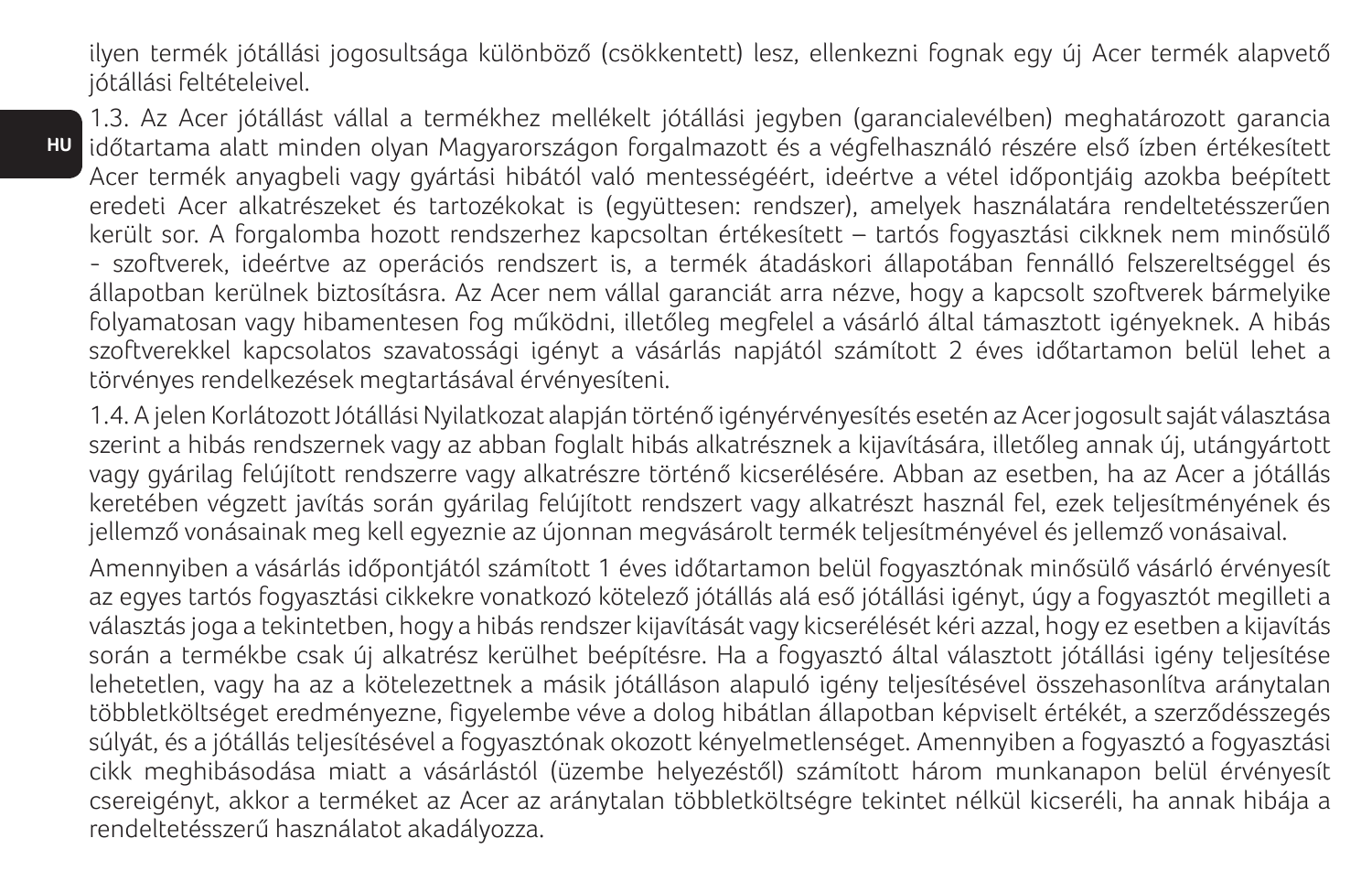Az Acer tulajdonába megy át a jótállás keretében kiszerelésre illetőleg kicserélésre kerülő minden hibás rendszer és alkatrész, míg a cserekén átadott rendszer vagy alkatrész a vásárló tulajdonába kerül.

termékkel és fogyasztó esetén az érvényes jótállási jeggyel, fogyasztónak nem minősülő vásárló esetén a vásárláskor <mark>HU</mark> 1.5. A jótállási kötelezettség a vásárlás időpontjával veszi kezdetét. Jótállási igényt az a vásárló érvényesíthet, aki a átadott – az értékesítés időpontját is tartalmazó - eredeti számlával (eladást igazoló nyugtával), rendelkezik. A jótállási jegy akkor tekinthető érvényesnek, ha azon fel van tüntetve a terméket értékesítő kereskedő neve és címe, a termék típusa, megnevezése, gyári száma illetőleg sorozatszáma, a gyártó valamint a forgalmazó neve és címe, továbbá a vásárlás (a forgalmazó általi üzembe helyezés esetén az üzembe helyezés) napja. A fogyasztói szerzödések keretében érvényesített jótállási igények intézésénél a vonatkozó jogszabályi rendelkezések irányadóak.

1.6. A kötelező jótállás, valamint a jelen Korlátozott Jótállási Nyilatkozat alapján, garanciális javítás az Európai Gazdasági Térség (a továbbiakban: EGT) bármely – a vásárlás helyétől eltérő - országában igényelhető azzal, hogy ilyen esetben a javításra az EGT azon országában hivatalosan használt nyelven kerül sor, amely országban a szervizt igénybe veszik. Előfordulhat, hogy a jótállás körébe tartozó javítás, valamely a megvásárolt rendszer nyelvének megfelelően specifikusan kialakított tartozékot vagy alkatrészt érint (pl. billentyűzet, szoftver), nem végezhető el a rendszer nyelvezetétől eltérő más nyelven (nyelveken), így azon a nyelven sem, amely abban az országban használatos, amelyben a javítás elvégzését kérik.

## **2. A jótállás kizárása és korlátozása**

### **2.1. A jelen jótállás nem terjed ki:**

2.1.1. azon termékekre, amelyek nem az Acer által, vagy annak részére kerültek legyártásra, valamint az Acer által vagy Acer számára gyártott azon termékre, amelyeket a végfelhasználó számára a jelen jótállás területi hatályán (EGT országai) kívül eső országban értékesítettek;

2.1.2. azon termékekre, amelyek az alábbiakban megjelölt cselekmények bármelyike következtében sérültek vagy hibásodtak meg:

2.1.2.1. A rendszer rendeltetésellenes használata, ideértve – de nem kizárólagosan – bármely, nem a rendszerhez mellékelt használati útmutató szerinti használatot is, a rendszer bármely egyéb rendeltetésétől eltérő használatát, illetőleg a rendszerrel kapcsolatos egyéb szakszerűtlen használatot;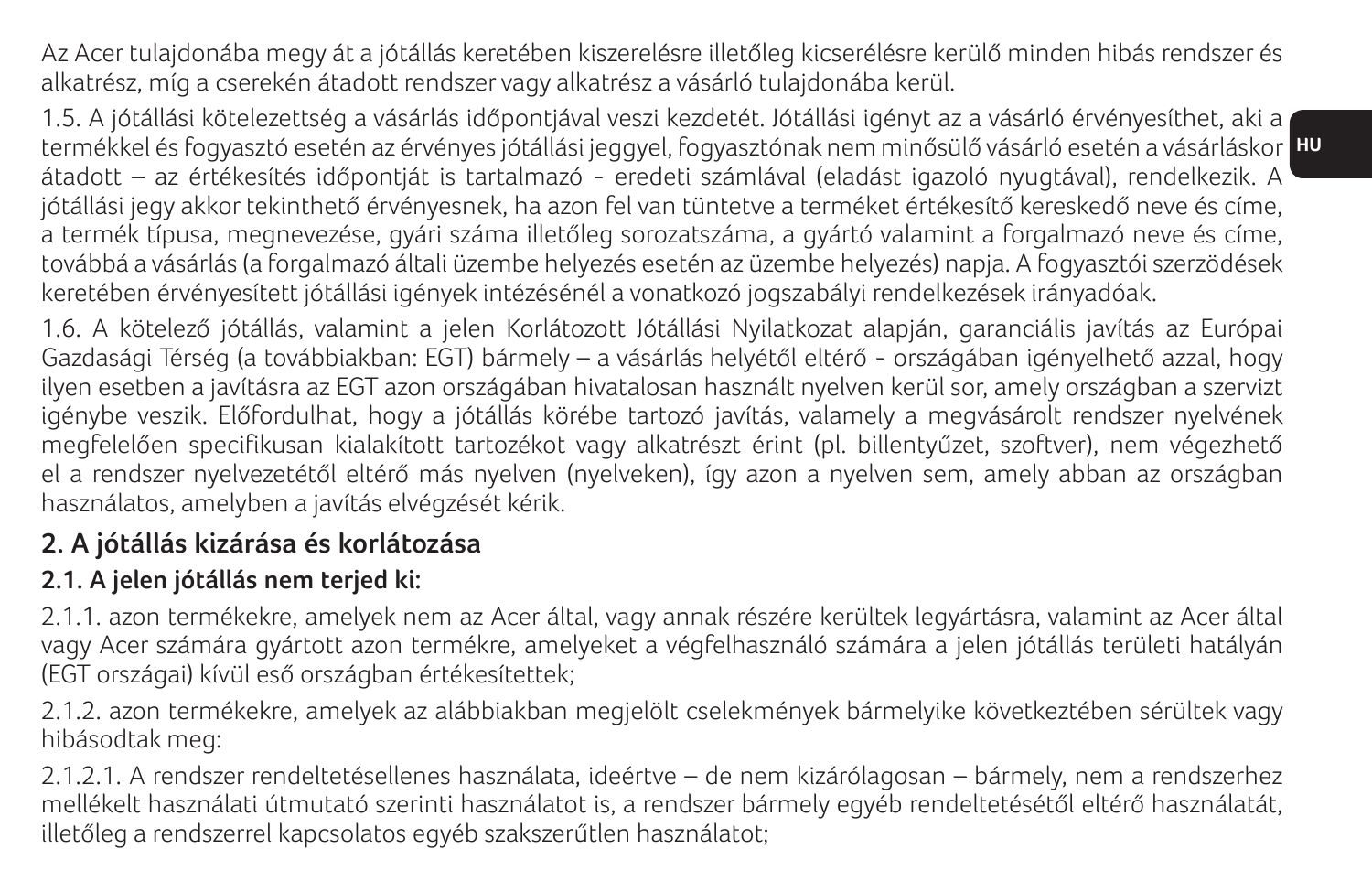2.1.2.2. a rendszer bárminemű megváltoztatása, beleértve olyan alkatrészek használatát is, amelyeket nem az Acer gyártott vagy forgalmazott;

2.1.2.3. az Acer-en vagy az Acer által megjelölt szolgáltatón kívül bárki más által végzett szerviz vagy javítás;

2.1.2.4. a rendszernek az Acer-hez vagy az Acer által engedélyezett szervizszolgáltatóhoz történő visszaküldése során a termék nem megfelelő szállítása vagy csomagolása; valamint

2.1.2.5. harmadik személy termékének (pl. memória-kártyák) szakszerűtlen installálása;

2.1.3. bármely program, adat vagy hordozható adattároló-eszköz elvesztésére vagy megrongálódására. Minden program, adat vagy hordozható adattároló-eszköz megóvása, biztonsági másolat készítése, a jótállási igényt érvényesítő felelősségi körébe tartozik. Kérjük ennek során legyen tekintettel arra, hogy az Acer választása szerint jogosult a garanciális javításra kerülő rendszert azonos minőségű új vagy felújított termékre kicserélni, amely következtében az Ön által a jótállás keretében javításra beadott rendszerben tárolt bármely adat elveszhet, megsérülhet, vagy a javítást követően elérhetetlenné válhat az Ön számára;

2.1.4. a fogyóeszközökre, ideértve a rendszer azon részeit is, amelyek a rendszer rendeltetésszerű használata során időnként kicserélést igényelnek.

2.1.5. A nem fogyasztói jogügylet keretében értékesített termékek, valamint a fogyasztó által az 1 éves kötelező garancia leteltét követően a korlátozott jótállási nyilatkozat alapján érvényesített igény esetén a jótállás nem terjed ki az LCD kijelző technológiával felszerelt rendszerekben az LCD kijelző olyan apróbb hibáira, amelyek következtében az adott LCD kijelzőn minden egymillió pixelre maximum négy (4) hibás pixel esik azzal, hogy egyidejűleg a kijelző panel kilenc (9) egyenlő négyszögletű területre felbontása esetén a középen elhelyezkedő négyzetben egynél több hibás pixel nem fordulhat elő.

### **2.2. A felelősség korlátozása és kizárása**

**HU**

2.2.1. A felelősség kizárása nem vonatkozik a szerződésszegésből eredően, szándékosan, súlyos gondatlansággal illetőleg bűncselekmény következményeként életben, vagy testi épségben bekövetkezett károkra.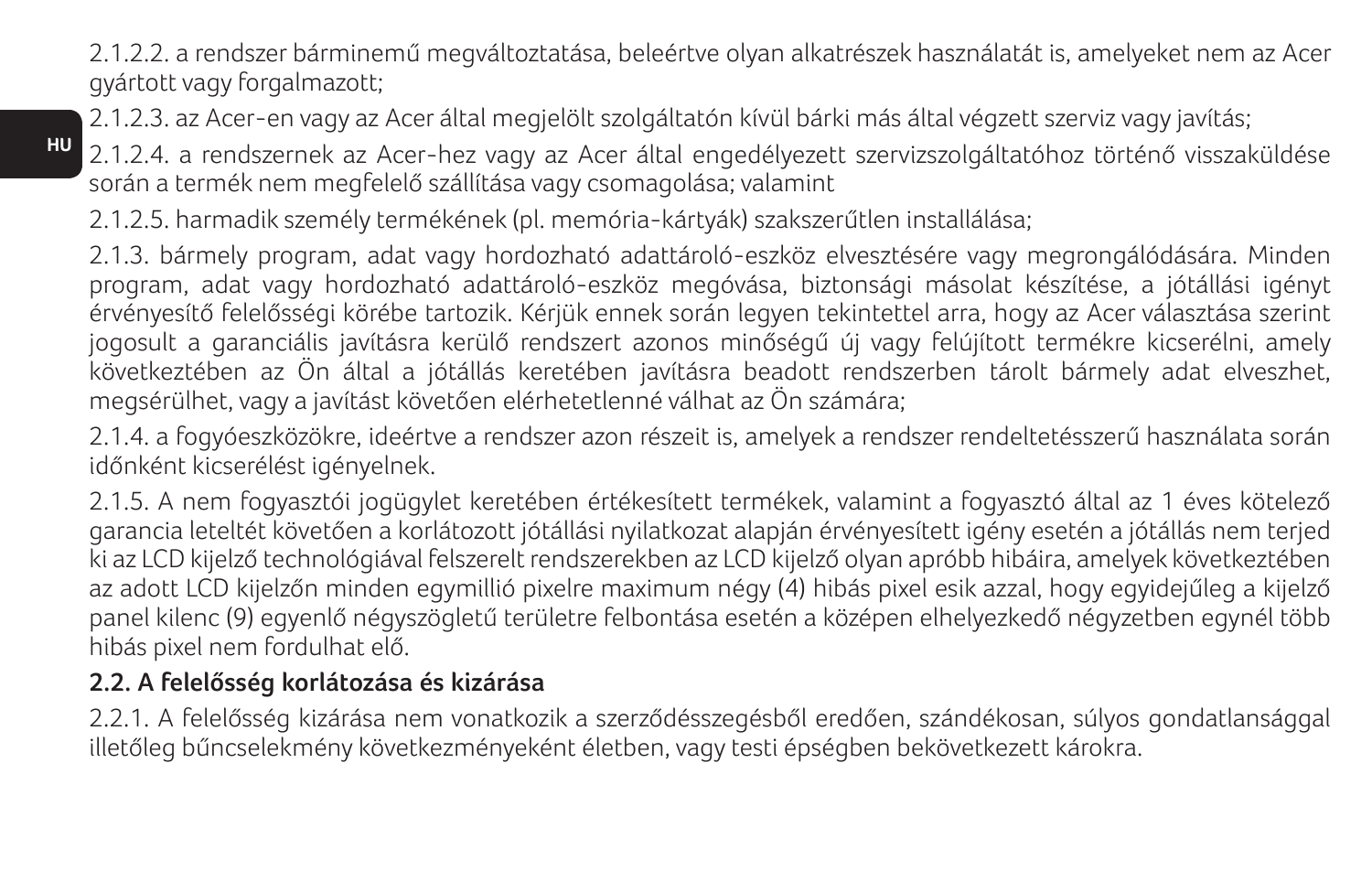### **3. Jótálláson alapuló szolgáltatás igénybevétele**

tömegközlekedési eszközön nem szállítható tartós fogyasztási cikkek esetén az ACER kötelezettséget vállal arra, <mark>H</mark> A jótálláson alapuló igények bejelentésére és a jótállás keretében történő szolgáltatás igénybevételének a jótállási jegyen feltüntetetteknek megfelelően kerülhet sor azzal, hogy a rögzített bekötésű, 10 kg-nál súlyosabb, vagy hogy ezen termékek javítását azok üzemelésének helyén végzi el. A területileg illetékes ACER-társaság és a garanciális szervizek elérhetőségei a jótállási jegyen, valamint http://support.acer-euro.com weboldalon kerültek feltüntetésre.

Mielőtt elküldené Acer termékét szervizbe, kérjük bizonyosodjon meg arról, hogy lementette adatait és programjait és kérjük töröljön minden bizalmas, védett és személyes információt vagy programot (továbbiakban "Ádatok") a készülékről. Az Acer nem felelős az Adatok vesztéséért, sérüléséért vagy közzétételéért, melyek az Acer felügyeletén kívül, vagy harmadik felek cselekedetei vagy mulasztása miatt történtek, szintén nem felelős az Adatok helyreállításáért vagy újratelepítéséért.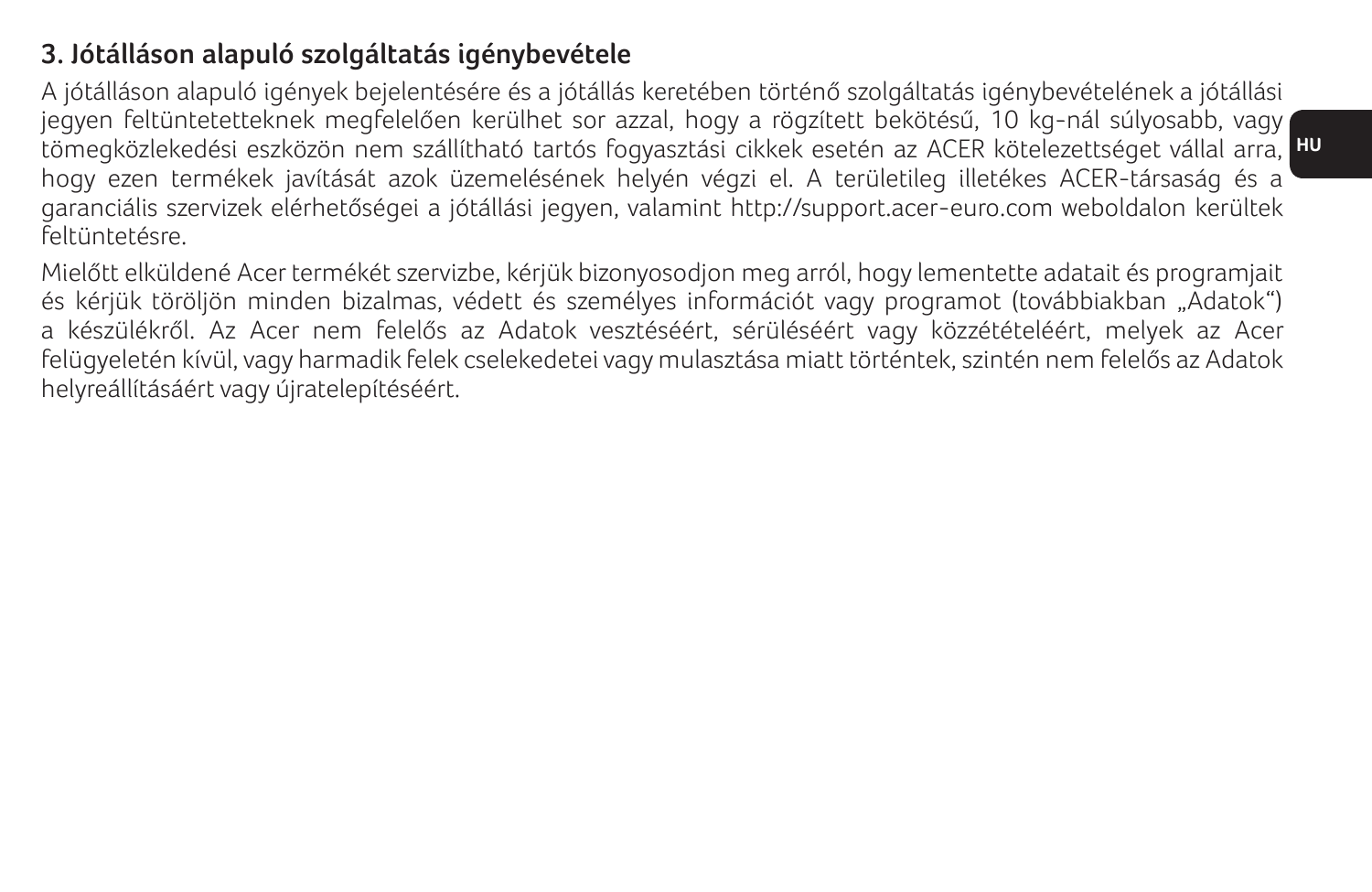# **2-Év Korlátozott jótállási nyilatkozat Kártya**

| <b>Termék</b>                           | Garancia időtartama és típusa                                                                                                                                  |
|-----------------------------------------|----------------------------------------------------------------------------------------------------------------------------------------------------------------|
| Okostelefon                             | 2 Év: Mail-in vagy Carry-In                                                                                                                                    |
| Technikai támogatás<br>(csak a harware) | 2 Év                                                                                                                                                           |
| Softwaretámogatás                       | 180 nap                                                                                                                                                        |
| Mail-in                                 | Az ügyfél elküldi a készüléket az Acer szervizközpontjába. A<br>szervizbeavatkozás végeztével az Acer szervizközpont visszaküldi a<br>készüléket az ügyfélnek. |
| Carry-In                                | Az ügyfél elviszi a készüléket az Acer márkaszervizébe. A szervizbeavatkozás<br>végesztével az ügyfél átveszi a készüléket az Acer márkaszervizében.           |
|                                         |                                                                                                                                                                |

### **A garanciakiterjesztés opciói**

**HU**

Bővebb információt a garanciakiterjesztésről az Acer weboldalán, vagy a feltüntetett telefonszámon kaphat.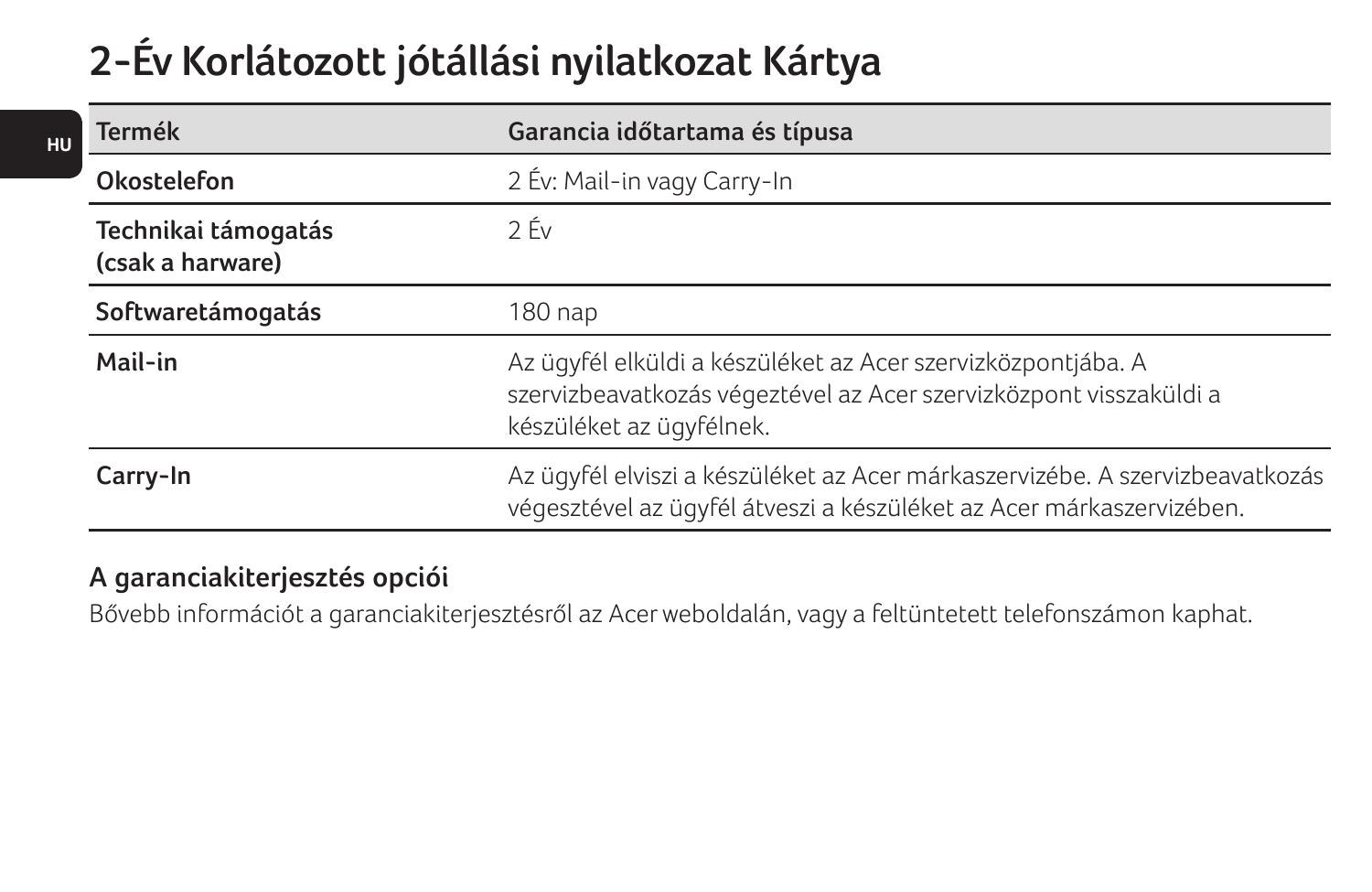## **Ograniczona Gwarancja dla produktu**

## **1. Zakres Ograniczonej gwarancji**

zostać przeczytany uważnie, ponieważ w przypadku zgłaszania roszczeń na podstawie niniejszej <sub>PL</sub> 1.1 Niniejsza ograniczona gwarancja (patrz "wyłączenia" i "ograniczenia" w pkt. 2) ("Ograniczona Gwarancja") przyznaje nabywcy określone prawa i uprawnienia wobec Acer. Dokument ten powinien Ograniczonej Gwarancji, będzie uważane, że nabywca zrozumiał i zaakceptował jej warunki. Niezależnie od niniejszej Ograniczonej Gwarancji, nabywcy przysługują inne oraz dalej idące prawa oraz uprawnienia wobec kupca, który sprzedał mu produkt Acer. Niniejsza Ograniczona Gwarancja nie ogranicza tych praw. Niniejsza gwarancja nie wyłącza, nie ogranicza ani nie zawiesza praw konsumentów, które wynikają *Kodeksu Cywilnego*. Na przykład, przy sprzedaży konsumenckiej obowiązuje co najmniej 24-miesięczny okres rękojmi, liczony od daty nabycia, niezależnie od informacji zawartych w karcie gwarancyjnej lub innych materiałach.

1.2 Acer zapewnia, że każdy produkt Acer, łącznie z oryginalnymi częściami i wyposażeniem (specjalne wyposażenie i akcesoria), które zostały zainstalowane w produkcie Acer nabywcy, w czasie jego zakupu (zwanego dalej łącznie "Systemem"), podczas pierwszej sprzedaży użytkownikowi końcowemu w kraju Europejskiego Obszaru Gospodarczego ("Obszar"), jest wolny od wad materiału oraz wad dotyczących wykonania, pod warunkiem normalnego jego używania w okresie obwiązywania gwarancji, który został określony w karcie dotyczącej Ograniczonej Gwarancji, dostarczonej nabywcy łącznie z jego Systemem ("Karta Gwarancyjna").

Jeśli produkt Acer, sprzedawany jako nowy, ma naruszoną plombę zabezpieczającą firmy Acer, klient ma obowiązek odmowy przyjęcia dostawy oraz stosownego powiadomienia sprzedawcy.

Przyjmując produkt Acer z naruszoną plombą klient zgadza się na zastosowanie warunków gwarancji innych niż przewidywane przez standardową gwarancję dla nowego produktu Acer (tzn. ograniczenie uprawnień gwarancyjnych).

1.3 Oprogramowanie Systemu, łącznie z systemem operacyjnym, jest dostarczone w stanie "takim jaki jest" (w stanie otrzymanym od producenta). Acer nie gwarantuje, że praca oprogramowania dostarczonego z Systemem będzie niezakłócona lub wolna od usterek, lub że oprogramowanie będzie spełniać wymagania nabywcy.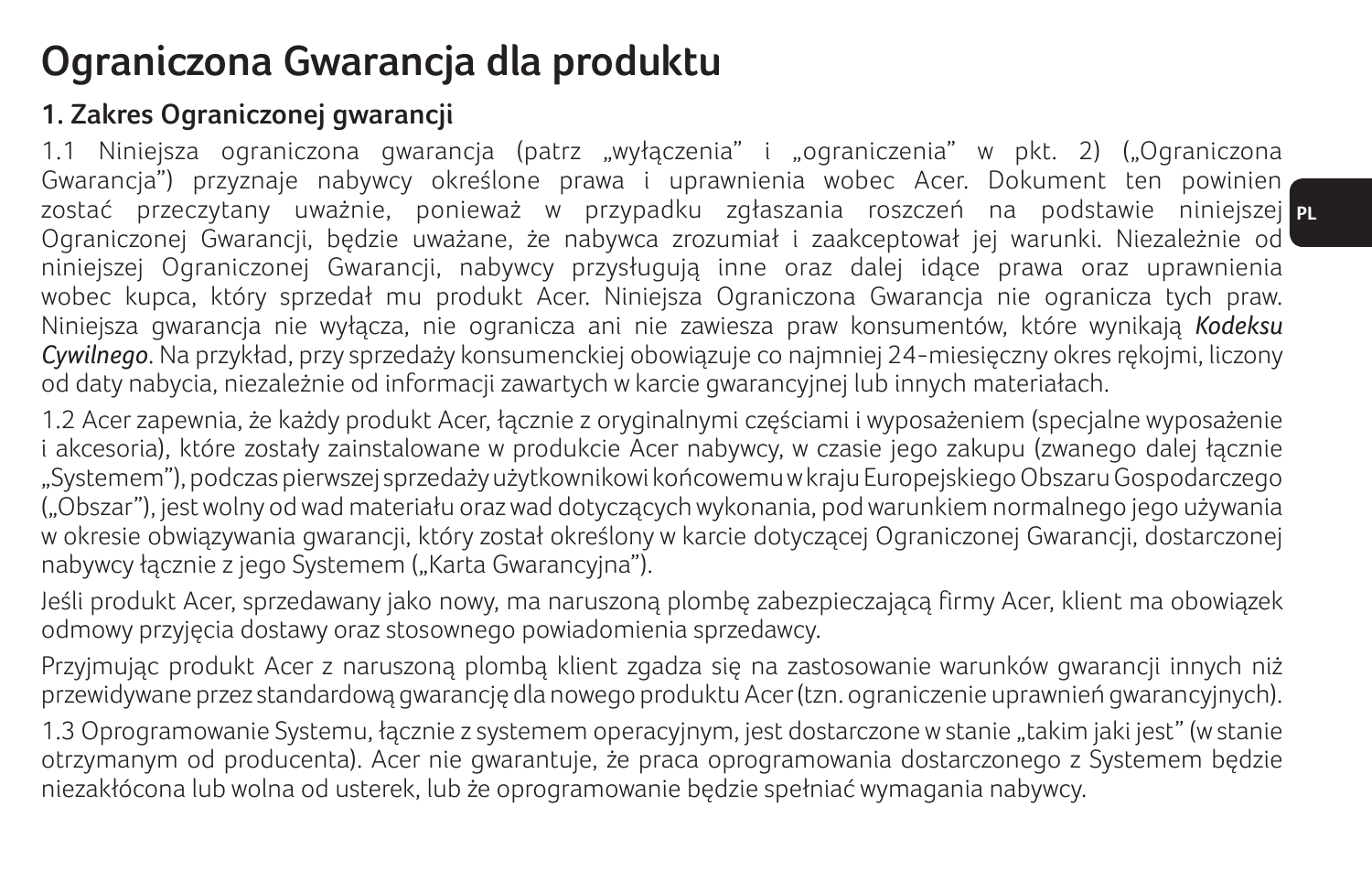1.4 W przypadku zgłaszania roszczeń z gwarancji, Acer, według własnego wyboru, naprawi lub wymieni System lub jakąkolwiek jego część objętą gwarancją, używając nowych lub fabrycznie odnowionych części lub Systemów. W sytuacji, gdy Acer zdecyduje się użyć fabrycznie odnowionych części lub Systemów, będą one posiadały taką samą charakterystykę operacyjną jak nowe produkty. Wszystkie wymienione w ramach niniejszej Ograniczonej Gwarancji części i zastąpione Systemy stają się własnością Acer.

1.5 Okres gwarancji rozpoczyna się z dniem zakupu. Oryginalny rachunek zakupu (paragon sprzedaży) zawierający datę zakupu Systemu stanowi dowód daty zakupu.

1.6 Serwis gwarancyjny będzie wykonany w oparciu o język podstawowy używany w kraju należącym do Europejskiego Obszary Gospodarczego, w którym żądany serwis jest wykonywany. Serwis gwarancyjny w odniesieniu do językowych aspektów Systemu nabywcy (np. układ klawiatury, oprogramowanie) nie może być wykonany w żadnym innym języku (językach), niż podstawowym (-ych) używanych w krajach Europejskiego Obszaru Gospodarczego, w których żądany serwis jest wykonywany.

1.7. Termin naprawy wady Systemu lub jakiejkolwiek jego części objętej gwarancją, stwierdzonej przez Acer lub termin wymiany wadliwego Systemu lub jakiejkolwiek jego części objętej gwarancją wynosi 30 dni. Termin ten rozpoczyna swój bieg w dniu przekazania Systemu lub jakiejkolwiek jego części objętej gwarancją do Acer w związku ze zgłoszoną reklamacją w ramach udzielonej gwarancji.

## **2. Wyłączenia i ograniczenia**

Ograniczona Gwarancja jest przedmiotem następujących wyłączeń i ograniczeń:

## **2.1 Wyłączenia**

Ograniczona Gwarancja nie obejmuje:

2.1.1 produktów nie wykonanych przez lub dla Acer lub sprzedanych po raz pierwszy użytkownikowi końcowemu w kraju spoza Obszaru obowiązywania tej Ograniczonej Gwarancji;

2.1.2 produktów, które zostały uszkodzone lub posiadały wady w wyniku: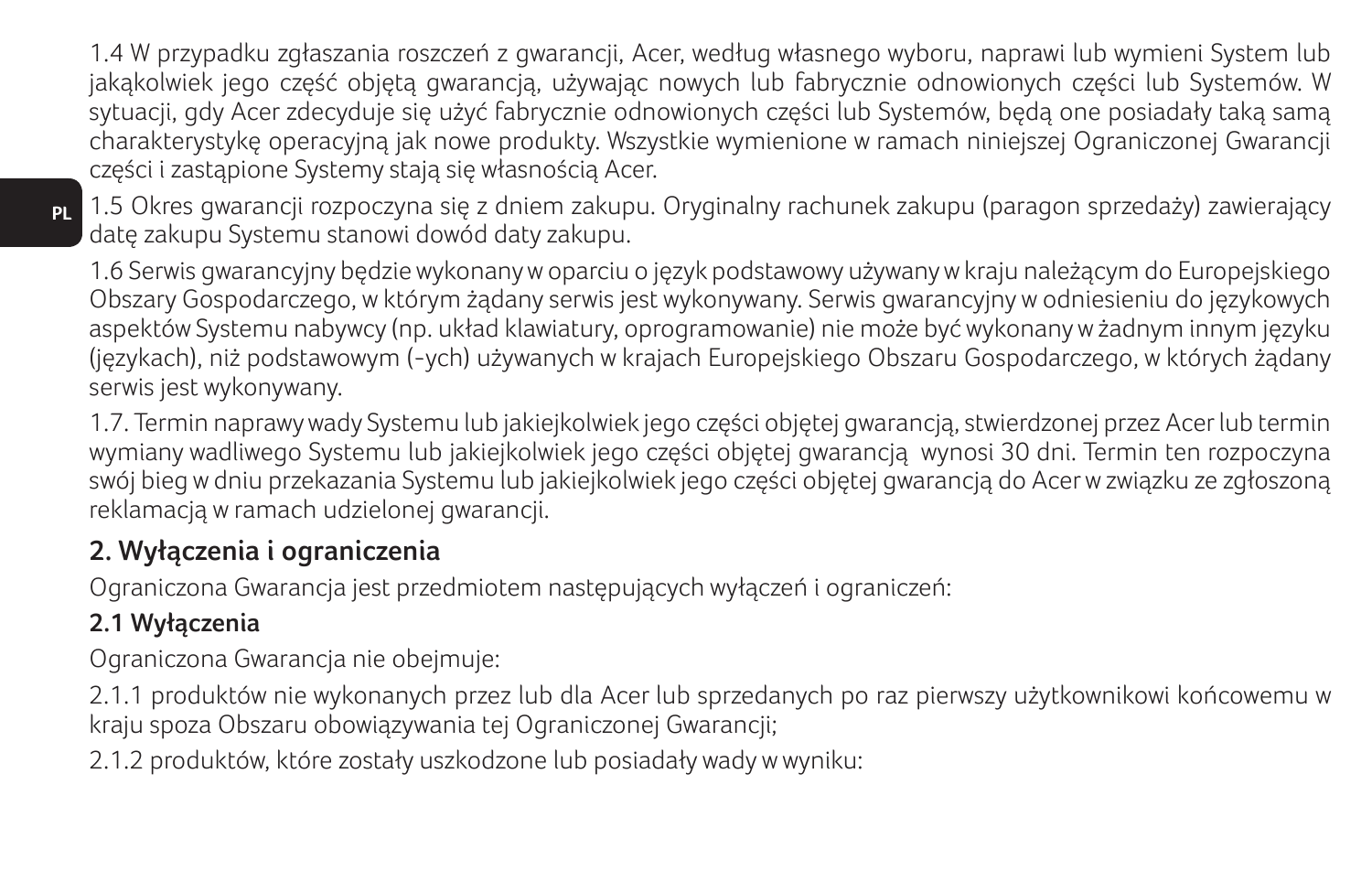2.1.2.1 używania Systemu w sposób inny niż wynikający z jego normalnego przeznaczenia, w szczególności w wyniku używania Systemu niezgodnie z Instrukcją Obsługi, załączoną do Systemu lub w wyniku innego rodzaju wykorzystania lub zaniedbania w odniesieniu do Systemu;

2.1.2.2 modyfikacji Systemu, w szczególności użycia części nie wyprodukowanych lub nie sprzedanych przez Acer;

2.1.2.3 serwisu lub naprawy wykonanej przez kogokolwiek innego niż Acer lub Dostawcę Serwisu Autoryzowanego przez Acer;

2.1.2.4 niewłaściwego transportu lub pakowania w przypadku dostarczenia Systemu do Acer lub Dostawcy Serwisu Autoryzowanego przez Acer; lub

2.1.2.5 niewłaściwej instalacji produktów osób trzecich (np. kart pamięci);

2.1.3 utraty, uszkodzenia jakichkolwiek programów, danych lub wymiennych nośników danych. Nabywca jest zobowiązany do zachowania (back up) wszelkich programów, danych lub wymiennych nośników danych. Należy mieć na uwadze, że Acer może zdecydować o zastąpieniu Systemu przekazanego do serwisu gwarancyjnego produktem odnowionym o takiej samej jakości. Dlatego też dane przechowywane w oryginalnym Systemie nabywcy mogą stać się na trwałe dla niego niedostępne;

2.1.4 części zużywalnych, np. części, które wymagają okresowej wymiany podczas normalnego używania Systemu.

2.1.5 nieznacznych wad wyświetlaczy LCD, powstałych w Systemie wyposażonym w technologię LCD, o ile nie będzie stanowiło to więcej niż cztery (4) uszkodzone piksele na milion pikseli w danym wyświetlaczu LCD i o ile, w przypadku, gdy wyświetlacz jest podzielony na dziewięć (9) równych prostokątnych części, nie będzie to więcej niż jeden uszkodzony piksel w części środkowej wyświetlacza.

### **2.2 Ograniczenia i zwolnienie z odpowiedzialności z gwarancji**

2.2.1 W przypadku zgłaszania roszczeń z niniejszej Ograniczonej Gwarancji, uważa się, iż nabywca wyraził zgodę, że naprawa i wymiana (w przypadku dostępności), zależnie od tego, co serwis gwarancyjny określi, jest jedynym i wyłącznym środkiem wobec Acer, jej spółek powiązanych lub spółki macierzystej, w związku z jakimkolwiek naruszeniem postanowień niniejszej Ograniczonej Gwarancji udzielonej przez Acer i określonej powyżej.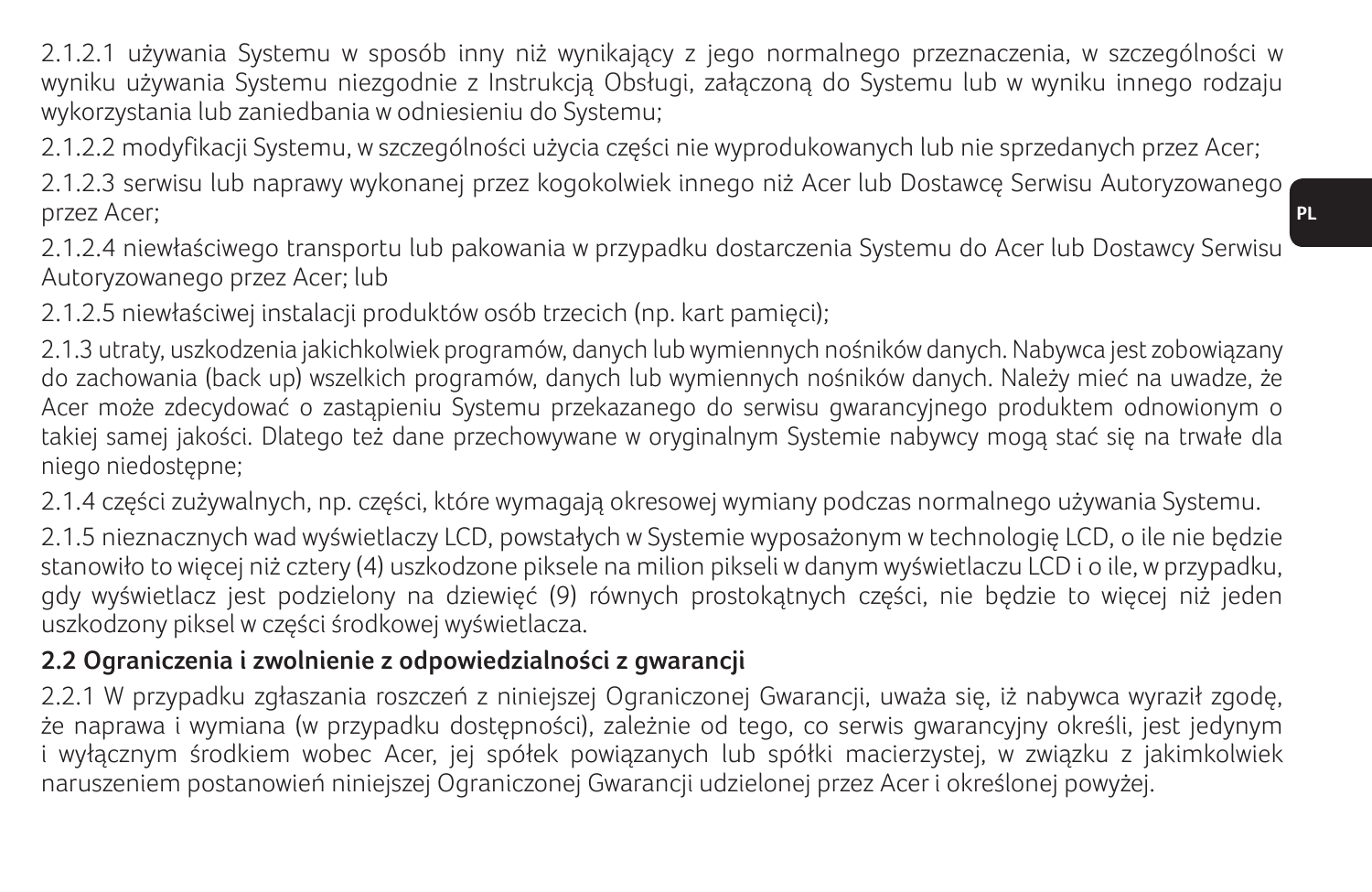### **3. Korzystanie z serwisu gwarancyjnego**

W celu zgłoszenia roszczeń i/lub skorzystania z serwisu gwarancyjnego, należy zapoznać się z danymi kontaktowymi określonymi w Karcie Gwarancyjnej lub odwiedzić stronę http://support.acer-euro.com.

**PL** sprzedawcą lub odwiedzić stronę http://support.acer-euro.com. "Acer" oznacza spółkę Acer świadczącą usługi na obszarze geografi cznym, na którym produkt Acer został po raz pierwszy sprzedany użytkownikowi końcowemu. W celu uzyskania dalszych informacji należy skontaktować się ze

Przed przekazaniem produktu Acer do serwisu prosimy upewnić się, czy wykonano kopie zapasowe wszystkich danych i programów oraz usunięto wszelkie informacje lub programy o charakterze poufnym, niejawnym lub osobistym (nazywane dalej "Danymi"). Firma Acer nie ponosi odpowiedzialności za jakąkolwiek utratę, uszkodzenie lub ujawnienie Danych poza jej kontrolą, ani za działania lub zaniechania stron trzecich, ani za odtworzenie lub ponowne zainstalowanie Danych.

| Produkt                                                                                                       | Okres i typ gwarancji        |
|---------------------------------------------------------------------------------------------------------------|------------------------------|
| <b>Smart Phone</b>                                                                                            | 2 Lata: usługa door-to-door* |
| Pomoc Techniczna (tylko sprzet)                                                                               | 2 Lata                       |
| Pomoc w zakresie oprogramowania                                                                               | 180 dni                      |
| *Usługa door-to-door: bezpłatny odbiór i zwrot sprzętu po naprawie do Klienta. Usługa realizowana przez firmę |                              |
| kurierska.                                                                                                    |                              |

## **2 Lata Ograniczona Gwarancja Karta**

### **Program rozszerzenia gwarancji.**

W celu uzyskania informacji o możliwościach rozszerzenia gwarancji prosimy o kontakt z Centrum Serwisowym Acer lub wizytę na stronie internetowej www.acer.pl.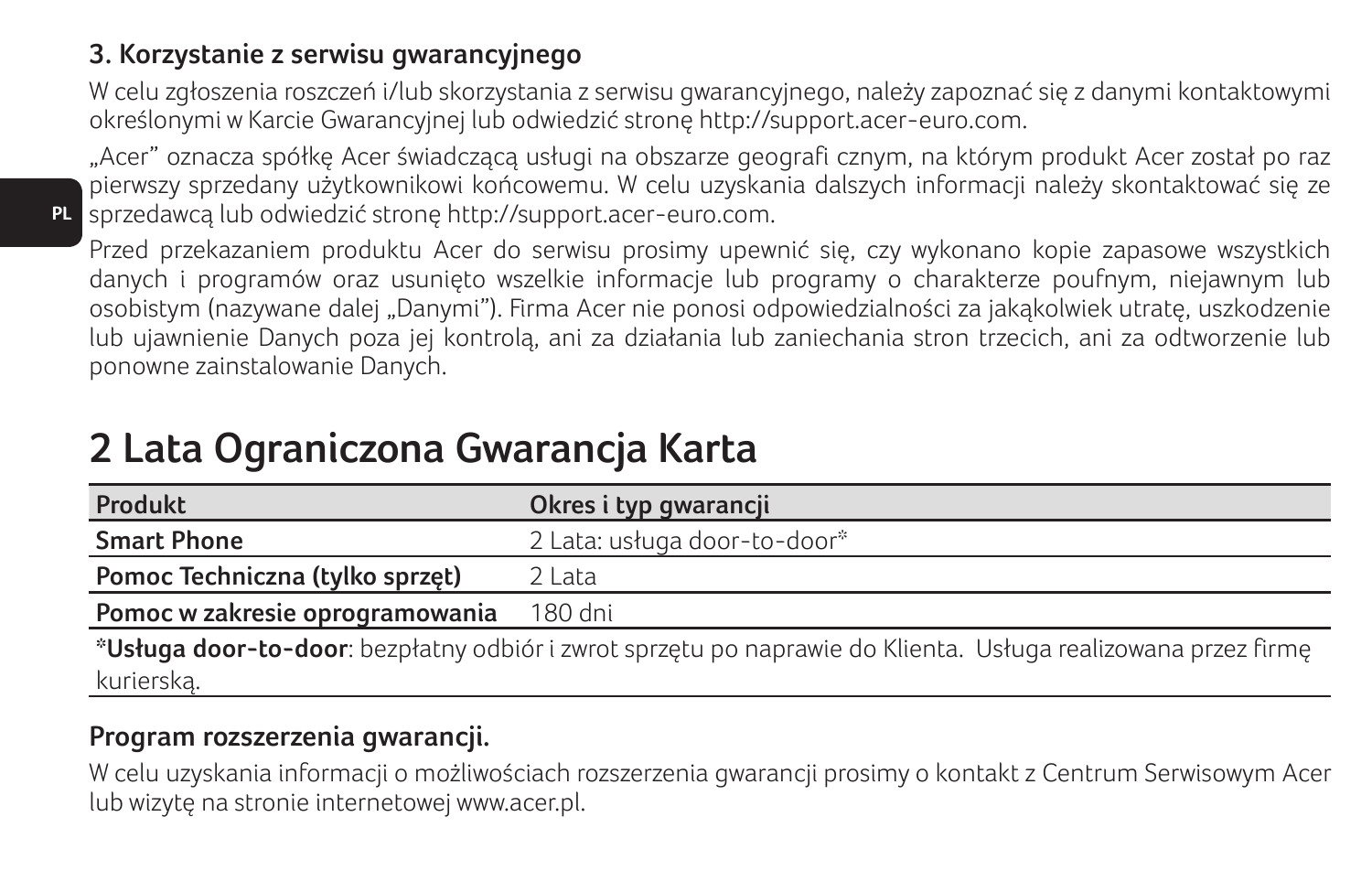## **Garanţie Limitată pentru Produse**

## **1. Acoperirea Garanţiei Limitate**

1.1 Prezenta declarație de garanție limitată (vezi "Excluderi" și "Limitări" în Secțiunea 2) ("Garanția Limitată") vă conferă drepturi și remedii în relația cu Acer. Citiți cu atenție prezentul document, deoarece la prezentarea unei pretenții în baza prezentei Garanții Limitate, se va considera că ați înțeles și acceptat termenii acesteia. Independent de prezenta Garantie Limitată, beneficiați de mai multe drepturi și remedii diferite pe care le puteți invoca în relația cu vânzătorul de la care ați achiziționat Sistemul (definit de mai jos) conform legislației naționale în vigoare cu privire la comercializarea bunurilor de consum. Prezenta Garanție Limitată nu operează în sensul restricționării sau afectării acestor drepturi în vreun fel. Consumatorul are drepturi juridice in temeiul legislatiei in vigoare care reglementeaza vanzarea de bunuri de larg consum iar garantia nu exclude, limiteaza sau suspenda aceste drepturi aplicabile. De Exemplu, consumatorii au cel putin 24 luni de garantie incepand cu data achizitiei, indiferent de ce este inscris pe orice alt card de garantie sau alte materiale.

1.2 Acer garantează că orice produs Acer, inclusiv piesele și componentele Acer originale (oferite ca "Optiuni" și/sau "Accesorii) care au fost instalate pe produsul dumneavoastră Acer la momentul achiziţionării, (denumite colectiv "Sistemul") vândut pentru prima dată unui utilizator final dintr-o tară din cadrul Spatiului Economic European si din Elveția ("Acoperirea Teritorială"), nu prezintă defecte de material și/sau execuție în condiții normale de utilizare pe durata perioadei de garanție specificate în Carnetul de Garanție Limitată furnizat împreună cu Sistemul dumneavoastră ("Carnetul de Garanție").

Este responsabilitatea clientului sa refuze livrarea oricarui produs Acer cumparat ca nou atunci cand sigiliul de siguranta Acer este rupt/deteriorat ;in acest caz trebuie informat imediat vanzatorul.Acceptand un produs Acer cu un sigiliu deteriorat,clientul isi asuma faptul ca garantia unui astfel de produs va fi diferita(redusa) fata de conditiile standard de garantie existente in cazul unui produs nou

1.3 Orice software furnizat împreună cu Sistemul dumneavoastră, inclusiv sistemul de operare, este livrat "ca atare". Acer nu garantează funcționarea neîntreruptă sau fără erori a oricărui software furnizat împreună cu Sistemul dumneavoastră, sau adecvarea respectivului software la cerinţele dumneavoastră.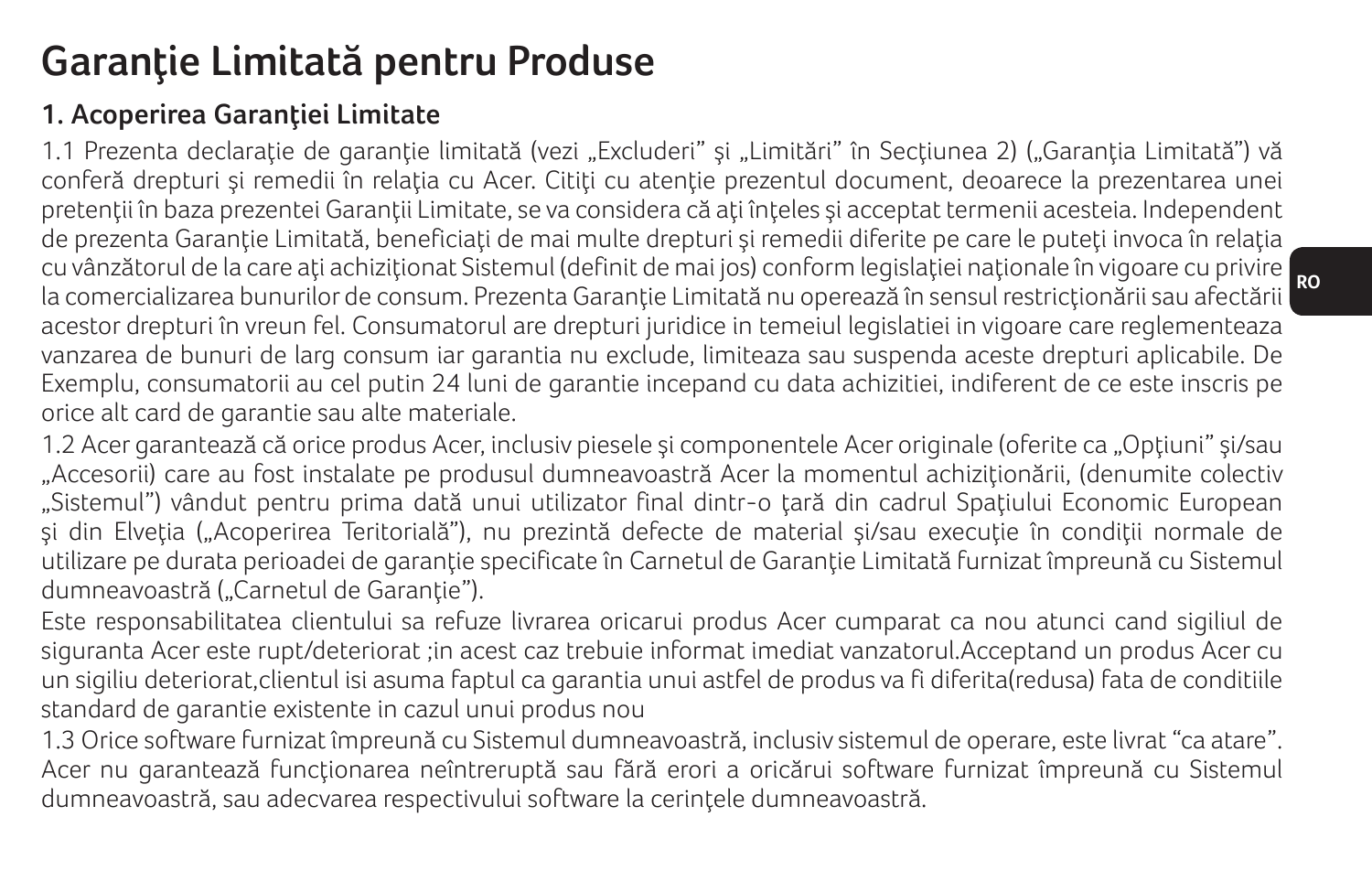1.4 La prezentarea unei pretenții în baza prezentei Garanții, Acer va repara sau înlocui, la alegerea sa, orice Sistem defect sau orice piese ale acestuia acoperite de prezenta Garantie Limitată, cu piese sau Sisteme noi sau reconditionate în fabrică. În cazul în care Acer optează pentru utilizarea unor piese sau Sisteme reconditionate în fabrică, caracteristicile de funcționare ale acestora vor fi echivalente cu cele ale unor produse noi. Toate piesele sau Sistemele înlocuite în baza prezentei Garanții Limitate vor deveni proprietatea Acer.

1.5 Perioada de Garanție începe la data achiziționării. Factura de cumpărare originală (bonul de vânzare), care indică data achizitionării Sistemului, reprezintă dovada datei achizitionării.

1.6 Serviciile în garanţie vor fi efectuate în baza limbii primare utilizate în ţara din SEE în care au fost solicitate. Este posibil ca reparaţiile de garanţie ce implică aspecte legate de limba Sistemului dumneavoastră (de exemplu pentru tastatură, software) să nu poată fi efectuate într-o altă limbă (alte limbi) decât limba primară (limbile primare) utilizate în tara SEE în care au fost solicitate.

## **2. Excluderi şi Limitări**

Prezenta Garanţie Limitată se supune următoarelor excluderi şi limitări:

### **2.1 Excluderi**

Prezenta Garantie nu se extinde la:

2.1.1 orice produs care nu este fabricat de către sau pentru Acer, sau care este vândut pentru prima dată unui utilizator final dintr-o tară din afara ariei de Acoperire Teritorială a prezentei Garanții Limitate.

2.1.2 orice produs care prezintă deteriorări sau defecțiuni ca urmare a

2.1.2.1 utilizării Sistemului într-un mod necorespunzător destinaţiei normale de utilizare a acestuia, inclusiv, dar fără a se limita la utilizarea Sistemului cu nerespectarea Ghidului Utilizatorului care însotește Sistemul, sau orice alt abuz sau neglijenţă asupra Sistemului;

2.1.2.2 modificării Sistemului inclusiv utilizării de piese care nu sunt fabricate şi/sau comercializate de Acer;

2.1.2.3 unor lucrări de service sau reparații executate de alte părți și nu de Acer sau un Furnizor de Service Autorizat de Acer;

2.1.2.4 transportării sau ambalării necorespunzătoare la returnarea Sistemului la Acer sau la un Furnizor de Service Autorizat de Acer; sau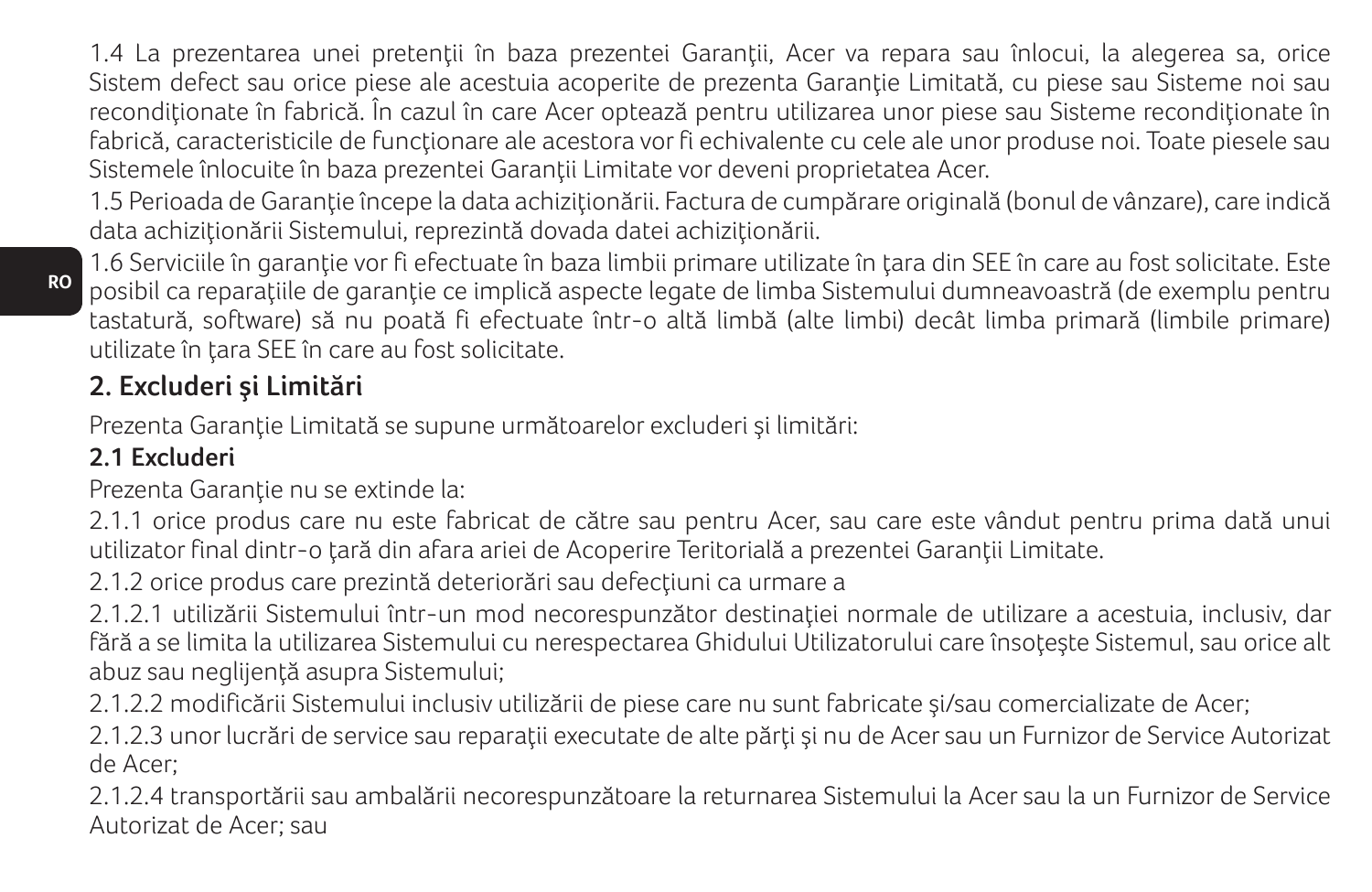2.1.2.5 instalării necorespunzătoare a unor produse aparţinând unor terţi (de exemplu carduri de memorie).

2.1.3 pierderea sau deteriorarea unor programe, date sau medii detasabile de stocare a informatiilor (exceptând ca urmare a unui eveniment care dă naștere unei pretenții în baza legislației privind răspunderea pentru produs din jurisdicția în care se află Cumpărătorul). Salvarea (efectuarea unor copii de rezervă a) oricăror programe, date si/sau medii detasabile de stocare a informatiilor constituie responsabilitatea dumneavoastră. Trebuie avut în vedere faptul că Acer poate alege să înlocuiască Sistemul care face obiectul serviciilor în garanţie cu un produs refabricat, echivalent din punct de vedere calitativ, drept pentru care nu veti mai putea accesa datele stocate de către dumneavoastră pe Sistemul inițial.

2.1.4 consumabile, respectiv componentele care necesită înlocuirea periodică în cursul utilizării normale a <sup>ko</sup> Sistemului.

2.1.5 defecţiuni minore la afişajele LCD în cazul Sistemelor dotate cu tehnologie de afişare LCD, cu condiţia să nu existe mai mult de patru (4) pixeli defecți la un milion de pixeli pentru un afișaj LCD și, de asemenea cu condiția ca, dacă panoul de afişare se împarte în nouă (9) suprafeţe dreptunghiulare egale, să existe maxim un pixel defect în zona centrală a afişajului.

### **2.2 Limitele Garanţiei şi declinarea responsabilităţii**

2.2.1 Dacă înaintaţi o pretenţie în baza prezentei Garanţii Limitate, se consideră că aţi convenit că remedierea şi (în funcție de disponibilitate) înlocuirea, după caz, supuse serviciilor în garanție conform prevederilor prezentului document, reprezintă remediul exclusiv de care beneficiați în relația cu Acer sau oricare dintre companiile afiliate sau deţinătoare ale acesteia, cu privire la orice încălcare a Garanţiei Limitate Acer stabilită în prezentul document.

### **3. Beneficierea de serviciile în garanţie**

Pentru a înainta pretenții și/sau beneficia de lucrări de service în garanție, folosiți datele de contact de pe Carnetul de Garanţie sau accesaţi http://support.acer-euro.com.

Inainte de a duce produsul Acer la service va rugam sa va asigurati ca ati salvat toate datele si programele si sa stergeti orice date confidentiale,informatii personale sau programe(denumite "Date") de pe el. Acer nu este raspunzator pentru nici o pierdere,deteriorare sau divulgare a oricaror "Date" in afara controlului sau sau datorita actiunii sau omisiunii unei terte parti nici pentru reinstalare nici pentru restaurarea oricarei "Date"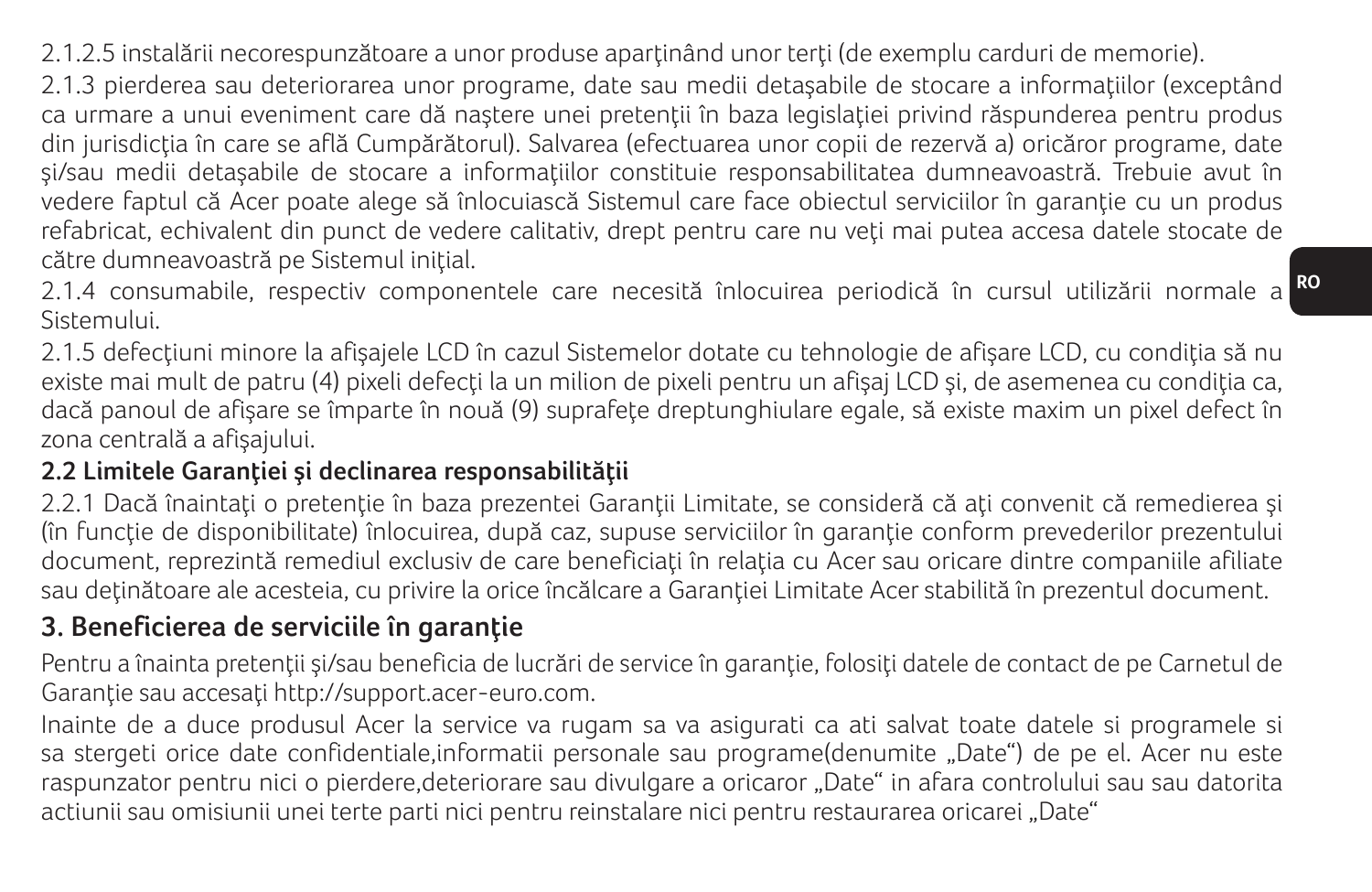## **Card de Garantie limitata, 2 Ani**

| Produs                       | Perioada de garantie si tipul                                                                                              |
|------------------------------|----------------------------------------------------------------------------------------------------------------------------|
| <b>Smart Phone</b>           | 2 Ani: Livrare la                                                                                                          |
| Suport tehnic Numai Hardware | 2 Ani                                                                                                                      |
| Livrare la                   | Clientul aduce echipamentul defect la centrul autorizat de reparatie Acer.<br>Dupa reparatie, clientul ridica echipamentul |

Pentru detalii privind acoperirea garanției consultați Garanția Limitată pentru Produse din Ghidul Acer privind Relatiile cu Clienții și Garanția. Pentru detalii despre garanție și reparații in perioada de garanție, contactati partenerul de service autorizat: SAMA BIT, Str. Dr. Constantin Caracas nr 16, Sector 1, Bucuresti, Tel: +40 21 2226735, www.samabit.ro Pentru suport tehnic, apelaţi numărul de telefon corespunzător Ţării dumneavoastră Sama Bit - Str. Dr. Constantin Caracas 16 / Sect. 1, Bucharest.

Coordonatele (numele şi adresa) vânzătorului:

[Semnat şi ştampilat de:]

Acer Slovakia s.r.o. Trnavská 50B SK - 821.02 Bratislava - Slovakia Thomas Cech, m.p.

Vânzător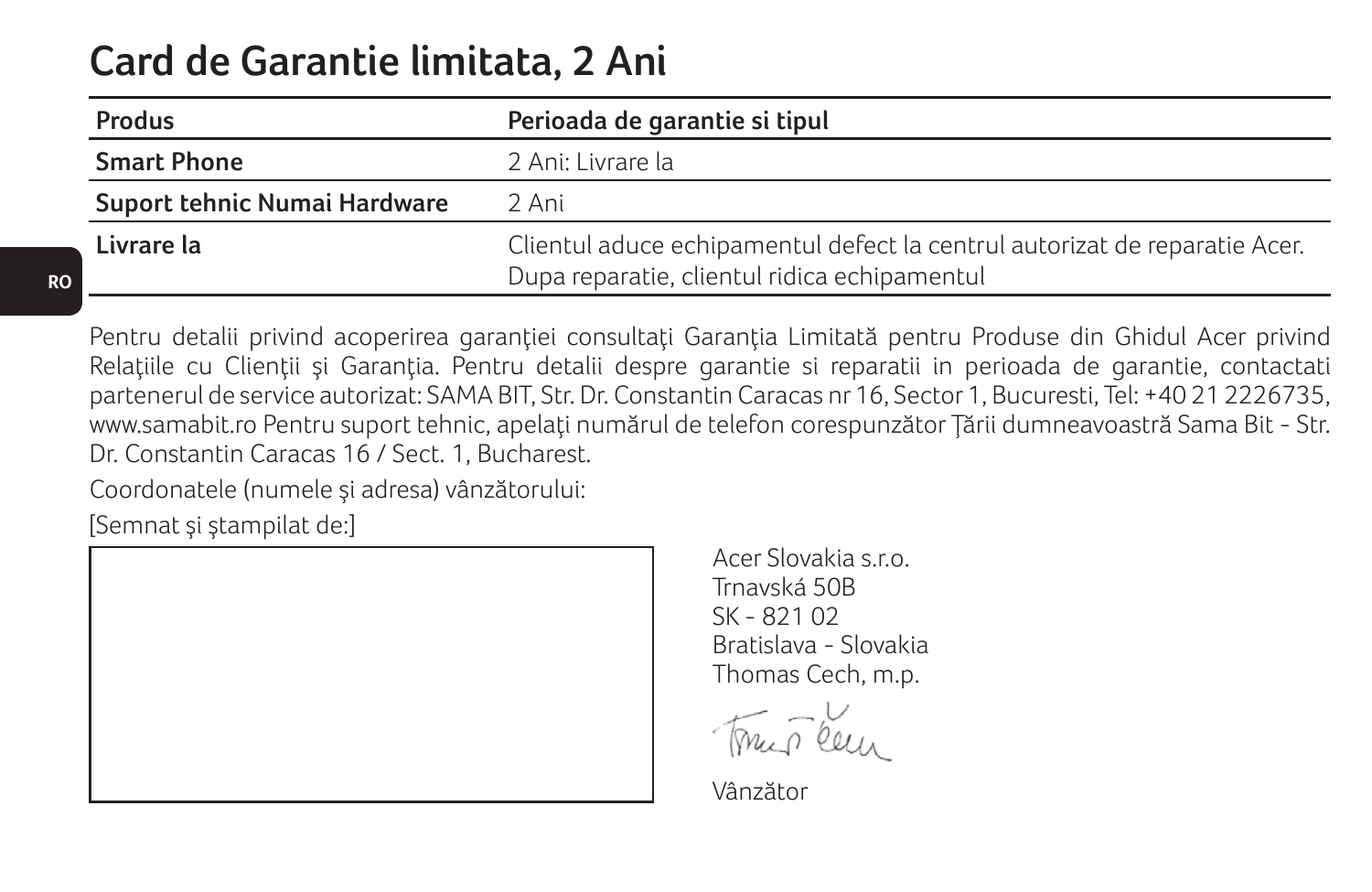## **Гарантия на изделие**

### **1. Объем Гарантии**

1.1 Настоящая гарантия осуществляется компанией ACER и определяет права для пользователей оборудования ACER. Пожалуйста, внимательно прочитайте данный документ, поскольку в случае предъявления претензии в соответствии с данной Гарантией будет подразумеваться, что Вы поняли и приняли ее условия. Независимо от данной Гарантии Вы можете обладать другими, в том числе более широкими правами и средствами защиты в отношении продавца товара в рамках действующего законодательства РФ. Данная Гарантия не ограничивает таких прав.

ЗАКОНОДАТЕЛЬСТВОМ, РЕГУЛИРУЮЩИМ ПРОДАЖИ ПОТРЕБИТЕЛЬСКИХ ТОВАРОВ, И ДАННАЯ ГАРАНТИЯ <mark>В</mark> ПОТРЕБИТЕЛИ ИМЕЮТ ЮРИДИЧЕСКИЕ ПРАВА В СООТВЕТСТВИИ С ДЕЙСТВУЮЩИМ НАЦИОНАЛЬНЫМ НЕ ИСКЛЮЧАЕТ, НЕ ОГРАНИЧИВАЕТ И НЕ ПРИОСТАНАВЛИВАЕТ ТАКИЕ ПРАВА.

1.2 В течение гарантийного срока, указанного в Гарантийной карте, приложенной к Вашей Системе (см. «Гарантийная Карта»), Acer гарантирует отсутствие дефектов материалов и/или качества изготовления при нормальном использовании у любого изделия компании Acer, включая оригинальные детали и комплектующие Acer (предлагаемые в качестве «Опций» и/или «Принадлежностей»), установленные в Вашем изделии компанией Acer на момент покупки (далее совместно называемые "Система»), которые предназначены для продажи и были первоначально проданы конечному пользователю на территории России («Территориальная Сфера Действия»). Все дополнительно установленные и/или замененные комплектующие, не согласованные с компанией ACER, не покрываются действием данной гарантии и ответственность по гарантии за них несет организация-продавец или третьи лица, по чьей инициативе такие действия производились.

Потребитель вправе отказаться принять поставку любого продукта Acer, проданного в качестве нового,

в случае, если нарушены заводские гарантийные пломбы/стикеры/и т.п., и уведомить продавца о данном факте.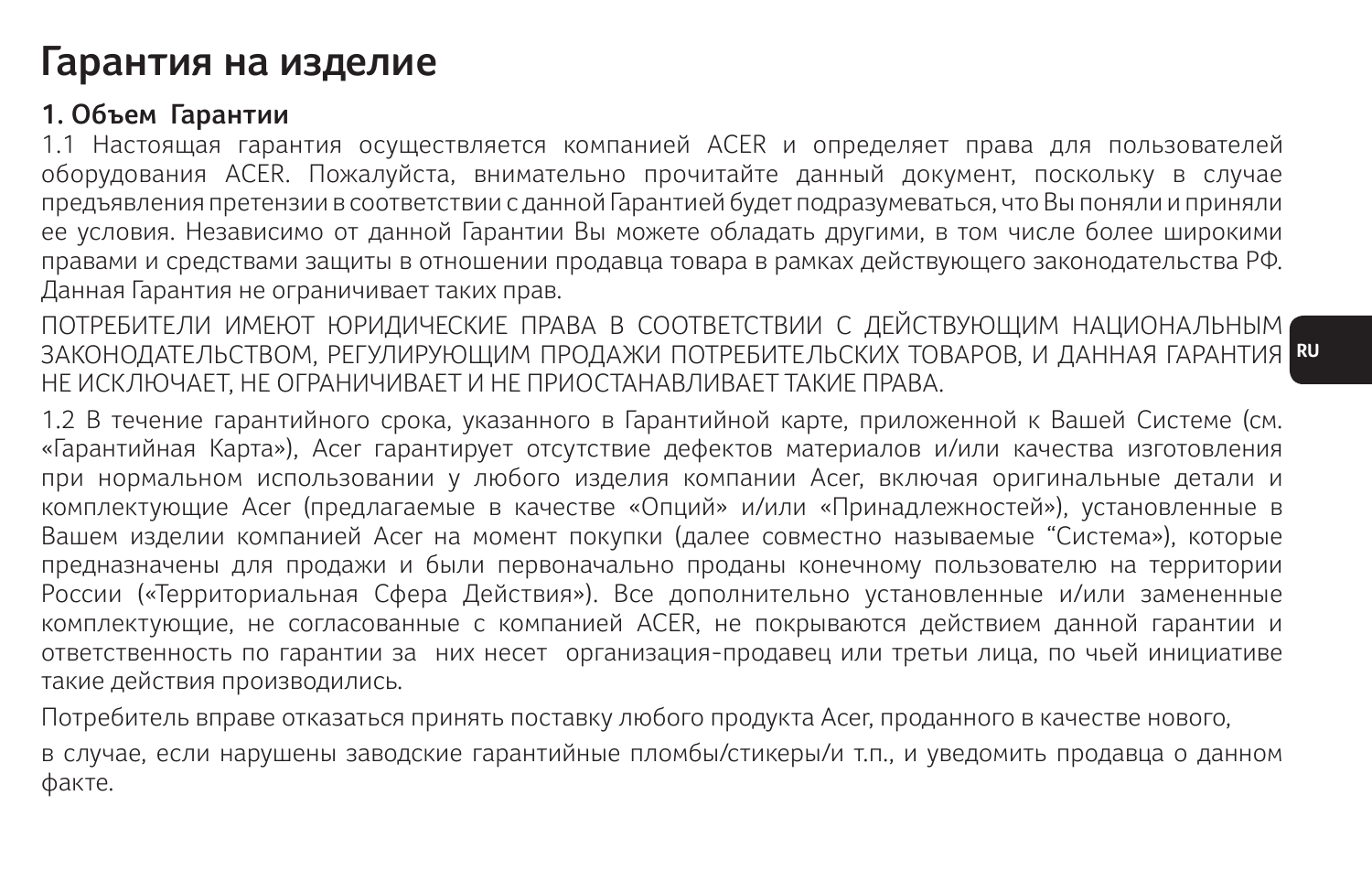Принимая продукт Acer с нарушенными заводскими гарантийными пломбами/стикерами/и т.п., потребитель признает, что гарантийная поддержка такого продукта будет ограничена по сравнению со стандартными Положениями и условиями гарантии, связанными с продажей нового продукта Acer.

1.3 Acer не гарантирует бесперебойной или безошибочной работы любого программного обеспечения, предоставленного вместе с Вашей Системой, так же как и соответствия такого программного обеспечения Вашим требованиям

1.4 В качестве меры предосторожности на случай возможных сбоев, частичной или полной утраты информации, необходимо периодически создавать резервные копии данных, хранящихся устройствах хранения информации. Перед передачей любого устройства для проведения гарантийного обслуживания выполните архивирование данных и удалите любую конфиденциальную, частную или личную информацию. Компания Acer не несет ответственности за повреждение или потерю любых программ, данных или съемных носителей информации. Компания Acer не несет ответственности за восстановление или переустановку любых программ или данных, за исключением программного обеспечения, устанавливаемого компанией Acer при производстве данного продукта. Если предустановленное программное обеспечение было полностью или частично утрачено по вине пользователя и он не в состоянии восстановить его самостоятельно, восстановление этого ПО может быть произведено в авторизованном сервисном центре на платной основе.

1.5 В случае предъявления претензии, согласно условиям данной Гарантии, Acer по своему выбору произведет ремонт, или заменит неисправную Систему, или любую ее часть, подпадающую под действие данной Гарантии, посредством использования новых или производственно-восстановленных частей или Систем. В случае если Acer выберет использование производственно-восстановленных частей или Систем, то их функциональные характеристики будут соответствовать функциональным характеристикам новых изделий. После замены все неисправные части и Системы, замененные в рамках данной Гарантии, возврату не подлежат. Отдельная гарантия на заменённые детали и комплектующие не устанавливается.

1.6 Изложенные выше положения и условия являются полным и исключительным гарантийным соглашением между компанией Acer и вами в отношении приобретенного оборудования Acer.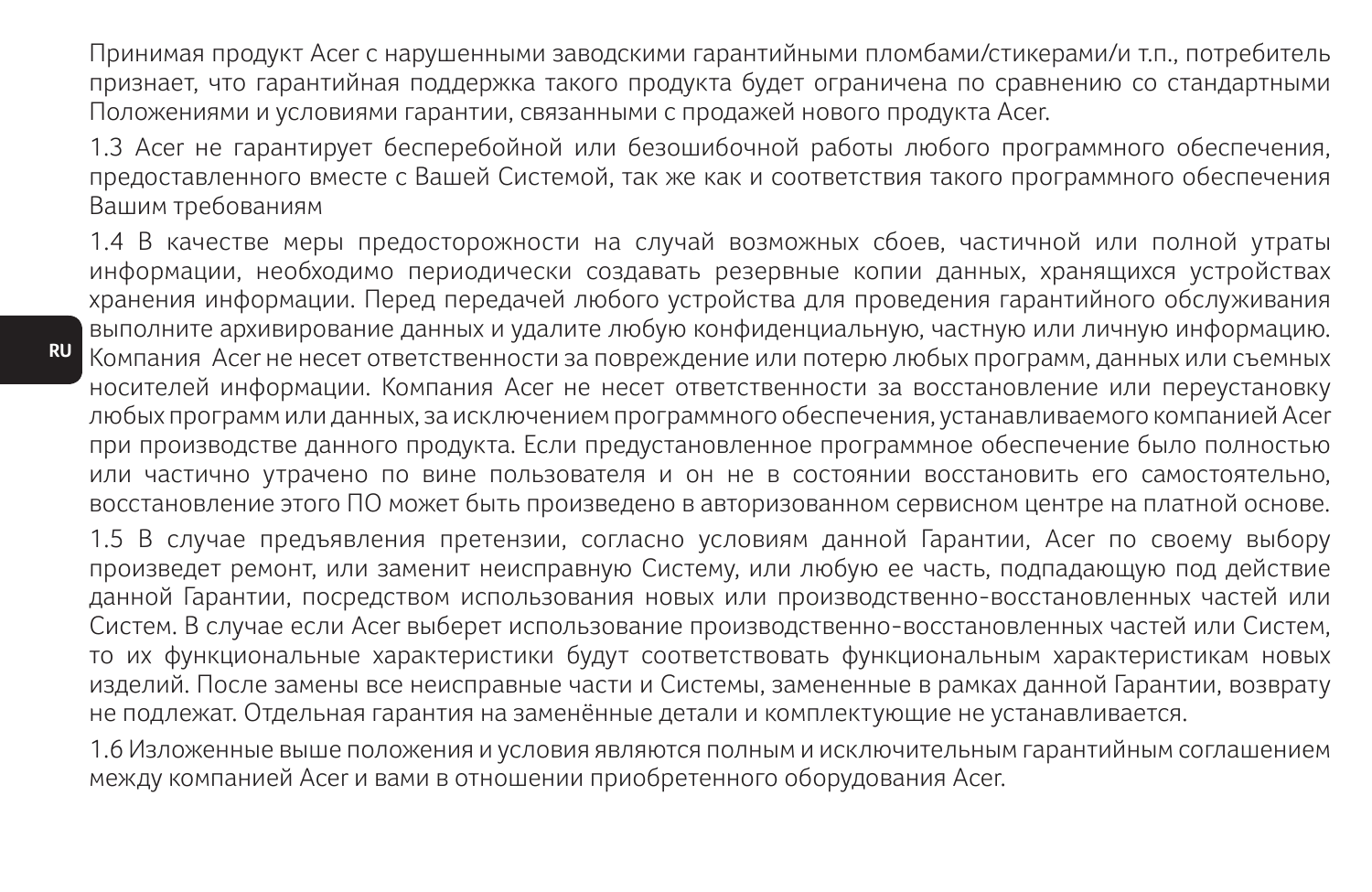### **2. Исключения и Ограничения**

Данная Гарантия подлежит следующим исключениям и ограничениям:

#### **2.1 Исключения**

Гарантийные обязательства не распространяется на:

2.1.1 любые изделия, не произведенные компанией Acer или для компании Acer, или не предназначенные для продажи или проданные конечному пользователю в стране, находящейся за пределами Территориальной Сферы Действия данной Гарантии, а также в случаях, если серийный номер изделия не читаем, изменен или не соответствует указанному в Гарантийной карте;

2.1.2 любые изделия с механическими повреждениями либо с повреждениями защитных пломб, лент, наклеек и т.п.;

2.1.3 любые изделия, повреждение или неисправность которых возникли вследствие:

2.1.3.1 использования Системы не по назначению, включая без ограничений невыполнение приложенной к Системе Инструкции по эксплуатации, или любого другого неправильного или небрежного обращения в отношении Системы;

2.1.3.2 изменения Системы, включая использование деталей, произведенных и/или не проданных фирмой Acer;

2.1.3.3 ненадлежащей установки изделий как производства ACER, так и сторонних производителей (например, установки плат расширения, дополнительных модулей, карт памяти и т.п. );

2.1.3.4 конфликтов в связи с подключением внешних устройств

2.1.3.5 использования нелицензионного программного обеспечения;

2.1.3.6 воздействия вирусных программ;

2.1.3.7 стихийных бедствий (пожар, наводнение, гроза, землетрясение и т.п.);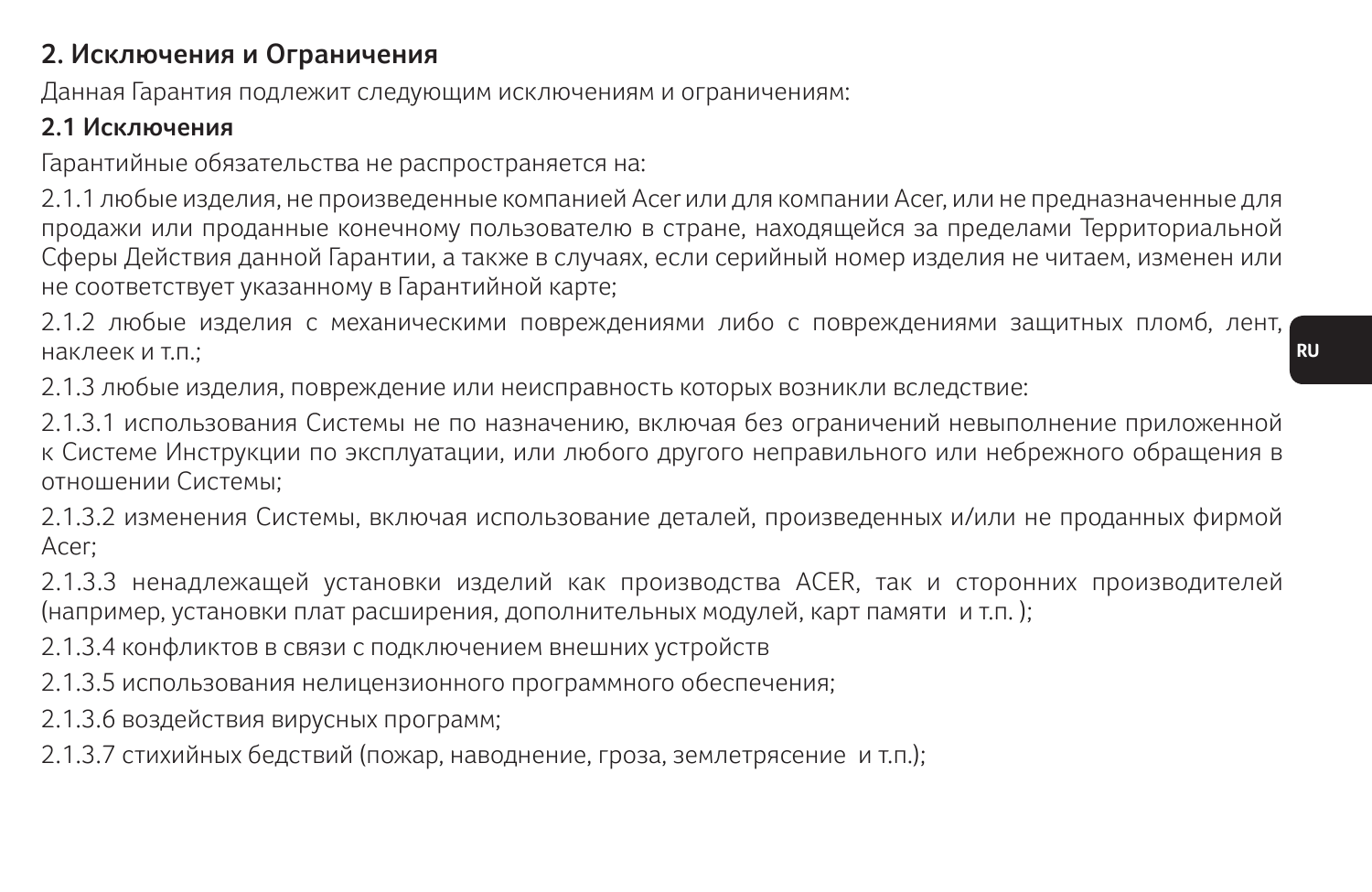2.1.3.8 неправильного подключения в электросеть, эксплуатации при нестабильном напряжении в электросети (отклонение частоты от номинальной более 0,5%, напряжения от номинального более 10%), отсутствия (или выполненного с отклонениями от стандарта) заземления;

2.1.3.9 воздействий или проникновения внутрь изделия насекомых, животных, жидкостей, пыли, табачного дыма и т.п.;

2.1.3.10 естественного износа при эксплуатации;

2.1.3.11 сервисного обслуживания или ремонта, выполненного лицами, не являющимися представителями компании Acer или Авторизированным Поставщиком Услуг Acer;

2.1.3.12 ненадлежащей перевозки или упаковки при возврате Системы компании Acer или Авторизированному Поставщику Услуг Acer;

2.1.3.13 следов умышленного воздействия на устройство с целью причинения повреждения пользователем или другими лицами;

2.1.4 иные случаи нарушения Покупателем установленных правил использования, хранения или транспортировки товара, действий третьих лиц или непреодолимой силы и возникновения при этом непроизводственных недостатков;

2.1.5 потерю или повреждение любых программ, данных или устройств хранения данных со съемным носителем. Вы несете ответственность за сохранность (создание резервных копий) любых программ, данных и/или устройств хранения данных со съемным носителем. Обращаем Ваше внимание на то, что компания Acer может выбрать замену Системы, подлежащей сервисному обслуживанию, на новое или восстановленное (равноценное по качеству) изделие, в результате чего, данные, содержащиеся в Вашей первоначальной Системе, могут стать недоступными для Вас;

2.1.6 расходные материалы, т.е. части, требующие периодической замены в ходе обычной эксплуатации Системы;

2.1.7 незначительные дефекты ЖК-дисплеев, возникающие в Системах, снабженных жидкокристаллической дисплейной технологией. Более подробную информацию см. в разделе Дополнительная информация (Особые замечания для жидкокристаллических дисплеев )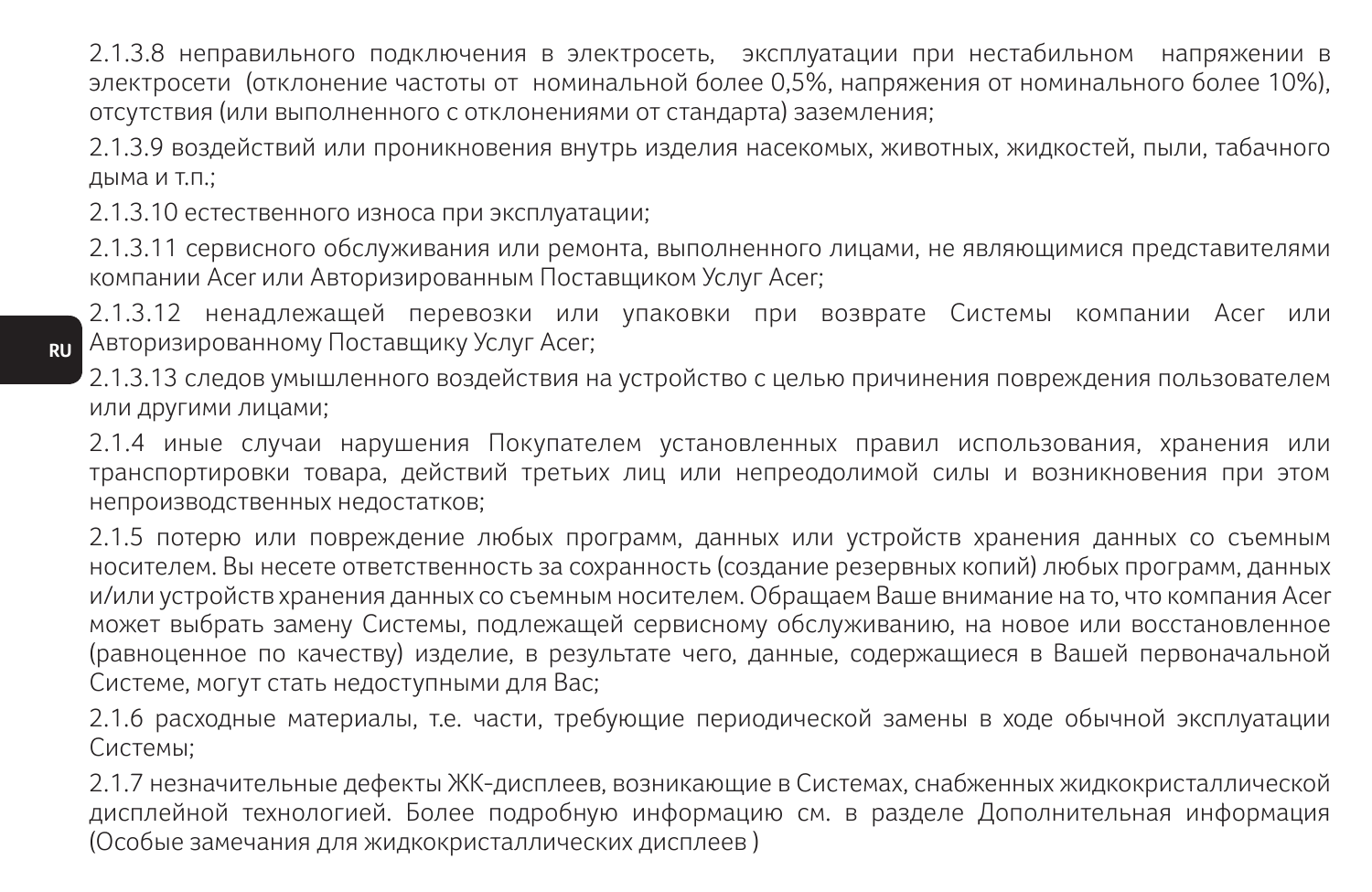#### **2.2 Ограничения**

2.2.1 За исключением гарантийных обязательств, предусмотренных настоящей Гарантией, компания Acer не признает никаких других явно выраженных, подразумеваемых, либо предусмотренных законом гарантий. Любые предполагаемые гарантии, которые могут быть предусмотрены применяющимся правом ограничиваются условиями данной Гарантии. Компания Acer ни в коем случае не несет ответственности за случайные, косвенные убытки, упущенные бизнес, выгоду или утерянные данные, возникшие в связи с использованием или эксплуатацией Системы или любого программного обеспечения, сопровождающего Систему и предоставленного компанией Acer, даже в том случае, если компания Acer была заранее осведомлена о возможности такого ущерба.

конфликте и работающему в сопряжении с данным изделием. Компания Acer не несет ответственности <mark>RU</mark> 2.2.2 Эта гарантия не распространяется на ущерб, причиненный другому оборудованию, находящемуся в за совместимость своей продукции с изделиями и программными продуктами третьих сторон в части их совместимости, конфигурирования систем и установки драйверов. Компания Acer оставляет за собой право при обращении по гарантии потребовать у пользователя документы, подтверждающие легальность используемого программного обеспечения.

2.2.3 В случае предъявления претензии в соответствии с данной Гарантией будет подразумеваться Ваше согласие с тем, что ремонт и/или замена, в зависимости от обстоятельств, в соответствии с предусмотренными выше условиями гарантийного обеспечения, являются единственным и исключительным средством защиты в отношении компании Acer и/или авторизованных сервисных центров. Данное средство защиты рассматривается в рамках настоящей гарантии как безусловное право потребителя в рамках действующего закона РФ о Защите прав потребителя.

### **3. Получение Гарантийного Обслуживания**

Информацию об авторизованных сервисных центрах Acer на территории РФ можно получить на WEBсайте http://www.acer.ru в разделе Сервис и Поддержка или по тел. (495) 788-7232, E-Mail: hotline@acer. ruГарантийное обслуживание осуществляется только при наличии документа, подтверждающего покупку и заполненной гарантийной карты с подписью покупателя, печатью и подписью продавца.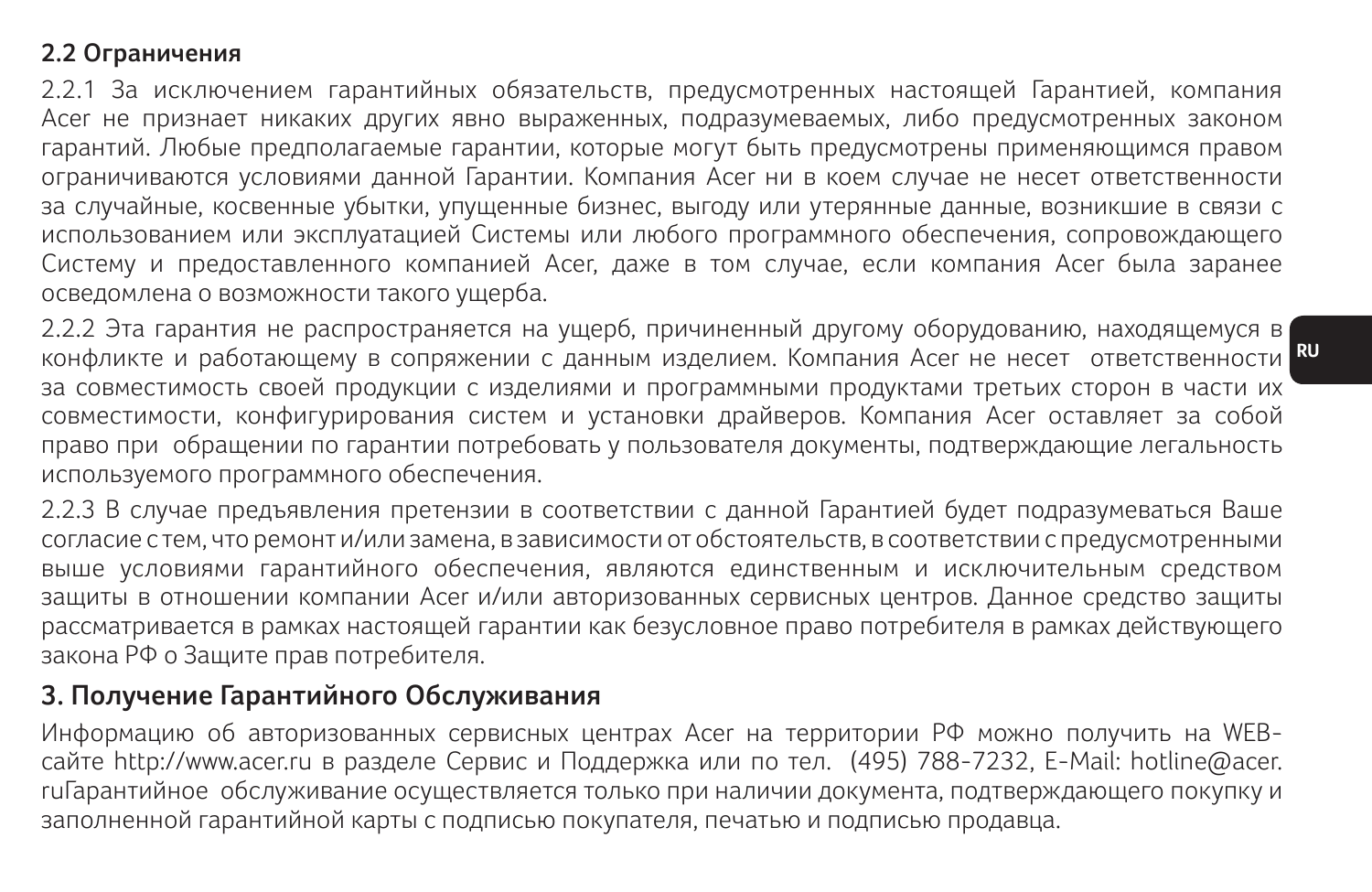Прежде, чем передать Ваш продукт Acer для обслуживания, пожалуйста, позаботьтесь о сохранении необходимых Вам данных и программ на какие-либо внешние носители и удалите любую конфиденциальную, личную или являющуюся собственностью информацию или программы (в дальнейшем - "Данные"). Acer не несет ответственности за любую потерю, повреждение или раскрытие любых Данных, в том числе из-за действий или упущений третьих лиц, а также за восстановление или переустановку любых Данных. **Для отметок сервисного обслуживания:**

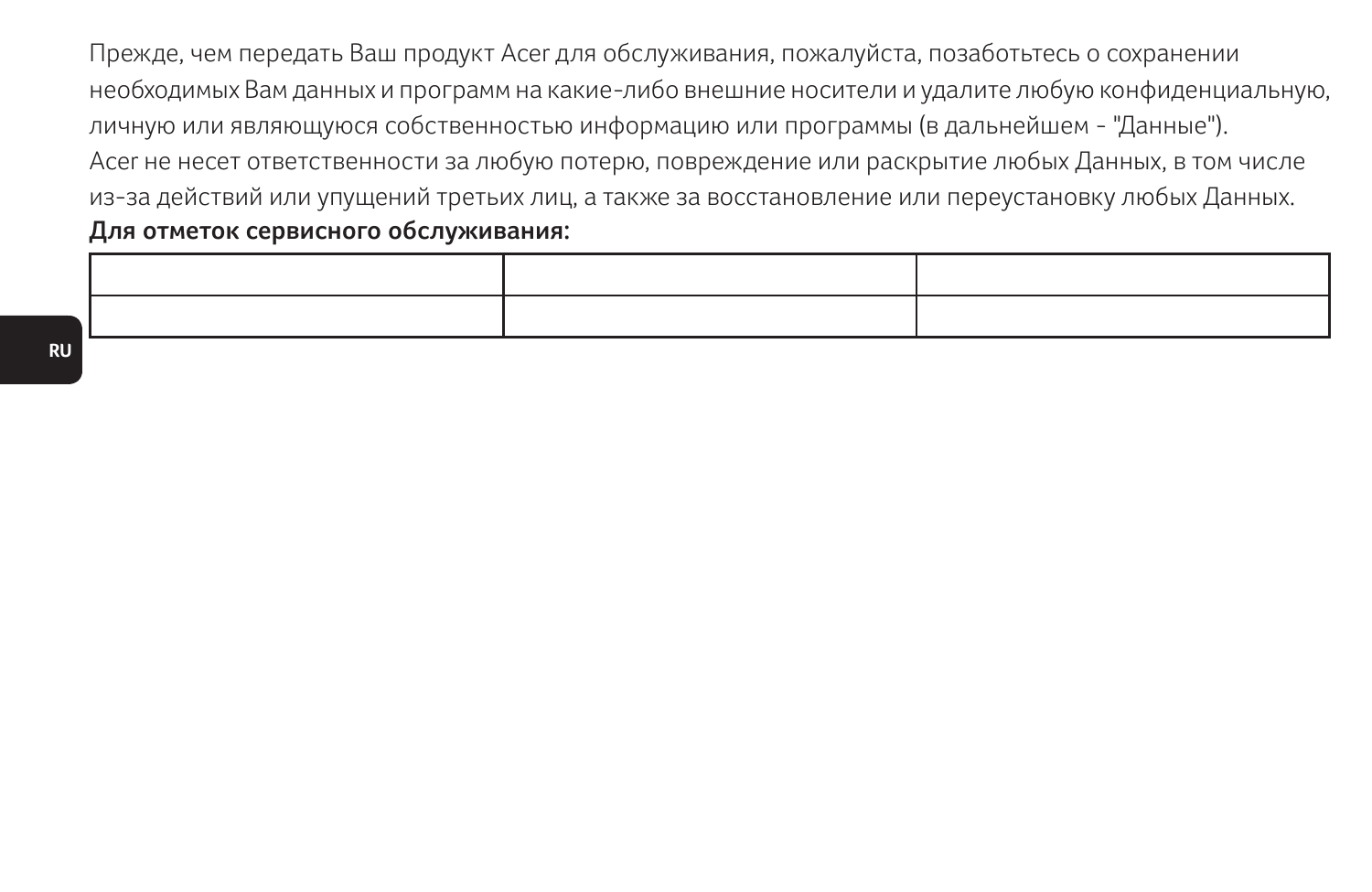# **ГАРАНТИЙНАЯ КАРТА**

| <b>ПРОДУКТ</b>                            |                                                | СРОК И ТИП ГАРАНТИИ |
|-------------------------------------------|------------------------------------------------|---------------------|
| Коммуникаторы                             |                                                | 1 год: Carry-In     |
| предустановленное программное обеспечение |                                                | 180 дней            |
|                                           |                                                |                     |
| l Carry-In                                | Обслуживание в Авторизованном Сервисном Пентре |                     |

Carry-In Обслуживание в Авторизованном Сервисном Центре Доставка оборудования в Авторизованный Сервисный Центр и обратно осуществляется за счет покупателя.

Модель Изделия и поставлять поддерживать на продукта на том на том на том на том на том на том на том на том н

Серийный номер Изделия \_\_\_\_\_\_\_\_\_\_\_\_\_\_\_\_\_\_\_\_\_\_\_\_\_\_\_\_\_\_\_\_\_\_\_\_\_\_\_\_\_\_\_\_\_\_\_\_\_\_\_\_\_\_\_\_\_\_\_\_\_\_\_\_\_\_\_ *Настоящим подтверждаю приемлемость гарантийных условий, а также приемку оборудования в работоспособном состоянии и отсутствие на нем внешних дефектов:*

| Ф. И. О. Покупателя          |  |
|------------------------------|--|
|                              |  |
|                              |  |
|                              |  |
|                              |  |
| Печать продающей организации |  |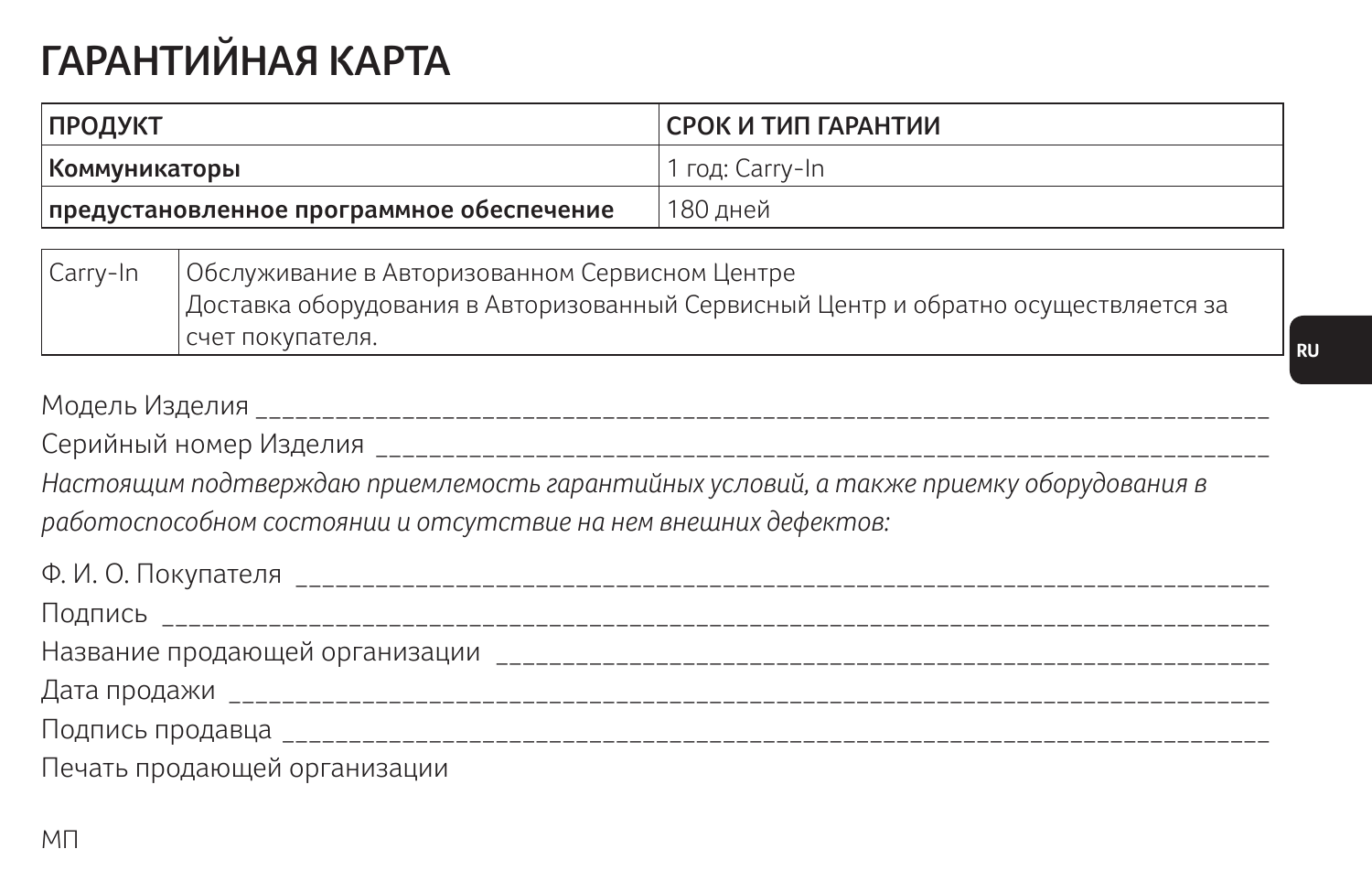Изготовитель: Acer Inc.(ЭЙСЕР Инк.)

Адрес: 8F, 88, Sec.1, Hsin Tai Wu Rd., Hsichih,Taipei, Hsien 221, Taiwan, R.O.C. (8Ф,88, Сек.1, Ксин Тай Ву Роуд, Ксичи, Тайбей, Ксиен 221, Тайвань, ЭР. ОУ.СИ.)

## Контактная информация :

RU +7 (495) 995-5367 - горячая линия технической поддержки Acer для Московского региона 8 (800) 700-2237 - бесплатный номер для звонков из других регионов России.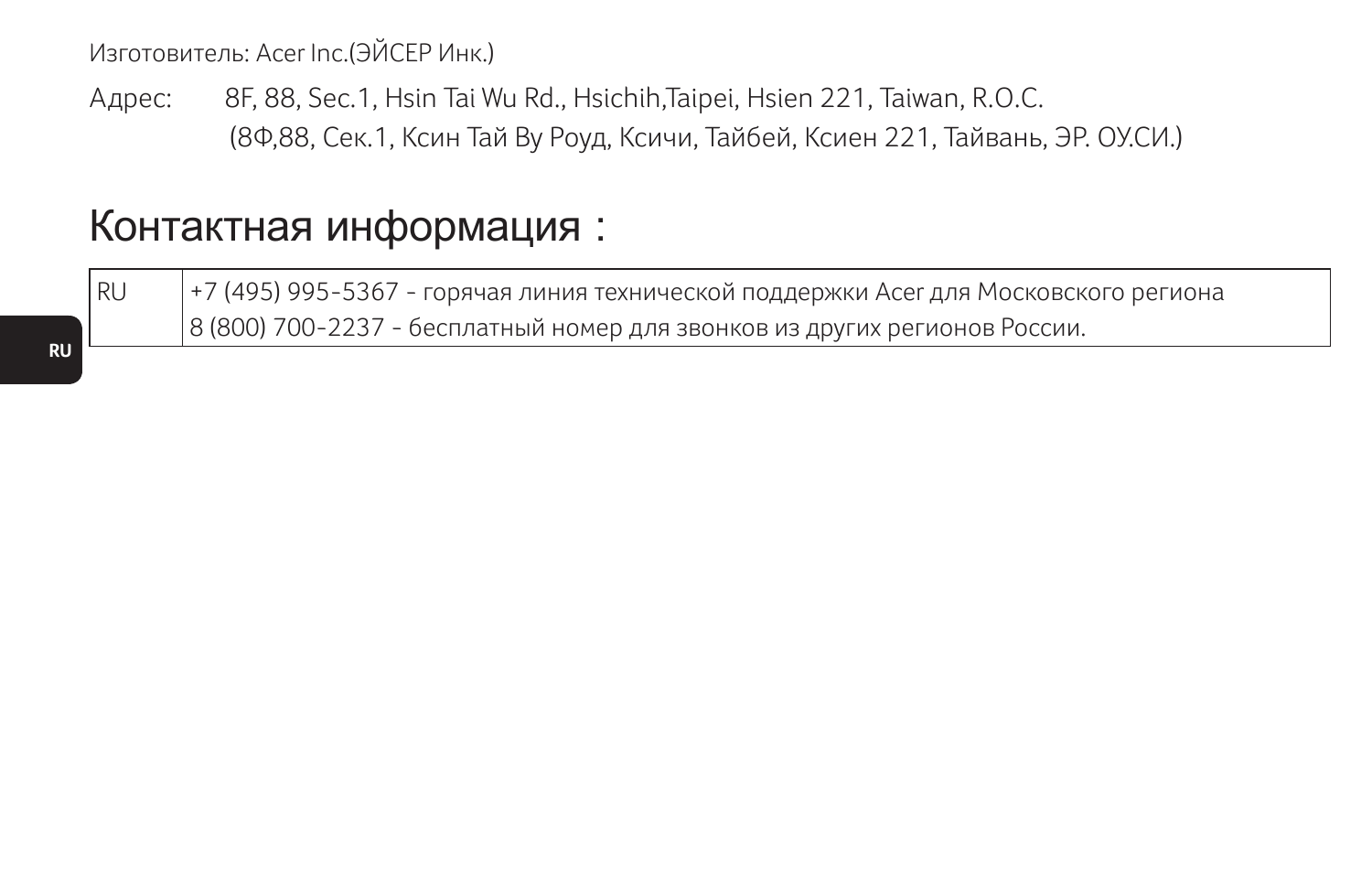## **Дополнительная информация**

### **А. Особые замечания для жидкокристаллических дисплеев («ЖКД»).**

Изображение на ЖКД состоит из пикселей. Пиксель представляет собой комбинацию

трех субпикселей (красного, зеленого и синего), которая дает в итоге определенный цвет. На каждом ЖКД имеются миллионы таких субпикселей. Появление «битых» пикселей на ЖКД может быть вызвано потемнением, постоянным свечением или миганием целых пикселей или отдельных субпикселей.

Гарантийному ремонту подлежит ЖК-дисплей, если он будет соответствовать следующим критериям:

ЖК экрана разделена на девять (9) равных прямоугольных частей, в центральной части дисплея не должно <mark>п</mark> общее количество неисправных пикселей : не более 3 (включительно) и далее, при условии, что площадь быть ни одного дефектного пикселя.

### **Б. Специальные примечания по аккумуляторам**

Любое время заряда или работы аккумулятора является приблизительным и соответствует примерным временным рамкам, которые могут изменяться в зависимости от условий работы Покупателя.

### **В. Необходимость резервного копирования данных**

Ремонт Системы может потребовать перезаписи встроенной памяти Системы, что приведет к потере хранящихся в ней данных.

Компания ACER настоятельно рекомендует регулярно создавать резервные копии на различных носителях информации (DVD- и компакт-диски и т. д.) всех документов, данных, файлов и/или программного обеспечения, хранящихся на Системе. Ответственность за создание резервных копий данных, хранящихся на Системе, лежит на Покупателе.

Компания ACER и ее авторизованные поставщики услуг не несут ответственности за потерю или повреждение данных в процессе обслуживания и поддержки.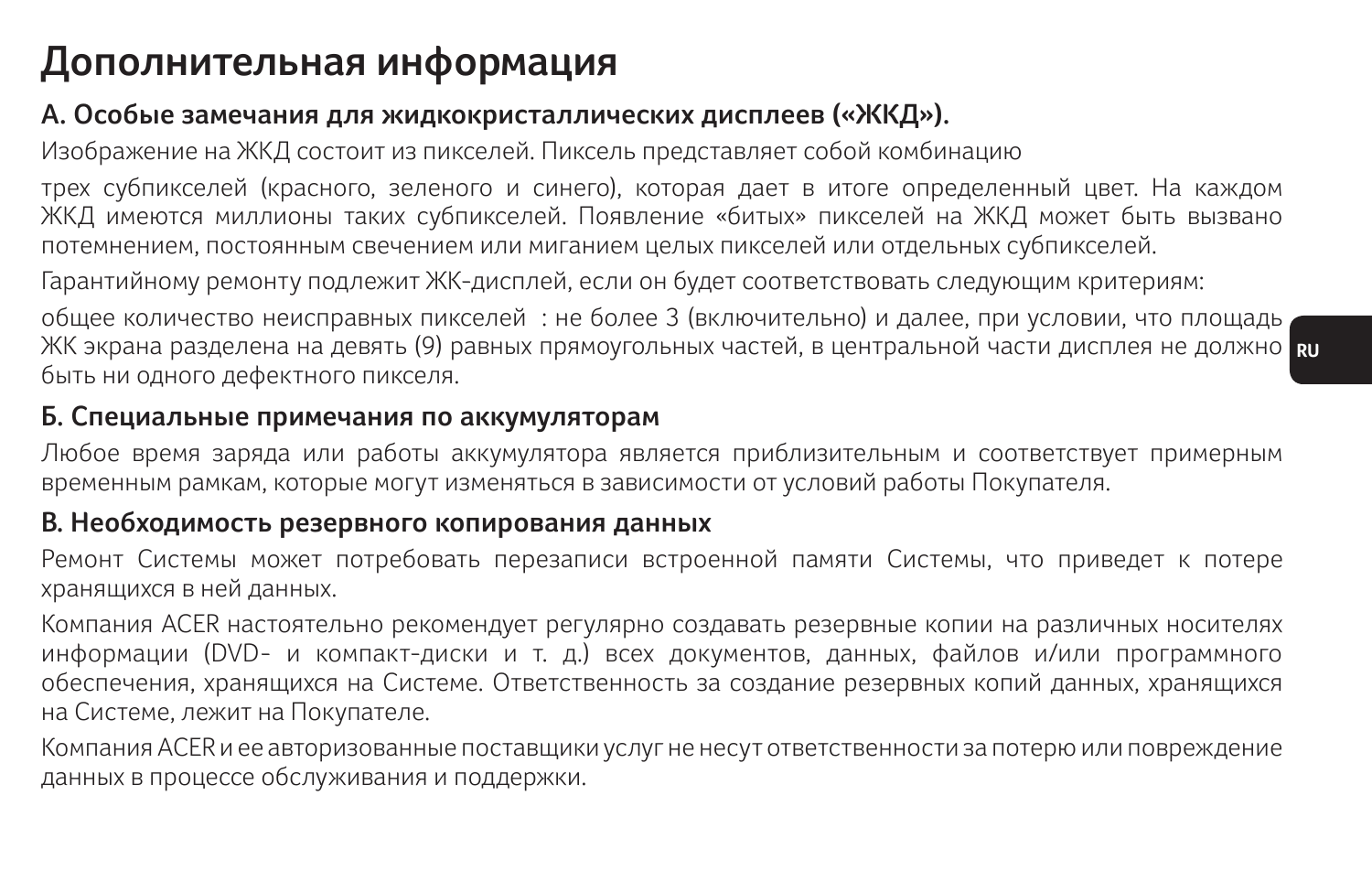### **Г. Гарантийное обслуживание и техническая поддержка**

В случае поломки Системы надо обратиться к представителю службы технической поддержки, используя контактную информацию, указанную в Гарантийной карте.

При этом необходимо предоставить следующую информацию:

- информацию с оригинальной Гарантийной карты
- Серийный номер Системы (вписан в Гарантийную карту; также его можно найти на нижней части Системы). Серийный номер содержит 22 знака. Данный серийный номер важен для предоставления необходимого обслуживания и ДОЛЖЕН указываться при всех контактах с персоналом компании ACER.
- Подробные сведения о любых изменениях в программном и аппаратном обеспечении, внесенных в Систему.
- Убедиться, что неполадка не вызвана программным или аппаратным обеспечением сторонних производителей.
- Точное описание всех сообщений о сбоях.
- При контакте по телефону поместите Систему перед собой и включите ее (если это возможно). Представитель Центра обслуживания клиентов окажет услуги и поддержку по диагностике и возможному устранению неисправности по телефону. Если неполадку нельзя устранить в результате телефонной консультации, компания ACER отремонтирует Систему согласно уровню его обслуживания. Перед любым ремонтом Покупателю следует убедиться в следующем.
- Сделана ли резервная копия данных, хранящихся на Системе.
- Все ли компоненты программного обеспечения и оборудования, поставляемые не компанией ACER, удалены с Системы.Компания ACER оставляет за собой право взимать оплату за детали и труд специалистов, а также транспортировку в случае, если компания ACER не обнаружит брака или неполадок в Системе, если Покупатель не выполнил одно из условий, приведенных в данном разделе, или если брак появился по вине Покупателя (например, вследствие небрежного обращения или ненадлежащего использования).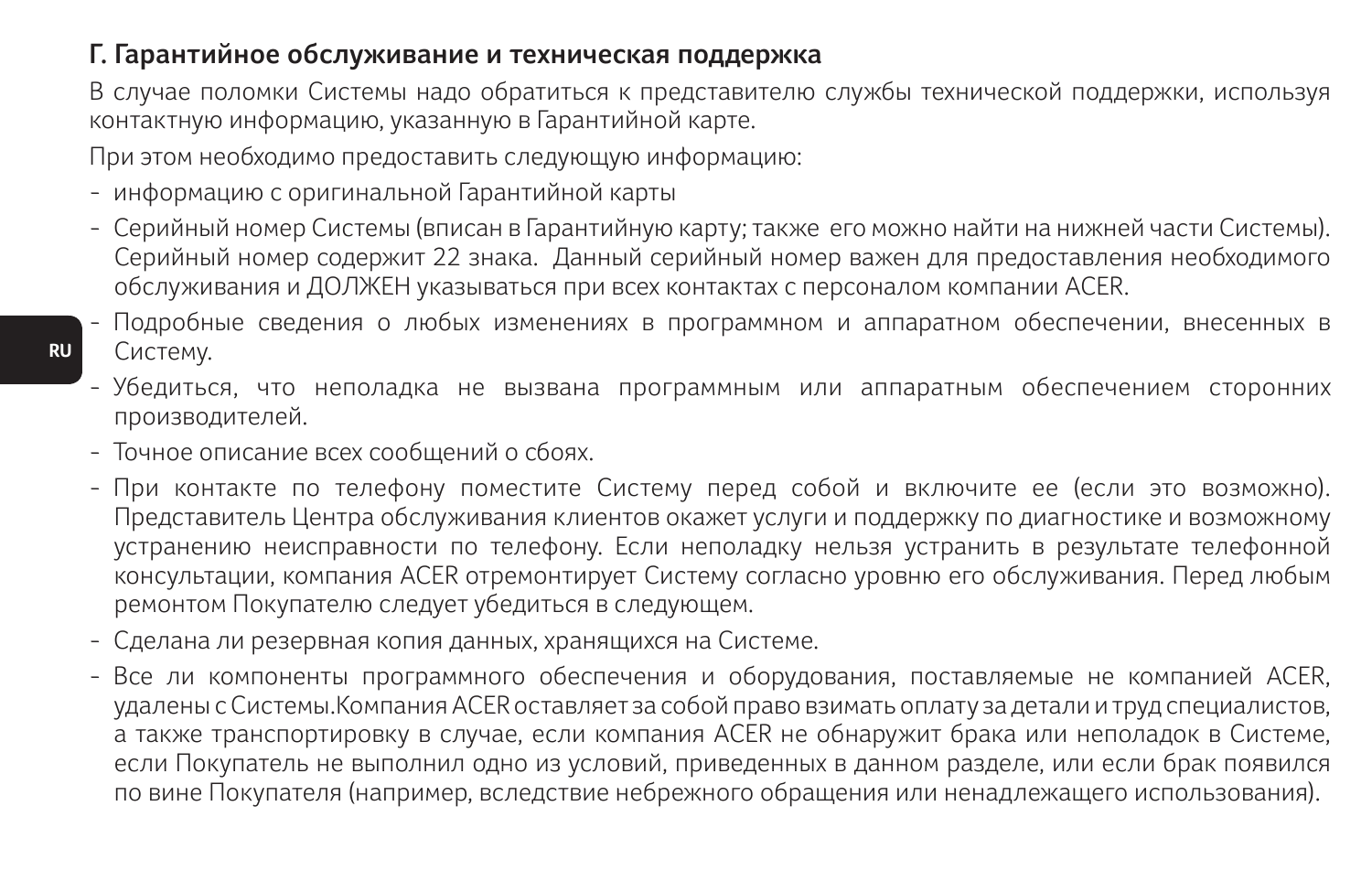### **Д.Ремонт у авторизованного поставщика услуг**

Если по мнению представителя Центра обслуживания клиентов для устранения неисправности Системы необходим ремонт у авторизованного поставщика услуг , компания ACER отремонтирует или заменит Систему в соответствии с решением представителя Центра обслуживания клиентов ПРИ СЛЕДУЮЩИХ УСЛОВИЯХ :

- У Покупателя имеется в наличии оригинальная Гарантийная карта, полностью и правильно заполненная.
- У Покупателя имеется в наличии оригинал документа, подтверждающего покупку Системы.
- Покупатель соблюдал все процедуры, установленные в данной Гарантии.
- Покупатель удалил все компоненты программного обеспечения и оборудования, поставляемые не компанией ACER.
- При наличии пароля на вход в Систему Покупатель удалил его или сообщил необходимую информацию о паролях специалистам авторизованного поставщика услуг.

Представитель службы технической поддержки проконсультирует Покупателя о том, какие действия необходимо выполнить, чтобы получить обслуживание и поддержку.

Ремонт Системы может потребовать форматирования жесткого диска, что приведет к потере хранящихся на нем данных. Поэтому необходимо соблюдать правила, приведенные в разделе В. выше.

Если оговоренные условия работы службы технической поддержки подразумевают отправку Системы, Покупатель должен надежно упаковать Систему в фабричную или аналогичную упаковку и вложить копию документа, подтверждающего покупку, и другие соответствующие документы, а также подробное описание неполадок Системы. Покупатель несет ответственность за качество упаковки и безопасность устройства. В случае повреждений, связанных с низким качеством упаковки, с Покупателя будет взыскана стоимость ремонта.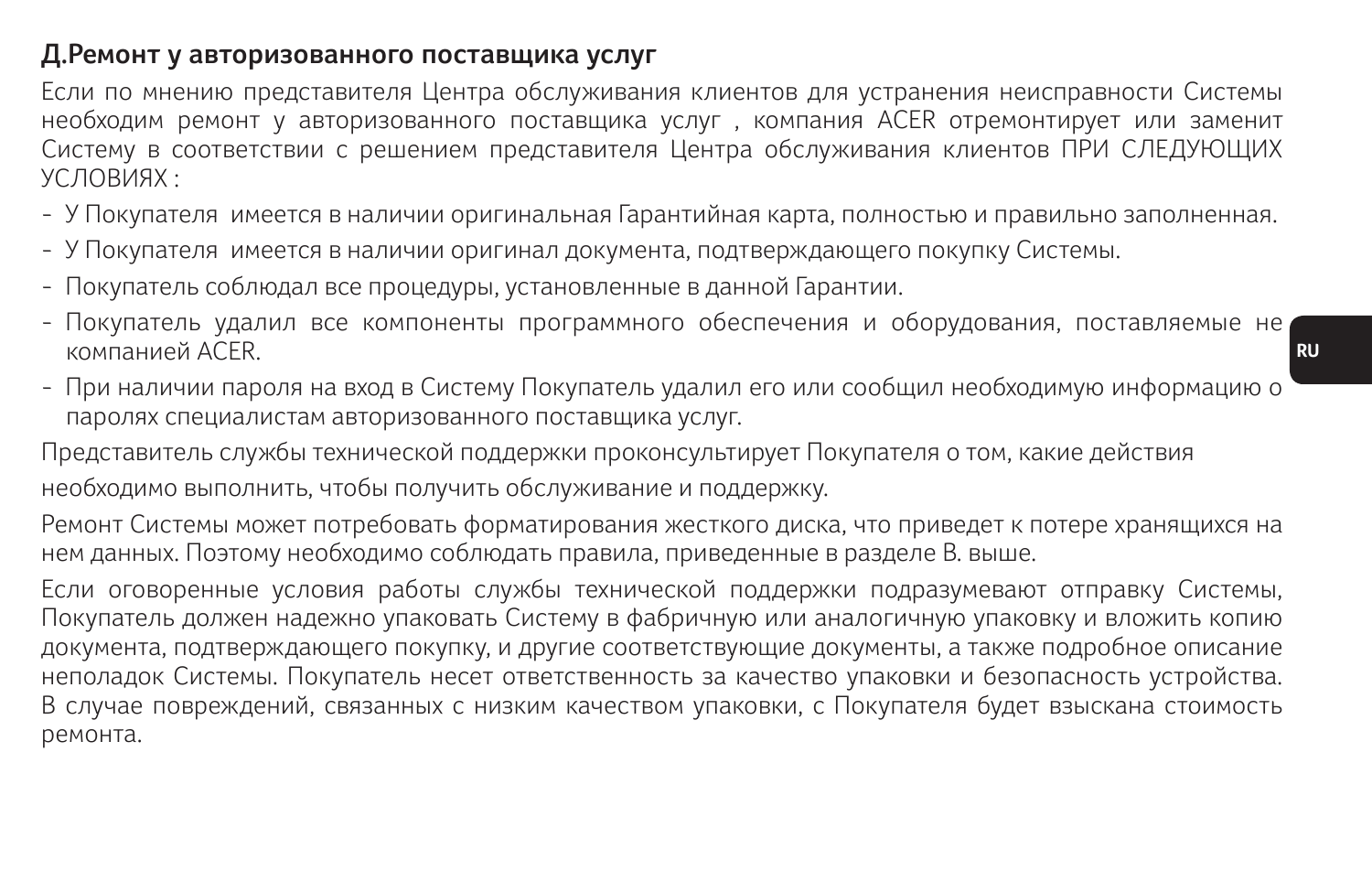## **Е. Передача гарантии**

В случае смены собственника Системы данная Гарантия передается вместе с Системой. Внимание.

Новый пользователь получает право использования Гарантии в течение оставшегося

Гарантийного срока на Систему при выполнении двух условий.

- Оригинал документа, подтверждающего покупку Системы, и оригинальная Гарантийная карта должны находиться у нового пользователя.
- Подробные сведения о смене собственника Системы должны быть отправлены в компанию ACER по адресу, указанному в Гарантийной карте.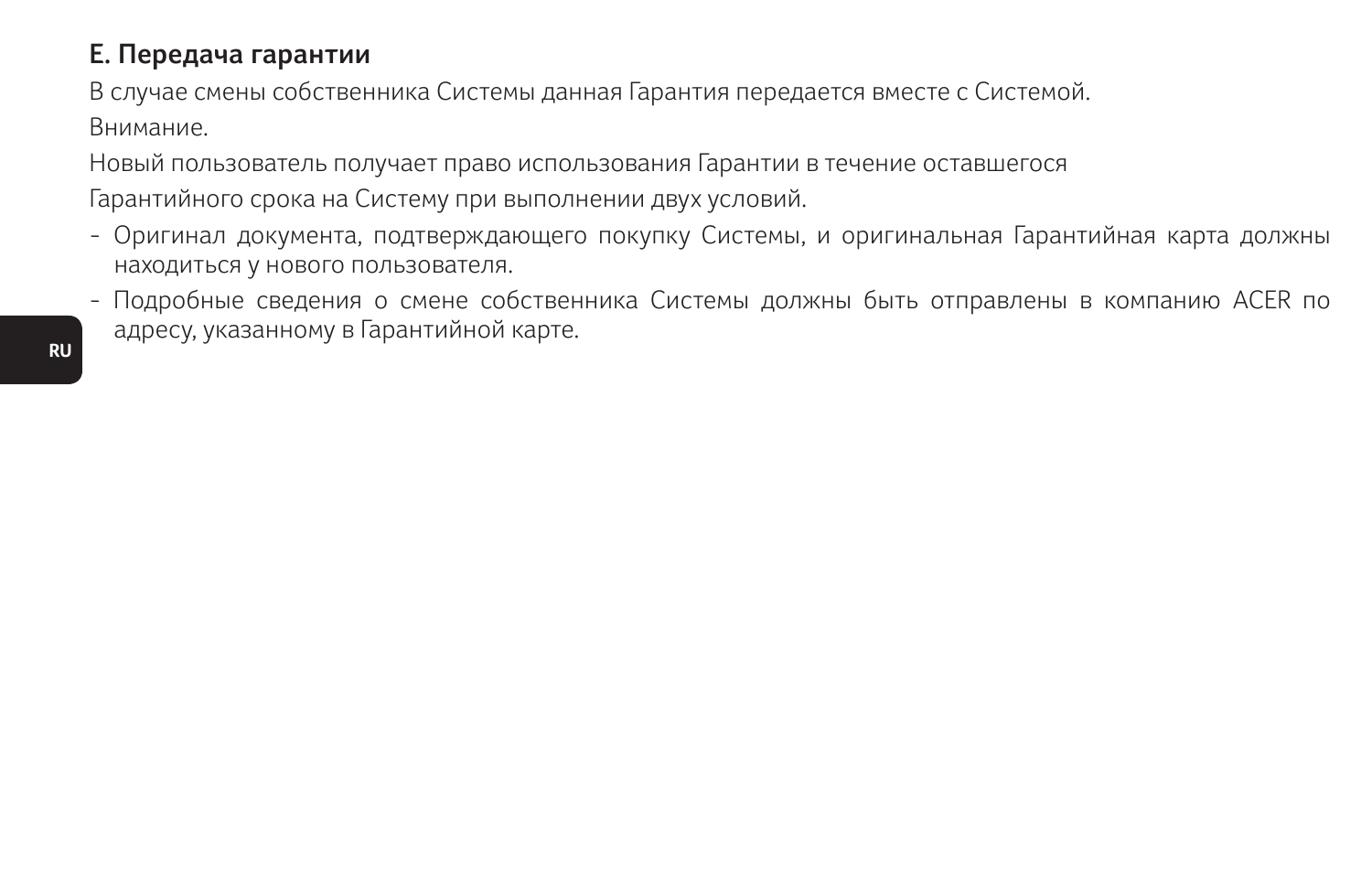## **Гарантійна карта**

## **1. Обсяг гарантії**

1.1 Ця гарантія надається компанією Acer і визначає права для користувачів обладнання Acer. Будь ласка, уважно прочитайте цей документ, оскільки після подання претензії згідно цієї Гарантії матиметься на увазі, що Ви зрозуміли та прийняли її умови. Незалежно від цієї Гарантії Ви можете мати й інші, в тому числі й ширші права і засоби захисту стосовно продавця товару згідно чинного законодавства України. Ця гарантія не обмежує такі права.

виробі компанією Acer на момент покупки (у подальшому загально названі «Система»), які призначені <mark>и</mark>з 1.2 Протягом гарантійного терміну, зазначенного в Гарантійній карті, що додається до придбаної Вами продукції («Гарантійна карта»), Acer гарантує відсутність дефектів матеріалів та/чи якості виготовлення, за умови нормального використання, в будь-якого виробу компанії Acer, включно з оригінальними деталями та комплектними частинами Acer (що пропонуються як «Опції» та/чи «Приладдя»), встановленими у Вашому для продажу і були початково продані кінцевому покупцеві на території України («Територіальна сфера дії»). На усі додатково встановлені та/чи замінені комплектні частини, не узгоджені з компанією Acer, не розповсюджуються дія цієї Гарантії, і відповідальність щодо гарантії на них несе організація-продавець або треті особи, з ініціативи яких було здійснено такі дії.

1.3 Acer не гарантує безперервної або безпомилкової роботи будь-якого програмного забезпечення, наданного разом із Вашою Системою, так само як і відповідності такого програмного забезпечення Вашим вимогам.

1.4 Як засіб перестороги на випадок можливих збоїв, часткової чи повної втрати інформації, необхідно періодично створювати резервні копії данних, що зберігаються на жорсткому диску чи інших пристроях зберігання данних. Перед передачею будь-якого пристрою для проведення гарантійного обслуговування виконайте архівування данних і видаліть будь-яку конфіденційну, та особисту інформацію. Компанія Acer не несе відповідальності за пошкодження чи втрату будь-яких програм, данних чи з'ємних носіїв інформації. Компанія Acer не несе відповідальності щодо відновлення чи повторного встановлення будь-яких програм чи данних, за винятком програмного забезпечення (далі ПЗ), яке встановлюється компанією Acer під час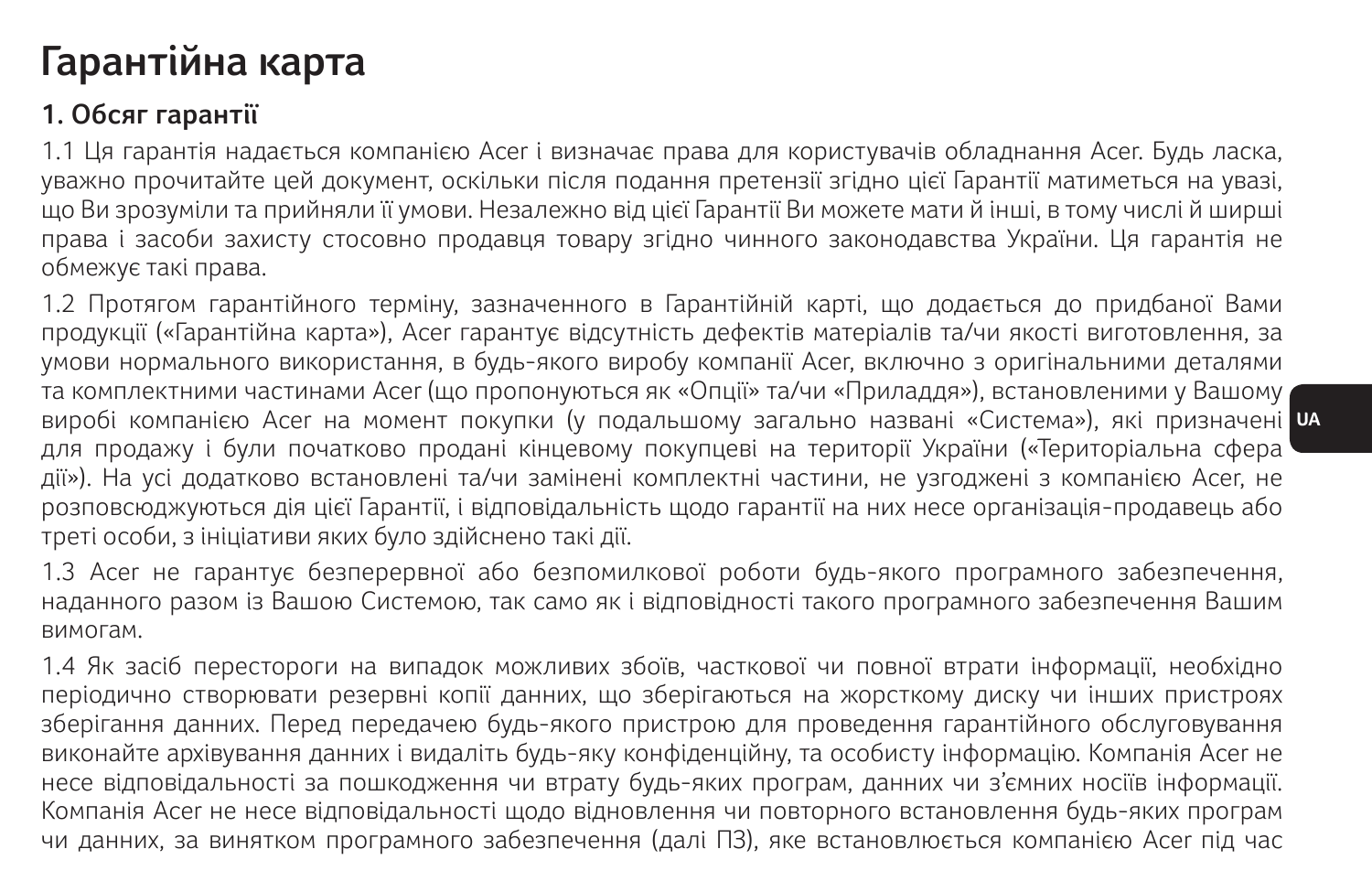виробництва цього продукту. Якщо передвстановлене ПЗ було повністю чи частково видалено з вини користувача, і він не в змозі відновити його самостійно, відновлення цього ПЗ може бути проведене в авторизованому сервісному центрі на платній основі.

1.5 У випадку подання претензії згідно умов цієї Гарантії, Acer на свій вибір виконає ремонт або замінить несправну Систему чи будь-яку її частину, котра підпадає під дію цієї Гарантії, шляхом використання нових або виробничо-відновлених частин чи Систем. У випадку, якщо Acer обере використання виробничо-відновлених частин або Систем, їхня функціональність відповідатиме функціональним характеристикам нових виробів. Після заміни всі частини і Системи, котрі було замінено іншими в рамках цієї Обмеженої гарантії, поверненню не підлягають. Окрема гарантія на змінені деталі та комплектні частини не встановлюється.

1.6 Викладені вище положення і умови є повною та винятковою гарантійною угодою між компанією Acer та Вами стосовно придбаного обладнання Acer.

#### **2. Винятки та обмеження**

Ця Гарантія підлягає таким виняткам та обмеженням:

#### **2.1 Винятки**

Гарантійні зобов'язання не розповсюджуються на:

2.1.1 будь-які вироби, що не виготовлені компанією Acer або для компанії Acer, не призначені для продажу або продані кінцевому покупцеві у країні, що знаходиться поза границями Територіальної сфери дії цієї Гарантії, а також у випадках, якщо серійний номер виробу не читається, змінений або не відповідає вказаному в Гарантійній карті;

2.1.2 будь-які вироби з механічними ушкодженнями, або з пошкодженнями захисних пломб, стрічок, наклейок тощо;

2.1.3 будь-які вироби, котрі пошкоджені або несправність котрих виникла внаслідок:

2.1.3.1 використання Системи не за призначенням, включно з і не обмежуючись невиконанням доданої до Системи інструкції з

експлуатації, або будь-якого іншого неправильного чи недбалого поводження із Системою;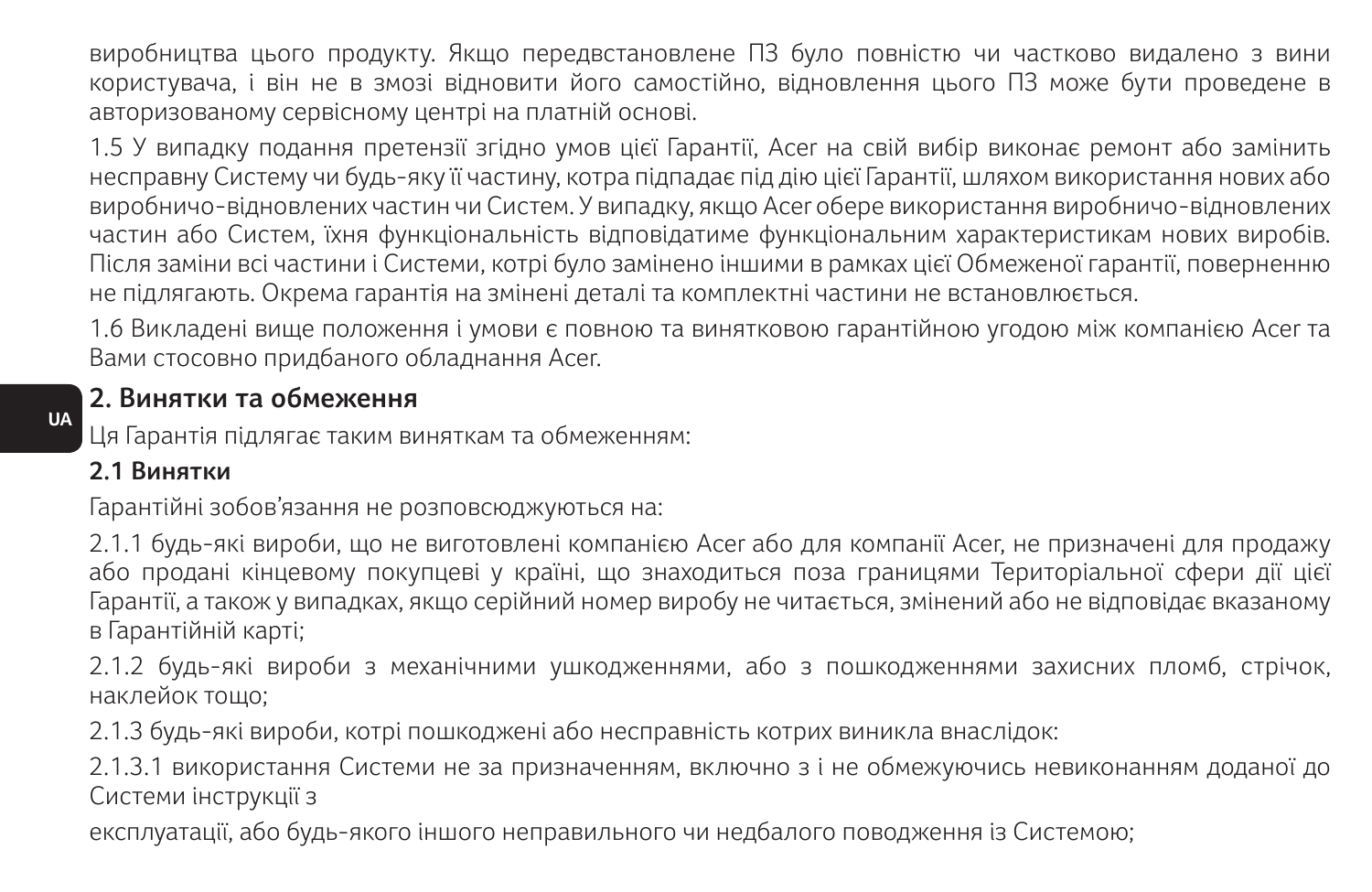2.1.3.2 змін до Системи, включно з використанням деталей, не виготовлених та/або не проданих компанією Acer;

2.1.3.3 неналежного встановлення продукції як виготовленої Acer, так і від сторонніх виробників (напр. плат розширення, додаткових модулів, карт пам'яті тощо);

2.1.3.4 конфліктів, пов'язаних з підключенням зовнішніх пристроїв;

2.1.3.5 використання неліцензійного ПЗ;

2.1.3.6 дії вірусних програм;

2.1.3.7 стихійних лих (пожежа, повінь, гроза, землетрус тощо);

2.1.3.8 неправильного підключення до електромережі, експлуатації при нестабільній напрузі в електромережі (відхилення частоти від номінальної більш ніж на 0,5% чи напруги від номінальної більш ніж на 10%), відсутністю (або відхиленнями від стандарту) заземлення;

2.1.3.9 впливу або проникнення всередину виробу комах, тварин, рідин, пилу, тютюнового диму тощо;

2.1.3.10 звичайного зношення під час експлуатації;

2.1.3.11 сервісного обслуговування чи ремонту, виконаного особами, котрі не є представниками компанії Acer чи авторизованим Постачальником послуг Acer;

2.1.3.12 неналежного перевезення чи упакування під час повернення Системи до компанії Acer чи авторизованому Постачальникові послуг Acer;

2.1.3.13 зумисних дій стосовно пристрою з метою заподіяти шкоду з боку користувача чи інших осіб;

2.1.4 інші випадки порушення Покупцем встановлених правил використання, зберігання чи транспортування товару, дій третіх осіб або непереборної сили і виникнення при цьому невиробничих недоліків;

2.1.5 будь-які програми, інформацію чи пристрої зберігання інформації зі змінними носіями, котрі було втрачено чи пошкоджено. Ви несете відповідальність за збереження (створення резервних копій) будь-яких програм, інформації та/чи пристроїв зберігання інформації зі змінними носіями. Звертаємо Вашу увагу не те, що компанія Acer може вибрати заміну Системи, що підлягає сервісному обслуговуванню, на відновлений,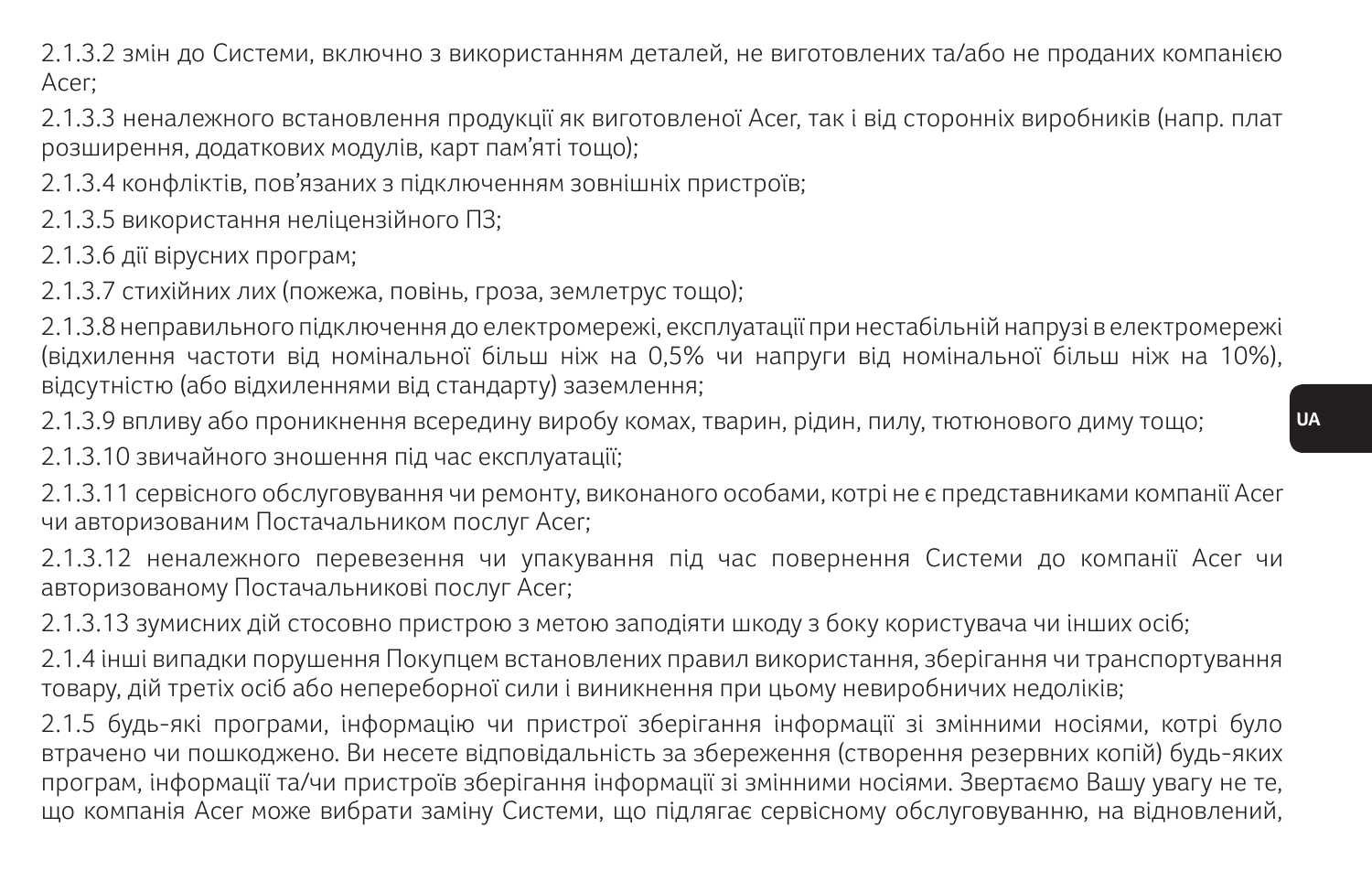рівноцінний за якістю виріб, внаслідок чого інформація, що міститься у Вашій початковій Системі, може стати недоступною для Вас;

2.1.6 витратні матеріали, тобто частини, що вимагають періодичної заміни в ході звичайного використання Системи (включаючи і не обмежуючись акумуляторними елементами живлення);

2.1.7 незначні дефекти РК-дисплеїв, що виникають в Системах, оснащених дисплеями на основі рідких кристалів, за умови, що кількість дефектних пікселів на один РК-дисплей не перевищить трох (3); і окрім того, при умовному поділі індикаторної панелі на дев'ять (9) рівних прямокутних частин, в центральній частині дисплея не повинно бути більше одного (1) дефектного піксела.

#### **2.2 Обмеження**

2.2.1 За винятком гарантійних зобов'язань, передбачених цією Гарантією, компанія Acer не визнає жодних інших явно зазначених, гаданих чи передбачених законом гарантій. Компанія Acer в жоднім випадку не несе відповідальності за випадкові, прямі чи непрямі втрати, втрачений зиск, непридатність для певного застосування чи втрату інформацію, що виникли в зв'язку з використанням чи експлуатацією Системи чи будь-якого наданого компанією Acer супровідного програмного забезпечення, навіть в тому випадку, якщо компанія Acer була заздалегідь попереджена про можливість такої шкоди.

2.2.2 Ця гарантія не розповсюджується на шкоду, заподіяну іншому обладнанню, котре працює в сполученні з цим виробом. Компанія Acer не несе відповідальності за сумісність своєї продукції з виробами і програмними продуктами третіх сторін в частині їх спільного функціонування, налаштування систем та встановлення програмних драйверів. Компанія Acer залишає за собою право при зверненні з гарантійною заявкою вимагати у користувача документи, що підтверджують легальність використовуваного програмного забезпечення.

2.2.3 У випадку подання претензій у відповідності до цієї Гарантії буде матися на увазі Ваша згода з тим, що ремонт та/чи заміна, в залежності від обставин, відповідно до передбачених вище умов гарантійного забезпечення, є єдиним і винятковим засобом захисту стосовно компанії Acer, будь-якої корпоративної афільованої особи чи материнських компаній у зв'язку з будь-якими порушеннями викладеної вище Гарантії компанії Acer. Цей засіб захисту розглядається в рамках цієї Гарантії як безумовне право споживача в рамках чинного законодавства України про захист прав споживачів.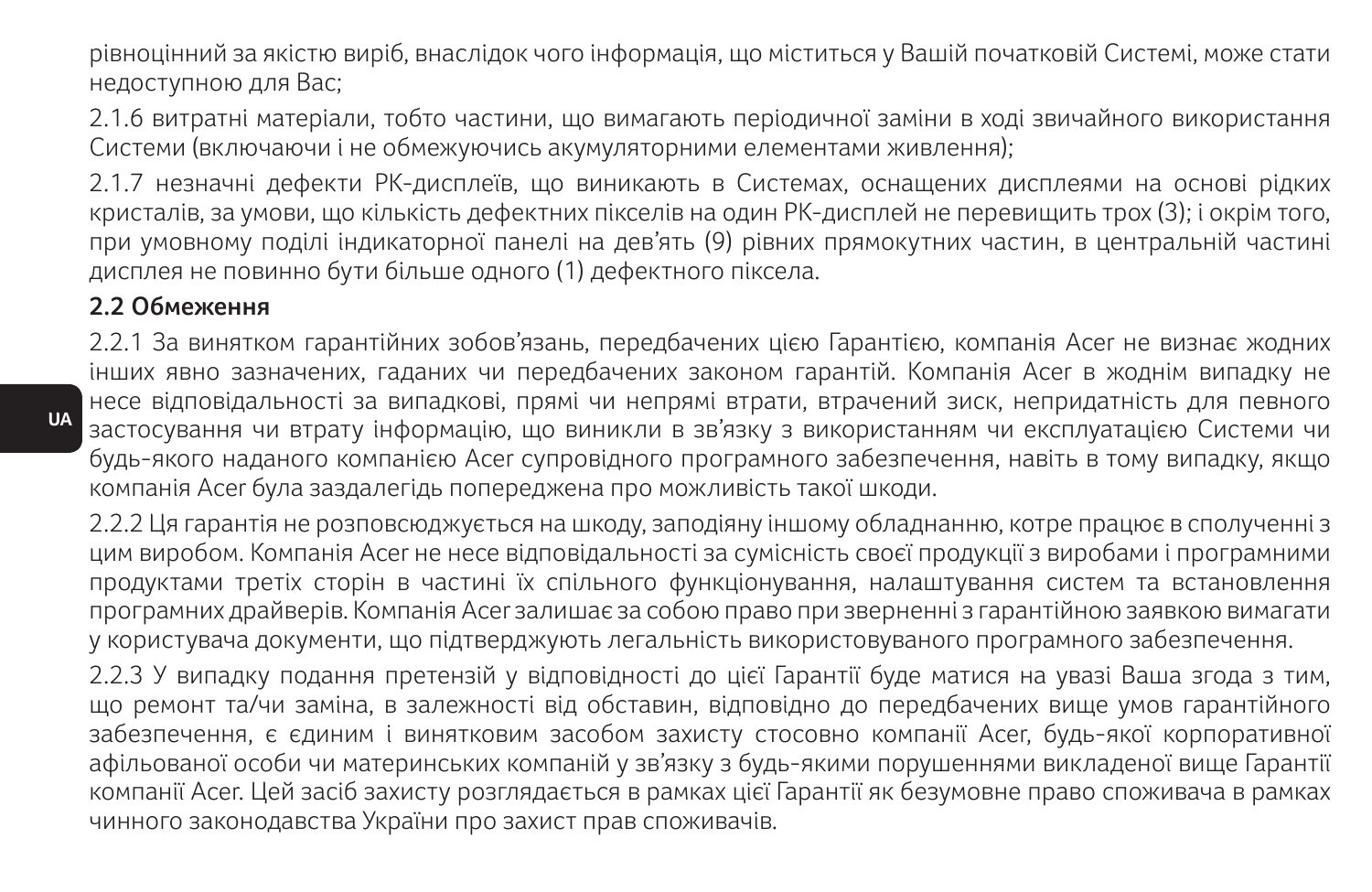### **3. Отримання гарантійного обслуговування**

Інформацію про авторизовані сервісні центри Acer на території України можна отримати на веб-сайті http://acer.ua в розділі «Сервіс і підтримка», або зателефонувавши за номером +380 (44) 498 05 95, а також електронною поштою: acer\_ua@acer-euro.com. Гарантійне обслуговування виконується за наявності заповненої Гарантійної карти.

## **Гарантійна карта**

| Продукт                                                                                                                                                                                                                                                                                                                                                                                                                                                                                                                     | Термін і тип гарантії                                                                                                                                     |  |
|-----------------------------------------------------------------------------------------------------------------------------------------------------------------------------------------------------------------------------------------------------------------------------------------------------------------------------------------------------------------------------------------------------------------------------------------------------------------------------------------------------------------------------|-----------------------------------------------------------------------------------------------------------------------------------------------------------|--|
| Комунікатор                                                                                                                                                                                                                                                                                                                                                                                                                                                                                                                 | 1 рік (Carry-In®)                                                                                                                                         |  |
| Технічна підтримка                                                                                                                                                                                                                                                                                                                                                                                                                                                                                                          | 1 рік (Carry-In®)                                                                                                                                         |  |
| (лише апаратне забезпечення)                                                                                                                                                                                                                                                                                                                                                                                                                                                                                                |                                                                                                                                                           |  |
| Максимальний термін гарантії, що надається через мережу авторизованих сервісних центрів, складає<br>вказаний вище термін гарантії від дня продажу або вказаний вище гарантійний термін плюс сто двадцять<br>календарних днів від дня виробництва, залежно від того, що настане раніше. Термін служби продукції<br>компанії Асег відраховується від дня виробництва і складає: комунікатори — два роки плюс один рік і сто<br>двадцять календарних днів; акумуляторні батареї — один рік плюс сто двадцять календарних днів. |                                                                                                                                                           |  |
| Carry-In                                                                                                                                                                                                                                                                                                                                                                                                                                                                                                                    | Обслуговування в авторизованому сервісному центрі. Доставка<br>обладнання до авторизованого сервісного центру та назад<br>виконується за рахунок покупця. |  |
| Huusaanin koosituksi etiintyy saanitiin uuruusa altaivuus eniilualue ofinan ja ule eniintyinee se ovee matajii                                                                                                                                                                                                                                                                                                                                                                                                              |                                                                                                                                                           |  |

Цим засвідчую прийнятність гарантійних умов, а також приймання обладнання, придатного до експлуатації та відсутність на ньому зовнішніх дефектів:

**UA**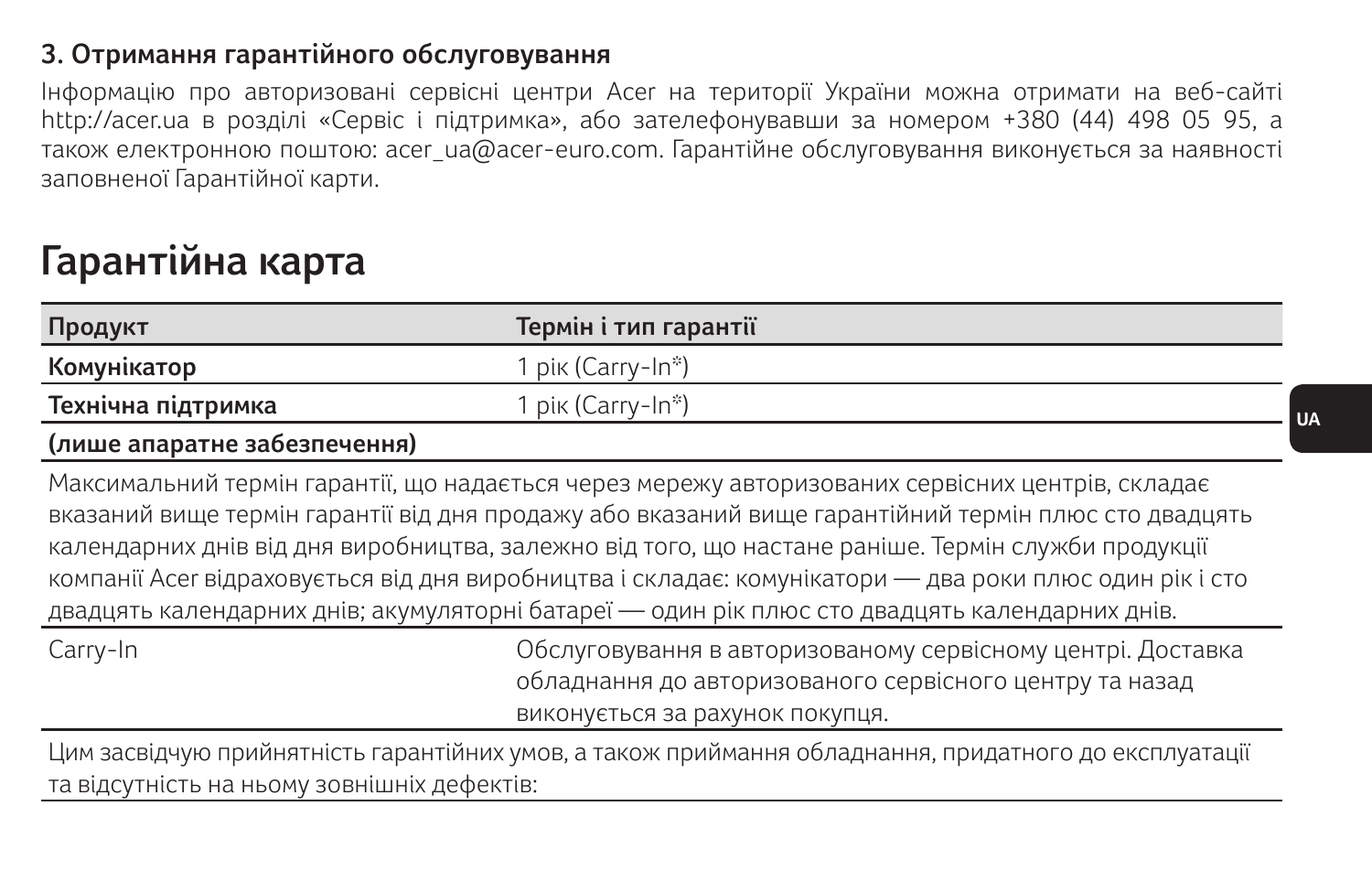П.І.Б. покупця **\_\_\_\_\_\_\_\_\_\_\_\_\_\_\_\_\_\_\_\_\_\_\_\_\_\_\_\_\_\_\_\_\_** Підпис покупця **\_\_\_\_\_\_\_\_\_\_\_\_\_\_\_\_\_\_\_\_\_\_\_\_\_\_\_\_\_\_\_** Назва організації-продавця: <u>**\_\_\_\_\_\_\_\_\_\_\_\_\_\_\_\_\_\_\_\_\_\_\_\_\_\_**</u> Дата продажу: **\_\_\_\_\_\_\_\_\_\_\_\_\_\_\_\_\_\_\_\_\_\_\_\_\_\_\_\_\_\_\_\_** Підпис продавця: **\_\_\_\_\_\_\_\_\_\_\_\_\_\_\_\_\_\_\_\_\_\_\_\_\_\_\_\_\_\_** Печатка організації-продавця: **\_\_\_\_\_\_\_\_\_\_\_\_\_\_\_\_\_\_\_\_** Виробник: Acer Inc. (корпорація Ейсер) Адреса: (8Ф,88, Сек.1, Ксін Тай Ву Роуд, Ксічі Тайбей, Ксієн 221, Тайвань, Республіка Китай)

**UA** RU 7 495 788 7232 www.acer.ru UA 0 800 301 032 www.acer.ua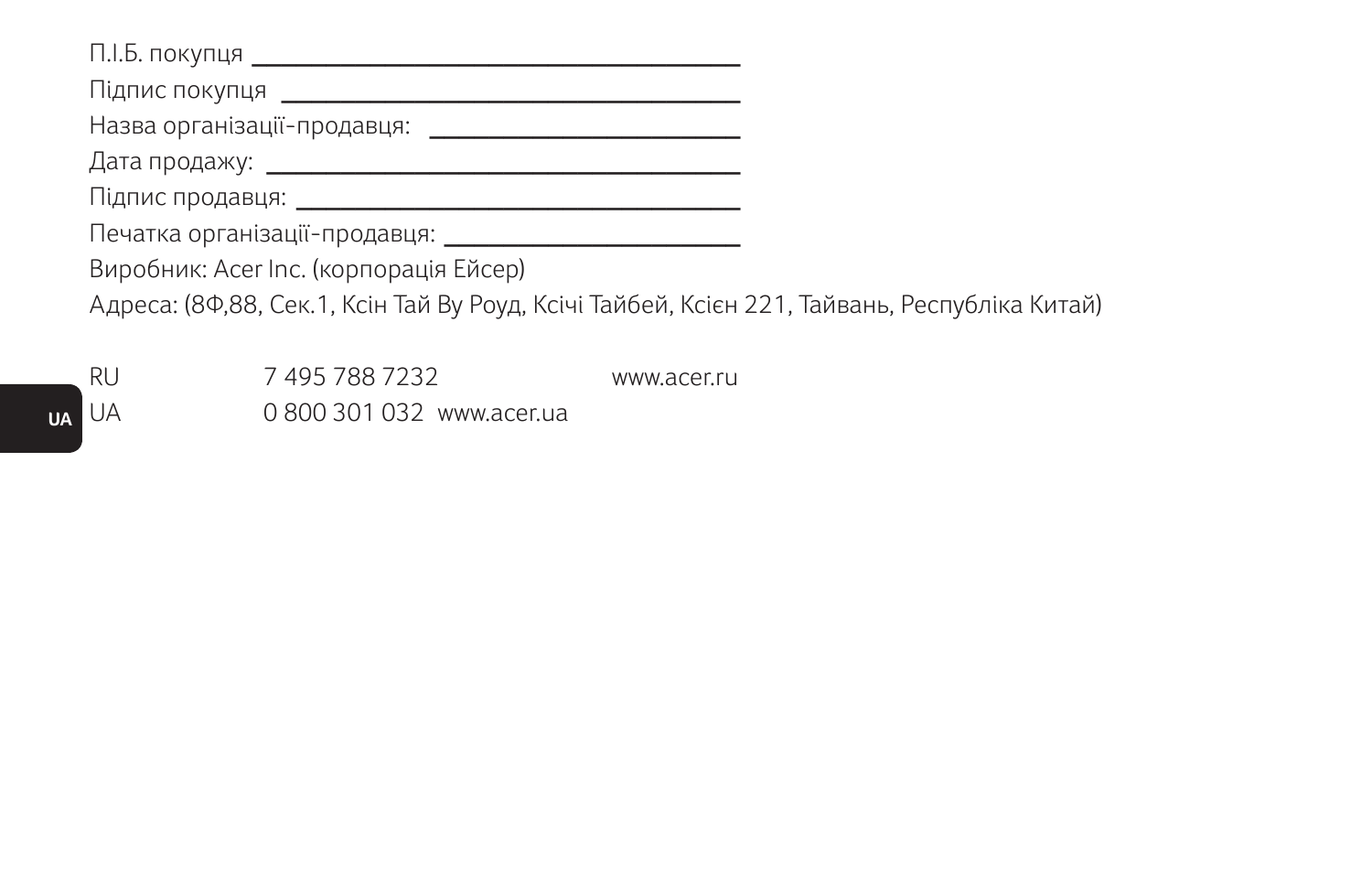## **Limited Product Warranty**

### **1. Coverage of Limited Warranty**

1.1 This limited warranty (see "Exclusions" and "Limitations" in Section 2) ("Limited Warranty") confers upon you specific rights and remedies against Acer. Please read this document carefully, by making a claim under this Limited Warranty, you will be deemed to have understood and accepted its terms. Independent of this Limited Warranty, you may have different and more expansive rights and remedies against the merchant who sold you the Acer product. This Limited Warranty does not operate to limit such rights.

Consumer have legal rights under applicable legislation governing the sale of consumer goods and this warranty does not exclude, limit or suspend any such applicable rights. For example, Consumers have at least a 24 month warranty starting from the date of purchase - independently of what is stated on any warranty cards or other materials.

**MEA** "System") first sold to an end-user in the country of purchase through authorized resellers of the MEA - Middle 1.2 Acer warrants any Acer product, including genuine Acer parts and components (offered as "Options" and/or "Accessories) which have been installed in your Acer product at the time of purchase, (collectively, referred to as East, Pakistan, Africa (excluding SADC countries) and CIS (the "Territorial Scope", currently this product is sold and warranty covered in UAE only for further information contact us on 0097148056400 or email:ame.helpdesk@acer. com) to be free from defects in materials and/or workmanship under conditions of normal use for the duration of the warranty period specified on the Limited Warranty card supplied with your System ("Warranty Card").

It is the responsibility of the customers to refuse to accept delivery of any Acer product sold as new when the Acer security seal is broken and notify the seller accordingly.

By accepting an Acer product with a broken seal, the customer acknowledges the warranty entitlement of such unit will be different (reduced) vs. the standard Terms and Conditions associated to a sale of a new Acer product.

1.3 Any software supplied with your System, including the operating system, is provided, "As Is". Acer does not warrant that the operation of any soft¬ware supplied with your System will be uninterrupted or error-free, or that such software will meet your requirements.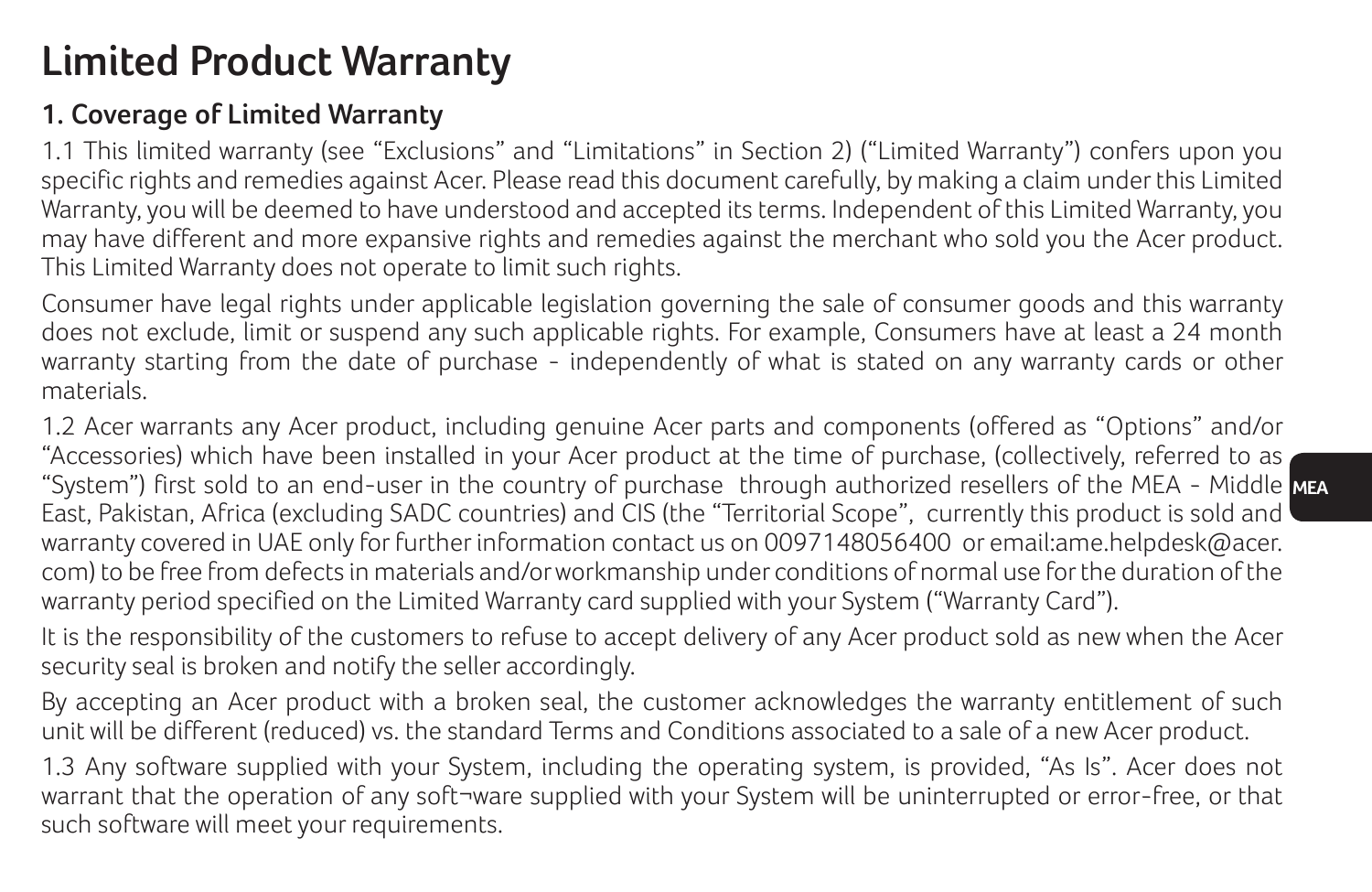1.4 If you make a claim under this Limited Warranty, Acer will, at its option, repair or replace any defective System or any parts thereof covered by this Limited Warranty by using new or factory-refurbished parts or Systems. In the event that Acer opts to use factory-refurbished parts or Systems, they will have performance characteristics equal to those of new products. All exchanged parts and Systems replaced under this Limited Warranty will become the property of Acer.

1.5 The warranty period commences on the date of purchase. Your original purchase invoice (sales receipt), showing the date of purchase of the System along with the system serial number, is your proof of the date of purchase.

1.6 Warranty service will be performed based on the primary language used in the MEA country where the service request is made. Warranty repair services involving language based aspects of your System (e.g., keyboards, software) may not be capable of being performed in any other language(s) than the primary language(s) used in the MEA country where the service request is made.

### **2. Exclusions and Limitations**

This Limited Warranty is subject to the following exclusions and limitations:

### **2.1 Exclusions**

**MEA** This Limited Warranty does not extend to:

2.1.1 Any product not manufactured by or for Acer, or first sold to an end-user in a country outside the Territorial Scope of this Limited Warranty.

2.1.2 Any product that has been damaged or rendered defective as a result of

2.1.2.1 use of the System other than for its normal intended use, including, without limitation, failure to use the System in accordance with the User's Guide that accompanies the System, or any other abuse or neglect with respect to the System;

2.1.2.2 Modification of the System including use of parts not manufactured And/or sold by Acer;

2.1.2.3 Service or repair by anyone other than Acer or an Acer Authorized Service Provider;

2.1.2.4 Improper transportation or packing when returning the System to Acer or an Acer Authorized Service Provider; or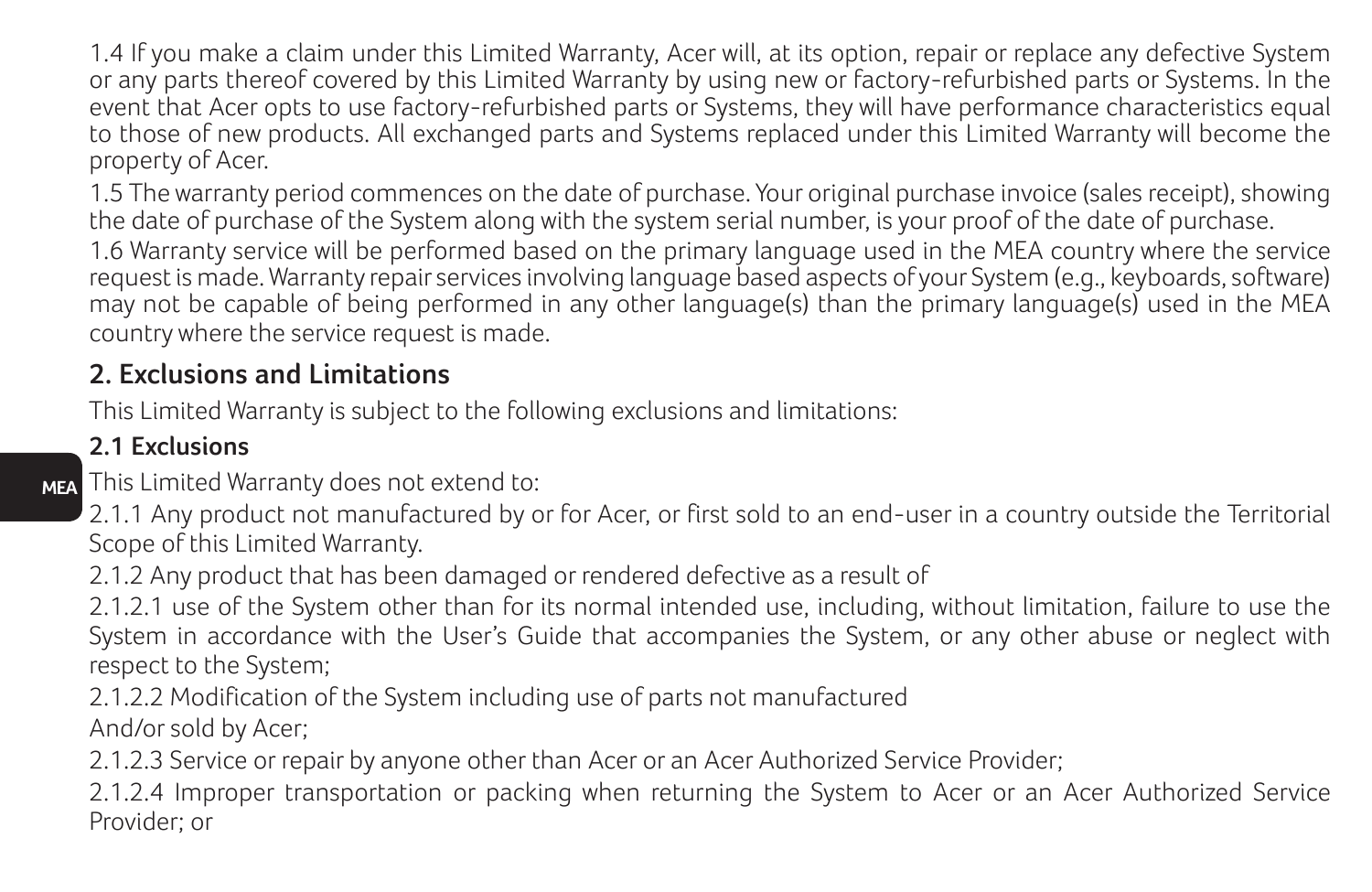2.1.2.5 Improper installation of third-party products (e.g., memory cards).

2.1.3 Loss of any or damage to programs, data or removable storage media. You are responsible for saving (backing up) any programs, data and/or removable storage media. Please note that Acer may opt to replace the System submitted for warranty services with a remanufactured product of equal quality, and, thus, any data stored by you on your original System may become permanently inaccessible to you.

2.1.4 Consumable parts, i.e., parts that require periodic replacement during the normal course of the System's use, including without limitation, e.g. Battery, Covers, Pen or stylus.

2.1.5 minor defects of LCD displays occurring in Systems equipped with LCD display technology, provided that there shall not be more than three (3) defective pixels on a given LCD display, and provided further that, if the dis¬play panel is divided into nine (9) equal rectangular areas, there shall be no more than one defective pixel in the central area of the display.

### **2.2 Limitation and Disclaimer of Warranty**

rem¬edy vis-à-vis Acer or any of its corporate affiliates or parent companies with respect to any breach of the Acer <mark>ME</mark> 2.2.1 If you make a claim under this Limited Warranty, you are deemed to have agreed that repair, and (upon availability) replacement, as applicable, under the warranty services described herein, is your sole and exclusive Limited Warranty set forth herein.

## **3. Obtaining Warranty Service**

To report any claims and/or to obtain warranty service, please refer to the contact information set out on your Warranty Card or visit http://support.acer-euro.com.

Before returning your Acer product to service, please ensure that you have backed up all data and programmes and please delete any confidential, proprietary or personal

information or programmes (hereafter "Data") from it. Acer is not liable for any loss, damage or disclosure of any Data outside of its control or due to actions or omissions of third parties nor for the restoration or re-installation of any Data.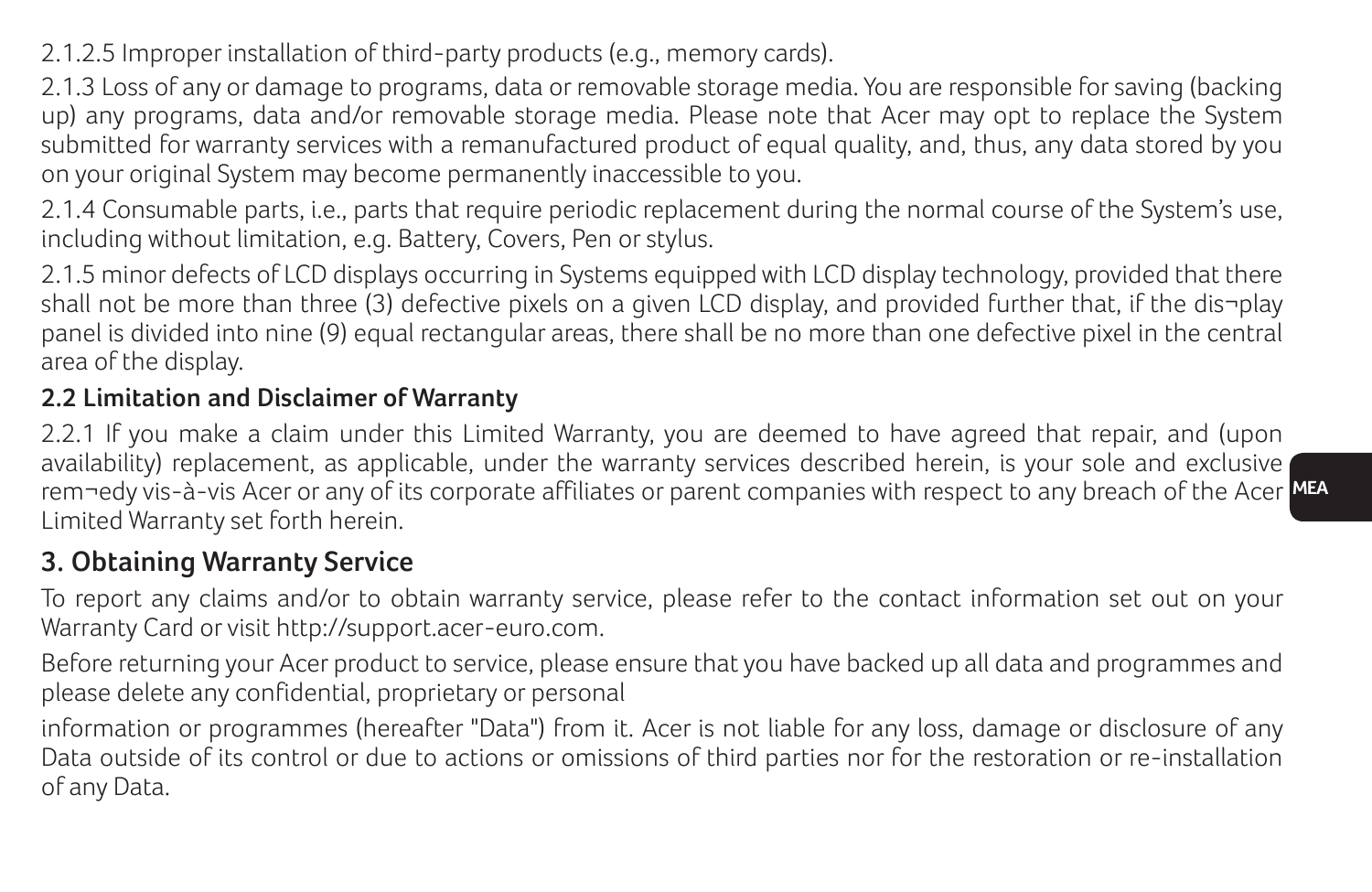## **1-Year LIMITED WARRANTY CARD**

| <b>PRODUCT</b>                              | <b>WARRANTY PERIOD AND TYPE</b>                                                                                                                                                                                                                                                   |
|---------------------------------------------|-----------------------------------------------------------------------------------------------------------------------------------------------------------------------------------------------------------------------------------------------------------------------------------|
| Smart Handheld                              | 1 Year: Mail-in <sup>(1)</sup> or Carry-In <sup>(2)</sup>                                                                                                                                                                                                                         |
| <b>Technical Support</b><br>(Hardware only) | 1 Year                                                                                                                                                                                                                                                                            |
| <b>Software Support</b>                     | <b>NII</b>                                                                                                                                                                                                                                                                        |
| <b>Accessories/Batteries</b>                | 1 Year Mail-in <sup>(1)</sup>                                                                                                                                                                                                                                                     |
| $(1)$ Mail-in:                              | Customer ships the unit to Acer's repair depot or Authorized Service Partner. After<br>the repair is complete. Acer ships the unit back to the customer. Both way shipments<br>on customer account.                                                                               |
| $(2)$ Carry-in:                             | Customer brings the unit to an Acer Authorized Service Provider. After the repair is<br>complete, customer picks the unit up. Currently service available in UAE only .Please<br>contact Email: ame.helpdesk@acer.com or 0097148056400 for latest details on<br>service coverage. |

### **Warranty Upgrade Options**

To obtain more information about or to order any of the warranty upgrade options please visit Acer WEB-sites or call the corresponding phone number in your Country (www.acer.ae - Click on; Support - Warranty Information - Service Location)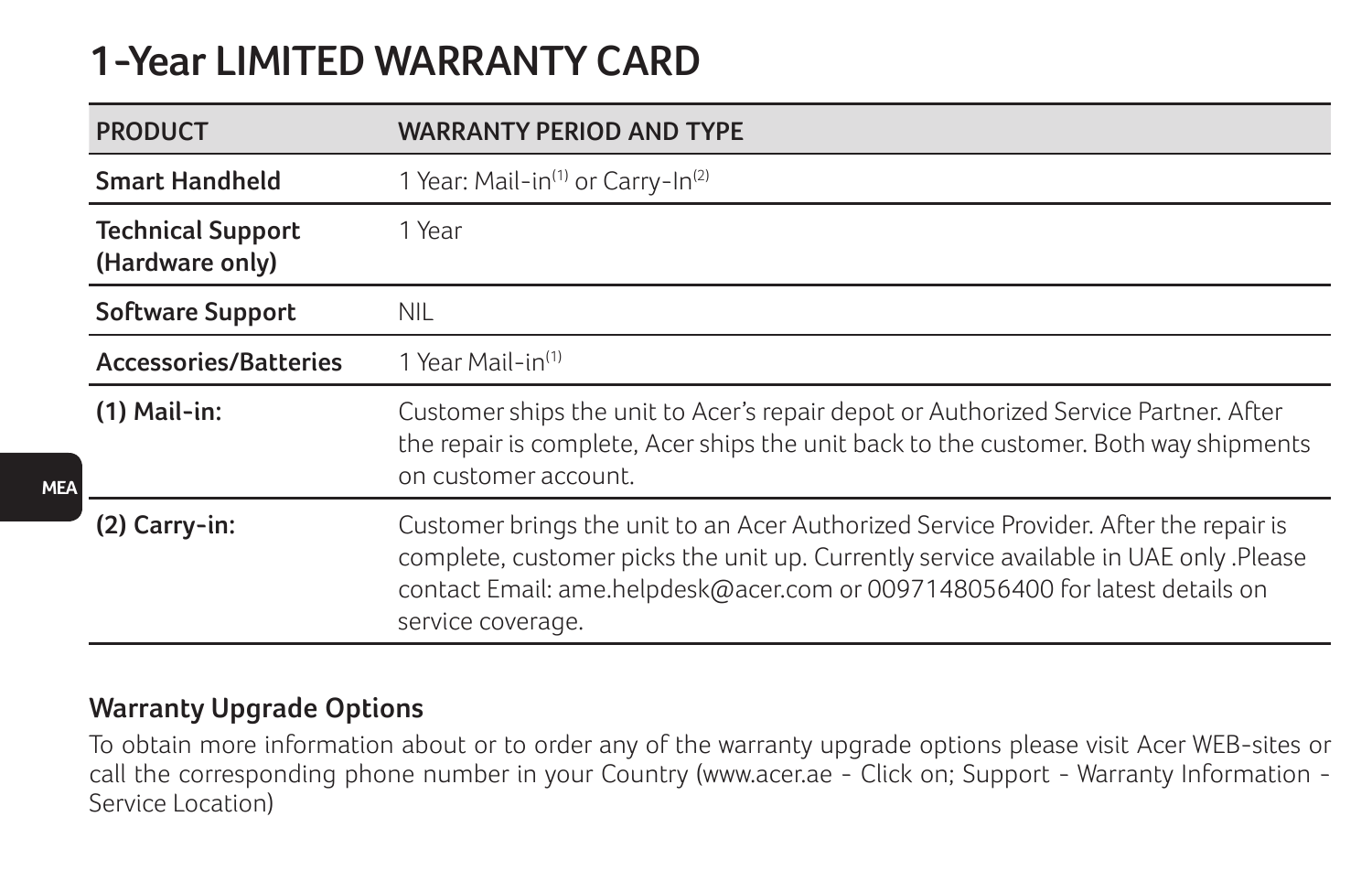## **Limited Product Warranty**

## **A. Coverage of Limited Warranty**

This Limited Warranty confers upon you specific rights and remedies. The law of the country of your residence may give you different and more expansive rights and remedies, and the provisions of this Limited Warranty shall not operate to impair or abridge any rights or remedies you may have under such local laws. Subject to the Limitations and Exclusions described herein, Acer extends the limited warranties set out below. As used in this document, "Acer" refers to the Acer company in the country within the Territorial Scope of this Limited Warranty where your Acer System was first sold to an end-user. If you are not sure which Acer company is responsible, please refer to the Warranty Card accompanying your System.

### **1) System Warranty**

first sold to an end-user. Your original purchase invoice (sales receipt), showing the date of purchase of the System, **2A** Acer warrants any Acer computer hardware product ("System") first sold to an end-user in the Southern African Development Community (the "Territorial Scope"), to be free from defects in materials or workmanship under normal use for the duration of the warranty period as stated on the Limited Warranty card supplied with your System ("Warranty Card"). The warranty period commences on the date of purchase or within twelve months of the production date by the factory. Your Acer system will however carry a minimum of 6 Months warranty from date it was is your proof of the date of purchase. This Limited Warranty extends beyond the original purchaser to any lawful successor in interest, provided, however, that anyone claiming under this warranty must, upon request, produce the original purchase invoice to be entitled to warranty services. Acer will, at its option, repair or replace any defective Systems or parts thereof covered by this Limited Warranty with new or factory-refurbished parts or Systems that are equal to new products in performance. All exchanged parts and Systems replaced under this Limited Warranty will become the property of Acer.

### **2) Parts & Components Limited Warranty**

For genuine Acer parts and components that have been purchased in a country falling in the Territorial Scope of this Limited Warranty and which have been installed in a System at the time of the original purchase of the System,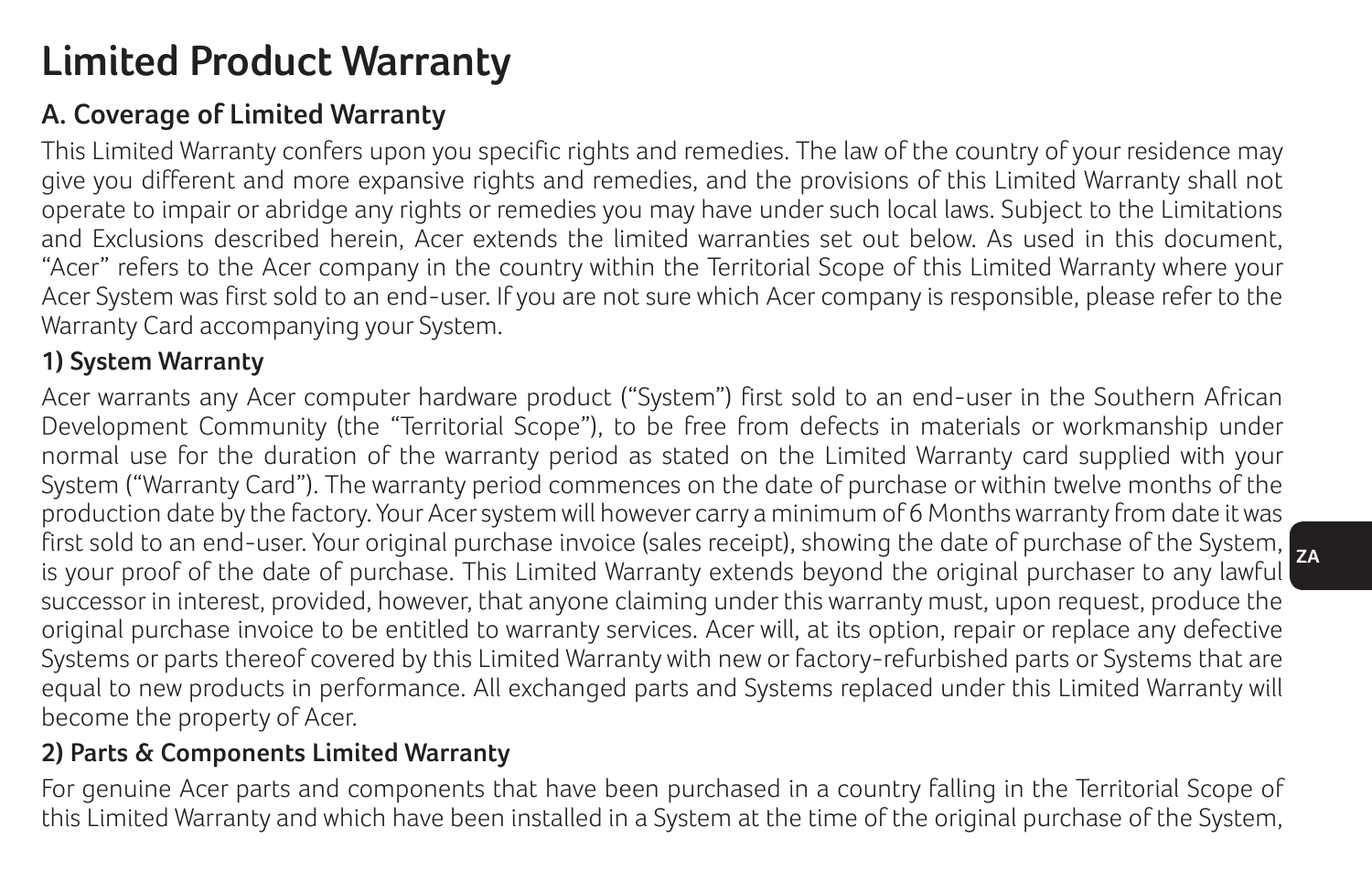and that are defined as "Options or Accessories" in the Acer price list in force at the time of the purchase by the original end-user, Acer extends a warranty equal to the warranty in effect with respect to the System in which the parts and components are installed.

Battery warranty cover of the system, maintain a 6 Months warranty even if the system warranty is extended by a warranty extension or by a promotional product warranty extension. Only one battery replacement is allowed during the warranty period.

### **3) Media & Software Limited Warranty**

Regarding Acer-supplied software accompanying the System, Acer warrants the "hard copy" media, e.g. diskettes, CD-ROMs upon which this software is delivered to be free from defects in materials and workmanship for a period of 180 days after the date of purchase by the end user. In the event that you receive defective media, Acer will replace the defective media at no charge to you.

Except for this media warranty, any software is provided "As Is". Acer does not warrant that the operation of this software will be uninterrupted or error-free, or that this software will meet your requirements.

### **B. Warranty Limitations and Exclusions**

The limited warranties with respect to Systems, Parts & Components, Media & Software, (collectively, "Product" or "Products") are subject to the following exclusions and limitations:

### **1) Exclusions**

This Limited Warranty does not extend to:

1.1 any Product not manufactured by or for Acer, or first sold to an end-user in a country outside the Territorial Scope of this Limited Warranty (except notebooks subject to the "International Traveler Warranty").

1.2 any Product that has been damaged or rendered defective (a) as a result of use of the Product other than for its normal intended use, failure to use the Product in accordance with the User's Guide that accompanies the Product, or other misuse, abuse, or negligence to the Product; (b) by the use of parts or accessories not manufactured or sold by Acer; (c) by modification of the Product; (d) as a result of service by anyone other than Acer or an Acer Authorized Service Provider; (e) by improper transportation or packing when returning the Product to Acer or an Acer Authorized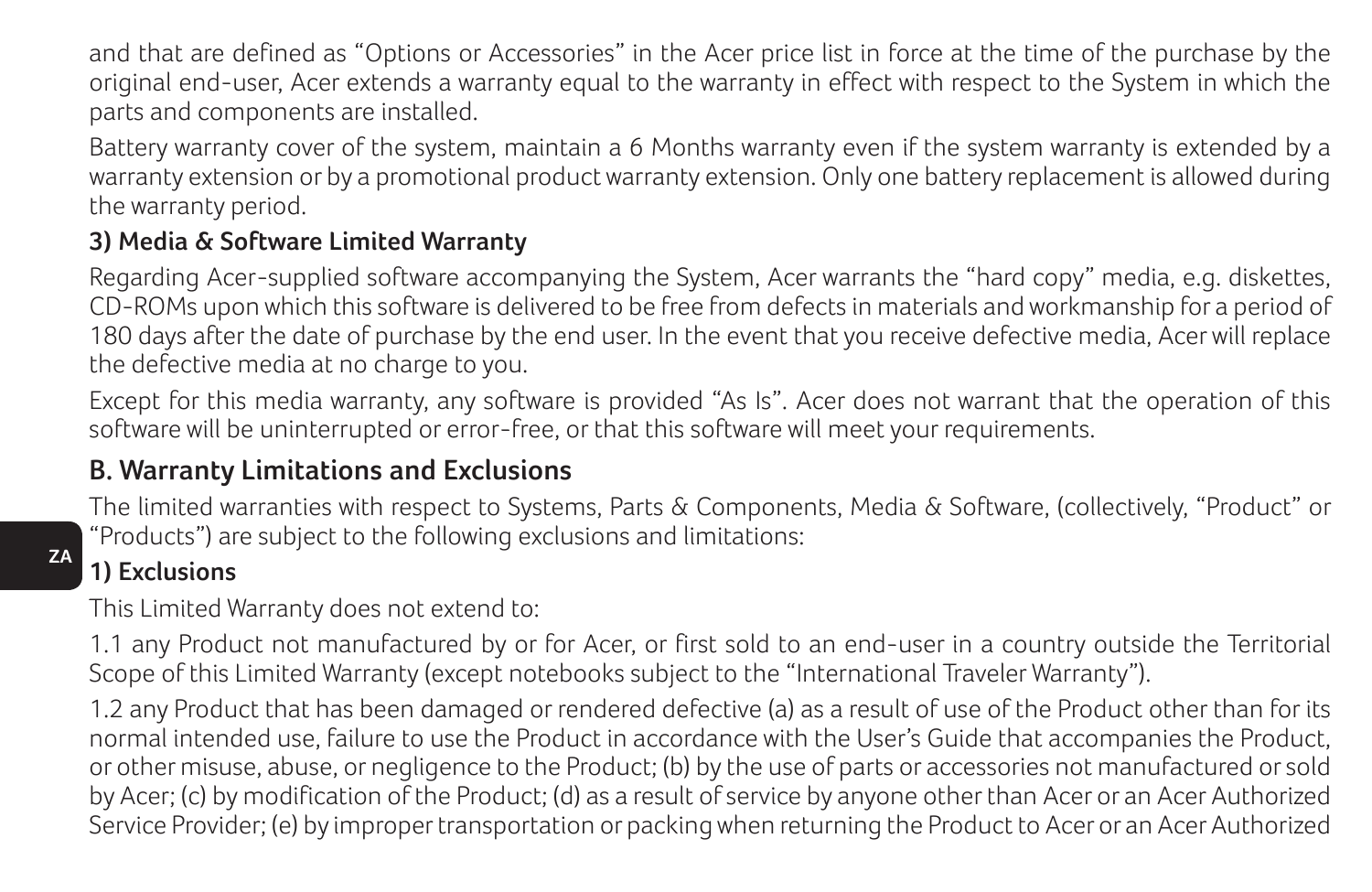Service Provider; or (f)by improper installation of third-party products (e.g., memory cards); (g) by acts of God (e.g., lightning strikes, flooding); (h) systems damaged by external power faults (e.g. power surges or power spikes).

It is the responsibility of the customers to refuse to accept delivery of any Acer product sold as new when the Acer security seal is broken and notify the seller accordingly.

By accepting an Acer product with a broken seal, the customer acknowledges the warranty entitlement of such unit will be different (reduced) vs. the standard Terms and Conditions associated to a sale of a new Acer product.

1.3 loss of any, or damage to, programs, data, or removable storage media. You are responsible for saving (backing up) any programs, data or removable storage media. Please note that Acer may opt to replace the Product submitted for warranty services with a remanufactured product of equal quality, and, thus, any data stored by you on your original product may become permanently inaccessible to you.

1.4 consumable parts, i.e., parts that require periodic replacement during the normal course of the Products usage.

1.5 minor defects of LCD displays occurring in Products equipped with LCD display technology, provided that there shall not be more than four (4) defective pixels per million pixels on a given LCD display, and provided further that, if the display panel is divided into nine (9) equal rectangular areas, there shall be one defective pixel in the central area of the display.

### **2) Disclaimer of Warranty and Limitations**

Except for the limited warranties set forth herein, Acer disclaims all other warranties,

expressed or implied or statutory, including but not limited to implied warranties of merchantability or fitness for a particular purpose. Any implied warranties that may be imposed by applicable law are limited to the terms of this Limited Warranty. In no event shall Acer be liable for any incidental, special or consequential damages, including but not limited to loss of business, profits, data or use, whether in an action in contract or tort or based on a warranty, arising out of or in connection with the use or performance of the Product or any Acer-supplied software that accompanies the Product, even if Acer has been advised of the possibility of such damages. You agree that repair, and (upon availability) replacement, as applicable, under the warranty services described herein is your sole and exclusive remedy with respect to any breach of the Acer Limited Warranty set forth herein.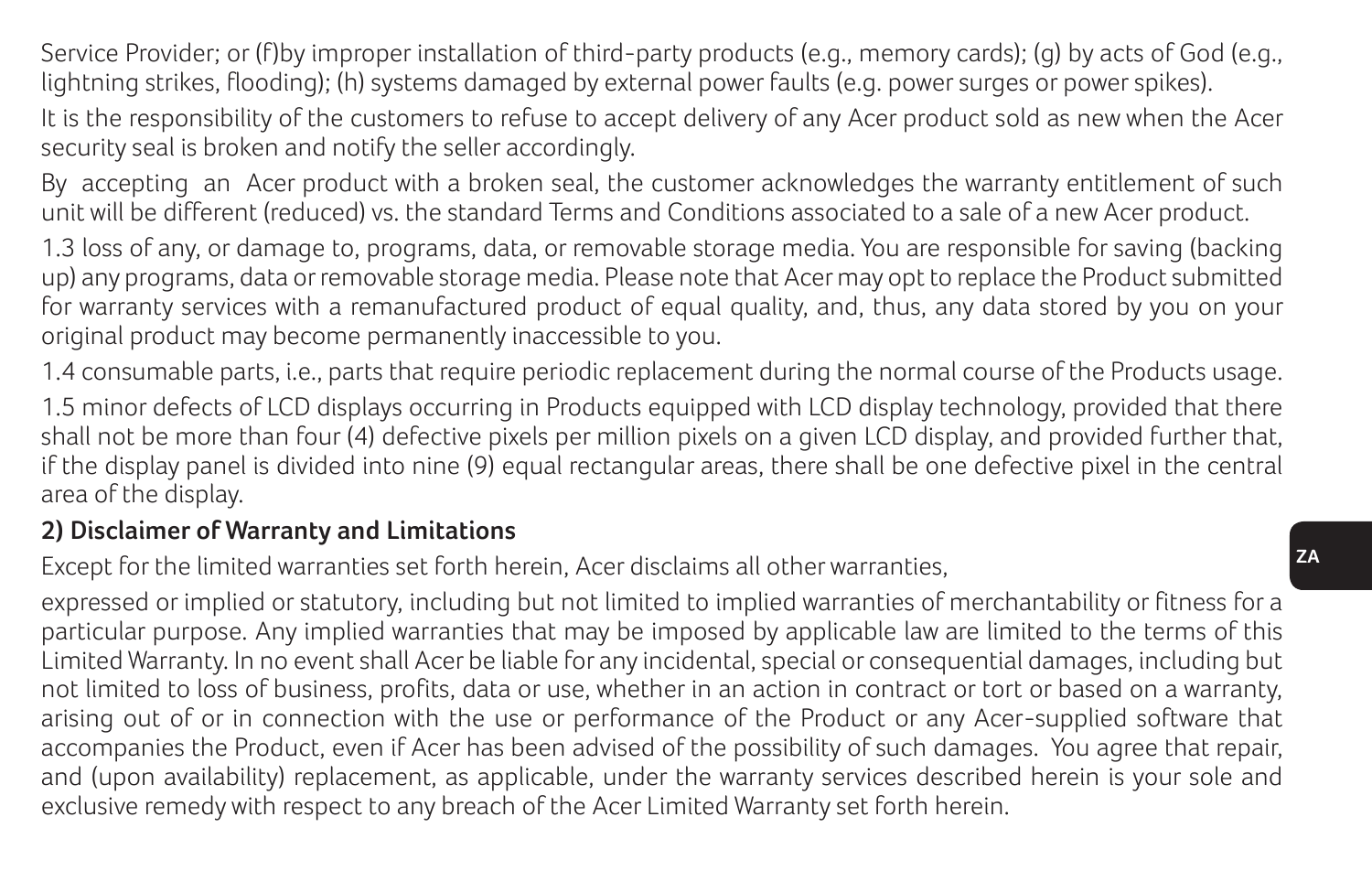### **C. Obtaining Warranty Service**

Subject to the provisions, exclusions and limitations set forth above, you are entitled to On-site, Carry-In or Fetch-Repair & Return warranty service with respect to your Product as determined in the Warranty Card accompanying your Product. The exercise of such rights is subject to the following terms and conditions:

1.Repair service is available for Product purchased and located within the Territorial Scope of this Limited Warranty. Claims under this Limited Warranty will be honored only if made within the warranty period specified on the Warranty Card. On-Site repair service is available only in certain geographical areas. Please use the contact information on the Warranty Card to verify that your location is covered by On-Site service. In areas where On-Site service is not available, Acer offers Carry-In service or Fetch-Repair & Return.

2.Consult the Warranty Card for the phone numbers and other contact information, of the Authorized Service Providers and the Acer Authorized Service Centers in your country.

3.Before contacting Acer, please run the Hardware Diagnostics. This will help us provide you with better quality support. Please refer to your User's Guide for instructions.

**ZA** interventions and the resulting charges. If Acer determines in the course of the telephone diagnostic procedure that 4.Please call the Acer technical support number on your Warranty Card for the country you are located in. Acer will attempt to resolve warranty issues over the telephone and may require your assistance in performing routine diagnostic procedures in connection with this call. Your cooperation will aid in avoiding "no defect found" service the problem described by you can be remedied by replacing an external component (e.g., keyboard, mouse, speaker, etc.), Acer will ship to you free of charge such replacement component to be installed by you. If telephone resolution is not possible, Acer will then issue you a Repair Authorization Number ("Case ID Number") for On-site, Carry-In or Fetch-Repair & Return service to be used as a means of identifying the Product to be repaired. All warranty repairs will be executed on a best endeavor basis.

5.On-Site repair, if your Product is eligible for such service, as determined by the Warranty Card accompanying your Product, will take place at your site. For On-Site warranty service, an Acer or Acer-authorized technician will be dispatched for repair. Acer may require you to use Fetch-Repair & Return or Carry-in service, if the Acer or Acer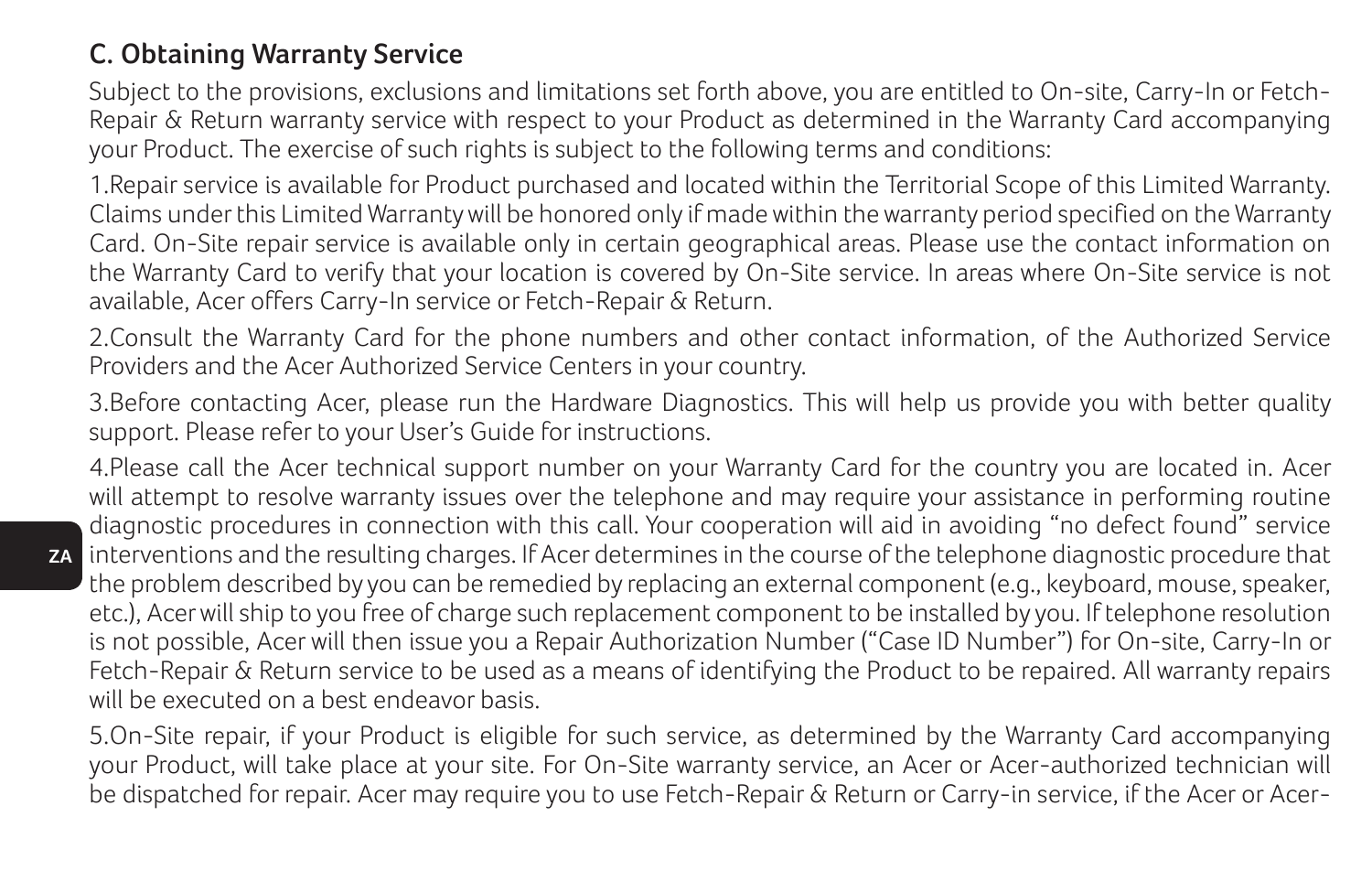authorized technician in his or her reasonable discretion determines that your site is not reasonably accessible or safe for the warranty repairs to be carried out.

6.Carry-In service, if your Product is eligible for such service, as determined by the Warranty Card accompanying your Product, is performed at Acer Authorized Service Centers. If you chose this service option, the Product will be held for pick - up by you at the Acer Authorized Service Centers after the repair service is completed.

7.For Fetch-Repair & Return service, if your Product is eligible for such service, as determined by the Warranty Card accompanying your Product, Acer will collect and return your product located within 80 Km radius of a main centre, to an Acer Authorized Service Provider as identified by Acer personnel at the time the Case ID Number is issued. If you are opting for Fetch-Repair & Return service, you will be informed by Acer personnel on when the courier will collect your system. Acer will return the repaired Product at Acer's cost within a 80 Km radius of a main centre. If you do not use the freight forwarding services made available to by Acer, you will be liable for any resulting charges. Product located outside of the 80 Km boundary must be carried into an authorized repair centre.

8.If available, you should use the original shipping and packing materials and include a description of the symptoms giving rise to your warranty claims. The Case ID Number must be placed on the exterior shipping container. If the original packing material is not available you need to provide packaging that will protect the unit during shipment. Acer will not accept any liability for damages during shipment.

9.You must provide Acer with proof of place and date of purchase. (i.e., you must include a copy of the original sales  $_{\rm ZP}$ receipt shipped with the Product).

Before returning your Acer product to service, please ensure that you have backed up all data and programmes and please delete any confidential, proprietary or personal information or programmes (hereafter "Data") from it. Acer is not liable for any loss, damage or disclosure of any Data outside of its control or due to actions or omissions of third parties nor for the restoration or re-installation of any Data.

### **D.Charges**

If you cause Acer to start the repair of a Product otherwise covered under this Limited Warranty and, Acer reasonably determines that the Product is not defective and that the problem giving rise to your service call was the result of your lacking ability to use the Product, the installation of incompatible software by a party other than Acer, computer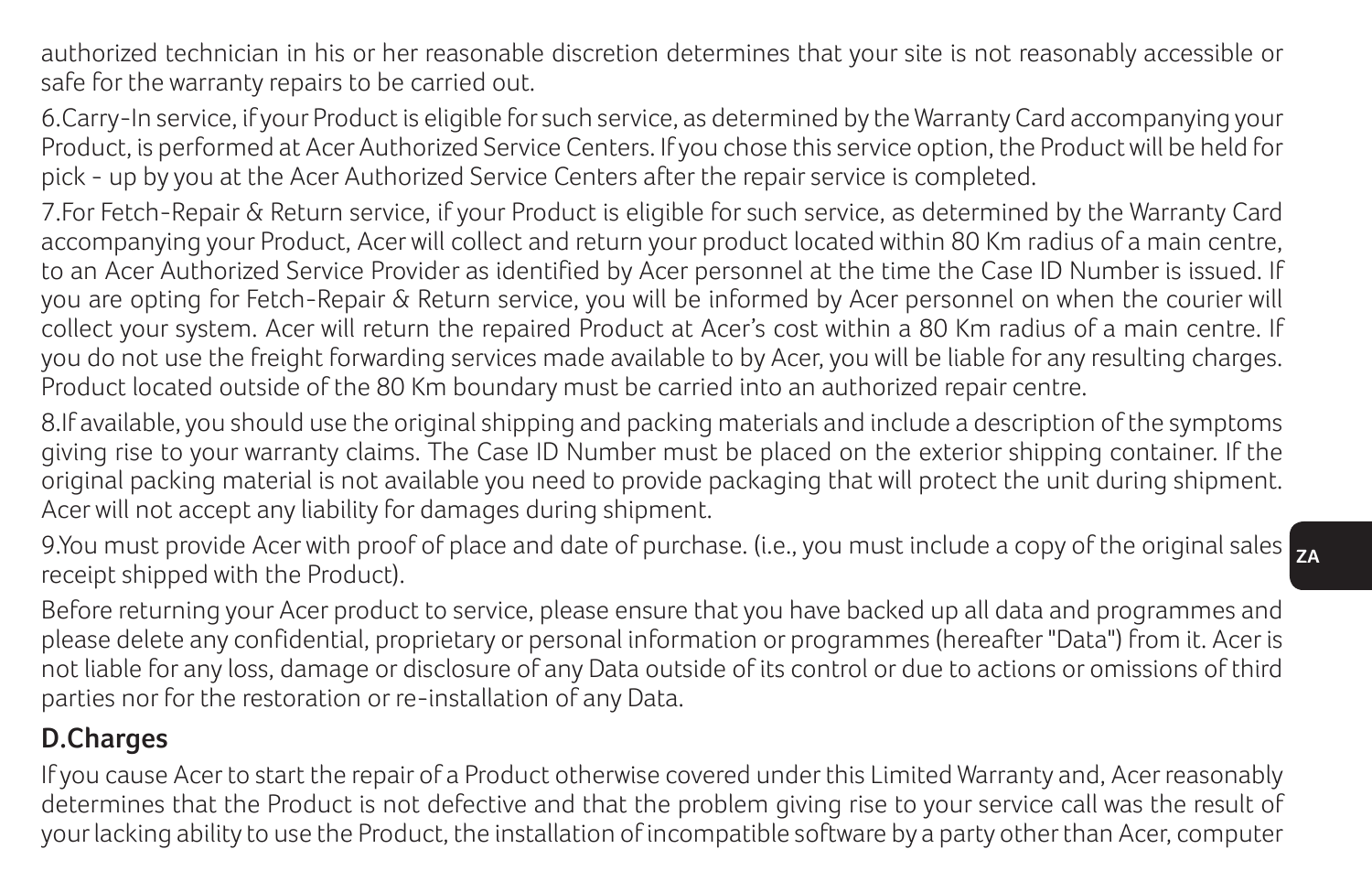viruses, and the like, Acer will charge you a flat fee of ZAR 570 for any Fetch-Repair & Return or Carry-In service call, and a flat fee of ZAR 800 for any On-Site service call.

## **2-Years LIMITED WARRANTY REFERENCE TABLE**

| <b>PRODUCT</b>                                                                                                                                             | <b>WARRANTY PERIOD AND TYPE</b>  |  |
|------------------------------------------------------------------------------------------------------------------------------------------------------------|----------------------------------|--|
| <b>Smart Handheld</b>                                                                                                                                      | 2 Years: Carry-in <sup>(2)</sup> |  |
| Technical Support (Hardware only) 2 Years                                                                                                                  |                                  |  |
| Software Support                                                                                                                                           | 180 days                         |  |
| (1) Fetch-Repair & Return:<br>Acer will collect the unit from the customer, and after the repair is complete, Acer ships the unit back to the<br>customer. |                                  |  |
| $(2)$ Carry-in:<br>Customer brings the unit to an Acer Authorized Service Provider. After the repair is complete, customer picks the<br>unit up.           |                                  |  |

Please see the Limited Product Warranty in the Acer Customer Services and Warranty Guide for details regarding warranty coverage. For technical support, please call the corresponding phone number in your Country

### **Warranty Upgrade Options**

**ZA**

To obtain more information about or to order any of the warranty upgrade options please visit Acer WEB-sites or call the corresponding phone number in your Country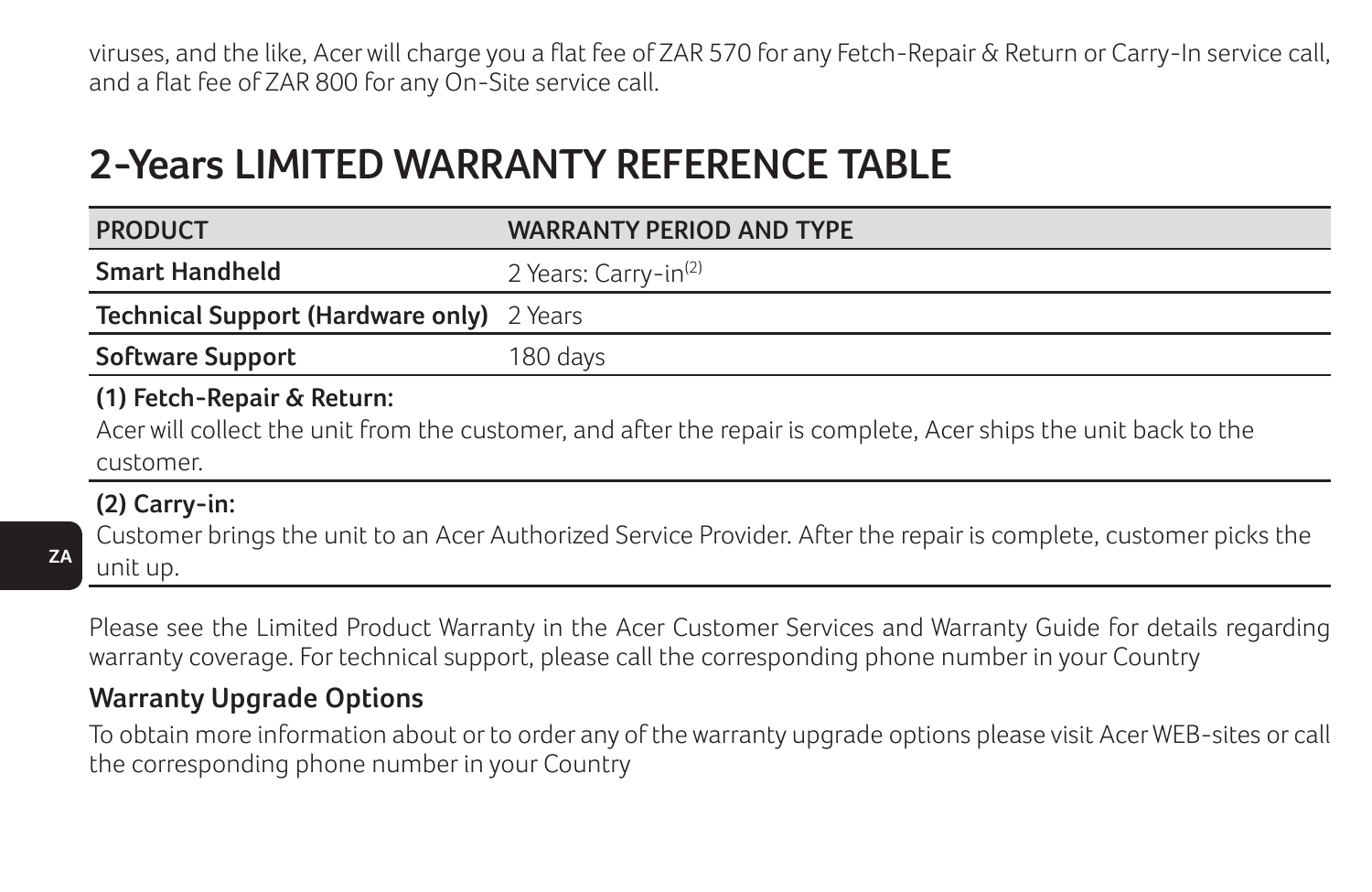# **Sınırlı Ürün Garantisi**

### **1. Sınırlı Garanti Kapsamı**

1.1 İşbu Sınırlı Garanti (bkz Madde 2: "İstisnalar" ve "Kısıtlamalar") ("Sınırlı Garanti") size Acer karşısında bazı hak ve çözümler sunar. Lütfen bu belgeyi dikkatlice okuyunuz, işbu Sınırlı Garanti kapsamında bir beyanda bulunmanız halinde şartları okuyup kabul etmiş addedilirsiniz. İşbu Sınırlı Garanti'den bağımsız olarak, Acer ürününü satın almış olduğunuz satıcıya karşı farklı ve daha geniş kapsamda hak ve umarlara sahip olmanız sözkonusu olabilir. İşbu Sınırlı Garanti, bu türdeki muhtemel hakların sınırlamaz.

Bu garanti, tüketici ürünleri satışı ile ilgili olarak ulusal yasalarla tanınmış, tüketici haklarını hariç tutmamakta, sınırlamamakta veya geçersiz kılmamaktadır.

1.2 Acer Türkiye sınırları dahilinde bir son kullanıcıya satılan herhangi bir Acer ürünü; satın alım esnasında Acer ürününde (bağlı olarak "Sistem" şeklinde ifade edilir) kurulu olan hakiki Acer parçası veya bileşenleri de ("Opsiyonel" ve/veya "Aksesuar" olarak sunulabilirler) dahil olmak üzere, malzeme ve/veya işçiliğinde, Sistem'le birlikte temin edilen Garanti Kartı'nda ("Garanti Kartı") belirtilen süre boyunca normal kullanım koşulları altında, var olabilecek arızalara karşı Sınırlı Garanti kapsamındadır.

1.3 Sistem'inizle birlikte temin edilen herhangi bir yazılım, İşletim Sistemi de dahil olmak üzere, "Olduğu gibi" sunulmaktadır. Acer Sistem'inizle birlikte temin edilen herhangi bir yazılımın kesintisiz veya hatasız olarak olarak çalışacağı, yahut böyle bir yazılımın ihtiyaçlarınızı karşılayacağını yönünde herhangi bir garanti vermez.

**TR** 1.4 İşbu Garanti'nin kapsamı dahilinde bir beyanda bulunmanız durumunda; Acer, kendi tercihi uyarınca, Sistem'i veya işbu Sınırlı Garanti'nin kapsamındaki herhangi bir parçayı onarabilir, ya da yeni yahut fabrika onarımı görmüş parça veya Sistem'ler kullanarak değişimini gerçekleştirebilir. Acer'ın fabrika onarımı görmüş parça yahut Sistem'ler kullanmak yönünde hareket etmesi halinde; yeni ürünlerle eşit bir performans karakteristiği sağlanmış olacaktır. İşbu Sınırlı Garanti kapsamında değişimi gerçekleştirilen tüm parça yahut Sistem'ler Acer'ın mülkü haline gelecektir.

1.5 Garanti süresi gerçek satın alım tarihiyle birlikte başlar. Sistem seri numarasıyla birlikte Sistem'in satın alım tarihi gösteren orijinal satın alım faturanız (satış makbuzu), satın alım tarihinizi ispat eder niteliktedir.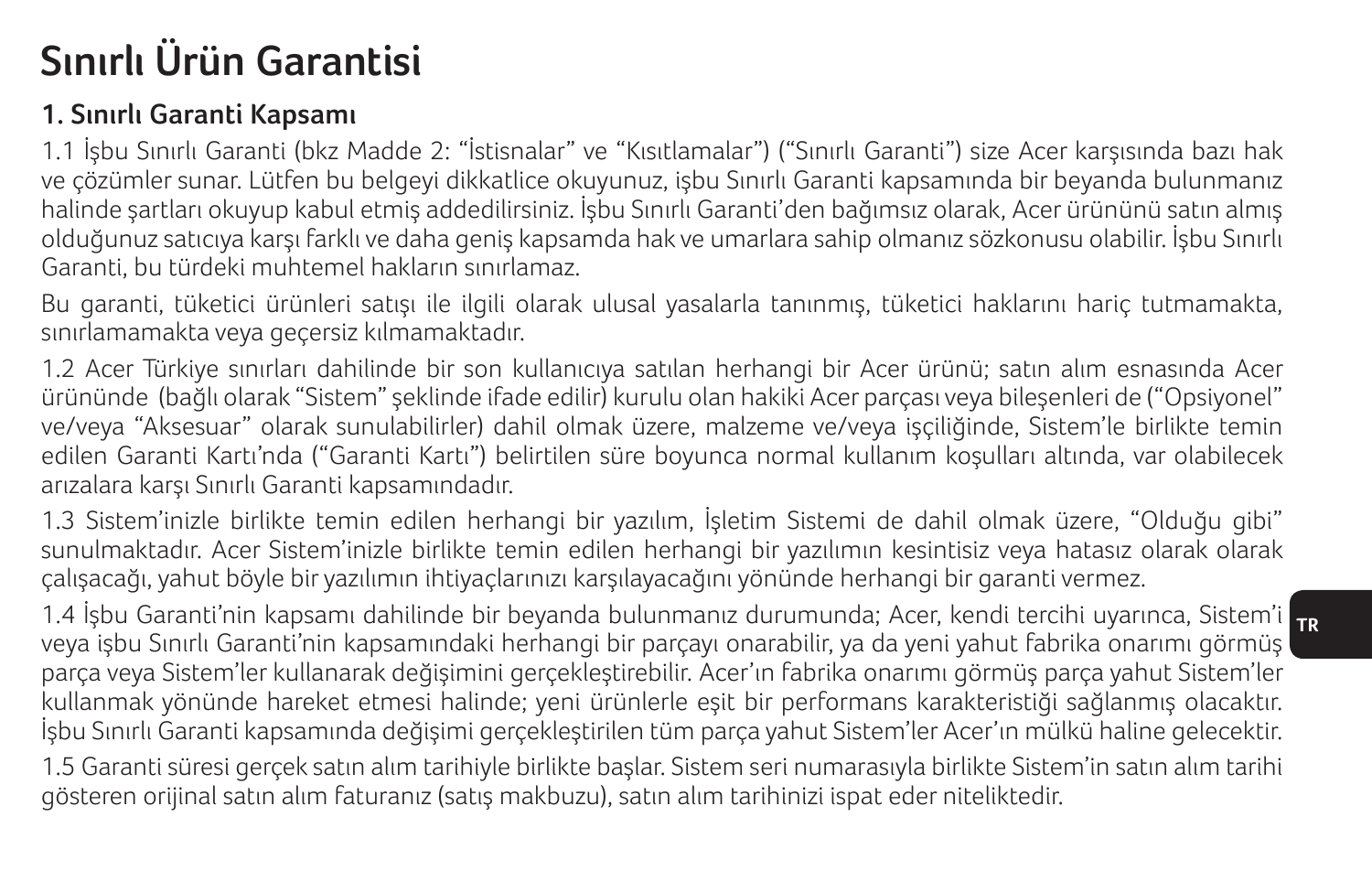1.6 Garanti hizmetiTürkiye'de birincil olarak kullanılan dil taban alınarak sunulacaktır. Sistem'inizin dil tabanlı özelliklerini ilgilendiren Garanti onarım hizmeti (klavye veya yazılım gibi) Türkiye'de birincil olarak kullanılan dil dışında sunulamayabilir.

## **2. İstisnalar ve Kısıtlamalar**

Bu Sınırlı Garanti aşağıdaki istina ve kısıtlamalara tabidir:

### **2.1 İstisnalar**

**TR**

Aşağıdaki durumlar bu Sınırlı Garanti'nin kapsamında değildir:

2.1.1 Acer tarafından veya Acer için üretilmemiş herhangi bir ürün, yahut bir son kullanıcıya ilk olarak bu Sınırlı Garanti'nin Bölgesel Kapsamı dışında satışı yapılmış bir ürün.

2.1.2 Aşağıdaki durumlardan biri sonucunda hasar görmüş ya da kusurlu duruma düşmüş bir ürün:

2.1.2.1 Sistem'in; aşağıdaki durumlar dahil ancak bunlarla kısıtlı olmamak üzere, normalde amaçlanan kullanımı dışında kullanılması:

Sistem'in Sistem'le birlikte gelen Kullanım Kılavuzu'na uygun olarak kullanılmaması veya Sistem'le ilgili diğer herhangi bir kötüye kullanımı yahut ihmal edilerek kullanımı

2.1.2.2 Sistem'in Acer tarafından üretilmemiş ve/veya satılmayan parçaların kullanımı da dahil olmak üzere değişikliğe uğratılması;

2.1.2.3 Acer veya Acer tarafından yetkilendirilmiş bir Hizmet Sağlayıcı dışında hizmet yahut onarım sağlanması;

2.1.2.4 Sistem'in Acer veya Acer tarafından yetkilendirilmiş Hizmet Sağlayıcı'ya ulaşımında yanlış paketlenmesi/ gönderilmesi, veya;

2.1.2.5 Üçüncü parti yazılımların (hafıza kartları gibi) yanlış biçimde kurulması.

2.1.3 Program, veri yahut harici depolama medyasının kaybedilmiş yahut zarar görmüş olması. Herhangi bir program, veri ve/veya harici depolama medyasını kaydetmek (yedeklemek) konusunda sorumluluğunuz bulunmaktadır. Lütfen Acer'ın Garanti hizmeti için ulaştırılan bir Sistem'i eşit kalitede bir yeni üretilmiş ürünle değiştirmeyi tercih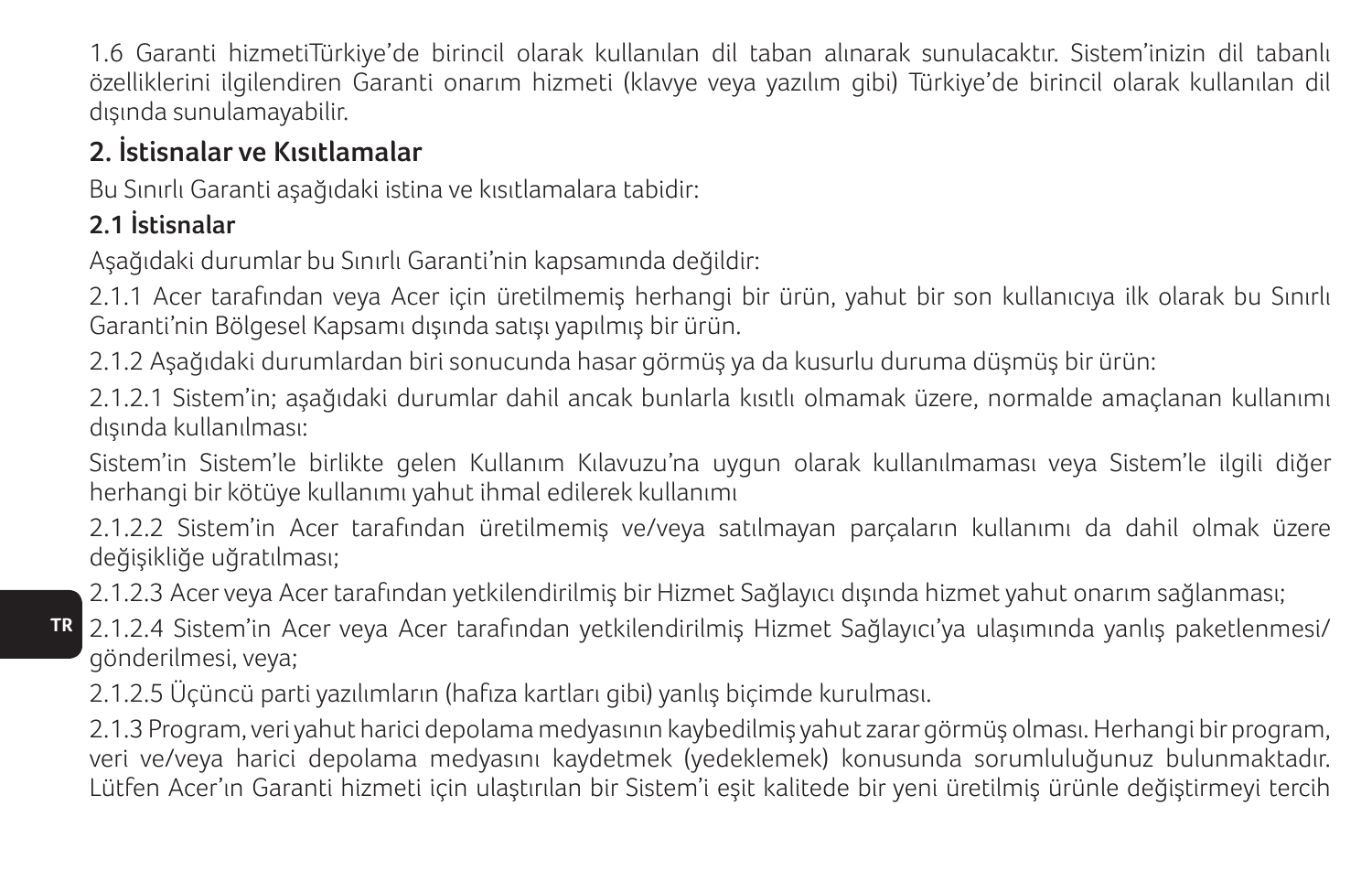edebileceğini göz önünde bulundurunuz. Böyle bir durumda; orijinal Sistem'inizde kaydedilmiş olan herhangi bir veriye kalıcı olarak erişemeyebilirsiniz.

2.1.4 Sistem'in normal kullanımı esnasında periyodik olarak değiştirilmesi gereken tüketilebilir parçalar.

2.1.5 LCD görüntü teknolojisi kullanan Sistem'lerde, aşağıdaki durumlar hariç olarak, küçük LCD ekran kusurları: (i) herhangi bir LCD ekranda üç (3) adetten fazla kusurlu piksel bulunması, (ii) ekran panelinin dokuz (9) eşit dikdörtgen alana ayrılmış olması, (iii) ekranın merkez alanında bir (1) adetten daha fazla kusurlu piksek bulunması.

### **2.2 Garanti'nin Kısıtlamaları ve Yasal Uyarıları**

2.2.1 İşbu Sınırlı Garanti kapsamında bir beyanda bulunmanız durumunda; muhtemel bir onarım veya (bulunurluk durumuna göre) değişikliğin, işbu belgede tanımlanan garanti hizmetleri kapsamındaki geçerliliği uyarınca, Acer veya kurumsal iştiraklerinden yahutana ortaklıklarından işbu belgeyle sabitlenen Acer Sınırlı Garanti'si uyarınca alabileceğiniz tek ve inhisari umar olduğunu kabul etmiş olursunuz.

### **3. Garanti hizmetinin Temin Edilmesi**

Herhangi bir beyanda bulunmak ve/veya Garanti hizmeti alabilmek için, Garanti Kartı'nızda belirtilmiş olan irtibat bilgilerine başvurun veya http://support.acer-euro.com adresini ziyaret edin.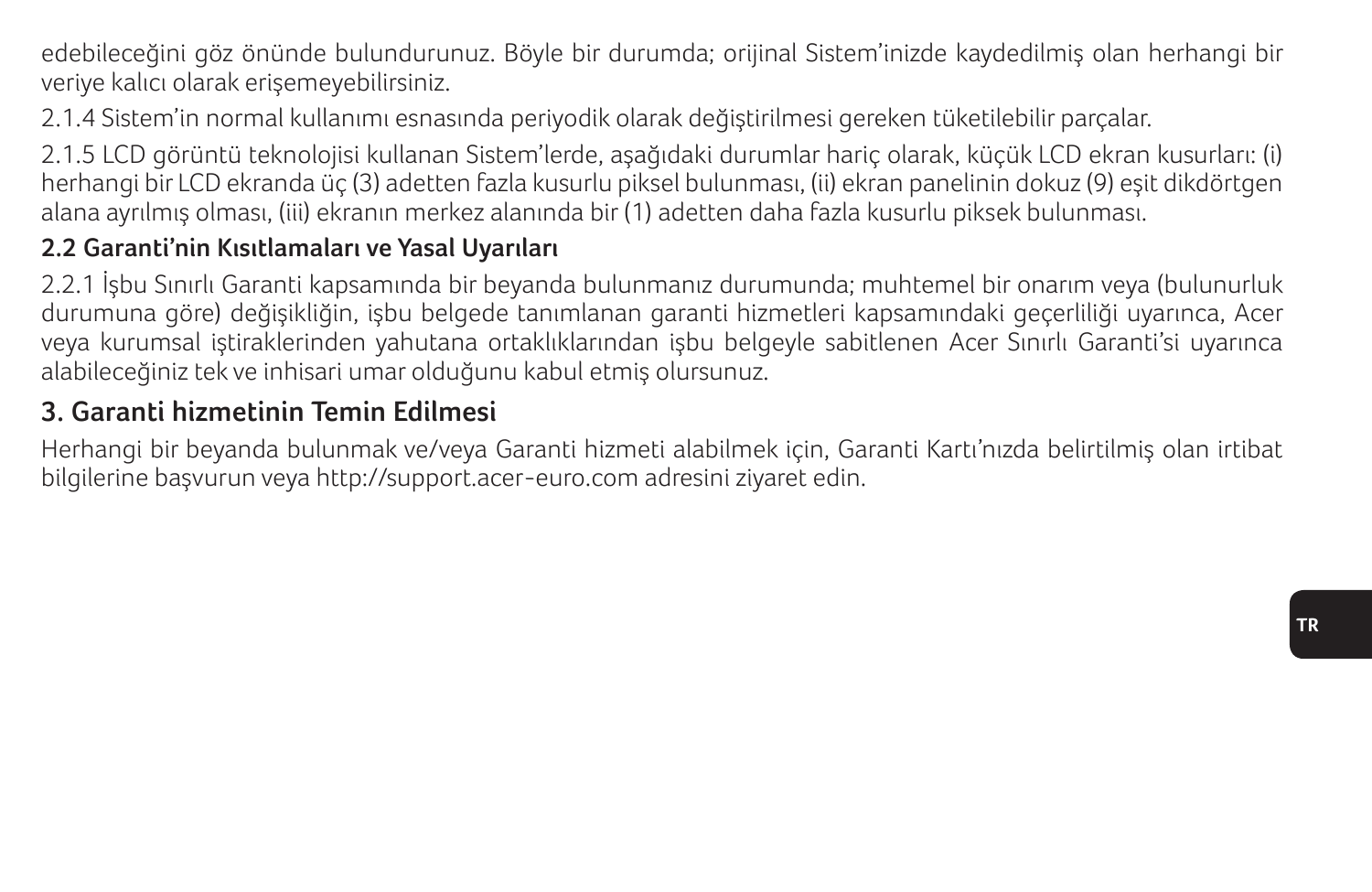# **2 Yıl SINIRLI GARANTİ KARTI**

| ÜRÜM                           | <b>GARANTİ SÜRESİ VE TİPİ</b>                                                                                                                                                                               |
|--------------------------------|-------------------------------------------------------------------------------------------------------------------------------------------------------------------------------------------------------------|
| Cep Telefonu                   | 2 Yıl: Elden Teslim                                                                                                                                                                                         |
| Teknik Destek (Sadece donanım) | 2 Yıl                                                                                                                                                                                                       |
| Yazılım Desteği                | Gecerli değil                                                                                                                                                                                               |
| Elden teslim:                  | Müşteri üniteyi bir Acer Yetkili Hizmet Sağlayıcı'ya getirir. Onarım<br>Tamamlandıktan sonra müşteri üniteyi teslim alır. Lütfen hizmet<br>kapsamının son durumuyla ilgili aşağıdaki adresten bilgi alınız. |

### **Garanti Yükseltme Seçenekleri**

Daha fazla bilgi edinmek veya bir Garanti Yükseltme Seçeneği satın alabilmek için lütfen Acer Web sitesini ziyaret edin ya da şu numarayı arayın: 0850 222 ACER (0 850 222 22 37) (www.acer.com.tr – Servis & Destek bölümüne tıklayın)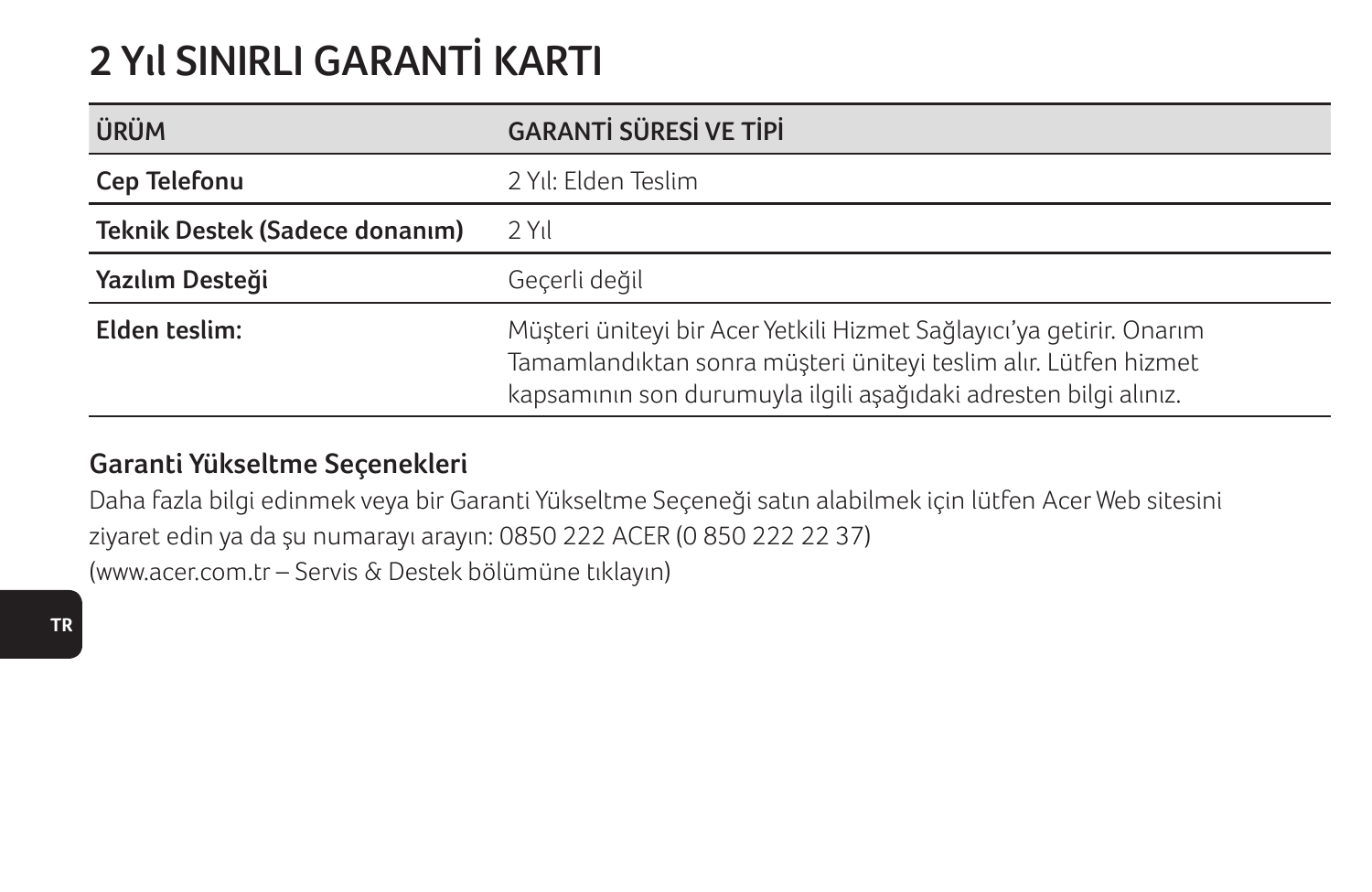## **Ограничена Гаранция за Стока**

### **1. Приложно поле на Гаранцията**

1.1 С настоящата Ограничена Гаранция (виж "Изключения" и "Ограничения" в Раздел 2) ("Ограничена Гаранция") Ейсър Ви предоставя определени права и възможности за обезщетение. Желателно е внимателно да прочетете настоящия документ и в случай, че направите рекламация в съответствие с тази Ограничена Гаранция, ще се счита, че сте разбрали и приели условията на Гаранцията. Независимо от тази Ограничена Гаранция, за Вас може да съществуват други права и възможности за обезщетение, които да реализирате срещу търговеца, който Ви е продал продукт на Ейсър. Настоящата Ограничена Гаранция няма за цел да ограничава по какъвто и да е начин тези други права и възможности, които съществуват за Вас. Всички права на потребителите, дефинирани от съответните местни закони касаещи продажбите на потребителски стоки и гаранцията върху тях, са гарантирани. Тази гаранция не изключва, ограничава или отменя никое от тези права. Например, Потребителите имат поне 24 месеца гаранция считана от деня на покупката - независимо от споменатото в гаранционната карта или други подобни материали.

1.2 Ейсър гарантира, че всички продукти на Ейсър, включително оригиналните части и компонентите (доставени като "Опция" и/или "Аксесоар"), които са инсталирани на притежавания от Вас продукт на Ейсър в момента на продажбата (наричани общо по – долу "Система"), като под това се разбира първата продажба на краен потребител в държава, която е част от Европейското Икономическо Пространство и Швейцария ("Териториален обхват"), ще са изправни и няма да се проявят дефекти в материалите или в изработката им при условие, че се използват според нормалното им предназначение за срока на гаранционния период, посочен в картата за Ограничена Гаранция, която съпровожда Вашата Система ("Гаранционна карта").

Отговорност на клиента е да провери и негово право е да откаже да приеме Acer продукт, ако защитните <mark>ве</mark> лепенки са увредени. В този случай следва незабавно да бъде уведомен продавача. Приемайки Acer продукт с увредена защитна лепенка, клиентът се съгласява с това, че гаранционните условия за този продукт ще бъдат различни (редуцирани) по сравнение със стандартните условия съпътстващи всеки нов Acer продукт.

1.3 Всеки софтуерен продукт, доставен с Вашата Система, включително операционната система, се предоставяв състоянието, в което е. Ейсър не гарантира, че функционирането на доставения с Вашата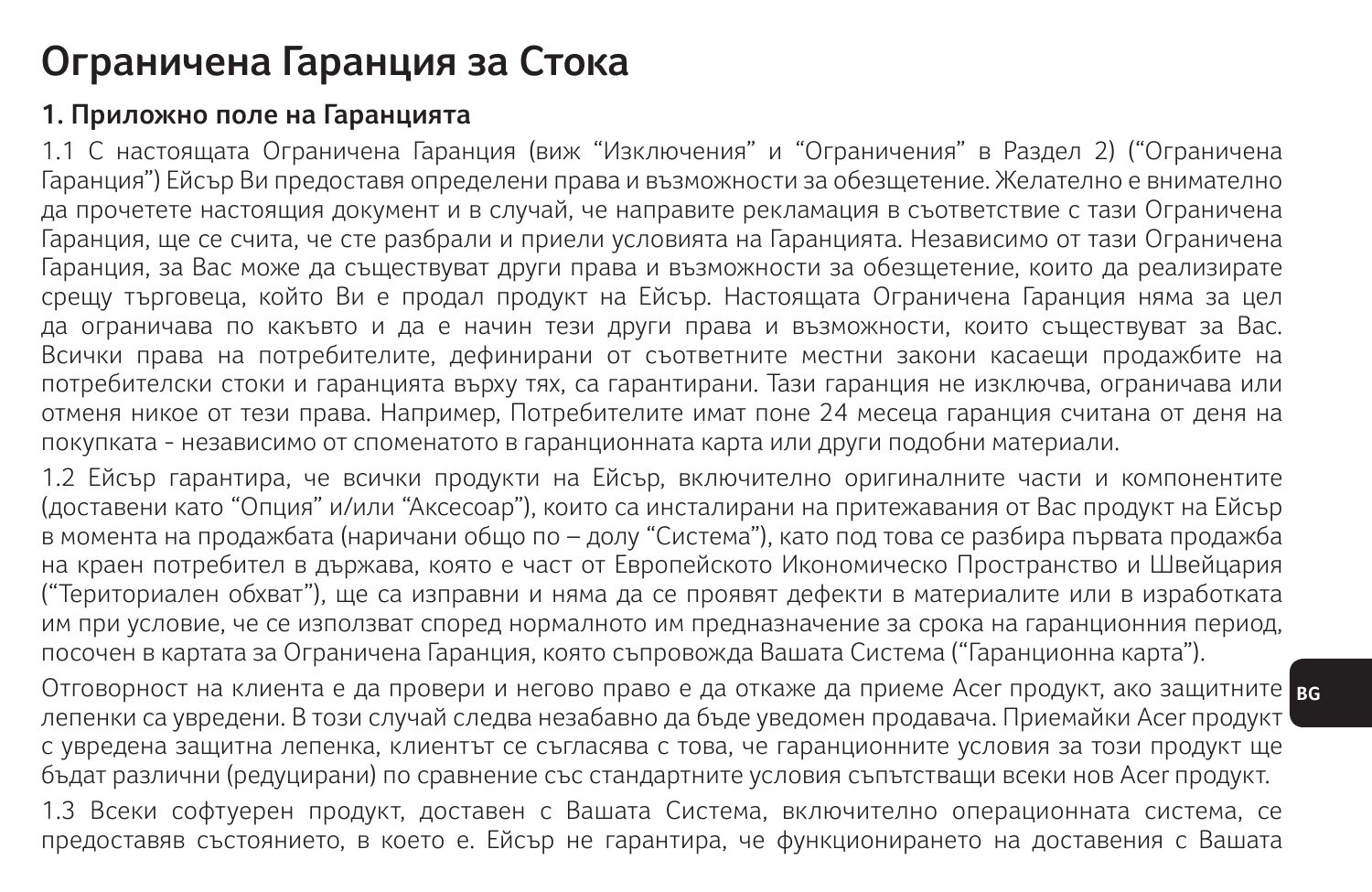Система софтуер ще бъде непрекъснато или безгрешно, или че този софтуер ще отговаря на Вашите изисквания.

1.4 Ако направите рекламация, съгласно настоящата Гаранция, Ейсър може, по своя преценка, да поправи или замени дефектна Система или части от нея, които се покриват от Гаранцията, с нови или фабрично реновирани части или Системи. В случай, че Ейсър избере възможността да използва фабрично реновирани части или Системи, Ейсър гарантира, че те ще имат същите работни характеристики като нови продукти. Всички подменени части и Системи заменени по силата на тази Ограничена Гаранция стават собственост на Ейсър.

1.5 Гаранционният период започва да тече на датата на закупуването. Вашата оригинална фактура (касова бележка), на която е отбелязана датата на закупуване на Системата, е Вашето доказателство за датата на закупуването.

1.6 Гаранционните услуги ще се предоставят на основата на официалния език в държавата – членка на Европейското Икономическо Пространство, където е направено искането за предоставяне на гаранционни услуги. Гаранционни услуги, свързани с поправки, засягащи страни на Вашата Система, основани на ползването на определен език (напр. клавиатури, софтуер), може и да не бъде възможно да бъдат предоставяни на никакъв друг език/ци, освен на официалния език/ци, използван в държавата – членка на Европейското Икономическо Пространство, където е направено искането за предоставяне на гаранционни услуги.

#### **2. Изключения и Ограничения**

Настоящата Ограничена Гаранция въвежда следните Изключения и Ограничения:

#### **2.1 Изключения**

**BG**

Настоящата Ограничена Гаранция не се прилага по отношение на:

2.1.1 продукти, които не са произведени от или за Ейсър, или които за пръв път са били продадени на краен потребител в държава, която е извън Териториалния Обхват на тази Ограничена Гаранция.

2.1.2 продукти, които са повредени или дефектни в резултат на: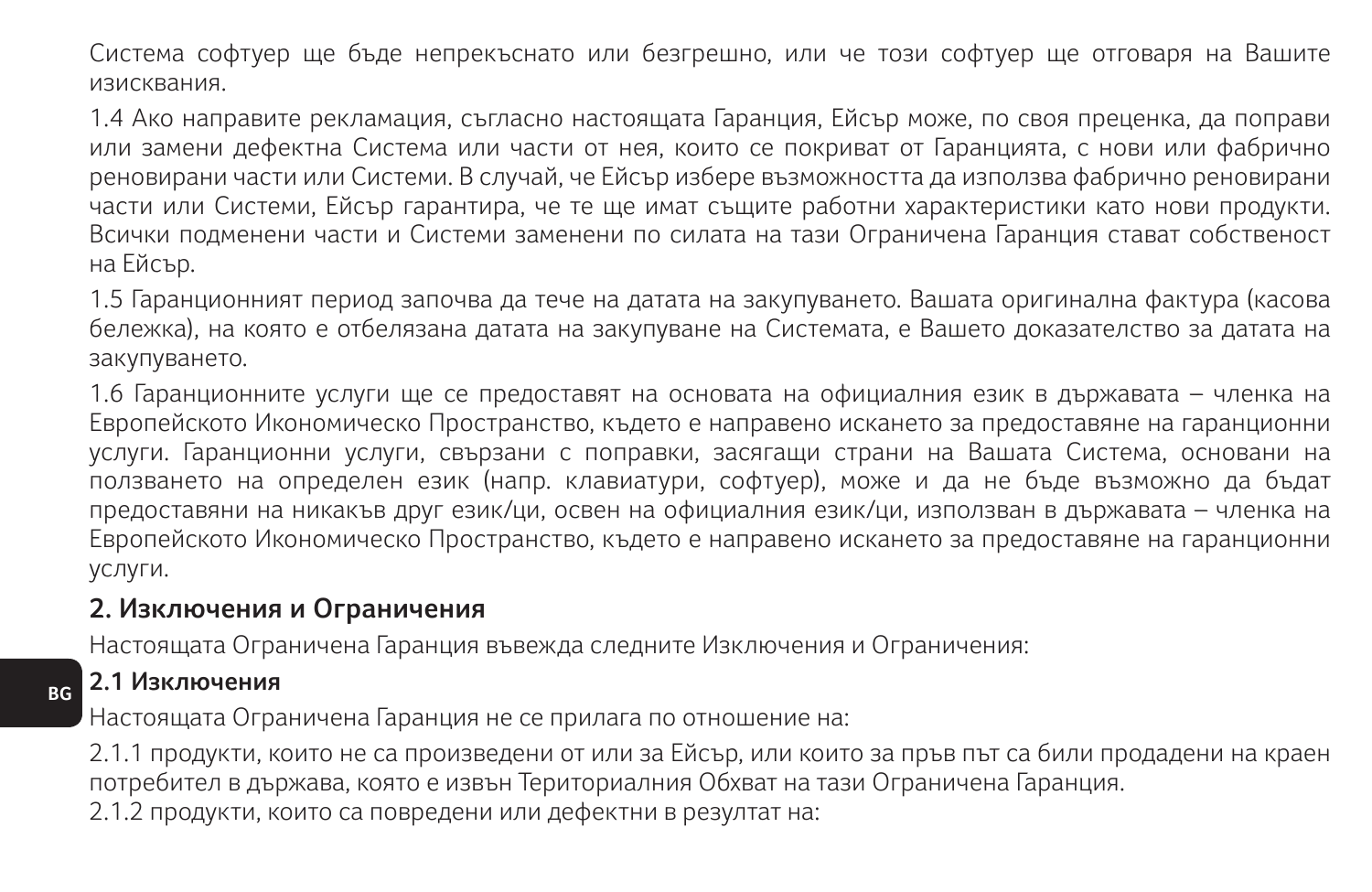2.1.2.1 използване на Системата не по предназначение, включително, без ограничения, използване на Системата не в съответствие с Наръчника за потребителя, който придружава Системата, или друга небрежност по отношение на Системата;

2.1.2.2 модифициране на Системата, включително използването на части, които не са произведени или продавани от Ейсър;

2.1.2.3 поправяне или ремонтиране от лице, различно от Ейсър или от Оторизираните доставчици на сервизни услуги на Ейсър;

2.1.2.4 неподходящо транспортиране или опаковане при връщане на Системата на Ейсър или на Оторизирания доставчик на сервизни услуги на Ейсър; или По време на гаранционния период, батерията ще бъде заменена от Acer ако капацитетът й падне под 50% от първоначалната си стойност.

2.1.2.5 неправилно инсталиране на продукти, произведени от трети лица (напр. карта за памет).

2.1.3 загуба или повреда по отношение на програми, данни, включително в периферни медийни устройства (освен ако е резултат на събитие, пораждащо право на иск съгласно приложимото право в юрисдикцията на Купувача). Ваша е отговорността да запазвате или да правите резервни копия на програми, данни и/ или периферни медийни устройства. Освен това следва да имате предвид, че Ейсър може да избере възможността да замени Системата Ви, предадена за предоставяне на гаранционни услуги, с фабрично реновиран продукт със същото качество, и така каквито и да данни, съхранявани от Вас в оригиналната Ви Система, могат да бъдат напълно загубени за Вас.

2.1.4 изхабяеми части, т.е. такива, които нормално изискват периодична подмяна в хода на употребата на Системата.

**BG** това означава дефекти в рамките до 4 (четири) дефектни пиксела на милион пиксела на определен LCD 2.1.5 дребни дефекти на LCD дисплея, които възникват при Системите, оборудвани с LCD технология, като дисплей, и означава също така, че ако дисплеят мислено се раздели на 9 (девет) еднакви правоъгълника, в централния правоъгълник няма да има повече от един дефектен пиксел.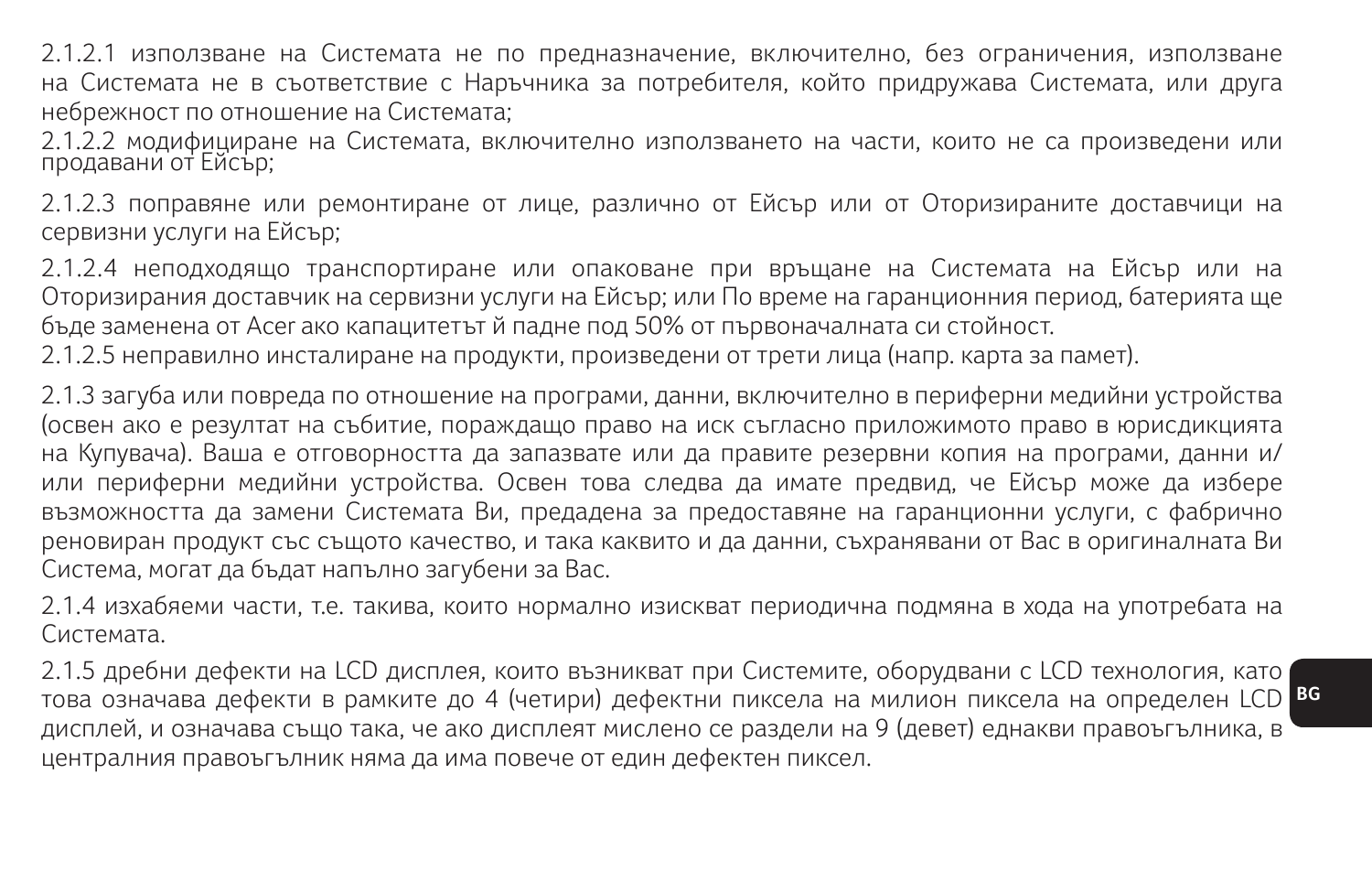#### **2.2 Ограничения на Гаранцията и Отказ от гаранционно обслужване**

2.2.1 Освен Ограничената Гаранция, регламентирана в настоящия документ, Ейсър не предоставя никакви други гаранции – изрични, подразбиращи се или законови, включително, но не ограничено подразбиращи се гаранции за продаваемост или годност за определени цели. Всякакви подразбиращи се гаранции, които биха могли да следват от приложимото законодателство, се ограничават до условията на настоящата Ограничена Гаранция. Ейсър при никакви обстоятелства не носи отговорност за каквито и да е случайни, преки или последващи вреди, загуба на делови възможности, ползи, данни или възможности за ползване, без оглед на това дали са резултат на изпълнение на договорно задължение или деликт или се основават на гаранция, които вреди възникват или сасвързани с използването или функционирането на Системата или на доставен от Ейсър софтуер, който съпровожда Системата, дори ако Ейсър е бил уведомен за възможността от настъпване на такива вреди. Ограниченията и Изключенията, които се съдържат в предходното изречение не се прилагат ако претърпените от Вас вреди или загуби са в пряка и непосредствена връзка с умисъл или груба небрежност от страна на Ейсър, или ако това по някакъв начин ще ограничи възможността да се реализират допустимите рекламации по приложимото право в юрисдикцията на купувача.

2.2.2 Ако направите рекламация в съответствие с настоящата Ограничена Гаранция, ще се счита, че сте се съгласили, че поправката или (при наличие на такава възможност) замяната, което от двете е приложимо и както са описани в настоящия документ, е Вашето единствено и изключително право по отношение на Ейсър или което и да е негово дъщерно дружество или контролиращо дружество във връзка с каквото и да е нарушение на Ограничената Гаранция на Ейсър уредена с този документ.

#### **3. Получаване на Гаранционни Услуги**

За да направите рекламация и/или за да получите Гаранционни услуги, моля, имайте предвид информацията за връзка, посочена във Вашата Гаранционна Карта, или посетете http://support.acer-euro.com.

Преди изпращането на Acer продукт към сервиза, моля, направете архив на важните за вас данни и програми, както и изтрийте всяка поверителна и лична информация или програми. Acer не носи отговорност за евентуална загуба, увреждане или разкриване на данни извън контрола на фирмата или поради действия и пропуски на трети страни, както и за възстановяване или преинсталирането на каквито и да е данни.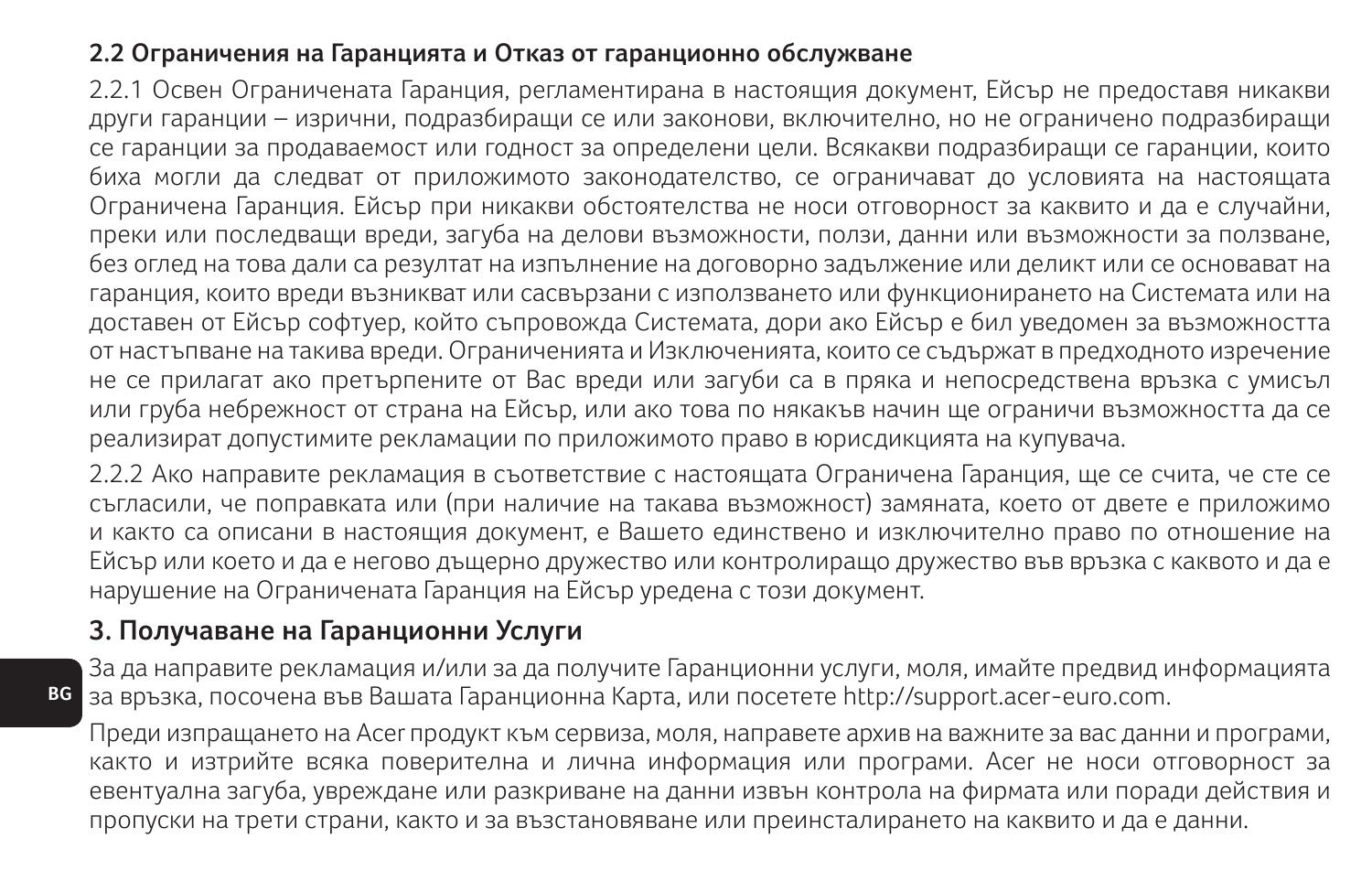# **2-Години Ограничена гаранция Карта**

| Продукт                                | Срок и тип на гаранцията                                                                                                          |  |
|----------------------------------------|-----------------------------------------------------------------------------------------------------------------------------------|--|
| <b>Smart Phone</b>                     | 2 Години "Изпратен по пощата" или "донесен в сервиз".                                                                             |  |
| Техническа поддръжка<br>(само хардуер) | 2 Години                                                                                                                          |  |
| "Изпратен по пощата"                   | Клиентът изпраща продукта за поправка в сервиз на Асег. След<br>извършването на ремонта Асег изпраща продукта обратно на клиента. |  |
| "Донесен в сервиз"                     | Клиентът носи продукта в Оторизиран сервиз на Асег. След<br>извършването на ремонта, клиентът си взима продукта обратно.          |  |

#### **Възможности за увеличаване на гаранцията**

За повече информация или за заявка на някоя от възможностите за удължаване на гаранцията моля посетете уеб страницата на Acer или се обадете на посочения телефон за контакт във Вашата страна.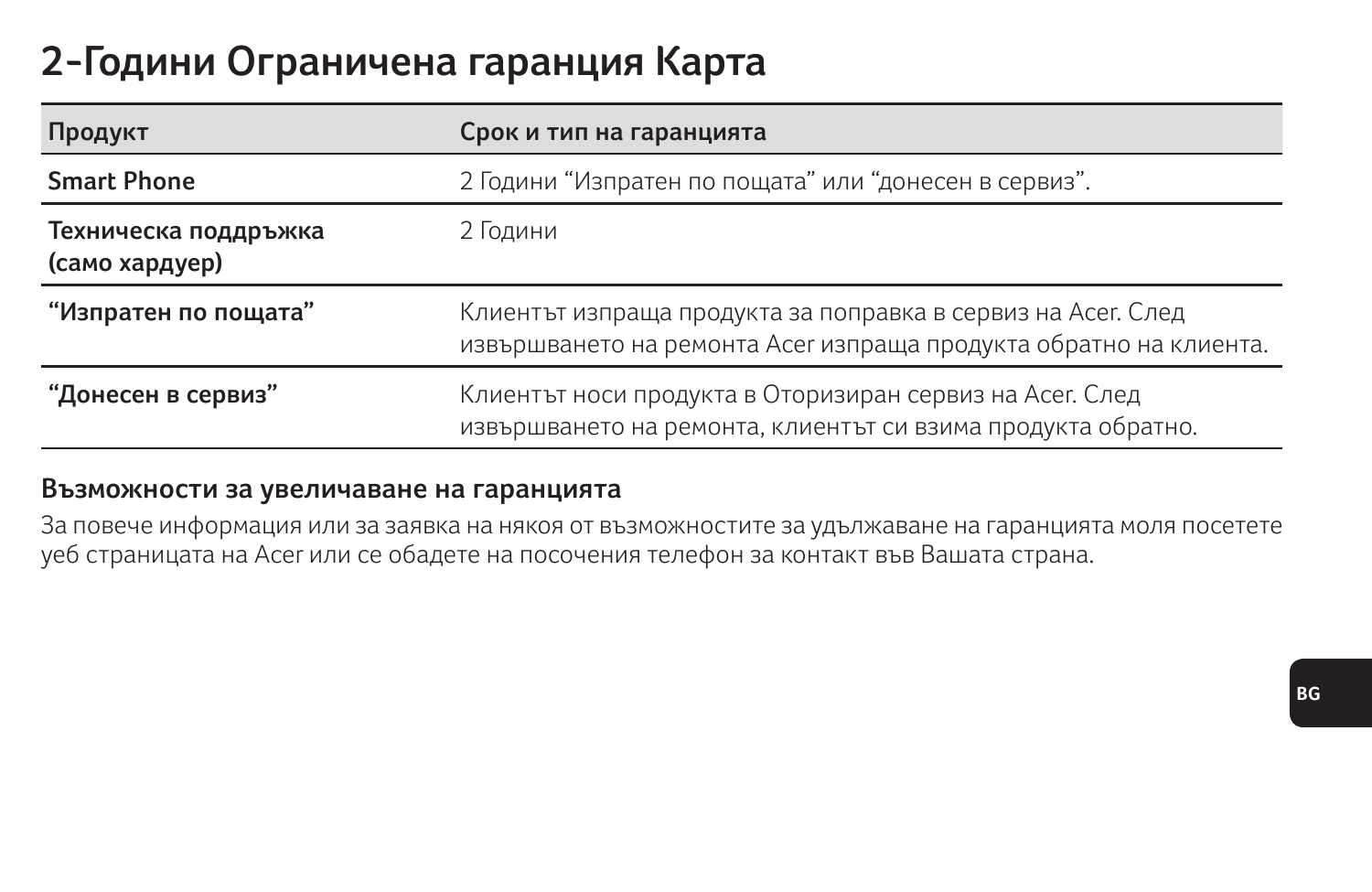# **ACER CONTACTS**

#### **Acer Europe Middle East and Africa Offices**

#### **Austria**

Acer Austria GmbH Europaring F14 202 2345 Brunn am Gebirge

### **BeNeLux**

Acer Computer B.V. Europalaan 89 5232 BC 's-Hertogenbosch The Netherlands www.acer.nl www.acer.be www.acer.lu

## **Czech Republic**

Acer Czech Republic s.r.o. Na Hřebenech II 1718/10 140 00 Praha 4 Czech Republic www.acer.cz

### **Denmark**

Acer Denmark A/S Linde Allé 5 B DK-2850 Nærum Denmark www.acer.dk

### **Finland**

Acer Finland Oy Konalantie 47 C 00390 Helsinki www.acer.fi

#### **France**

ACER COMPUTER FRANCE SAS Parc des Reflets - Bâtiment K 165, avenue du Bois de la Pie CS 51301 95940 Roissy CDG Cedex www.acer.fr

### **Germany**

Acer Computer GmbH Kornkamp 4 22926 Ahrensburg Hamburg, Germany www.acer.de

## **Italy**

Acer Italy s.r.l. Via Lepetit, 40 20020 Lainate, Italy www.acer.it

### **Hungary**

Acer Slovakia s.r.o. Magyarországi Kereskedelmi Képviselete Óbuda Gate Center irodaház, Árpád Fejedelem útja 26-28. 1023 Budapest, Hungary www.acer.hu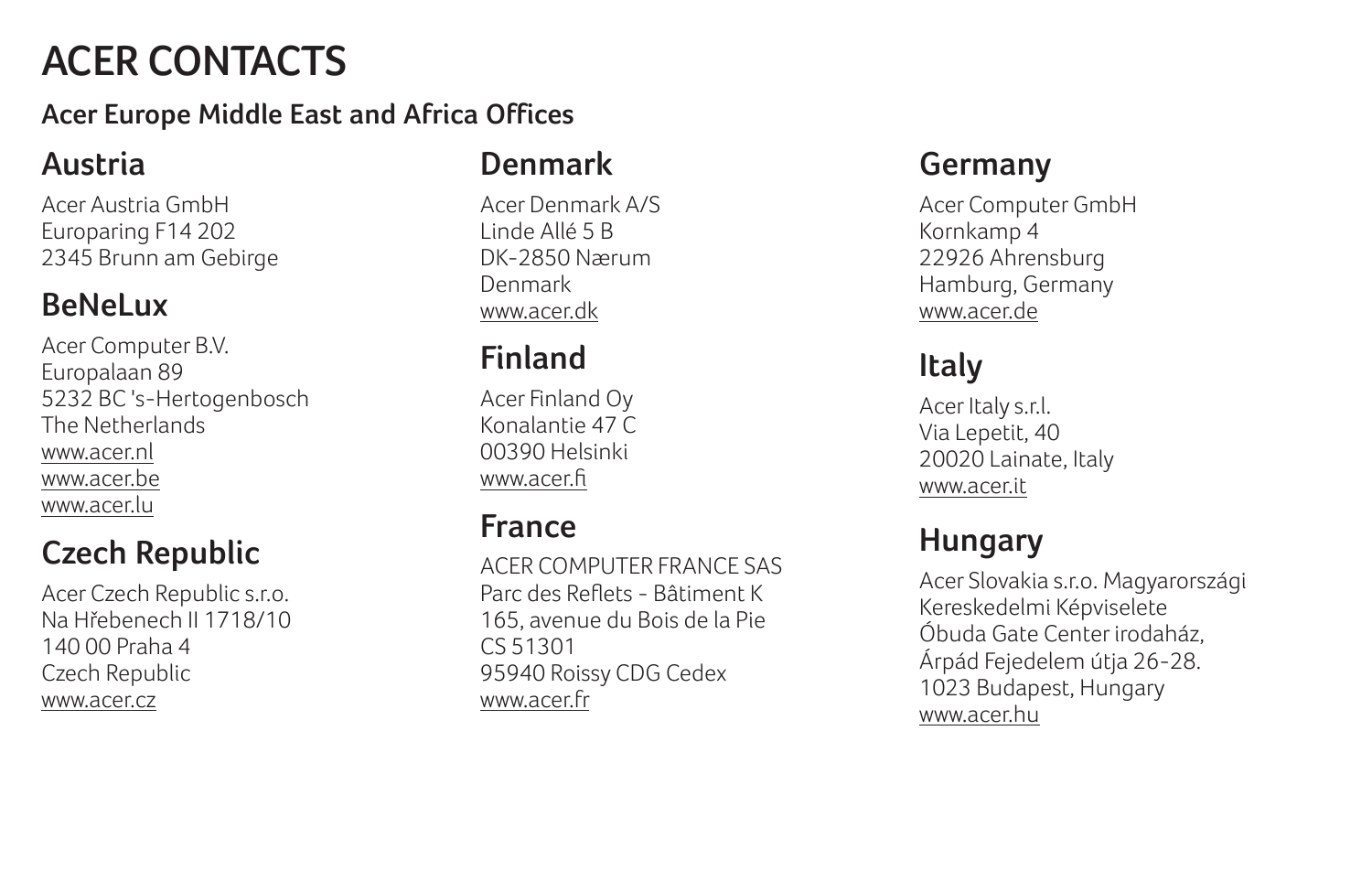#### **Norway**

Acer Computer Norway AS Doelasletta 3 N-3408 Tranby, Norway www.acer.no

### **Poland**

Acer Poland sp. z o.o. Domaniewska 41 02672 Warsaw Poland www.acer.pl

### **Russia**

Acer Marketing Services LLC Moscow. Russia 127299 PO box 17 www. acer.ru

### **Slovakia**

Acer Slovakia s.r.o. Trnavská cesta 50/B 821 02 Bratislava Slovakia www.acer.sk

#### **Spain/Portugal**

Acer Computer Iberica, SAU C/ Disseny 3-5 08850 Gavá Barcelona, España www.acer.es www.acer.pt

### **Sweden**

Acer Sweden AB Mariehällsvägen 37B SE-168 65 Bromma, Sweden www.acercomputer.se

## **Switzerland**

Acer Computer (Switzerland) AG Moosmattstrasse 30 8953 Dietikon, Switzerland www.acer.ch

## **Turkey**

Acer Bilisim Teknolojileri Ltd. Sti. Veko Giz Plaza Meydan Sokak No: 20 Daire: 27-28 34396 Maslak, Istanbul www.acer.com.tr

#### **United Kingdom**

Acer UK Ltd.Acer House Heathrow Boulevard III 282 Bath Road - West Drayton Middlesex - UB7 0DQ – England www.acer.co.uk

### **Middle East**

Acer Computer (M.E.) Ltd. P.O. Box 16951 Jebel Ali Free Zone Dubai, UAE www.acer.ae

### **Africa**

Acer Africa (Pty) Ltd. Metropolitan Office Park, 82 Wessel Road Rivonia, www.acer.co.za

## **Ukraine**

Acer BSEC inc. 04073, Kiev, Moskovskiy ave., 9 , Forum Park Plaza,  $offce$  4-404 www.acer.ua